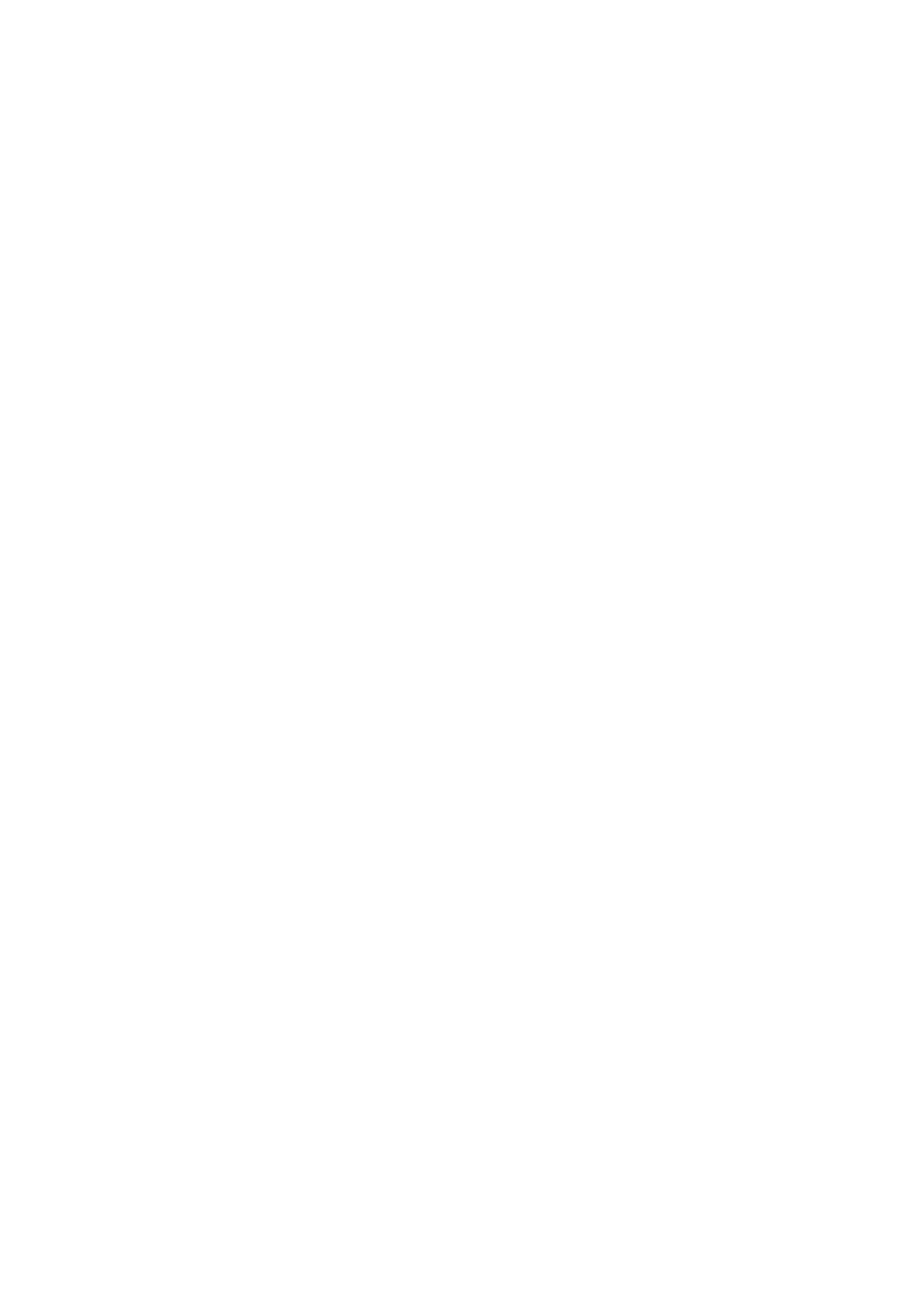Enquiries and further information

- Jane Kent, Project Co-ordinator, Community Development Worker, Matrix Guild Victoria Inc, jkent6@bigpond.com/0438 411 441/PO Box 99, Fairfield Victoria 3078 (www.matrixguildvic.org.au).
- Paul Busey, President, Vintage Men Inc., vintagemen@yahoo.com.au/0419 341 547/ PO Box 6769, 600 St Kilda Road Central Victoria 8008 (www.geocities.com/vintagemen).
- Catherine Barrett, Project Researcher: c.barrett@latrobe.edu.au/or 03 9285 5297.

For further copies, go to (www.matrixguildvic.org.au) or (www.glhv.org.au).

© Copyright Matrix Guild Victoria Inc. Published by Matrix Guild Victoria Inc

ISBN 978-0-646-49822-5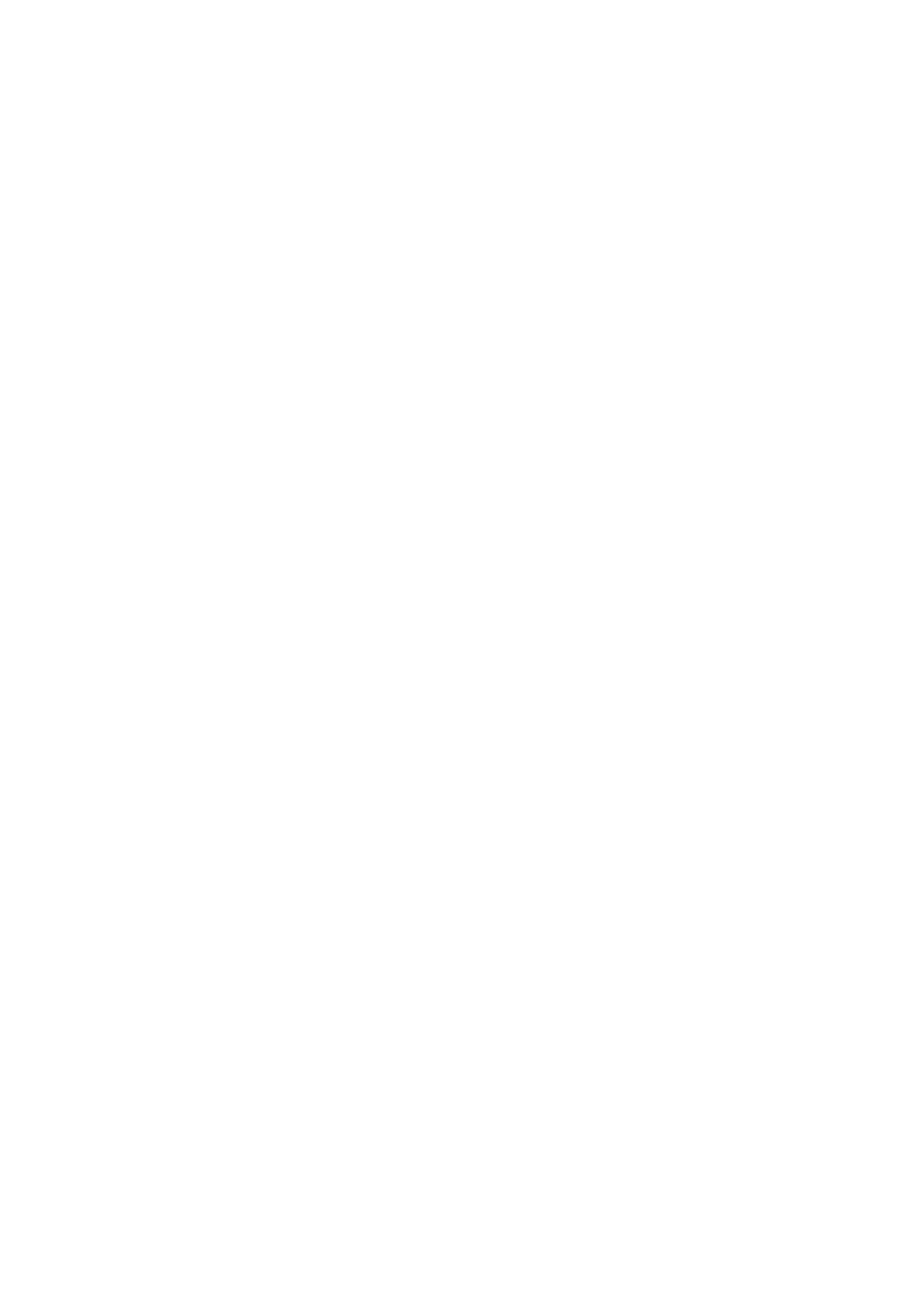# **Acknowledgements**

Matrix Guild Victoria Inc. and Vintage Men Inc. would like to thank the following individuals, groups and organisations for their contributions to this project:

- The Reichstein Foundation for funding the project
- The participants who generously shared their stories
- The Project Coordinator. Jane Kent
- The Project Researcher. Dr Catherine Barrett

Matrix Guild Victoria Inc and Vintage Men Inc would specially like to thank Dr Jo Harrison and Dr Ruth McNair for their help with the project and the report.

The Steering Committee including:

- Jane Kent, The Project Coordinator, Community Development Worker, Matrix Guild Victoria Inc.
- Paul Busey, President, Vintage Men Inc.
- Dr Ruth McNair, General Practitioner, The Carlton Clinic and Senior Lecturer, The Department of General Practice, The University of Melbourne, Member of the Australian Lesbian Medical Association Committee and Member of the Ministerial Advisory Committee on Gay and Lesbian Health.
- Lola McHarg, Admissions Officer, The Brotherhood of St Laurence
- Barbary Clarke, Victorian Gay and Lesbian Rights Lobby
- Associate Professor Anne Mitchell, Director, Gay and Lesbian Health Victoria
- Lyn Morgain, CEO, The ALSO Foundation
- Zoe Dunbar: Office Manager and Volunteer Coordinator, The ALSO Foundation
- Heather Birch, Former Chair of ALSO Foundation's Senior Project Advisory Committee, former member of Community Development Committee
- Lesley Walsh, CEO, Women's Health East
- Sam Seamer, Former representative Women's Health Information in the South East
- Joy Free, Researcher, Women's Health West
- Dr. Rosie Crone, Consultant Geriatrician and representative of the Australian Lesbian Medical Association
- Dr. Jo Harrison, School of Health Sciences, The University of South Australia
- Dr Catherine Barrett, Project Researcher and Community Liaison Officer, The Australian Research Centre in Sex, Health and Society.

#### **And others who gave their support. including:**

The Victorian AIDS Council, The Australian Lesbian and Gay Archives, Lizzi Craig, The Victorian Equal Opportunity & Human Rights Commission, The Gay and Lesbian Liaison Unit and Elder Abuse Prevention Unit with the Victoria Police, The Australian Research Centre in Sex, Health and Society, Julie Peters, JOY FM, Philomena Horsley, Caitlin Street.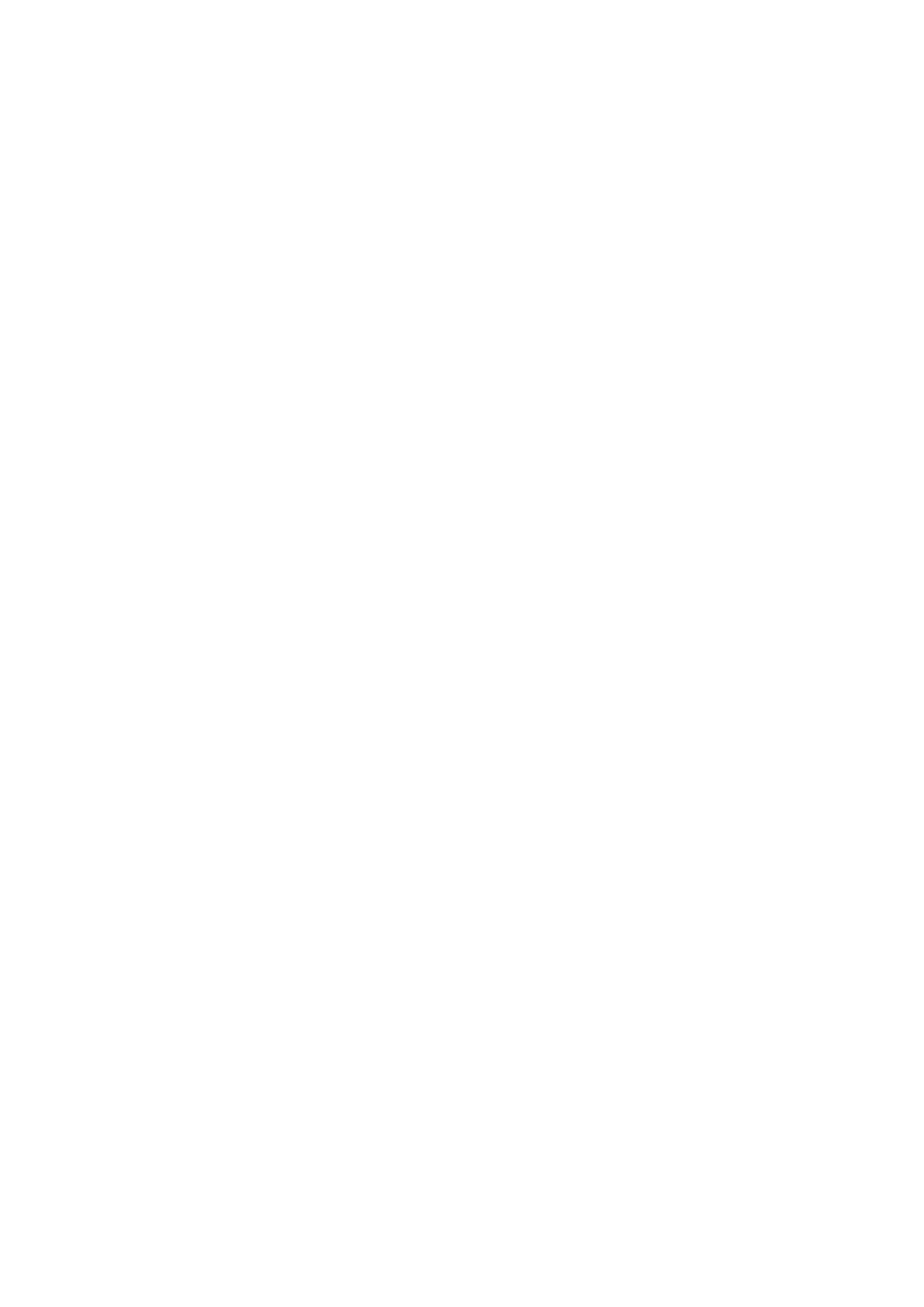## **TABLE OF CONTENTS**

| THE IMPACT OF HISTORICAL EXPERIENCES OF DISCRIMINATION: 'COP IT SWEET AND SHUT UP' 35<br>1. |  |
|---------------------------------------------------------------------------------------------|--|
| 2.                                                                                          |  |
|                                                                                             |  |
| 3.                                                                                          |  |
| 4.<br>5.                                                                                    |  |
|                                                                                             |  |
|                                                                                             |  |
|                                                                                             |  |
| 6.                                                                                          |  |
| 7.                                                                                          |  |
|                                                                                             |  |
|                                                                                             |  |
|                                                                                             |  |
|                                                                                             |  |
|                                                                                             |  |
| STORY 1: 'WHY NOT TAKE ALL OF ME?' LIVING WITH HIV/AIDS IN A NURSING HOME 51                |  |
|                                                                                             |  |
|                                                                                             |  |
| STORY 2: 'DON'T BE TOO POLITE, GIRLS, SHOW A LITTLE FIGHT': THE STORY OF LESBIANS PROVIDING |  |
|                                                                                             |  |
|                                                                                             |  |
|                                                                                             |  |
| STORY 3: 'SHE IS WHO SHE SAYS SHE IS': THE STORY OF A TRANSWOMAN LIVING IN A CATHOLIC       |  |
|                                                                                             |  |
|                                                                                             |  |
|                                                                                             |  |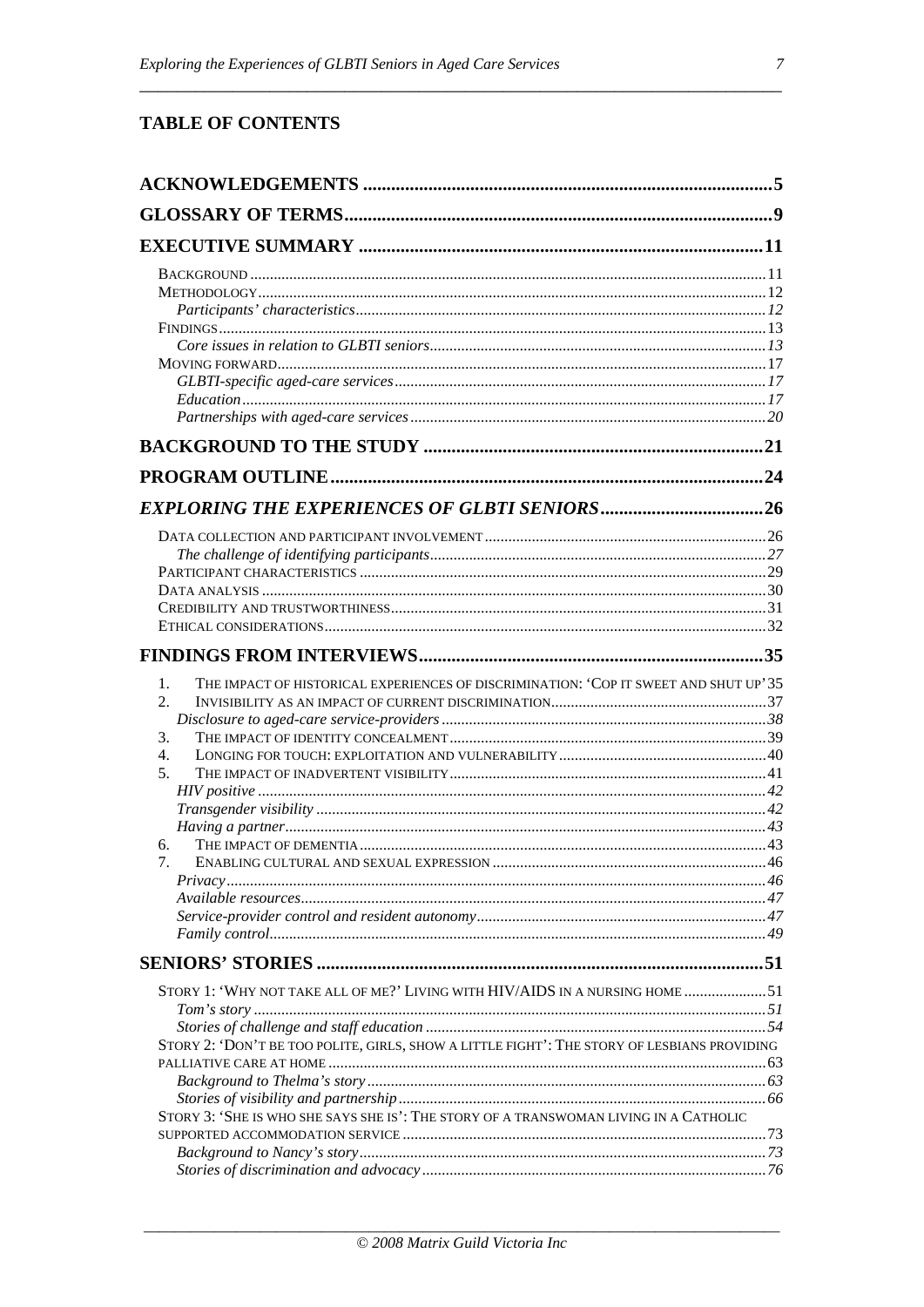| ATTACHMENT 2: PARTICIPANT INFORMATION & CONSENT93 |  |  |  |  |  |
|---------------------------------------------------|--|--|--|--|--|
|                                                   |  |  |  |  |  |
|                                                   |  |  |  |  |  |

# **TABLES AND FIGURES**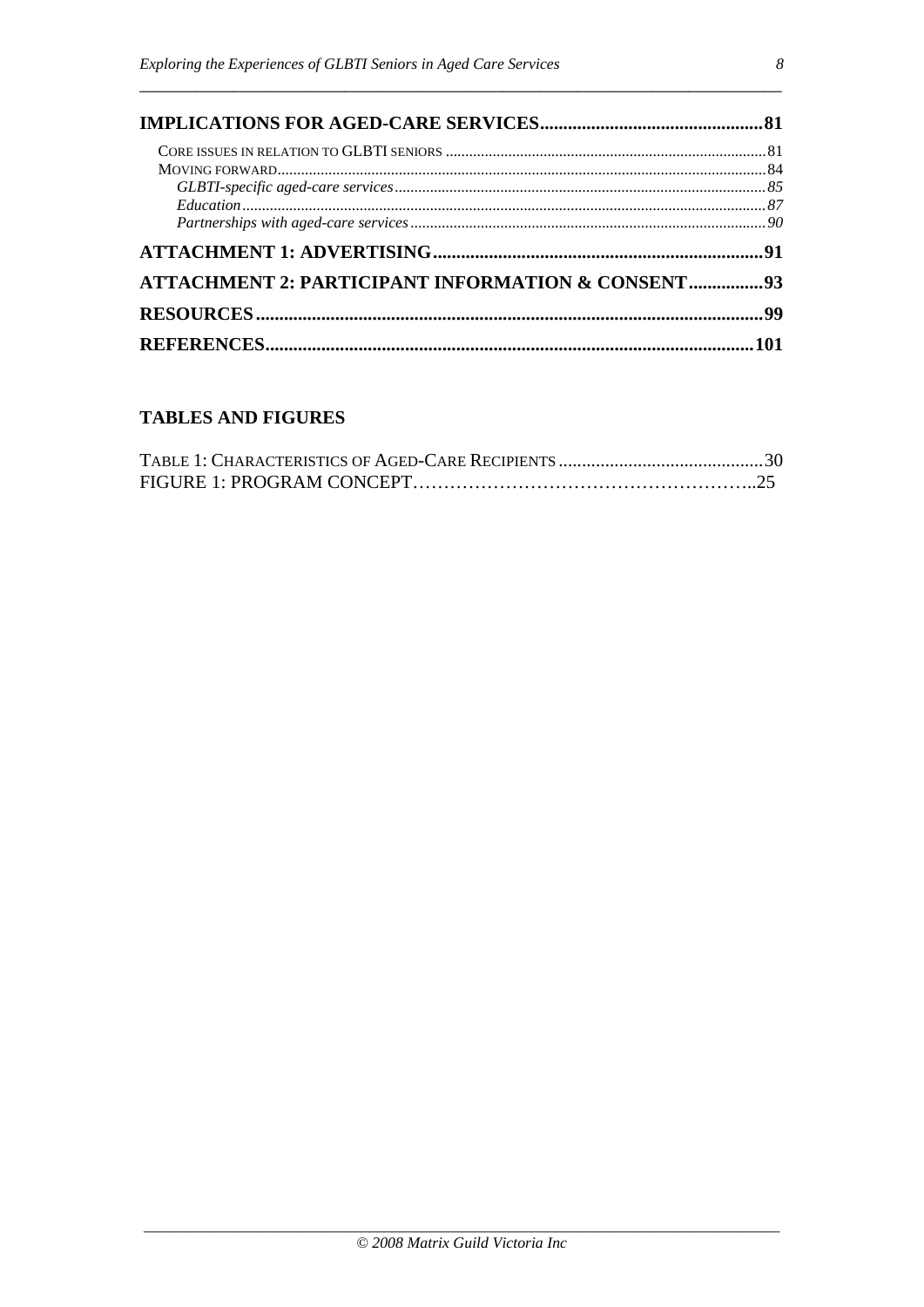# **Glossary of terms**

**Aged-care services:** Care provided for seniors including: (a) in their home such as community nursing; domestic assistance; personal care; meals on wheels; home maintenance; transport, and community-based respite care; (b) community services provided in community centres; day-care centres; day hospitals; medical centres; (c) residential aged-care services such as nursing homes and hostels.

\_\_\_\_\_\_\_\_\_\_\_\_\_\_\_\_\_\_\_\_\_\_\_\_\_\_\_\_\_\_\_\_\_\_\_\_\_\_\_\_\_\_\_\_\_\_\_\_\_\_\_\_\_\_\_\_\_\_\_\_\_\_\_\_\_\_\_\_\_

**Bisexual**: A man or woman who is sexually and emotionally attracted to both men and women.

**Closet**: An historical term used to describe non-disclosure of sexual/gender identity.

**Cross-dresser:** A person who dresses in clothes typical of the opposite sex.

**Gay**: A man whose primary sexual and emotional attraction is towards other men.

**Gender**: The socially defined roles assigned to males and females.

**Gender identity:** a person's own sense of identification as male or female.

**GLBTI:** An acronym for gay, lesbian, bisexual, transgender and intersex.

**Heterosexism**: Bias towards heterosexuals which ignores the presence and the needs of gay men, lesbians and bisexuals.

**Heterosexual**: A person whose primary sexual and emotional attraction is towards the opposite sex.

**Homo/transphobia**: A dislike of people who are homosexual or transgender that may manifest as discrimination or violence.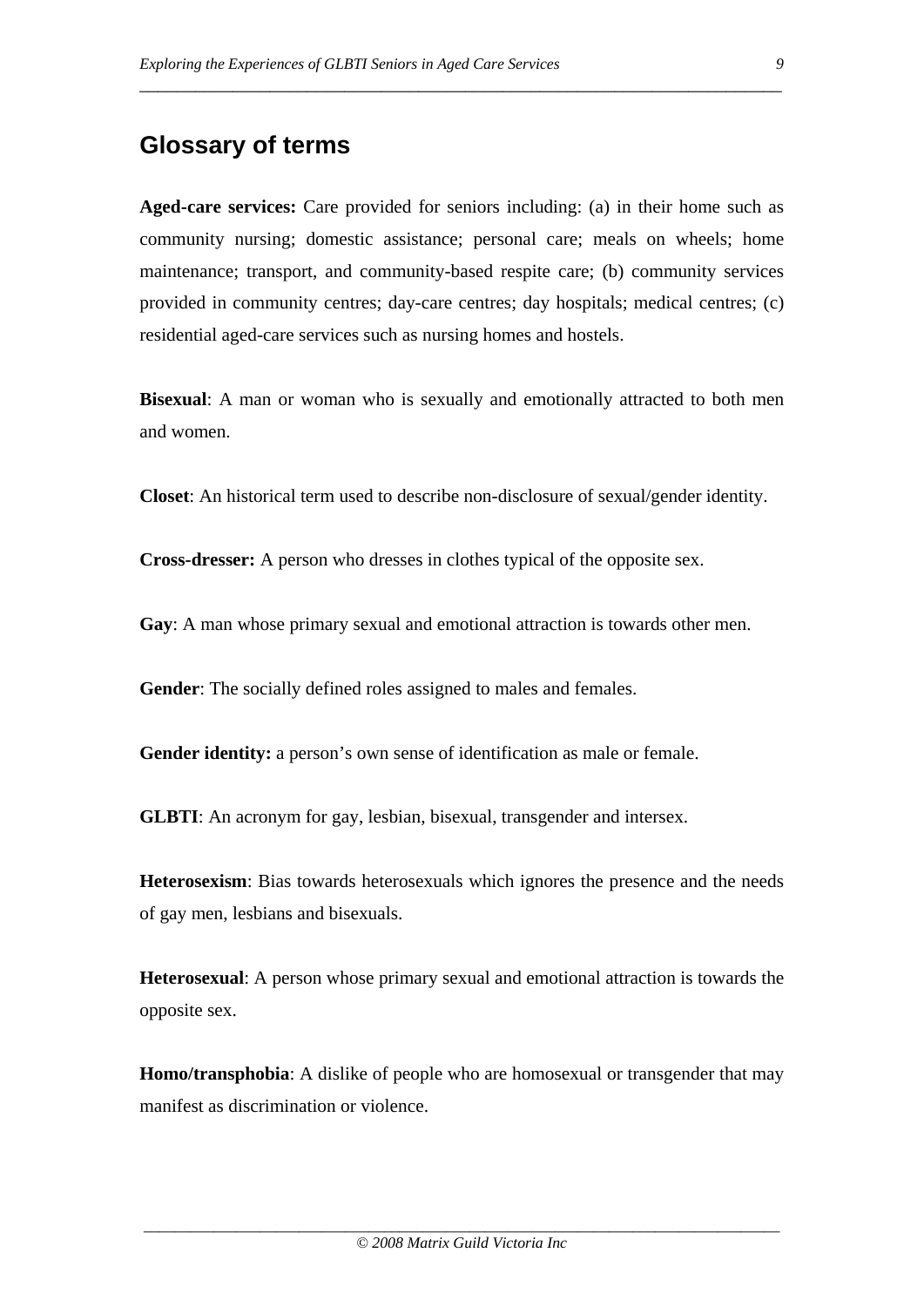**Intersex**: A person born with sex chromosomes, external genitalia, or an internal reproductive system that is not exclusively male or female.

\_\_\_\_\_\_\_\_\_\_\_\_\_\_\_\_\_\_\_\_\_\_\_\_\_\_\_\_\_\_\_\_\_\_\_\_\_\_\_\_\_\_\_\_\_\_\_\_\_\_\_\_\_\_\_\_\_\_\_\_\_\_\_\_\_\_\_\_\_

**Lesbian**: A woman whose primary sexual/emotional attraction is towards women.

**Non-heterosexual:** A person who is gay, lesbian or bisexual (also know as queer).

**Out**: The disclosure of sexual/gender identity.

**Senior**: A person 65 years or older.

**Sexual identity:** A person's identity, an established mental picture of self, with a specific and fixed sexual identity e.g., heterosexual, homosexual, lesbian or bisexual.

**Transgender:** A man or woman whose gender identity is at odds with their biological sex.

**Transsexual:** A transgender person who is in the process of seeking, or has successfully completed, sexual reassignment surgery.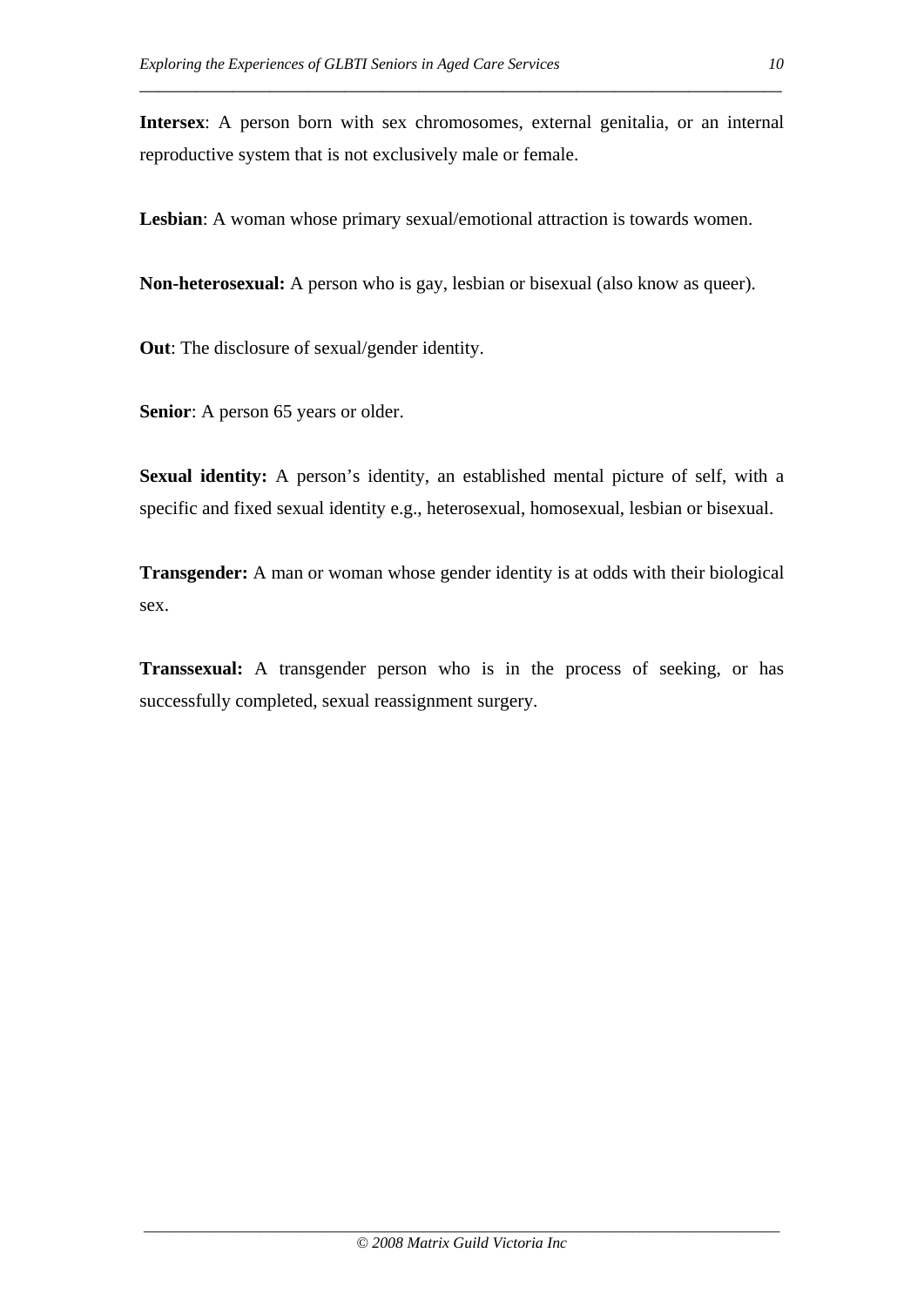# **Executive summary**

# *Background*

Many gay, lesbian, bisexual, transgender and intersex (GLBTI) seniors do not feel safe disclosing their sexual or gender identity. This is particularly true of those who are utilising the services of the aged-care sector. This is not surprising, given that many of these men and women grew up in an era when disclosure could result in imprisonment, enforced medical 'cures', loss of employment and rejection by family and friends. However, the decision to hide one's sexual/gender identity in aged-care services is also reinforced by recent anecdotal reports of discrimination when disclosure occurs.

\_\_\_\_\_\_\_\_\_\_\_\_\_\_\_\_\_\_\_\_\_\_\_\_\_\_\_\_\_\_\_\_\_\_\_\_\_\_\_\_\_\_\_\_\_\_\_\_\_\_\_\_\_\_\_\_\_\_\_\_\_\_\_\_\_\_\_\_\_

One of the consequences of closeting, or hiding one's sexual/gender identity, is that aged-care service-providers are unaware of GLBTI clients and their particular needs. This invisibility, and the lack of evidence regarding the experiences of GLBTI seniors, perpetuate the status quo in which discrimination often goes unchallenged. Aged-care service-providers are also often unaware of the importance of providing GLBTI-friendly services.

Aged-care service-providers may also be unaware of their legal responsibilities in relation to GLBTI seniors. The Victorian Equal Opportunity & Human Rights Commission (2006) identifies that the human rights of all Australians, including GLBTI seniors receiving aged-care services, are recognised. In particular, under the *Charter of Human Rights and Responsibilities* (2006), public agencies are obliged to consider that people have the right to enjoy their human rights without discrimination and the right to enjoy their identity and culture. Additionally, the *Equal Opportunity Act* (1995) makes it unlawful to discriminate against someone on the basis of her or his sexuality or gender, including discrimination in the provision of goods and services such as aged-care services. Furthermore, the *Statute Law Amendment (Relationships) Act* (2001) recognises that people in same-sex relationships have the same rights as heterosexual couples to authorise medical treatment and access information about their partner's health and hospital visitation.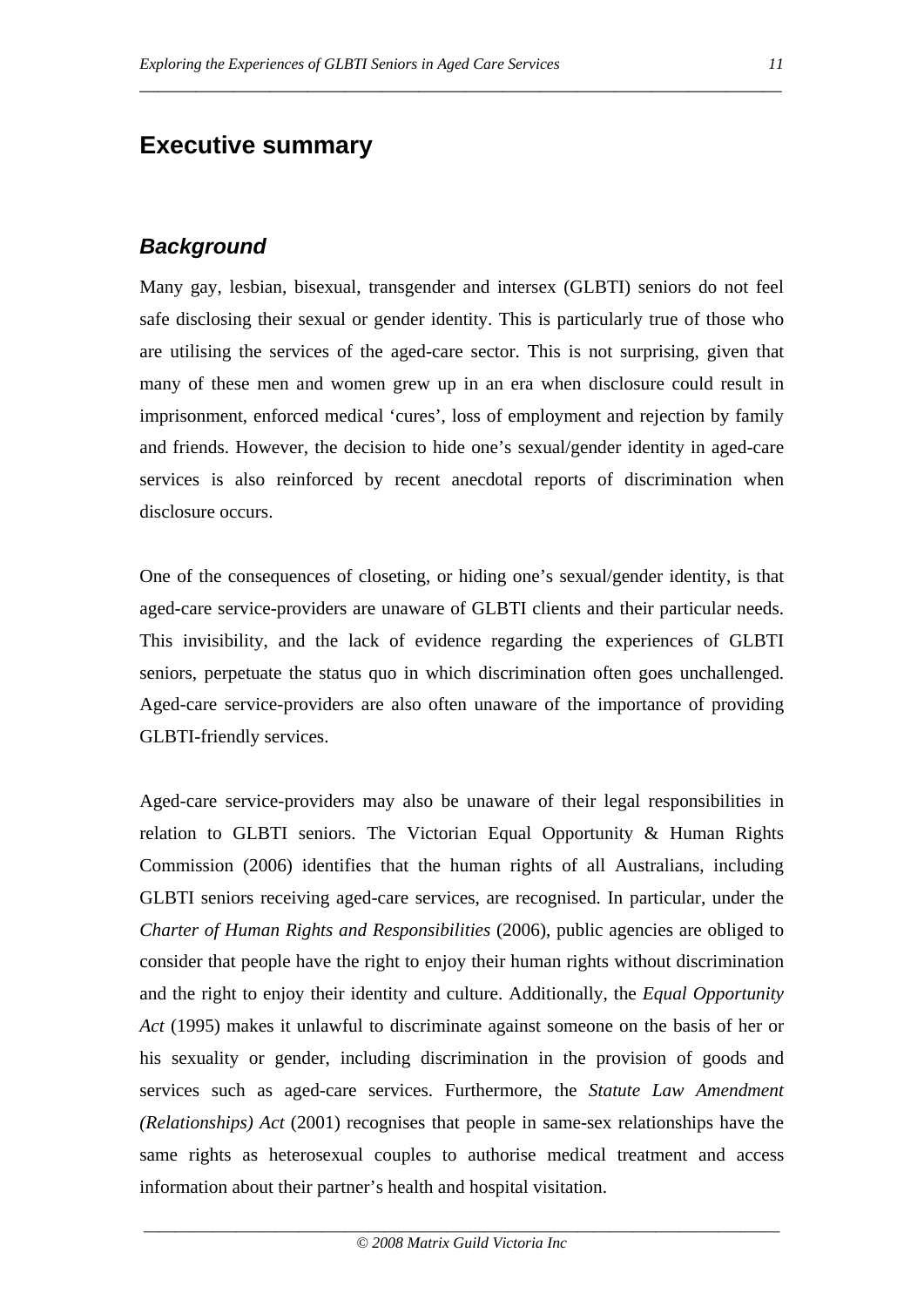To assist aged-care services to achieve the necessary reforms, Matrix Guild Victoria Inc., in conjunction with Vintage Men Inc., developed a four-stage Program for agedcare services in Victoria. The overall aim of the Program is to reduce disparities for GLBTI seniors in aged care. The first stage of the Program, which concludes with the publication of this report, explored the experiences of GLBTI seniors in aged-care services in order to provide a catalyst for change. The additional Program stages aim to seek input from aged-care service-providers and support the development of GBLTI friendly services.

\_\_\_\_\_\_\_\_\_\_\_\_\_\_\_\_\_\_\_\_\_\_\_\_\_\_\_\_\_\_\_\_\_\_\_\_\_\_\_\_\_\_\_\_\_\_\_\_\_\_\_\_\_\_\_\_\_\_\_\_\_\_\_\_\_\_\_\_\_

# *Methodology*

Stage one of the Program, conducted in 2007, included two phases. The first phase involved in-depth interviews which explored the experiences of GLBTI seniors receiving aged-care services. A checklist of items to be covered was developed. Participants were invited to describe: their perceptions and/or experiences of being GLBTI in the early twentieth century; their needs as a GLBTI senior; their experiences disclosing sexual/gender identity; any positive or discriminatory experiences of aged-care services; the impacts of aged-care services on their lives; and any changes required to enable seniors to feel safe disclosing their sexual/gender identity. Interviews were audio-recorded and participants verified interview notes before a thematic analysis was conducted.

The second phase involved identifying three participants who were willing to take part in further interviews to inform the construction of case study narratives. These participants were also invited to nominate 'significant others', including carers and family members, for interview, in order to contribute to their stories.

## **Participants' characteristics**

Interviews were conducted with 25 participants. Twenty-three of the interviews investigated the stories of 19 aged-care recipients, three of which were chosen as case studies. While the study sought to interview the aged-care recipients, it became apparent that some GLBTI seniors were unable to share their stories because they were disempowered, or deceased. Therefore, as well as interviews with aged-care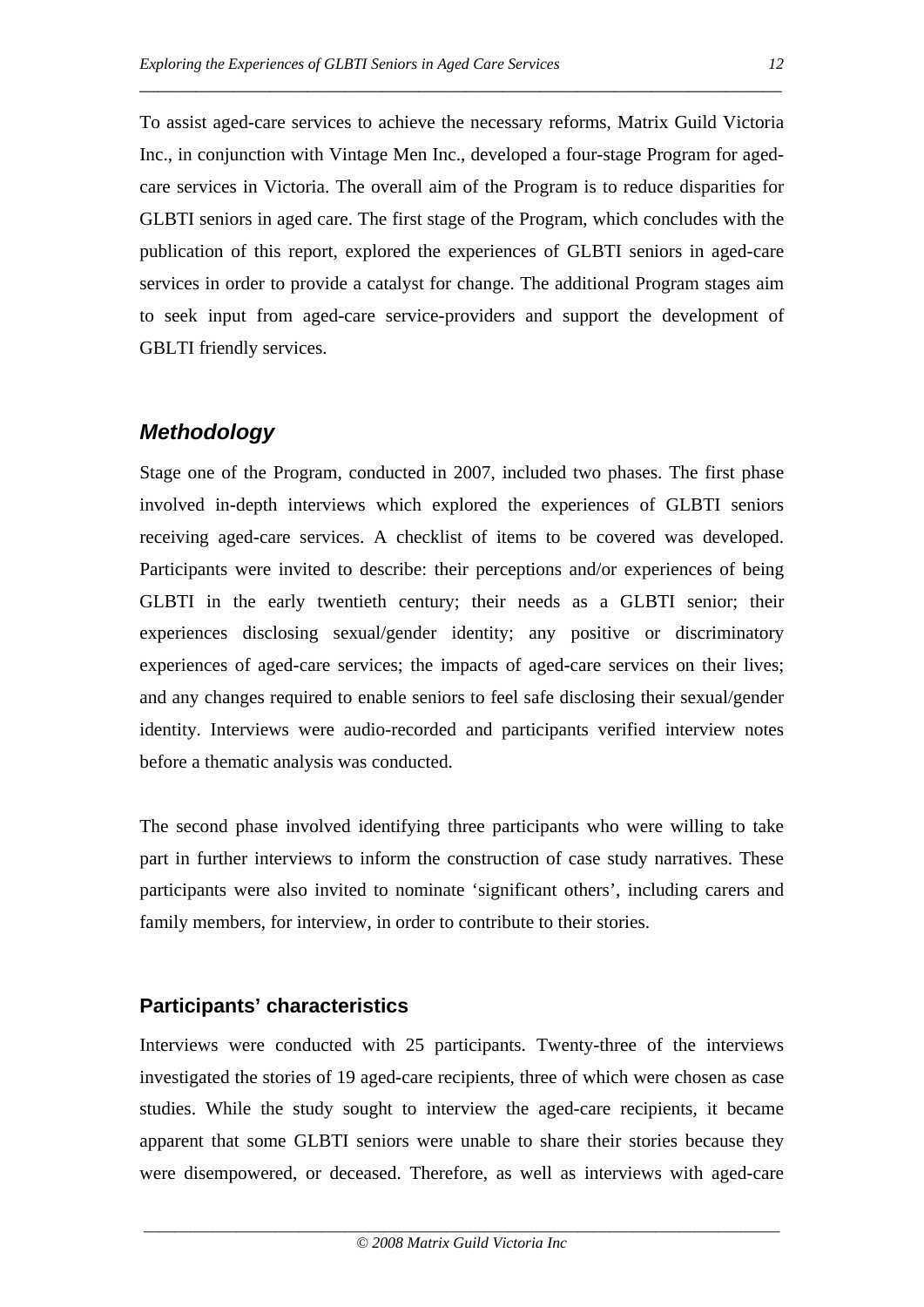recipients (14), stories were also shared by partners (2), a friend (1) and aged-care service-providers (2). Similarly, case-study narratives were complemented by interviews with carers (2) and family or friends (2). The stories recounted experiences regarding a range of aged-care services, including: home care (9), nursing homes (7), hostels (20), a psycho-geriatric residential care facility (1) and day-care centres (2). The aged-care recipients had an average age of 72 years (56 to 87 years) and included seven females who identified as lesbian, eight males who identified as gay or queer, two bisexual males and one transgender woman. Most participants lived in the Melbourne area (13) and almost half had a current partner.

\_\_\_\_\_\_\_\_\_\_\_\_\_\_\_\_\_\_\_\_\_\_\_\_\_\_\_\_\_\_\_\_\_\_\_\_\_\_\_\_\_\_\_\_\_\_\_\_\_\_\_\_\_\_\_\_\_\_\_\_\_\_\_\_\_\_\_\_\_

Project advertisements also identified a number of willing interviewees who were not receiving aged-care services. One such interview was conducted with a 47-year-old transsexual lesbian who provided valuable insights into the challenges she encountered working in aged care as a woman who did not always pass as a woman. A number of aged-care service-providers made contact with the researcher to share their experiences regarding the barriers and enablers to creating GLBTI-friendly agedcare services. One interview was conducted and will be reported on in stage two of the program.

## *Findings*

The key findings from the study are drawn from a number of themes which emerged in relation to the experiences of GLBTI seniors. Additionally, strategies to address the discrimination experienced by some GLBTI seniors in aged-care services were identified. The eight core issues identified as relating to the experiences and special needs of GLBTI seniors are presented next.

#### **Core issues in relation to GLBTI seniors**

#### **1. The impact of historical experiences of discrimination**

The current generation of GLBTI seniors was coming of age at a time when their sexual/gender identity could result in enforced medical 'cures', imprisonment or loss of family, employment and friends. Consequently, they have special needs which need to be understood by aged-care service-providers. In particular, some GLBTI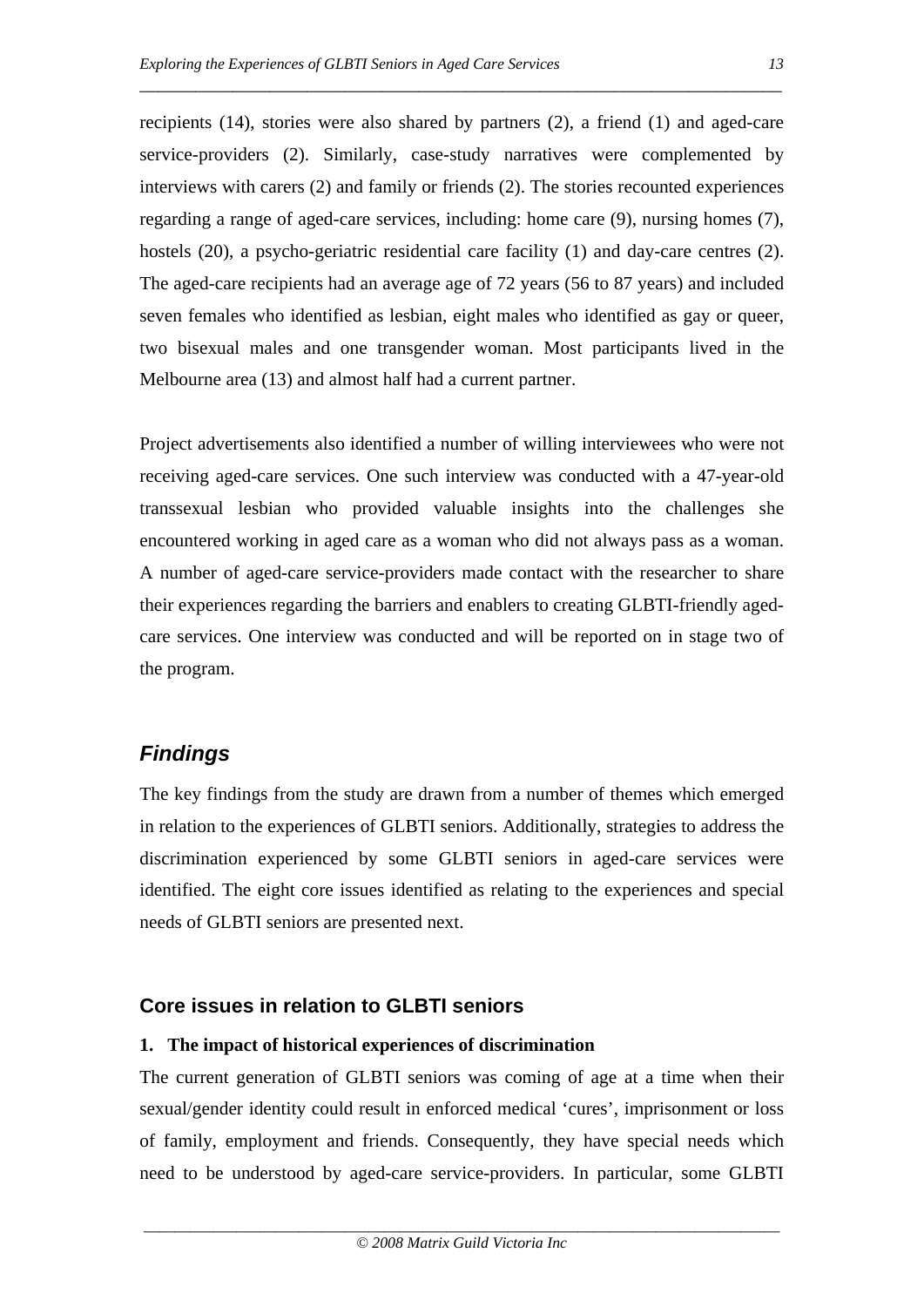seniors:

1.1. Have never experienced a time when they have felt safe disclosing their sexual/gender identity

\_\_\_\_\_\_\_\_\_\_\_\_\_\_\_\_\_\_\_\_\_\_\_\_\_\_\_\_\_\_\_\_\_\_\_\_\_\_\_\_\_\_\_\_\_\_\_\_\_\_\_\_\_\_\_\_\_\_\_\_\_\_\_\_\_\_\_\_\_

- 1.2. Revisit past discriminatory experiences when encountering discrimination and consequently feel upset, anxious and depressed
- 1.3. Have learned that they need to be assertive to prevent discrimination
- 1.4. Often have a network of 'chosen' family or friends rather than genetic family ties, while some may have few social connections.

#### **2. Invisibility as an impact of current discrimination**

Some GLBTI seniors closet their sexual/gender identity in aged-care services because:

- 2.1. They are aware that discrimination occurs, as they have:
	- 2.1.1. Experienced discrimination in aged-care services
	- 2.1.2. Heard reports about discrimination in these and related services
	- 2.1.3. Witnessed discriminatory responses from aged-care serviceproviders to GLBTI people profiled in the media
- 2.2. They fear a diminished standard of care or deterioration in their relationships with their carers
- 2.3. They fear the resignation of valued home carers
- 2.4. They believe that aged-care service-providers do not expect them to be sexual or GLBTI
- 2.5. They believe that many aged-care service-providers do not understand what GLBTI or GBLTI culture means and therefore how to meet the needs of GLBTI seniors.

#### **3. The impact of identity concealment**

GLBTI seniors who feel unable to disclose their sexual/gender identity may:

- 3.1. Feel unable to be themselves and feel devalued or depressed.
- 3.2. Experience stress and pressure from maintaining a façade of heterosexuality
- 3.3. Have unmet care needs
- 3.4. Have limited opportunities for sexual expression.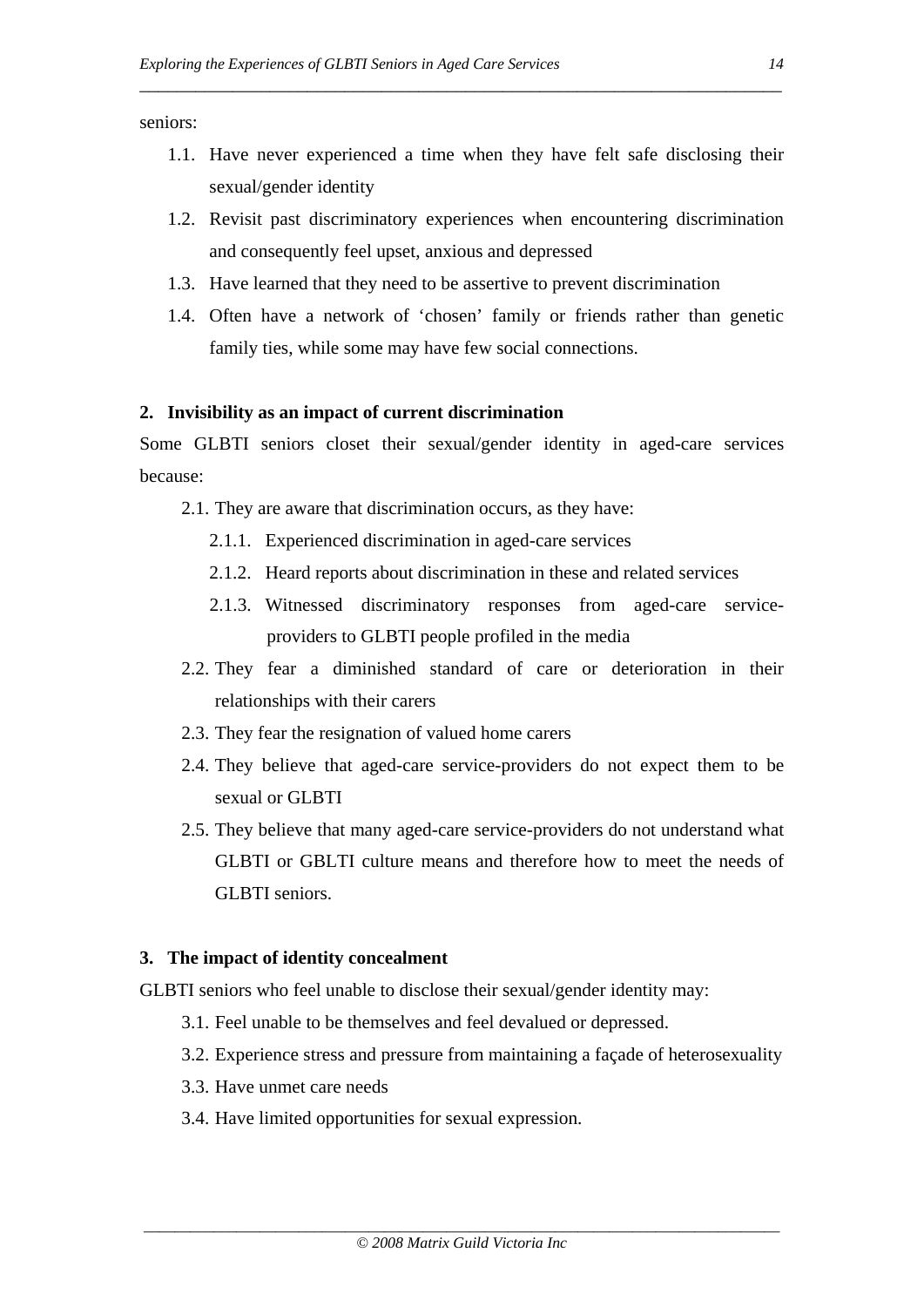#### **4. The impact of inadvertent visibility**

Some GLBTI seniors are exposed to discrimination from staff, co-clients and visitors because they are unable to hide their sexual/gender identity. These seniors, who require protection in aged-care services, may include:

\_\_\_\_\_\_\_\_\_\_\_\_\_\_\_\_\_\_\_\_\_\_\_\_\_\_\_\_\_\_\_\_\_\_\_\_\_\_\_\_\_\_\_\_\_\_\_\_\_\_\_\_\_\_\_\_\_\_\_\_\_\_\_\_\_\_\_\_\_

- 4.1. Transsexuals who do not pass as a man or a woman
- 4.2. Cross-dressers who do not have the opportunity to cross-dress in privacy
- 4.3. Those who have a demonstrative relationship with their same-sex partner
- 4.4. Men who are HIV positive and are therefore expected to be gay
- 4.5. Seniors with dementia who have lost their capacity to assess when and where it is safe to disclose their sexual/gender identity.

#### **5. The impact of dementia**

Some GLBTI seniors have dementia and need:

- 5.1. Staff to understand that the grief and loss involved in having a same-sex partner with dementia is no less than that experienced by a heterosexual couple
- 5.2. To have their relationships recognised by aged-care service-providers, other clients and families
- 5.3. To be protected from discrimination by co-clients with dementia
- 5.4. To be supported to provide informed consent relating to sexual expression
- 5.5. To be cued around gender/sexual identity if required.

#### **6. Enabling sexual and cultural expression**

Sexual and cultural expression is important for the mental health of GLBTI seniors and may involve:

- 6.1. Physical touch such as holding hands, hugging, kissing
- 6.2. Contact with partners and private time together
- 6.3. Making connections with the GLBTI community, including being with other GLBTI people, reading GLBTI community magazines, watching GLBTI television programs, attending special festivals/meetings and events.
- 6.4. Dressing in clothing that expresses their sexuality/gender
- 6.5. Sexual intercourse, masturbation, sex toys and sexually explicit material such as magazines, DVDs and books.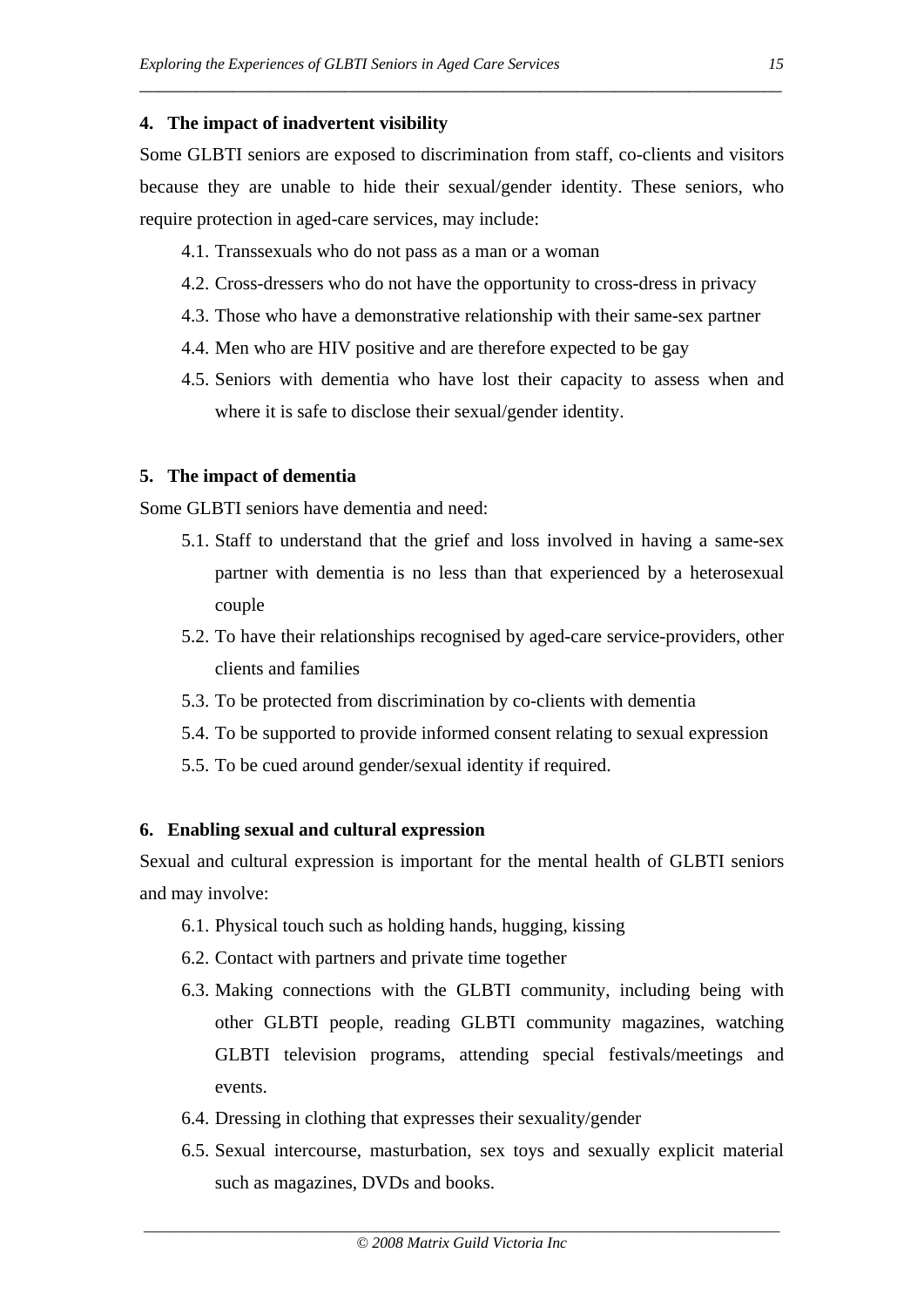#### **7. Inadequate standards of care**

Some aged-care services discriminate against GLBTI seniors by failing to create GLBTI-friendly services, including:

\_\_\_\_\_\_\_\_\_\_\_\_\_\_\_\_\_\_\_\_\_\_\_\_\_\_\_\_\_\_\_\_\_\_\_\_\_\_\_\_\_\_\_\_\_\_\_\_\_\_\_\_\_\_\_\_\_\_\_\_\_\_\_\_\_\_\_\_\_

- 7.1. Staff being unaware of their legal responsibilities regarding discrimination
- 7.2. Staff not being held to account if discrimination occurs
- 7.3. A lack of staff guidance in the form of organisational policies, education and leadership around the care of GLBT seniors
- 7.4. The provision of a diminished standard of care to GLBTI seniors
- 7.5. Staff failing to protect GLBTI seniors from discrimination by co-clients and visitors in shared services
- 7.6. Restricting opportunities for sexual expression
- 7.7. Allowing the values and beliefs of aged-care service-providers to govern the care delivered to GLBTI seniors
- 7.8. Withdrawing physical contact from gay men in the belief that HIV/AIDS will be contracted.

#### **8. Achieving a safe environment**

A positive response to the disclosure of sexual/gender identity can result in GLBTI seniors feeling understood, valued and safe. A positive response can be achieved by aged-care services:

- 8.1. Creating GLBTI-friendly aged-care services
- 8.2. Affirming the legitimacy of GLBTI seniors' sexual/gender identity
- 8.3. Creating opportunities for dialogue with GLBTI seniors around their care needs
- 8.4. Understanding the importance of sexual expression and providing GBLTI seniors with opportunities for sexual expression to occur
- 8.5. Valuing the intimate relationships and friendships of GLBTI seniors.

These issues reflect the experiences of the GLBTI seniors interviewed for this study. The interviewees also provided a number of suggestions for the development of agedcare services to ensure that consumers are safe from discrimination and that their needs are met.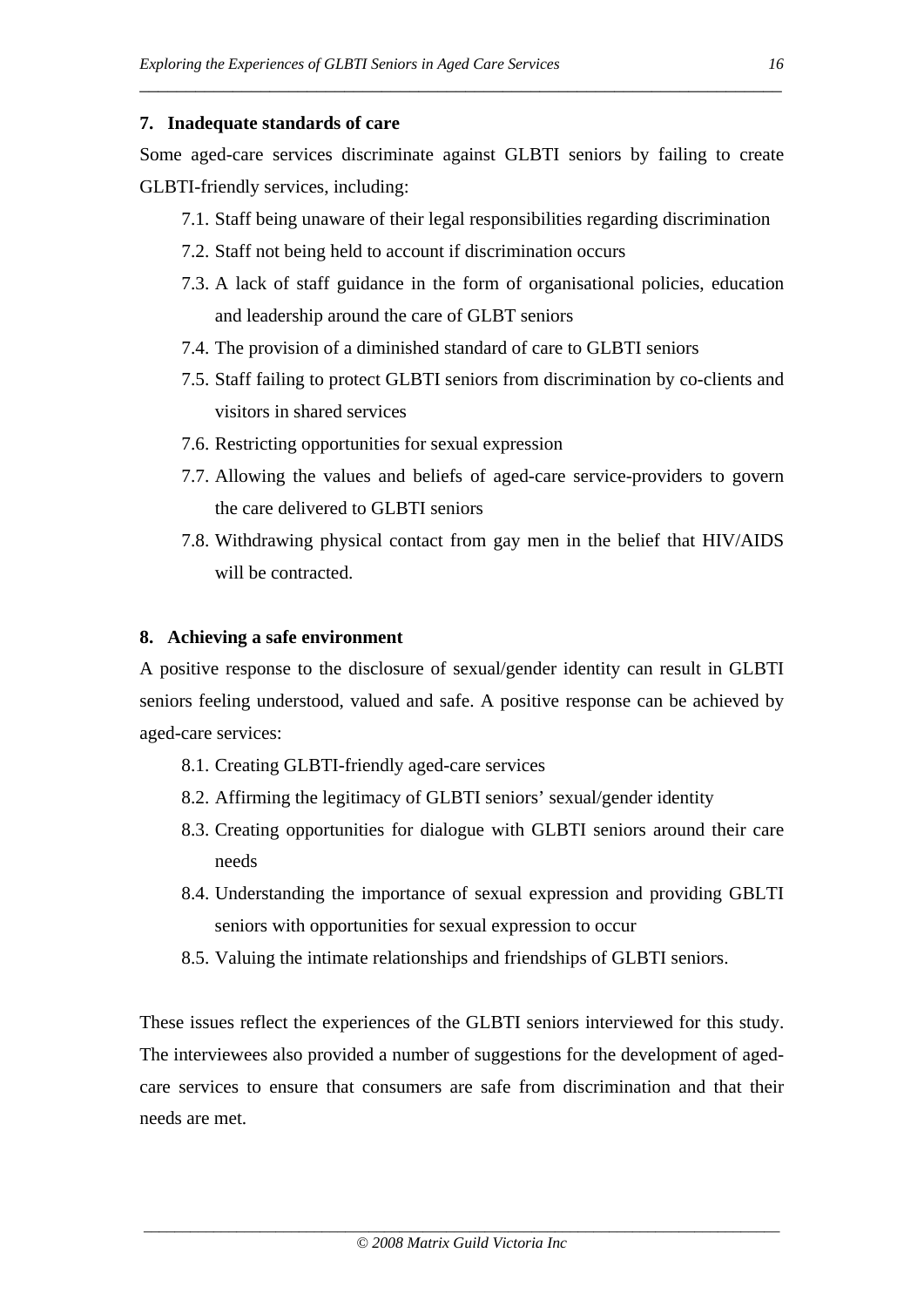# *Moving forward*

The research participants identified two key strategies to address the many concerns expressed by GLBTI seniors, as are highlighted in this report. Firstly, support for GLBTI-specific aged-care services was expressed. Secondly, the need for education related to the needs of GLBTI seniors was also identified.

\_\_\_\_\_\_\_\_\_\_\_\_\_\_\_\_\_\_\_\_\_\_\_\_\_\_\_\_\_\_\_\_\_\_\_\_\_\_\_\_\_\_\_\_\_\_\_\_\_\_\_\_\_\_\_\_\_\_\_\_\_\_\_\_\_\_\_\_\_

## **GLBTI-specific aged-care services**

Most participants articulated support for GLBTI-specific aged-care services. Such services were viewed as pivotal to the protection of seniors from discrimination by staff and co-clients. These participants felt that in such a facility their care needs would be met, sexual expression would be permitted and partners would be welcomed. They also felt that they would be able to relate to co-clients in shared services. To date there are no GLBTI-specific aged-care facilities in Victoria.

GLBTI-specific services were considered to be one strategy to prevent discrimination and meet the needs of GLBTI seniors. A second strategy was the education of agedcare service-providers.

## **Education**

The need for the education of aged-care service-providers was explicitly described by some participants. The opportunities for education were also implied in the stories shared. One particular area where education is required relates to the specific equal opportunity legislation. Some aged-care service-providers do not appear to understand their responsibilities under this legislation. It may also be useful to share with agedcare service-providers the characteristics of care that were valued by GLBTI seniors.

# **'My People'**

Most participants referred to their valued relationships as 'My People'. Analysis of the conversations around 'My People' highlighted five key characteristics that can be applied to aged-care service-providers for the development of GLBTI-friendly aged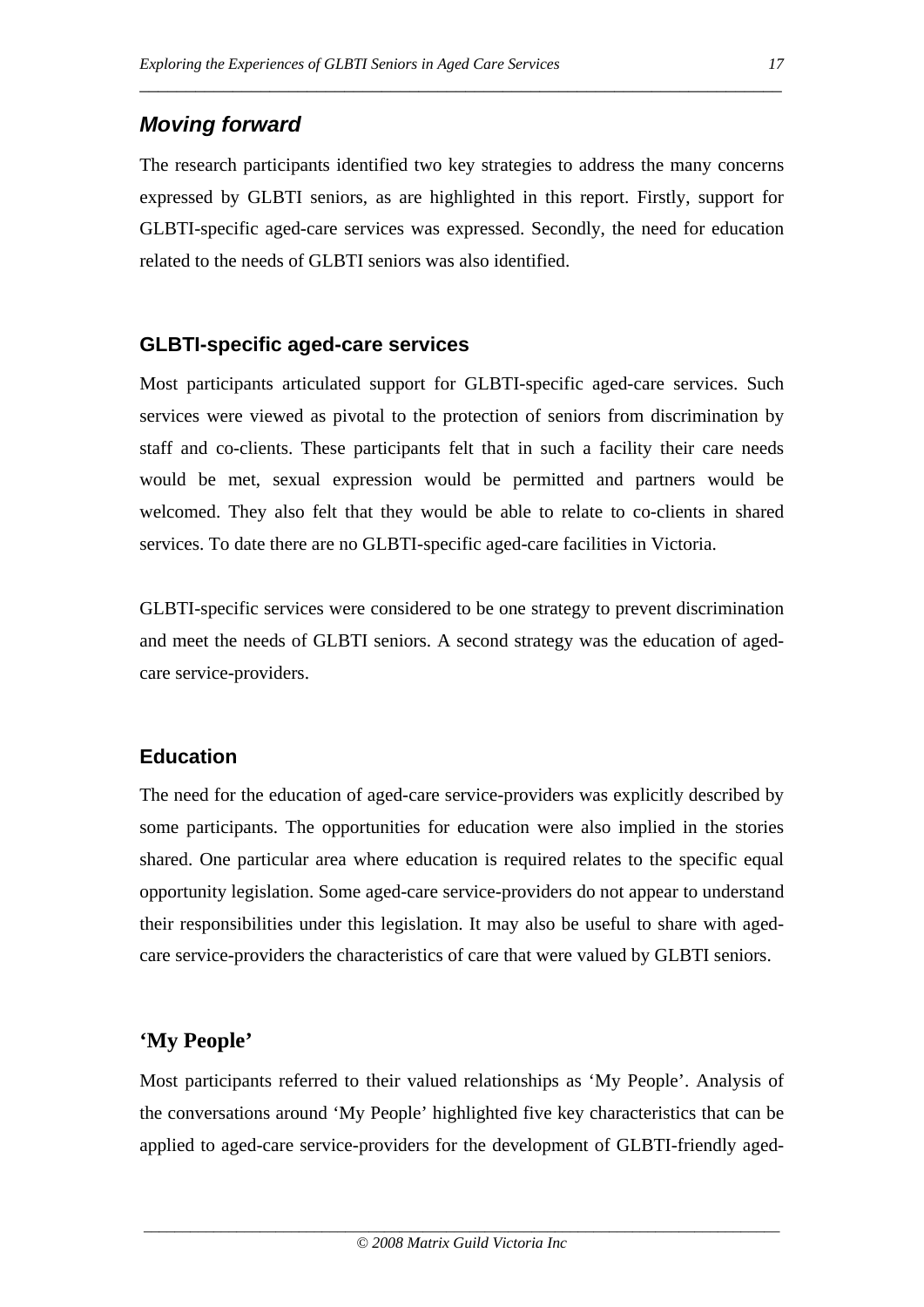care services. These characteristics were understanding, empathy, trust, advocacy and leadership.

\_\_\_\_\_\_\_\_\_\_\_\_\_\_\_\_\_\_\_\_\_\_\_\_\_\_\_\_\_\_\_\_\_\_\_\_\_\_\_\_\_\_\_\_\_\_\_\_\_\_\_\_\_\_\_\_\_\_\_\_\_\_\_\_\_\_\_\_\_

#### *Understanding and empathy*

The importance of understanding and empathy was highlighted with an emphasis on the value of service-providers understanding and responding to the needs of GLBTI seniors. Some participants thought that GLBTI service-providers were better able to understand their needs and have empathy. Empathy was seen as an act of understanding, and it was noted that some aged-care service-providers did not empathise, as they did not understand what it meant to be GLBTI. Many participants indicated that aged-care service-providers needed to understand the needs of GLBTI seniors before the GLBTI service consumers could feel safe disclosing their sexual/gender identity. This included the need for service-providers to understand the following:

- 1. The fact that seniors are sexual
- 2. The fact that some seniors are GLBTI
- 3. What cultural and sexual expression means to GLBTI seniors, what it encompasses and how opportunities for expression can be provided
- 4. The historical experiences of the current generation of GLBTI seniors and the implications for their care
- 5. Strategies to develop GLBTI-friendly aged-care services
- 6. Positive responses to the disclosure of sexual/gender identity by GLBTI seniors
- 7. Negative consequences for GLBTI seniors who feel that they have to re-enter a closet when they receive aged-care services
- 8. The impact of staff values and beliefs of service-providers on the care that they deliver
- 9. The potential vulnerability of GLBTI seniors who are unable to conceal their identity
- 10. Staff responsibility to protect GLBTI seniors from discrimination
- 11. Universal infection-control guidelines, and how the fear of HIV/AIDS relates to the care of gay men
- 12. The special needs of GLBTI seniors with dementia.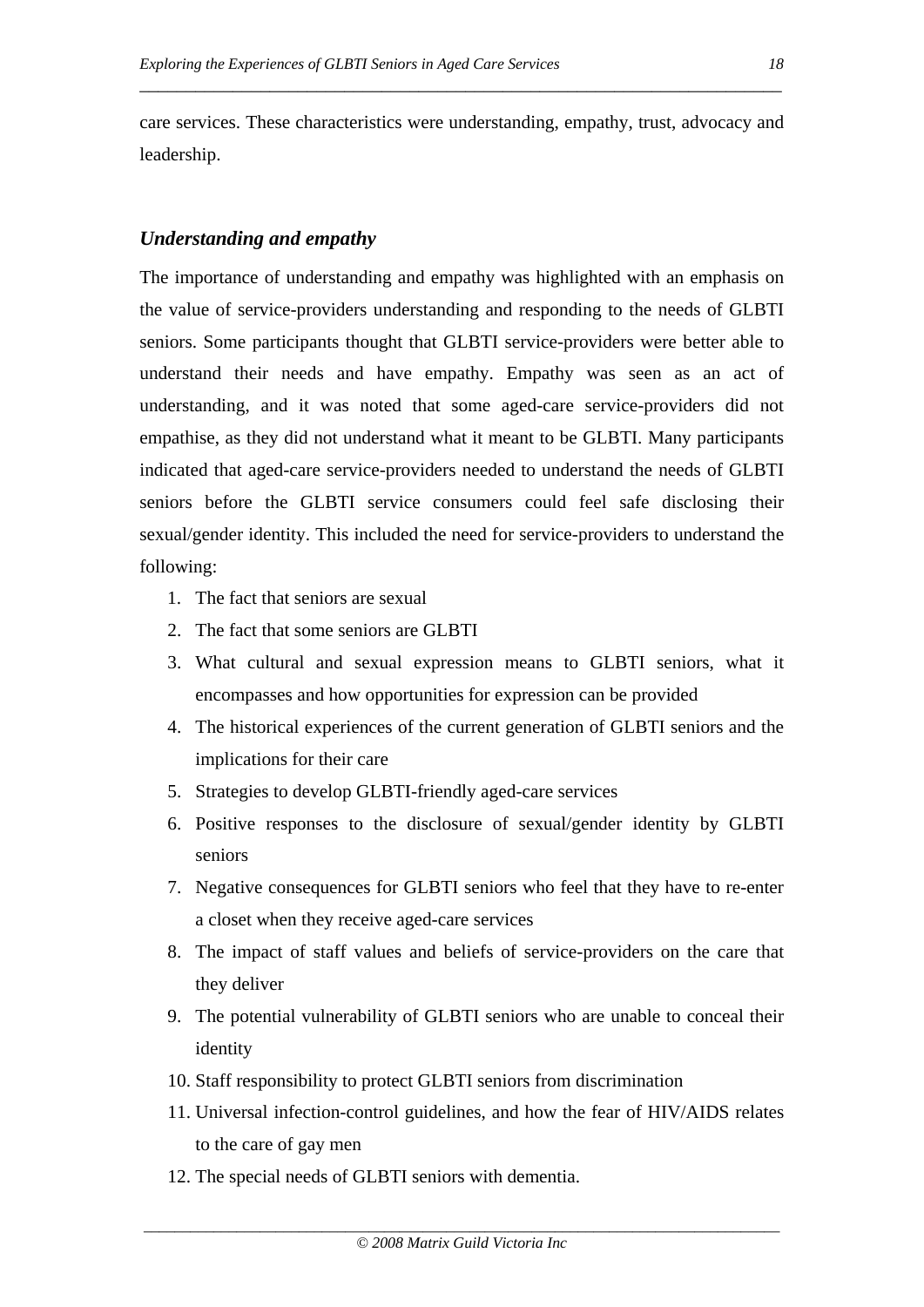These understandings could be conveyed to aged-care service-providers through access to the stories presented in this report. It is hoped that these stories can also generate understanding and empathy among staff, which in turn may serve to assist GLBTI seniors to feel that they can trust their carers.

#### *Trust*

Several participants described the importance of trusting relationships with family, friends and aged-care service-providers. This is not surprising, given their historical experiences of discrimination upon disclosure. To foster trust in their relationships with aged-care service-providers, some participants described allowing carers to know them as a person before disclosing their sexual identity. Most participants felt that they needed to trust their carers, particularly if they were dependent on the aged-care service provided. However, a sense of mistrust and fear was apparent in many stories and several participants identified the need for aged-care service-providers to understand and have empathy with GLBTI seniors before they could be considered trustworthy.

#### *Advocacy*

Significantly, the majority of participants who reported positive experiences of agedcare services had an advocate. In some cases the advocate was a family member or friend; in other cases it was an aged-care service-provider. Advocates were generally people who understood GLBTI seniors, had empathy, were trusted and played a pivotal role in crisis management around incidents of discrimination.

#### *Leadership*

The need for strong leadership in policy and practice was also identified. Such a notion of 'leadership' in relation to legal protection could be seen to be provided in the legislation which prohibits discrimination on the grounds of sexual/gender identity. However, the practical implementation of such legislative requirements has sometimes fallen short in some aged-care services. In some services, the development of organisational policies to support diversity was apparent through the employment of GLBTI staff and an investment in staff education in diversity.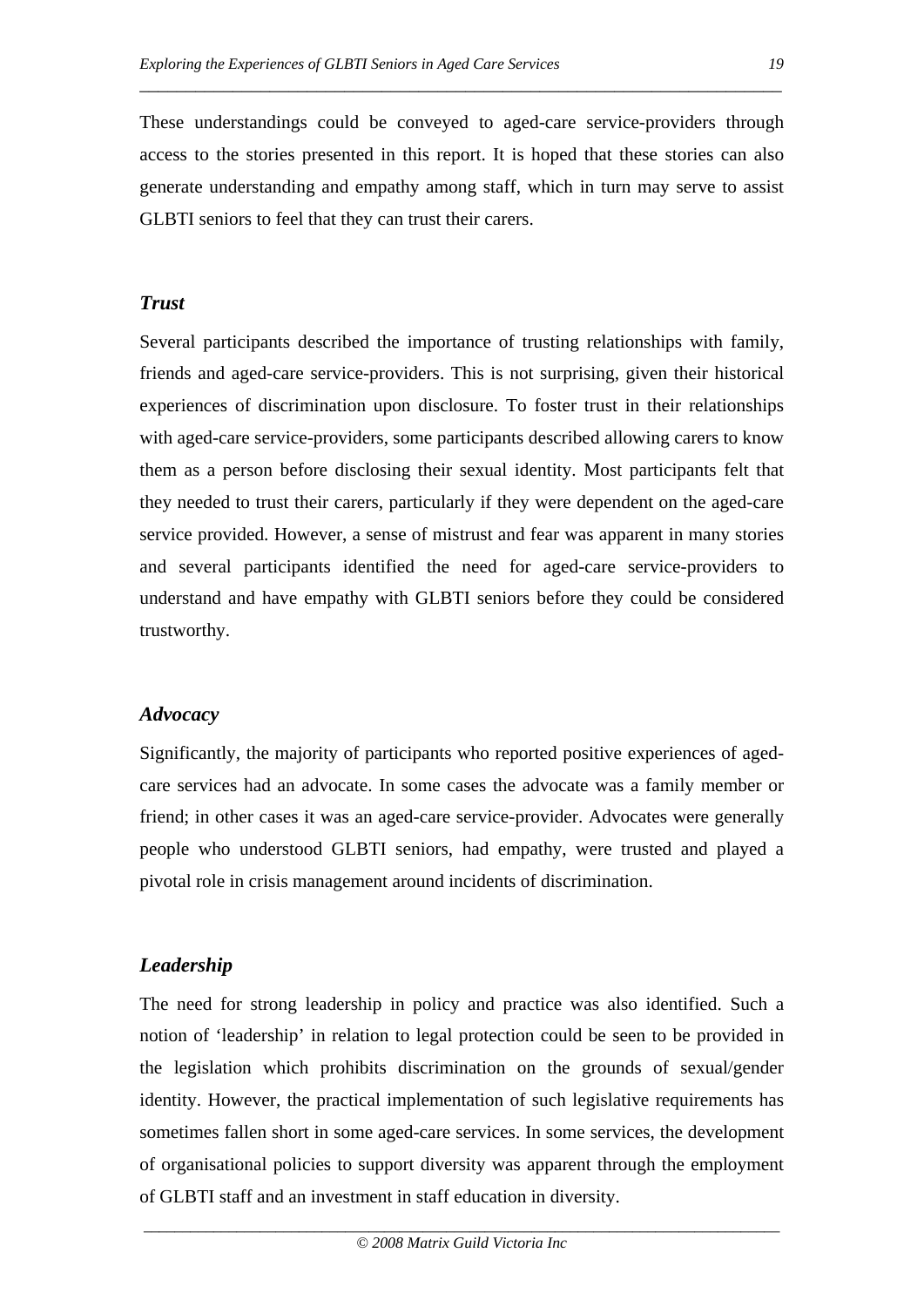To create GLBTI-friendly aged-care services, it would be useful to invite serviceproviders to themselves play a role in determining how change can occur. However, while education and GLBTI-specific facilities are considered important elements of a development process, some GLBTI seniors currently continue to experience discrimination. Strategies for the protection of these seniors need to be clarified.

\_\_\_\_\_\_\_\_\_\_\_\_\_\_\_\_\_\_\_\_\_\_\_\_\_\_\_\_\_\_\_\_\_\_\_\_\_\_\_\_\_\_\_\_\_\_\_\_\_\_\_\_\_\_\_\_\_\_\_\_\_\_\_\_\_\_\_\_\_

#### **Partnerships with aged-care services**

It could be argued that as the community is generally unaware that seniors are sexual and the some seniors are GLBTI, it is not surprising that aged-care service-providers hold the same beliefs. Furthermore, few aged-care service-providers have been provided with education around sexual expression and ageing. However, given the reliance of seniors on aged-care services, service-providers need to understand the importance of sexual expression and GLBTI identities.

Aged-care services will increasingly find themselves caring for GLBTI seniors. The opportunity exists to work with aged-care services to create GLBTI-friendly services. The achievement of such an outcome would ideally involve the engagement of service-providers and other stakeholders in the exploration of their own experiences, the provision of feedback on this report and the determination of strategies for creating GLBTI-friendly aged-care services. It is hoped that the publication of this report provides evidence which can serve as a basis for such a process to take place. In this way, the process of the development of genuinely culturally appropriate agedcare services can begin.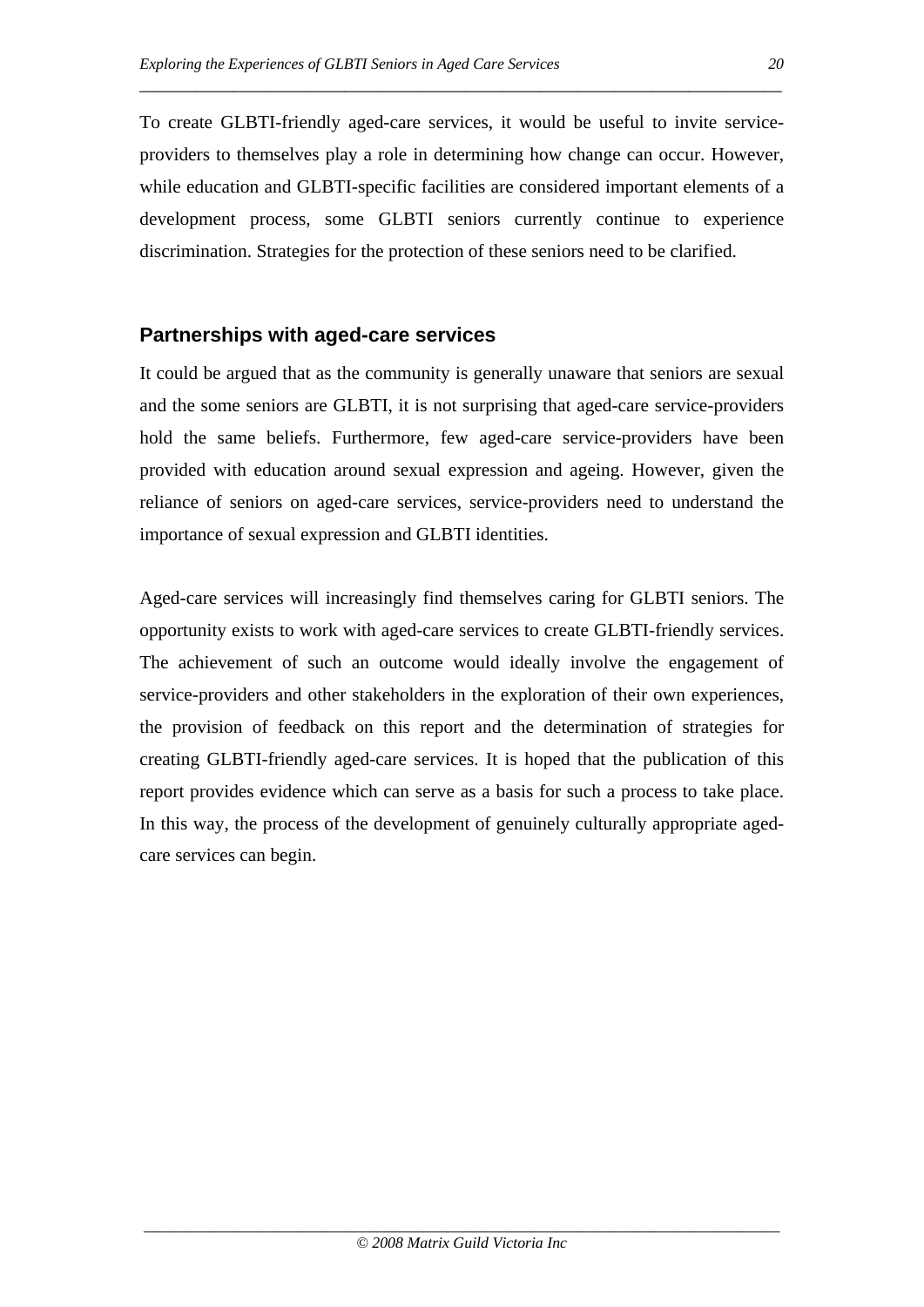I don't get on with any of the buggers here. They're not my kind of people (Nancy, 79 years, transsexual woman)

*\_\_\_\_\_\_\_\_\_\_\_\_\_\_\_\_\_\_\_\_\_\_\_\_\_\_\_\_\_\_\_\_\_\_\_\_\_\_\_\_\_\_\_\_\_\_\_\_\_\_\_\_\_\_\_\_\_\_\_\_\_\_\_\_\_\_\_\_\_\_\_\_\_\_\_\_\_\_\_\_\_\_\_* 

# **Background to the study**

The Australian population is ageing and it is expected that by 2050 a quarter of the population will be aged 65 years and older (Australian Institute of Health and Welfare, 2002a). While there are no accurate figures on the percentage of seniors who are gay, lesbian, bisexual, transgender or intersex (GLBTI), the proportion of the general population that is not 'exclusively heterosexual' is thought to be between eight and eleven per cent (Australian Medical Association, 2002) and increasing (Birch, 2004a). The ageing of the Australian population and the growing numbers of GLBTI people have contributed to the growing interest in the experiences of GLBTI seniors.

The Australian Institute of Health and Welfare (2002b) has identified that of Australia's 2.4 million seniors (aged 65 and over), 42% need assistance to stay at home and around 5.2% require permanent nursing-home or hostel care. The experiences of GBLTI seniors accessing these and other aged-care services are unique. For example, many were coming of age at a time when homosexuality was illegal or considered to be a sickness from which they could be cured. Consequently, many individuals 'closet' or hide their sexual identity to avoid discrimination.

Recently, it has been recognised that as a result of their experiences of discrimination, GLBTI seniors have special needs (Chamberlain and Robinson, 2002). However, given their history of discrimination, many GLBTI seniors do not feel safe disclosing their sexual/gender identity to aged-care service-providers and so their special needs are not always identified or met.

The phenomenon of disclosing sexual/gender identity in aged-care services is complex and can vary in different social or health-care contexts. On one hand it is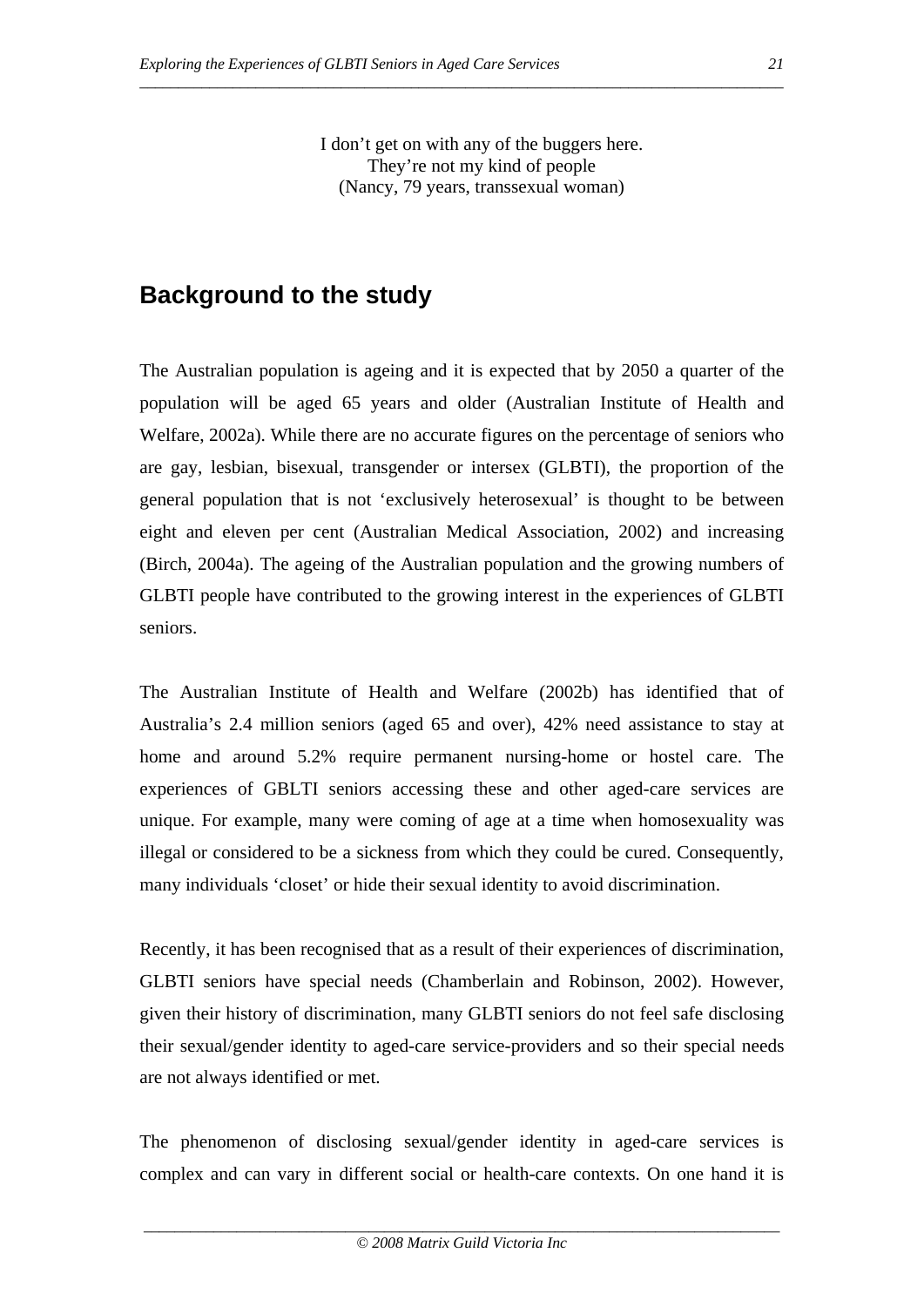reasonable to expect that a decision not to disclose sexual/gender identity is the prerogative of each individual. On the other hand, there is increasing concern that GLBTI seniors have little choice but to conceal their sexual identity, given the reports that aged-care services are not GLBTI-friendly and have discriminated against some seniors who have disclosed. Furthermore, there is concern that a discriminatory response may have negative affects on the sense of self-worth of GLBTI seniors.

*\_\_\_\_\_\_\_\_\_\_\_\_\_\_\_\_\_\_\_\_\_\_\_\_\_\_\_\_\_\_\_\_\_\_\_\_\_\_\_\_\_\_\_\_\_\_\_\_\_\_\_\_\_\_\_\_\_\_\_\_\_\_\_\_\_\_\_\_\_\_\_\_\_\_\_\_\_\_\_\_\_\_\_* 

The need to improve Australian aged-care services for GLBTI seniors has been extensively explored by Harrison (2002a, 2002b, 2004a, 2004c, 2005a, 2005b, 2005c, 2006a, 2006b, 2006c) and these publications are available at (http://www.rainbowvisions.org.au) [Go to Resources – Ageing]. In particular, Harrison (2001, 2004b) has identified a cycle of invisibility involving GLBTI seniors in aged-care services. This cycle involves an assumption of heterosexuality by providers in aged care and a failure to create a climate in which GLBTI seniors are prepared to disclose their identity, life history or care needs. Consequently, aged-care service-providers are unaware of or deny the existence of GLBTI clients and their particular needs. These concerns have also been identified by Dr Mark Hughes from the University of New South Wales, who has interviewed GLBTI seniors and proposes that the failure to provide GLBTI-friendly aged-care services is an indirect form of discrimination (Hughes, 2006; Hughes, 2007).

The effects of discrimination on GLBTI seniors are significant. Discrimination can result in a lack of social connectedness (McNair et al., 2001) and render GLBTI seniors silent, invisible and isolated (Age Concern, 2002; Callan, 2006; Leonard, 2003). Isolation is viewed as one of the primary risk factors for elder abuse and neglect (Cook-Daniels, 1997; Wolf, 1996).

Aged-care service-providers may also be unaware of their legal responsibilities in relation to GLBTI seniors. The Victorian Equal Opportunity & Human Rights Commission (2006) identifies that the human rights of all Australians, including GLBTI seniors receiving aged-care services, are recognised. In particular, under the *Charter of Human Rights and Responsibilities* (2006), public agencies are obliged to consider that people have the right to enjoy their human rights without discrimination and the right to enjoy their identity and culture. Additionally, the *Equal Opportunity*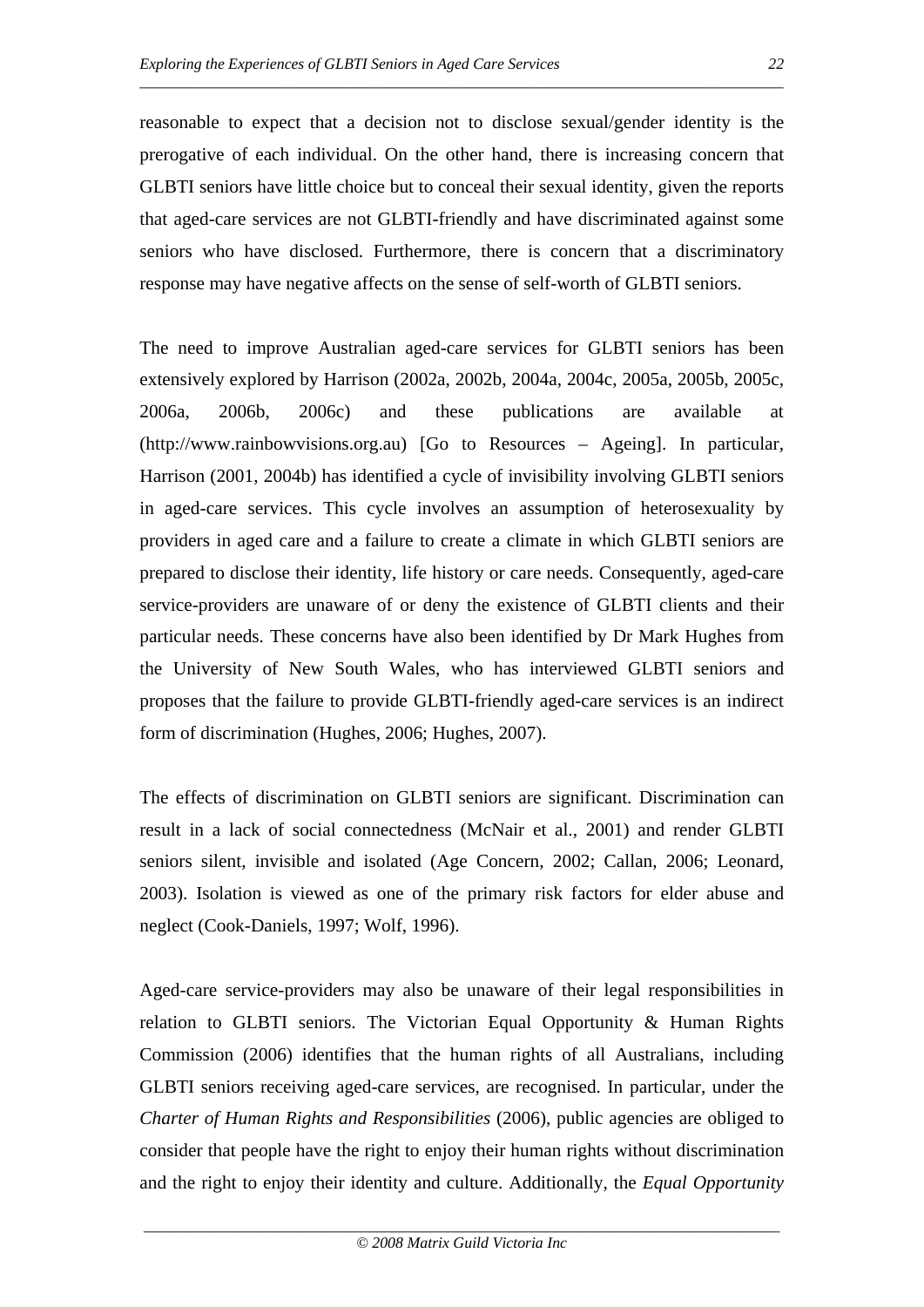*Act* (1995) makes it unlawful to discriminate against someone on the basis of her or his sexuality or gender, including discrimination in the provision of goods and services such as aged-care services. Furthermore, the *Statute Law Amendment (Relationships) Act* (2001) recognises that people in same sex relationships have the same rights as heterosexual couples to authorise medical treatment and access information about their partner's health and hospital visitation.

*\_\_\_\_\_\_\_\_\_\_\_\_\_\_\_\_\_\_\_\_\_\_\_\_\_\_\_\_\_\_\_\_\_\_\_\_\_\_\_\_\_\_\_\_\_\_\_\_\_\_\_\_\_\_\_\_\_\_\_\_\_\_\_\_\_\_\_\_\_\_\_\_\_\_\_\_\_\_\_\_\_\_\_* 

In considering aged-care reforms, it is useful to remember that the attitudes and practices in aged-care services tend to reflect those of society generally (Osborne et al., 2002). Therefore, reforms to aged care need to take into consideration the attitudes of our society regarding whether seniors are acknowledged as sexual beings, or sexually diverse people. Challenging the cycle of GLBTI seniors' invisibility could involve encouraging seniors to disclose their sexual/gender identity and educating aged-care service-providers, and the community at large, about their needs. However, anecdotal reports of discrimination in aged-care services indicate that it may not be safe for GLBTI seniors to disclose. Rather, it may be more appropriate to afford agedcare service-providers with the support required to create GLBTI-friendly aged-care services in which seniors feel safe disclosing their sexual/gender identity.

Certainly, there has been a lack of attention to GLBTI concerns within Australian gerontology literature (Harrison, 2004). However, the focus is slowly shifting. GLBTI ageing issues have been raised in every state which has hosted public hearings of the National Human Rights and Equal Opportunity Commission Inquiry into Discrimination and Same Sex Relationships (http:www.humanrights.gov.au/human\_rights/samesex/index.html) (Harrison, 2006c, 2006d). Additionally, the Ministerial Advisory Committee on Gay and Lesbian Health has advised the Victorian Government that it needs to understand the issues relevant to discrimination and invisibility and work to achieve the necessary changes (Department of Human Services Victoria, 2007).

Others involved in promoting reforms include The ALSO Foundation, which commissioned a study into the needs of GLBTI seniors (Chamberlain and Robinson, 2002). The study involved interviews with 52 GLBTI seniors to identify their needs. In response to the findings, the ALSO Foundation established a Seniors Project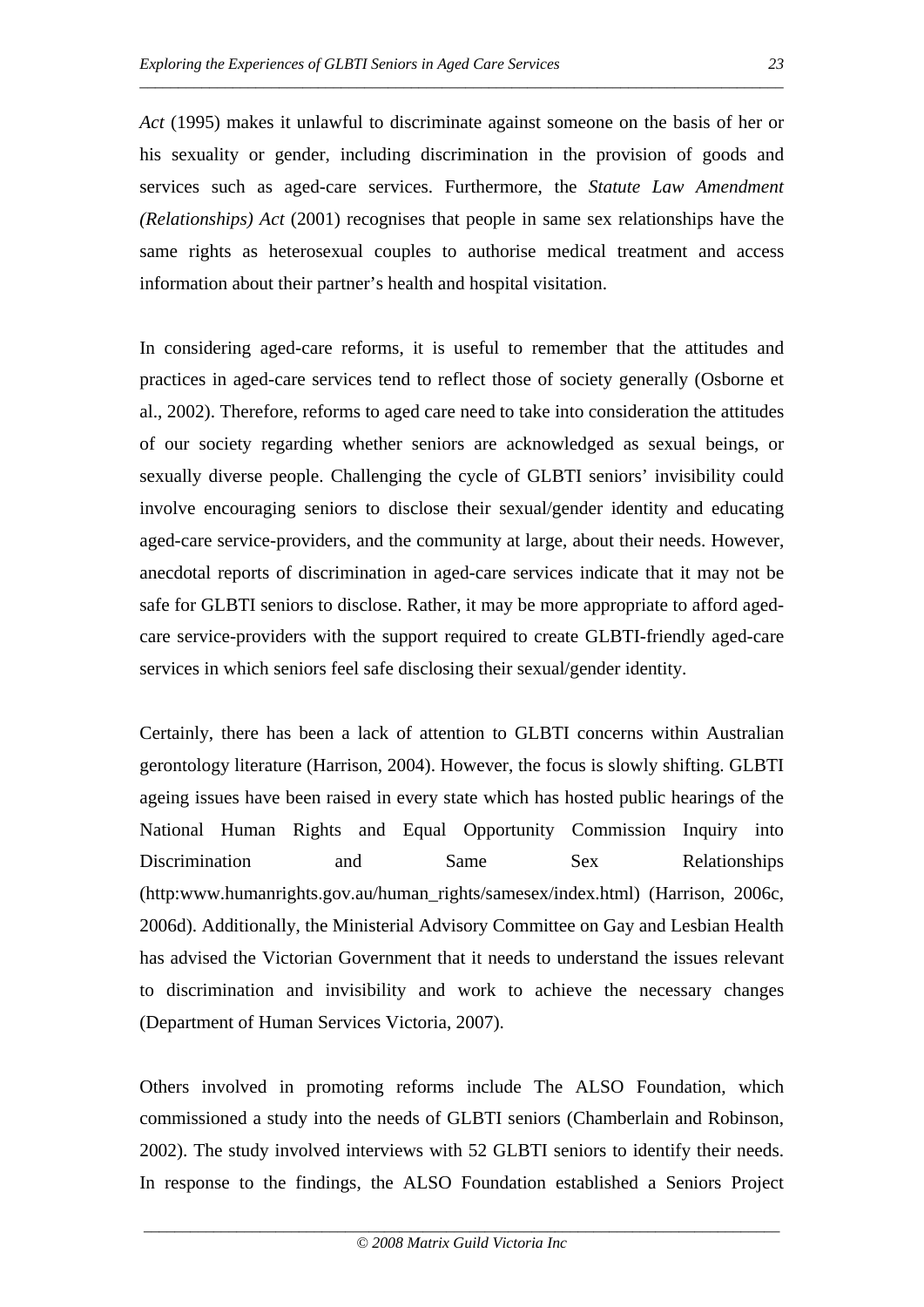Advisory Committee, which has overseen the development of a seniors information service brochure, physical and social activities and plans to advocate for culturally competent standards of aged care (Birch, 2004b). Another group involved in supporting change is *Inter* $\sqrt{\lambda}$ *Section Melbourne* (De Saxe and Lovett, 2008), an activist group with a web-based presence (http://www.zipworld.com.au/~josken/ageing.htm#ageing), which takes action in relation to GLT ageing, including advocating policy change. It also acts towards the development of programs to make local governments aware of the issues in their communities, including the issues for older gay men and lesbians.

*\_\_\_\_\_\_\_\_\_\_\_\_\_\_\_\_\_\_\_\_\_\_\_\_\_\_\_\_\_\_\_\_\_\_\_\_\_\_\_\_\_\_\_\_\_\_\_\_\_\_\_\_\_\_\_\_\_\_\_\_\_\_\_\_\_\_\_\_\_\_\_\_\_\_\_\_\_\_\_\_\_\_\_* 

The challenge of aged-care reforms has also been supported by Matrix Guild Victoria Inc, a group founded to promote appropriate caring support for older lesbians, combat ageism and advocate on behalf of older lesbians. Matrix Guild provides a home-based service run by lesbians for older lesbians who want to stay in their home. It has also collaborated on a number of small studies regarding the needs of older lesbians (Bryer, 2004; Testro Gladys, 1997). Similarly, Vintage Men provides support to mature gay and bisexual men and their friends, including pastoral care to those in residential aged care. The commitment of Matrix Guild and Vintage Men to the needs of lesbian and gay seniors led to the development of this Program to challenge the invisibility of GLBTI seniors.

# **Program outline**

Matrix Guild was concerned about the anecdotal reports of discrimination affecting GLBTI seniors in aged-care services. In particular, Matrix Guild identified the need to support change by gathering first-hand accounts of aged-care experiences which could serve as a catalyst for change. The Guild worked in partnership with Vintage Men to develop a program that would promote the well-being of GLBTI seniors by challenging their invisibility in aged-care services.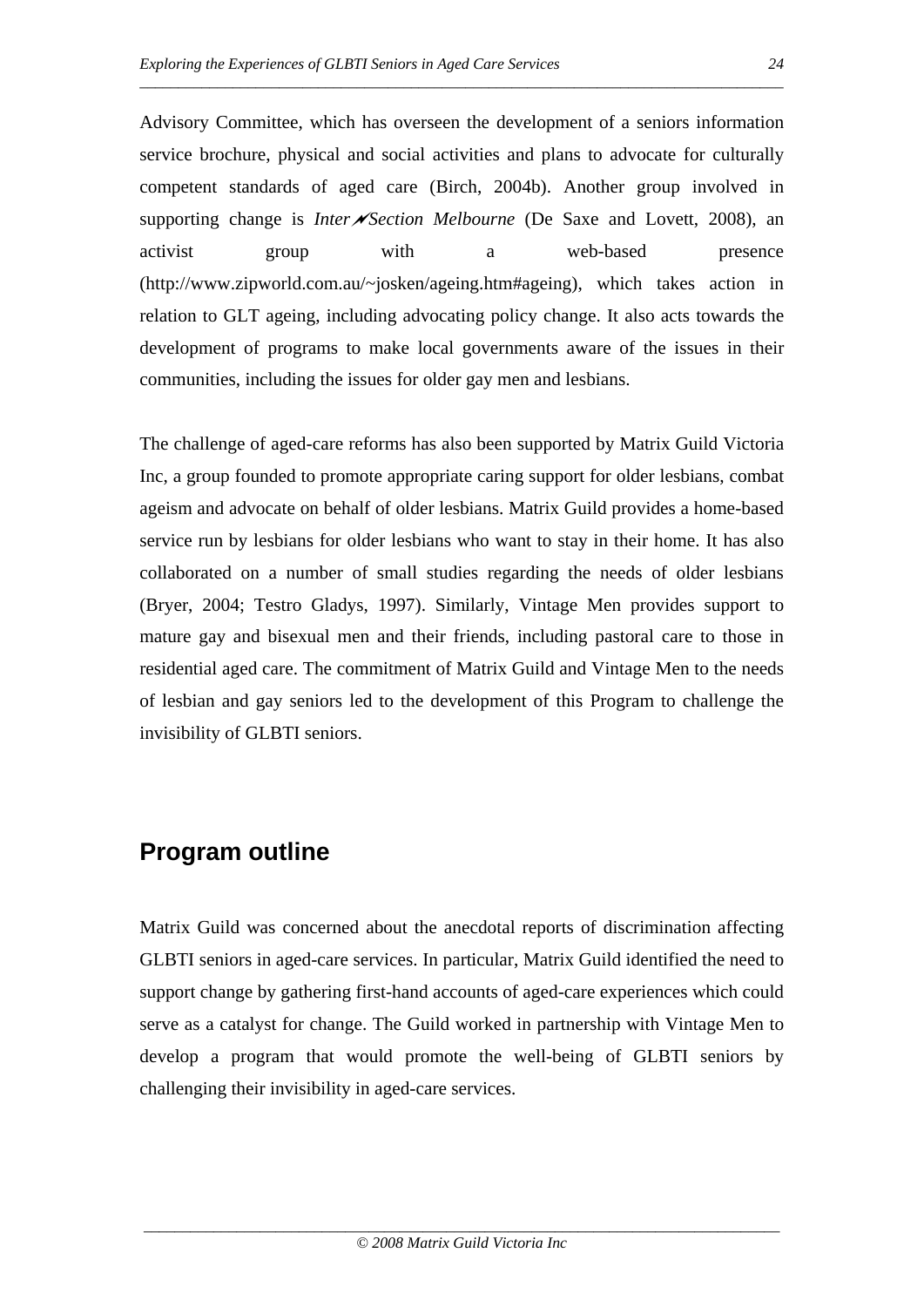The Program aims to support the well-being of GLBTI seniors in Victoria by creating GLBTI-friendly aged-care services. Such services could assist GLBTI seniors to feel safe disclosing their sexual/gender identity and ensure that their needs are met. To achieve this aim four stages were identified and are illustrated in Figure 1 (below). The first stage, which is the subject of this report, sought to gather evidence of the experiences of GLBTI seniors in aged-care services in order to support the call for reform. The second stage aims to determine strategies to enhance aged-care services by presenting the findings from stage one to aged-care service-providers and seeking feedback on strategies for change. Stage three will involve lobbying state policymakers or government departments with influence, such as the Council on the Ageing, the Department of Health and Aged Care and the Office of Senior Victorians to support the required changes which are the focus of stage four.

*\_\_\_\_\_\_\_\_\_\_\_\_\_\_\_\_\_\_\_\_\_\_\_\_\_\_\_\_\_\_\_\_\_\_\_\_\_\_\_\_\_\_\_\_\_\_\_\_\_\_\_\_\_\_\_\_\_\_\_\_\_\_\_\_\_\_\_\_\_\_\_\_\_\_\_\_\_\_\_\_\_\_\_* 





All stages of the Program are designed to create new understandings and generate responsive action (Carr and Kemmis, 1986). The critical methodology is concerned with the identification and eradication of injustice (Kemmis and McTaggart, 2000) and favours excluded, silenced or subordinated voices over dominant voices to guide change (Hadfield and Haw, 2001). In this respect, the research project serves to reinforce the importance of hearing the voices of GLBTI seniors.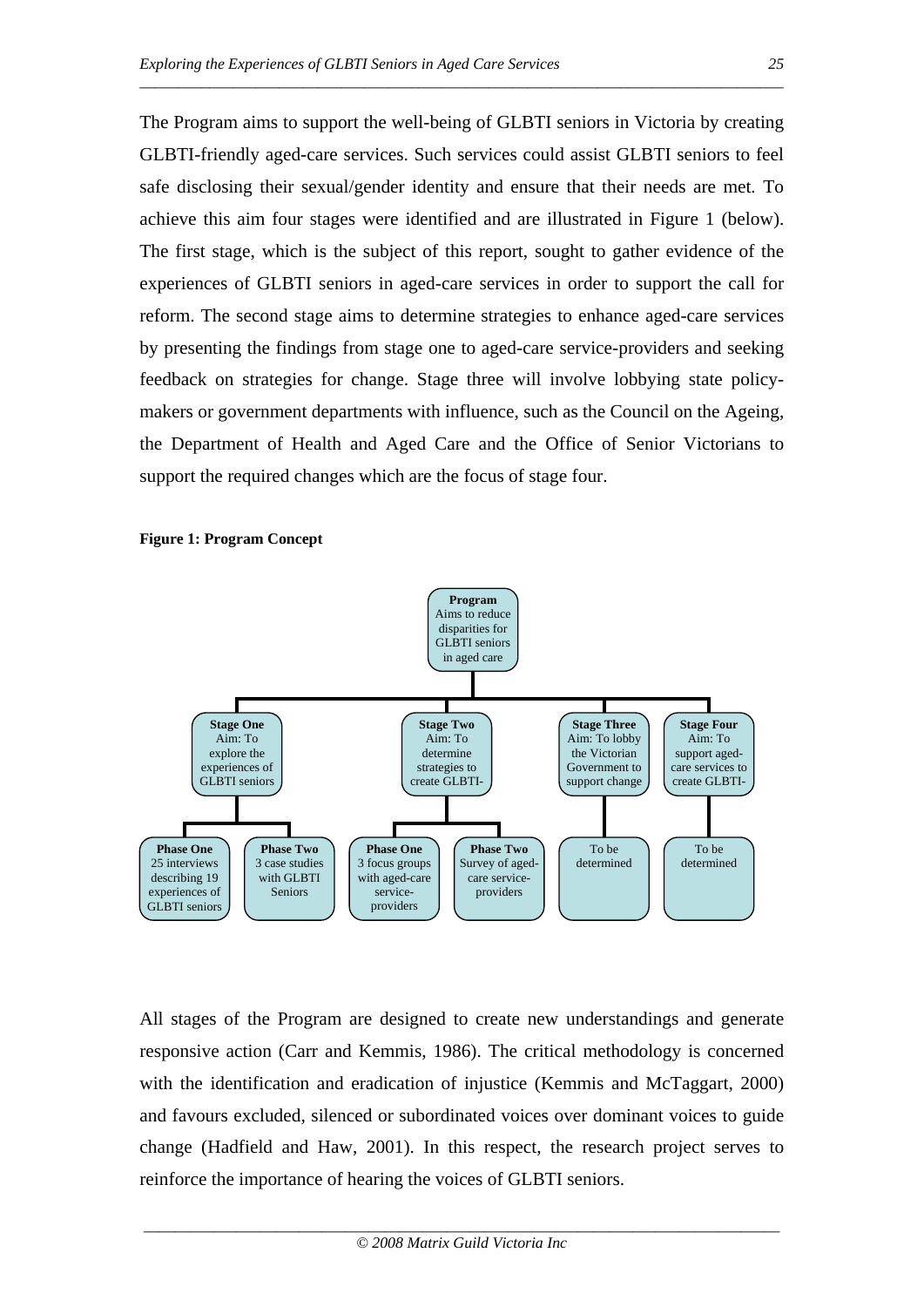To achieve the aim of reducing disparities for GLBTI seniors, the Program seeks to engage aged-care stakeholders including service-users, service-providers, organisational managers and policy makers. The engagement of service users provides evidence which can increase the potential efficiency of change strategies, increase the interest of service-providers, create ownership of the issues identified (Barrett et al., 2005a) and assist in questioning existing practices and beliefs (Bouras and Barrett, 2007). This engagement, in conjunction with government consultation, can ensure support for sustainable change (Barrett et al., 2005b). Given the importance of engaging stakeholders, the methods will be further refined as the Program progresses to enable Program responsiveness to the stakeholder input. The methods employed in stage one are described in the following section.

*\_\_\_\_\_\_\_\_\_\_\_\_\_\_\_\_\_\_\_\_\_\_\_\_\_\_\_\_\_\_\_\_\_\_\_\_\_\_\_\_\_\_\_\_\_\_\_\_\_\_\_\_\_\_\_\_\_\_\_\_\_\_\_\_\_\_\_\_\_\_\_\_\_\_\_\_\_\_\_\_\_\_\_* 

#### *Exploring the experiences of GLBTI seniors*

Stage one sought to gather evidence of the experiences of GLBTI seniors receiving aged-care services. The project involved two phases; the first phase included in-depth interviews with GLBTI seniors to determine whether some interviewees might prove appropriate for case-study follow-up. The second phase involved descriptive case studies with three of the GLBTI seniors interviewed in phase one. Descriptive case studies provide a complete description of a phenomenon within its context (Yin, 2003). The 'case' was defined as the aged-care recipient and the study sought to record narratives related to their experiences, rather than the aged-care service itself. The use of multiple studies provided a small amount of comparative data to analyse findings (Yin, 2004) and enabled exploration of the experiences of a gay man, a lesbian and a transsexual woman.

#### *Data collection and participant involvement*

The primary data-collection technique involved in-depth interviews with GLBTI seniors. A target of 20 interviews was set, with three interviews being extended to case studies. To strengthen the data, interviews with 'significant others', family members and care-givers were undertaken. (Yin, 2003) Documentary evidence, such as legislation and relevant reports was also gathered.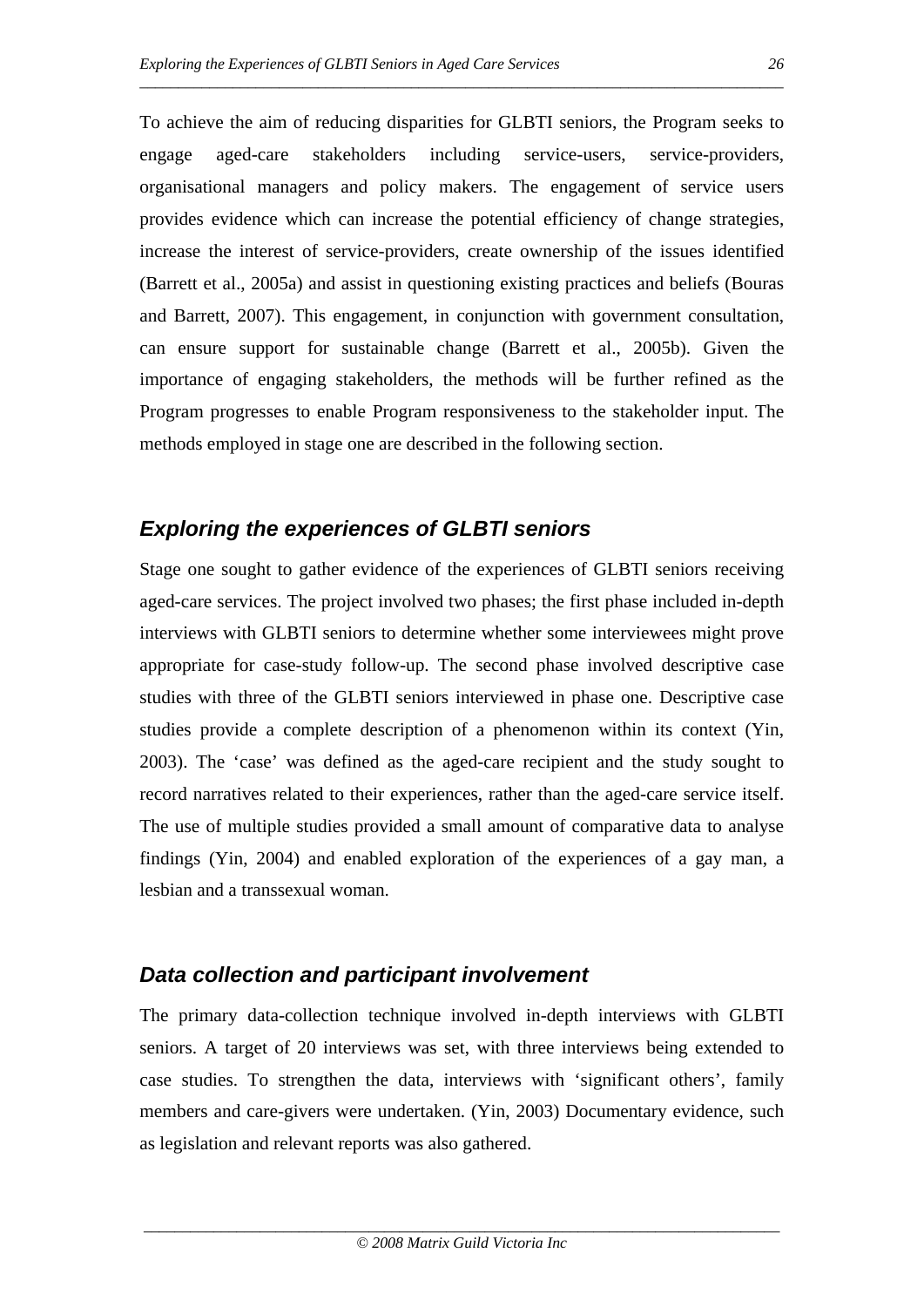Participants were sought through the Steering Committee's networks and paid advertisements. A project flier was also developed (see Attachment 1) and distributed through networks including GLBTI organisations and aged-care services. Advertisements were placed in the GLBTI press and seniors' publications with an estimated circulation of four million people. The project was also promoted through interviews on JOY FM (gay and lesbian radio) and the ALSO Foundation Health and Wellbeing Festival. The language chosen for the project flier and paid advertisement was carefully considered. Acronyms such as GLBTI might not be used by seniors (Cook-Daniels, 1997; Harrison, 2004d; Quam, 1993) and therefore the term 'nonheterosexual' was used in an attempt to ensure that most GLBTI seniors understood that the project related to them. Despite these efforts a number of challenges were encountered identifying willing participants.

*\_\_\_\_\_\_\_\_\_\_\_\_\_\_\_\_\_\_\_\_\_\_\_\_\_\_\_\_\_\_\_\_\_\_\_\_\_\_\_\_\_\_\_\_\_\_\_\_\_\_\_\_\_\_\_\_\_\_\_\_\_\_\_\_\_\_\_\_\_\_\_\_\_\_\_\_\_\_\_\_\_\_\_* 

## **The challenge of identifying participants**

The process of achieving the target number of participants to meet the study criteria (see protocol on following page) was challenging and time-consuming. While most participants were recruited though 'word of mouth', this required repeated calls for participants. Contact was made by a number of GLBTI staff working in aged care. They reported that there were potential participants who were unable to be involved because they feared negative repercussions. Furthermore, a number of aged-care service-providers expressed reluctance to distribute project fliers. They believed GLBTI seniors who were in the closet might be distressed if heterosexual clients responded in a homophobic manner to the fliers.

The study sought to interview intersex seniors. Intersex people are reported to experience unique physical and psychological issues as they age (McFall Sullivan, 2008). However, no intersex seniors were identified through the advertising processes.

Another challenge related to identifying lesbian participants. The apparent reluctance of lesbians to volunteer was discussed with a number of participants. These women speculated that older lesbians were more closeted than gay men. One lesbian receiving home services suggested that: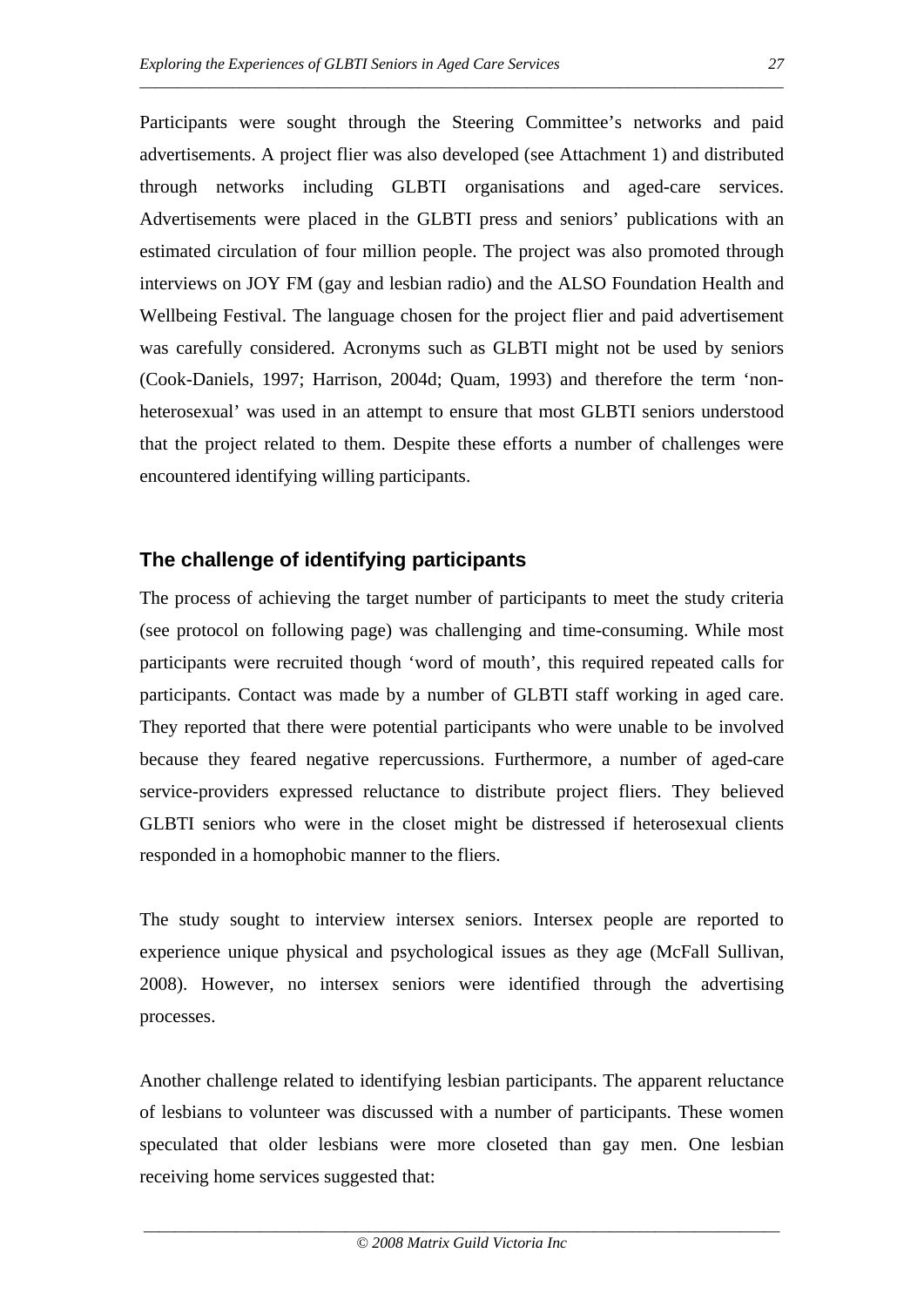They are being protective. I think gay men have come out so far, they have carried the banner as it were. I don't mean that the women haven't. I think once the gay men came out they really came out. After all those years of persecution and being jailed they must have just wanted to be free of this whole discrimination thing. Even when I was in my twenties you could spot a gay man a mile off because they were limp-wristed and mincey. People would joke about them and point at them and laugh at them, there was nothing hidden. I'm not backward in coming forward. I could imagine that some older women would be terrified of talking to someone about themselves and even more terrified of tape-recording or being written up. Terrified of coming out really even if it was just to you. They might be utterly and completely closeted (Susan, 77 years, lesbian).

*\_\_\_\_\_\_\_\_\_\_\_\_\_\_\_\_\_\_\_\_\_\_\_\_\_\_\_\_\_\_\_\_\_\_\_\_\_\_\_\_\_\_\_\_\_\_\_\_\_\_\_\_\_\_\_\_\_\_\_\_\_\_\_\_\_\_\_\_\_\_\_\_\_\_\_\_\_\_\_\_\_\_\_* 

While these differences between older gay men and lesbians are not well explored in the literature, other researchers have reported difficulty identifying GLBTI seniors who are willing to participate in research studies (Quam, 1993). In response to this challenge researchers have found it necessary to involve middle-aged participants and ask them to envisage the challenges they might face as they age (Quam and Whitford, 1992). However, given that the study reported here sought to explore the experiences of aged-care services, considerable effort was required and employed to identify participants.

# **Study protocol**

The study protocol described the need to recruit a group of participants who were willing to share both positive and discriminatory experiences in aged-care services, and were able to provide a balance of sexual/gender identities and a range of agedcare service experiences. To achieve these criteria, 14 interviews were conducted with aged-care recipients and a further five interviews were conducted with partners and friends of aged-care service recipients, as well as aged care service-providers. Those five interviewees recounted stories of discrimination incurred by aged-care recipients who were either deceased or not empowered to tell their stories themselves. It was anticipated that allowing others to tell stories on behalf of aged-care recipients would give a voice to GLBTI seniors who had been silenced.

Interviews were digitally recorded, transcribed and the notes provided to participants for verification and de-identification. Interviews were semi-structured and allowed participants to tell their story at their own pace and within their comfort levels. A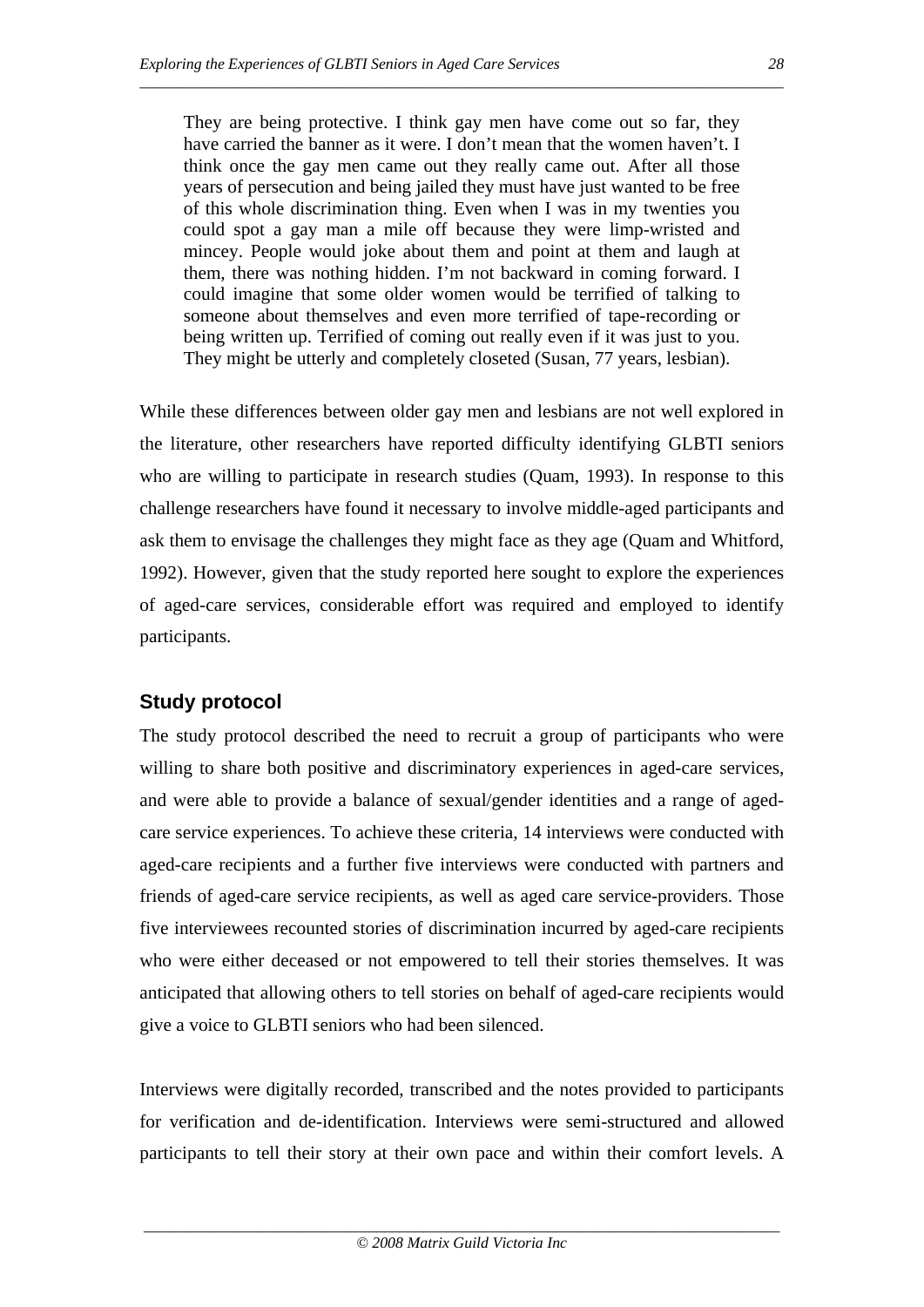checklist of items to be covered over the course of interviews was developed. It invited each person to describe:

*\_\_\_\_\_\_\_\_\_\_\_\_\_\_\_\_\_\_\_\_\_\_\_\_\_\_\_\_\_\_\_\_\_\_\_\_\_\_\_\_\_\_\_\_\_\_\_\_\_\_\_\_\_\_\_\_\_\_\_\_\_\_\_\_\_\_\_\_\_\_\_\_\_\_\_\_\_\_\_\_\_\_\_* 

- Their perceptions and/or experiences of being GLBTI in the twentieth century
- Their needs as a GLBTI senior
- Their experiences of disclosing their sexual/gender identity
- Any positive experiences of aged-care services
- Any discriminatory experiences of aged-care services
- The impacts of aged-care services on their lives
- Any changes required to make seniors feel safe disclosing their sexual/gender identity.

Case-study participants were involved in a number of interviews (three to four) and identified 'significant others' such as family or carers who were willing to be interviewed to share their insights into the story.

# *Participant characteristics*

Interviews were conducted with 25 participants. The interviews investigated the stories of 19 aged-care recipients (see Table 1). In addition to stories told by the agedcare recipients (14) themselves, stories were shared by partners (2), a friend (1) and aged-care service-providers (2). Case-study interviews were complemented by interviews with significant others including carers (2) and family/friends (2). The stories recounted experiences in aged-care services including: home care (9), nursing homes (7), hostels (2), a psycho-geriatric residential facility (1) and day-care centres (2).

The aged-care recipients had an average age of 72 years (56–87 years) and included seven women as lesbian (7), and eight males who identified as gay or queer (8), two bisexual males (2) and one transgendered woman. Most participants lived in the Melbourne area (13) and almost half had a current partner. Project advertisements also identified a number of willing interviewees who were not receiving aged-care services. One such interview was conducted with a 47-year-old transsexual lesbian,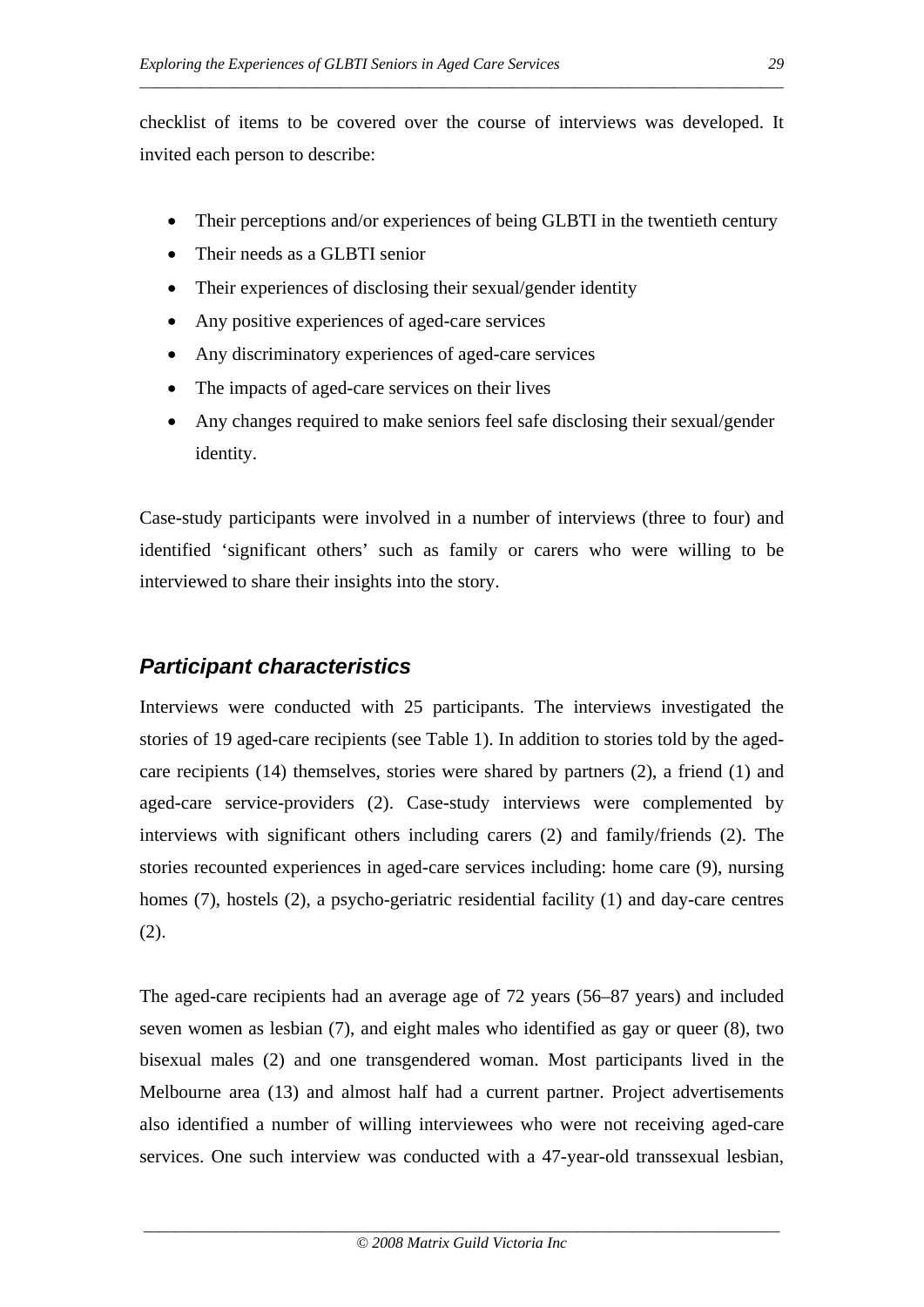who provided valuable insights into challenges encountered working with residents with dementia. A number of aged-care service-providers made contact with the researcher to share their experiences regarding the barriers and enablers to creating GLBTI-friendly aged-care services. One interview was conducted and will be reported on in stage two of the program.

*\_\_\_\_\_\_\_\_\_\_\_\_\_\_\_\_\_\_\_\_\_\_\_\_\_\_\_\_\_\_\_\_\_\_\_\_\_\_\_\_\_\_\_\_\_\_\_\_\_\_\_\_\_\_\_\_\_\_\_\_\_\_\_\_\_\_\_\_\_\_\_\_\_\_\_\_\_\_\_\_\_\_\_* 

| No             | <b>Name</b> | Age | <b>Identifies as</b> | <b>Aged-care service</b>             | <b>Interviewees</b>                                               |
|----------------|-------------|-----|----------------------|--------------------------------------|-------------------------------------------------------------------|
| $\mathbf{1}$   | Anne        | 77  | Lesbian              | Home care                            | Anne                                                              |
| $\overline{2}$ | Sara        | 63  | Lesbian              | Home care                            | Sara                                                              |
| $\overline{3}$ | Janet       | 58  | Lesbian              | Home care then nursing<br>home       | Janet                                                             |
| $\overline{4}$ | Joseph      | 61  | Queer                | Home care                            | Joseph                                                            |
| 5              | Robert      | 75  | Gay                  | Home care                            | Robert                                                            |
| 6              | James       | 64  | Gay                  | Hostel                               | James                                                             |
| $\overline{7}$ | David       | 87  | Sexual               | Home care                            | David                                                             |
| 8              | Keith       | 84  | Gay                  | Hostel                               | Keith                                                             |
| 9              | Margaret    | 56  | Lesbian              | Day-care centre                      | Margaret                                                          |
| 10             | Ian         | 73  | Gay                  | Nursing home                         | Roger: partner                                                    |
| 11             | Susan       | 77  | Lesbian              | Home care                            | Susan                                                             |
| 12             | Elizabeth   | 72  | Lesbian              | Home care & day care                 | Elizabeth                                                         |
| 13             | <b>Bill</b> | 71  | Gay                  | Home care $\&$ nursing<br>home       | Steven: partner                                                   |
| 14             | Doug        | 68  | Gay                  | Psycho-geriatric<br>residential care | Tim: partner                                                      |
| 15             | Anthony     | 84  | <b>Bisexual</b>      | Nursing home                         | Paul: aged-care nurse                                             |
| 16             | Charles     | 84  | <b>Bisexual</b>      | Nursing home                         | William: aged-care chaplain                                       |
| 17             | Tom         | 64  | Gay                  | Nursing home                         | Tom, Kathleen: mother, Lizzi:<br><b>Community Liaison Officer</b> |
| 18             | Thelma      | 67  | Lesbian              | Palliative care                      | Maureen: partner, Jean: friend                                    |
| 19             | Nancy       | 79  | Transsexual<br>woman | Residential aged care                | Nancy, Maggie: nurse                                              |

**Table 1: Characteristics of Stage One GLBTI consumers of aged-care services** 

## *Data analysis*

The data from case-study interviews was analysed to construct narratives which were reviewed by participants. Each case study was analysed as an independent case and then returned to the participants for verification. Next, findings which were replicated or contrasted across the cases were identified (Yin, 2004) and presented to participants for feedback.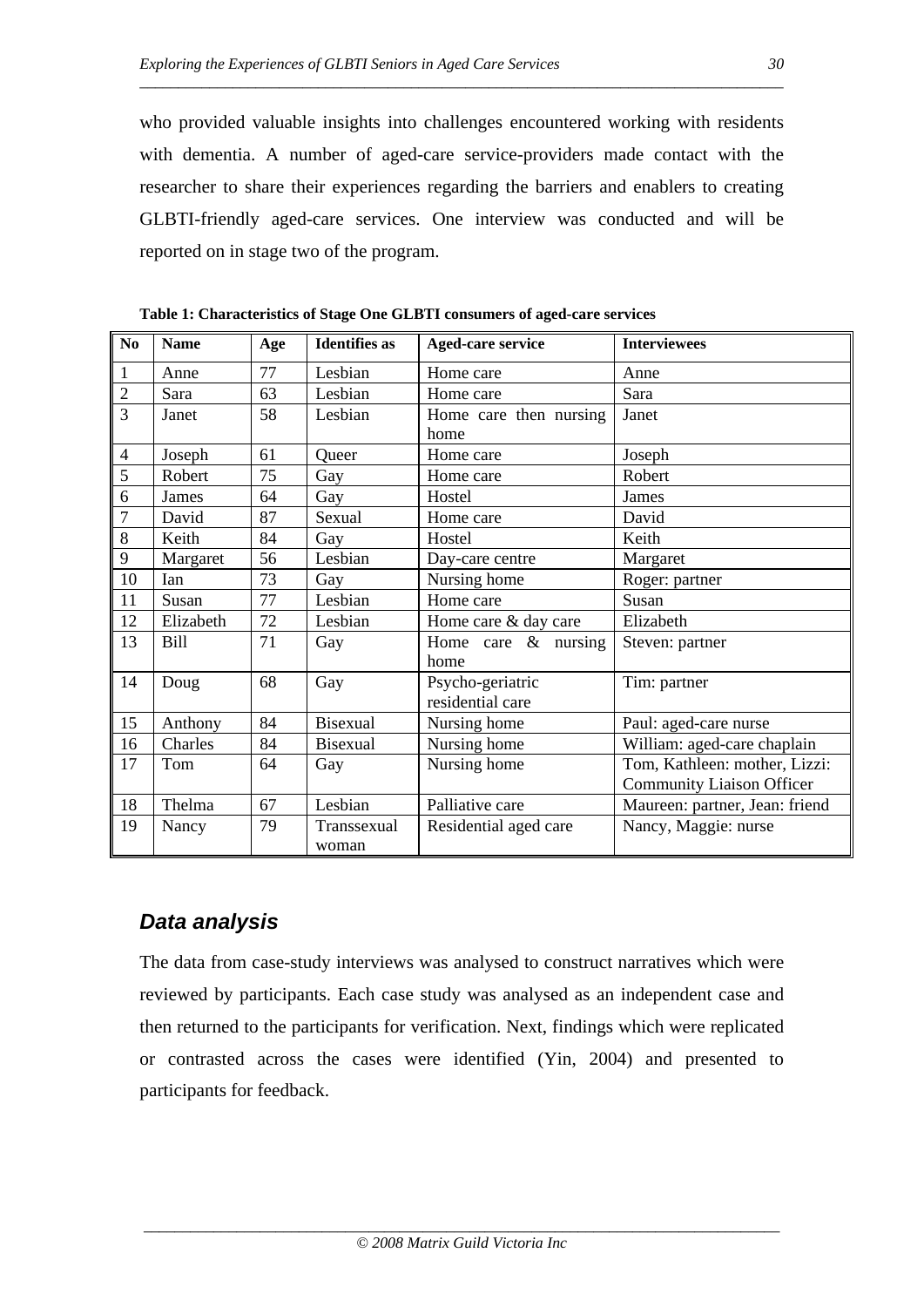The remaining interviews were subjected to thematic analysis using the five stages of 'Framework': familiarisation; application of a framework; indexing; mapping and interpretation (Ritchie and Spencer, 1994). These stages involved:

*\_\_\_\_\_\_\_\_\_\_\_\_\_\_\_\_\_\_\_\_\_\_\_\_\_\_\_\_\_\_\_\_\_\_\_\_\_\_\_\_\_\_\_\_\_\_\_\_\_\_\_\_\_\_\_\_\_\_\_\_\_\_\_\_\_\_\_\_\_\_\_\_\_\_\_\_\_\_\_\_\_\_\_* 

- 1. Familiarisation: listening to each interview in order to become familiar with it and transcribe notes for participant verification.
- 2. Indexing: sorting each interview into themes.
- 3. Application of study framework: Sorting the themes from individual interviews into a report structured around the study themes or questions and identifying new themes not covered by the study questions.
- 4. Mapping: Reviewing the report to make connections between the themes and identify shared or differing experiences.
- 5. Interpretation: Considering the structure of the report, contrasting with the research literature and reporting a summary of the issues.

# *Credibility and trustworthiness*

To maximise the value of the study's findings, particular attention was paid to the methodological approach employed in the research. The trustworthiness and authenticity of the methods were considered to ensure that the study was credible, or did not contain: *biased distortion of data* (Patton, 2002). Authenticity is described as giving: *direct expression to the 'genuine voice', which 'really belongs' to those whose life-worlds are being described* (Winter, 2002). To promote the genuine voices of GLBTI seniors, participants were provided with interview notes for verification and case-study participants were given the opportunity to verify the reflections on their stories. Increasing the trustworthiness of the study by making the study practices visible (Sandelowski, 1993) was achieved by developing an audit trail, or list of project records providing a picture of what occurred (Kemmis and McTaggart, 1982).

In case-study research, attention to validity and reliability is required to increase the robustness of findings (Yin, 2003). This was achieved by gathering multiple sources of evidence, undertaking participant verification of narratives, documenting a casestudy protocol and pattern-matching between the study findings and the predicted pattern of non-disclosure and unmet needs (Yin, 2003).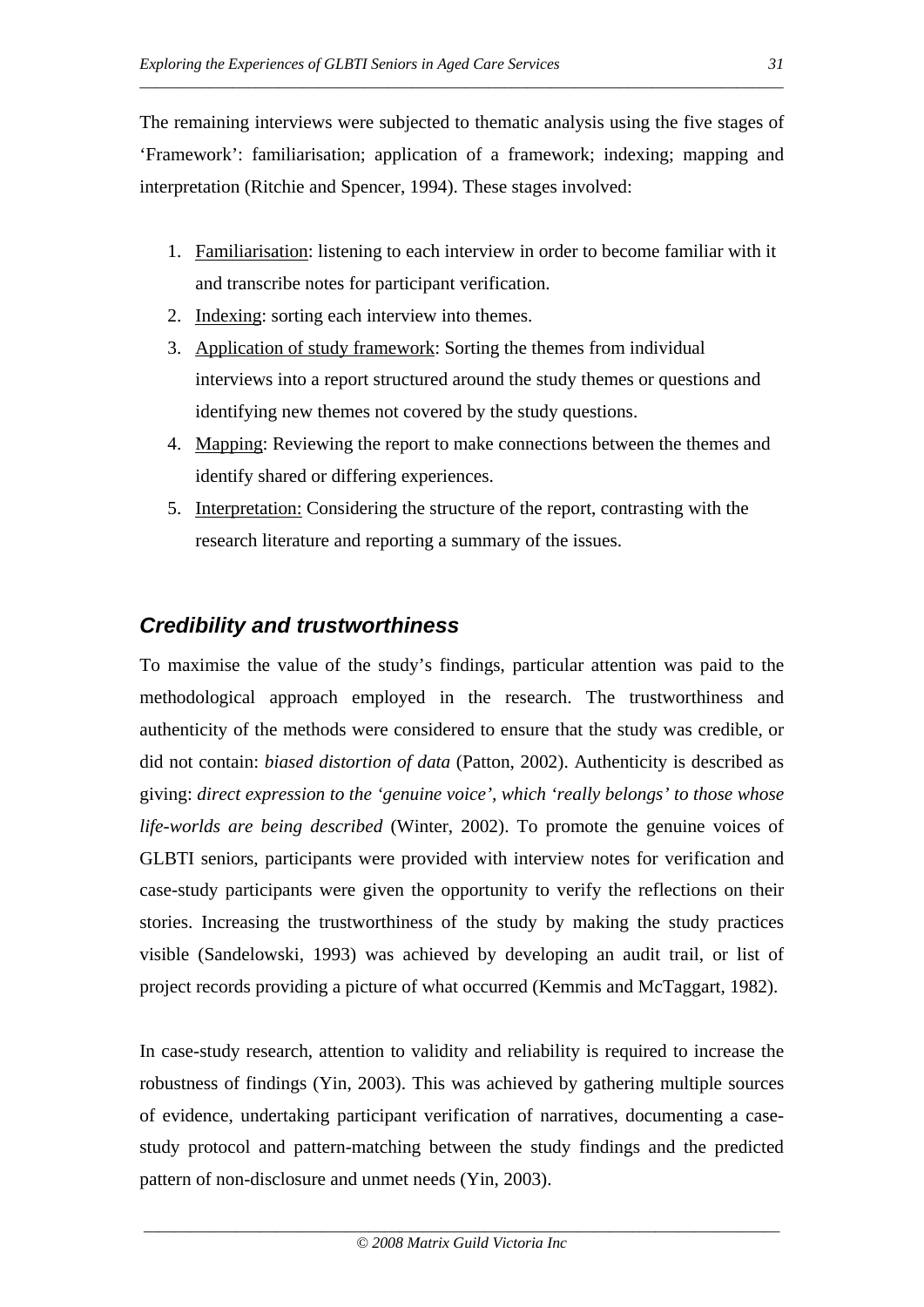# *Ethical considerations*

A study protocol highlighting the ethical considerations was developed and reviewed by the Steering Committee. The document complied with the Australian Code for the Responsible Conduct of Research (National Health and Medical Research Council, 2007). Ethical approval was also gained from the Victorian AIDS Council Ethics Committee in relation to an interview with a client of their service. All participants were provided with a plain-language statement describing the study and the possible risks, such as the potential distress for participants when recalling discriminatory experiences. All participants signed a consent form before interviews were conducted. Ethical considerations included the need to protect confidentiality and the possible vulnerability of participants who were providing the critique of a service on which they were dependent. Copies of the information sheet and consent form are provided in Appendix Two.

*\_\_\_\_\_\_\_\_\_\_\_\_\_\_\_\_\_\_\_\_\_\_\_\_\_\_\_\_\_\_\_\_\_\_\_\_\_\_\_\_\_\_\_\_\_\_\_\_\_\_\_\_\_\_\_\_\_\_\_\_\_\_\_\_\_\_\_\_\_\_\_\_\_\_\_\_\_\_\_\_\_\_\_* 

Strategies employed to protect participant confidentiality included inviting participants to review interview notes and case-study reports to de-identify their service and themselves. To protect their identity, most participants also chose a pseudonym. A smaller number requested that their preferred name was used, as they were confident that this would not have negative consequences for them.

Four participants reported emotional upset at recounting painful experiences such as the loss of a partner, shock therapy, discrimination or sexual abuse. The upset was articulated by Elizabeth, who recounted experiences of discrimination and reported:

I found it difficult after the interview and reading the notes. It raised things for me that have been dormant for a long time. I found myself withdrawing from people again. I think that because it was an affable interview it raised things that have been squashed and I realised afresh things from my past (Elizabeth, 72 years, lesbian).

Elizabeth and other participants were provided with the opportunity to withdraw from the project and given information for external counselling and support. However, in each case participants expressed the desire to continue. A number expressed the desire to tell their stories so that others could learn from their experiences.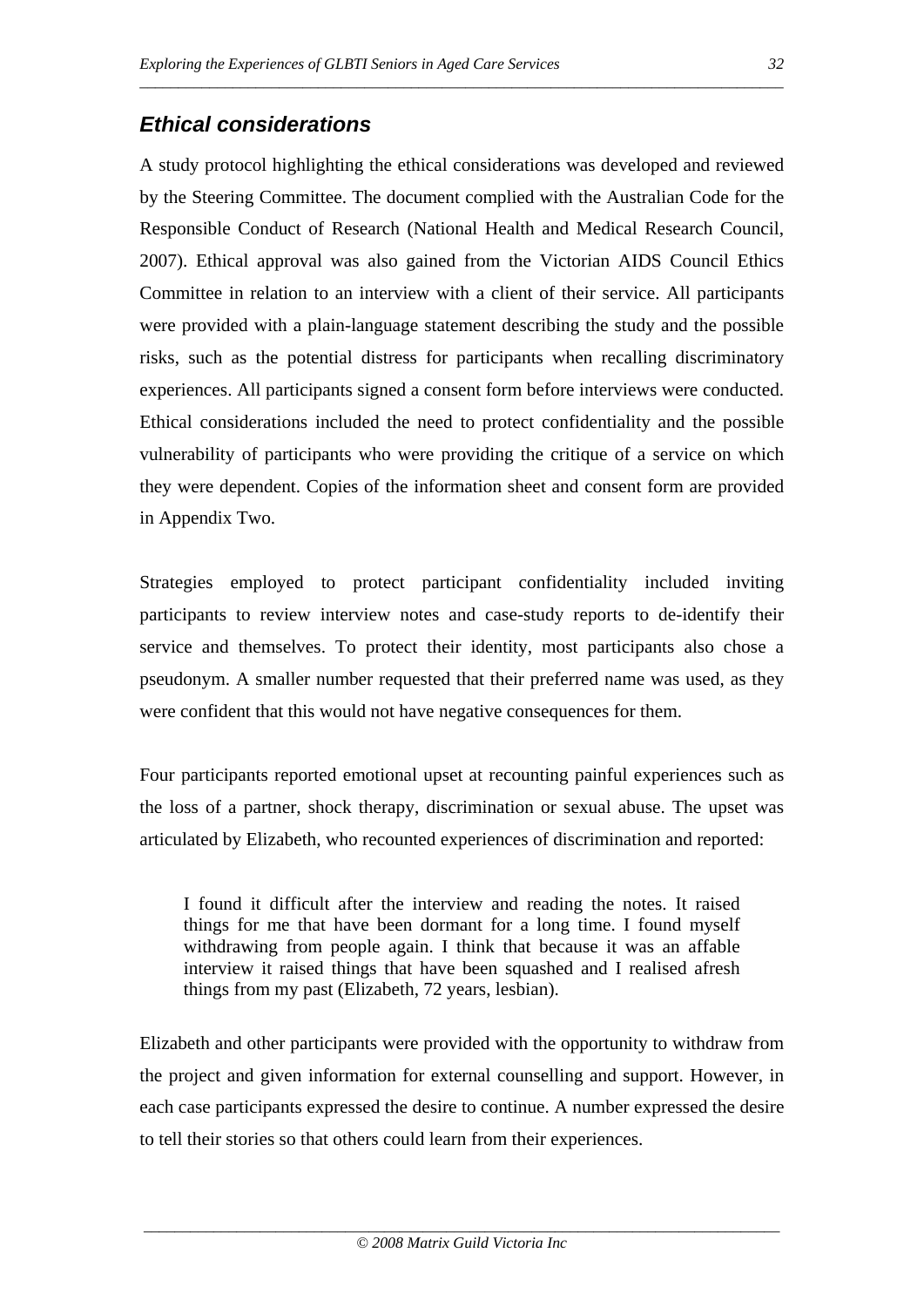# *Conclusion*

In the following sections the findings are presented, beginning with a summary of the thematic analysis, which is followed by the presentation of the case studies. Given that few studies have gathered first-hand accounts of the experiences of GBLTI seniors in aged care, this study provides new and useful insights. The qualitative findings represent the experiences of a small number of GLBTI seniors. In this respect, the research does not claim to be reflective of all GLBTI senior experiences. The intent of the study was not to make generalisations about this larger population. Indeed, the aim of the exploration reported in this document was to present the voices of 19 aged-care recipients in the hope that this stimulates debate and provides an urgently required motivation for change and further research.

*\_\_\_\_\_\_\_\_\_\_\_\_\_\_\_\_\_\_\_\_\_\_\_\_\_\_\_\_\_\_\_\_\_\_\_\_\_\_\_\_\_\_\_\_\_\_\_\_\_\_\_\_\_\_\_\_\_\_\_\_\_\_\_\_\_\_\_\_\_\_\_\_\_\_\_\_\_\_\_\_\_\_\_*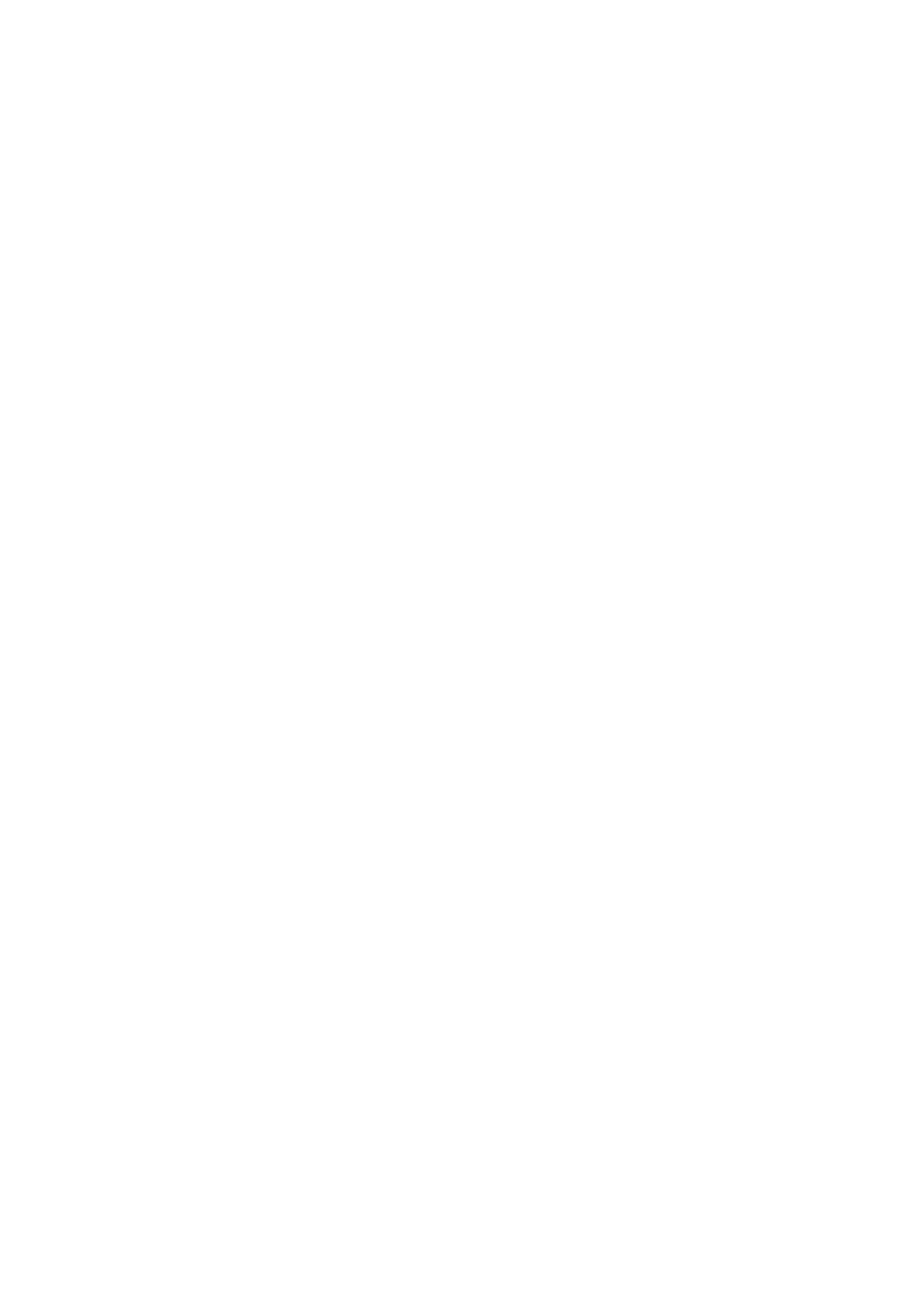# **Findings from interviews**

The key findings from the study are drawn from a number of themes which emerged in relation to the experiences of GLBTI seniors. Six themes or core issues were identified:

\_\_\_\_\_\_\_\_\_\_\_\_\_\_\_\_\_\_\_\_\_\_\_\_\_\_\_\_\_\_\_\_\_\_\_\_\_\_\_\_\_\_\_\_\_\_\_\_\_\_\_\_\_\_\_\_\_\_\_\_\_\_\_\_\_\_\_\_\_

- 1. The impact of historical experiences of discrimination
- 2. Invisibility as an impact of current discrimination
- 3. The impact of identity concealment
- 4. The impact of inadvertent visibility
- 5. The impact of dementia
- 6. Enabling sexual and cultural expression.

These themes are briefly outlined in the following section and explored in greater depth in the case studies. A further two themes regarding inadequate standards of care and achieving a safe environment will be described at the end of the report.

# *1. The impact of historical experiences of discrimination: 'Cop it sweet and shut up'*

Most interviewees shared disturbing stories of the experiences of coming of age in the early twentieth century. These stories provide an important context for their expectations and experiences of aged-care services. In particular, having experienced discrimination, many participants expected that it was not safe to disclose their sexual/gender identity. One such example was provided by Joseph, a former police officer, who recounted:

I have seen discrimination the few places where I was doing active police work. They'd raid a toilet or the beach. They only prosecuted single men. It was just blatant discrimination, they were picking on what they thought was a soft target – gay men. The police thought 'God only knows what they are getting up to in the tea trees'. Their actions weren't going to be criticised if they just stuck to victimising those chaps because the gay community wasn't quite as outspoken. This was before 1988. You'd cop it sweet and shut up (Joseph, 61 years, queer).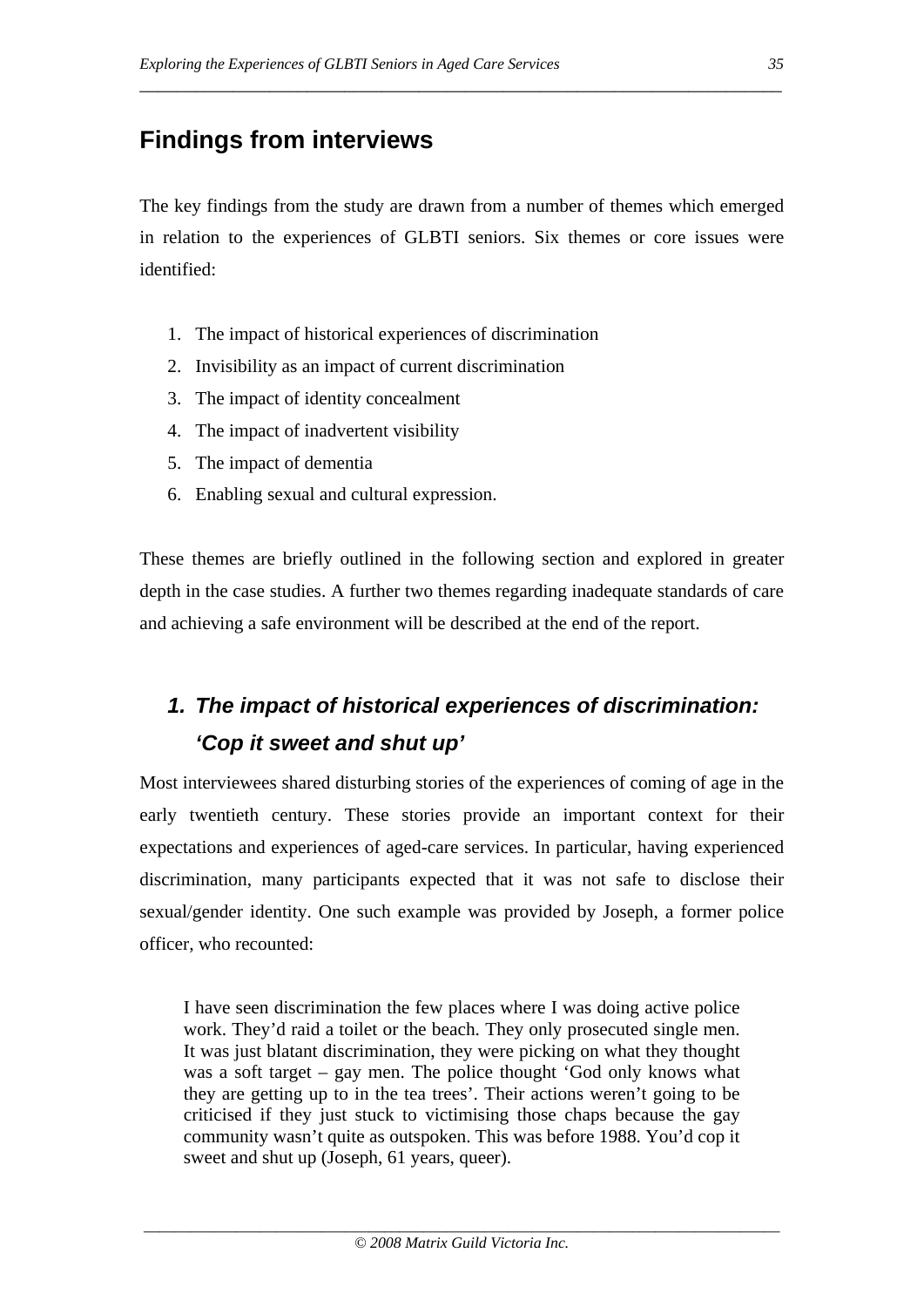This experience left Joseph with no doubt that discrimination occurred. and as a consequence he felt that it would be safer not to disclose his sexual identity to his carers. Furthermore, despite recounting a number of stories indicating that his carer was homophobic, he continued to live by the adage, 'cop it sweet and shut up'.

\_\_\_\_\_\_\_\_\_\_\_\_\_\_\_\_\_\_\_\_\_\_\_\_\_\_\_\_\_\_\_\_\_\_\_\_\_\_\_\_\_\_\_\_\_\_\_\_\_\_\_\_\_\_\_\_\_\_\_\_\_\_\_\_\_\_\_\_\_

Other participants described how their sexuality was considered to be illness. Susan, a 63-year-old lesbian, described how a friend of hers who was a student nurse received 'jump start' or shock therapy in the late 1950s after telling her nursing tutor that she was attracted to females. Susan recalled her friend saying: *It was meant to teach me how to be straight, but all it taught me was to keep my mouth shut*. Similarly, James described his experience of being given 'shock therapy' after he identified to his parents that he was sexually attracted to men. James remembers:

I ended up in a psych[iatric] ward. I was in and out for months and I didn't know why I was attracted to men so I had to go to a psychiatrist. He told me he thought I was gay. They gave me shock treatment because I was stressed out and panicking and I didn't know what I was. They reckoned homosexuality was a sickness. But I don't believe it's a sickness. Because you love the same sex doesn't mean it's a sickness (James, 64 years, gay).

While both gay men and lesbians reported discrimination, their accounts differed. A number of lesbians reported the pressure to be 'nice' or not attract 'unfavourable attention' by being a lesbian. For example, Anne explained:

How women were taught to be self-effacing. A lot of older women try not to attract unfavourable attention, and once it was noticed that you were a lesbian it perhaps went against them. They became very good at keeping quiet, some of them (Anne, 77 years, lesbian).

Pressure to deny same-sexual/gender difference was also encountered from the church and from families. Elizabeth, a 72-year-old lesbian, described how she learned from her church that being same-sex attracted was an 'anathema*'* and felt devalued as a consequence. Similarly, James, who identified as gay, told his mother in the 1960s that he was going to have gender reassignment surgery and describes that she responded by saying, *I gave birth to a boy, not some Sheila, some girl. If you [have the gender reassignment surgery] I'll disown you altogether (James, 64 years, gay).*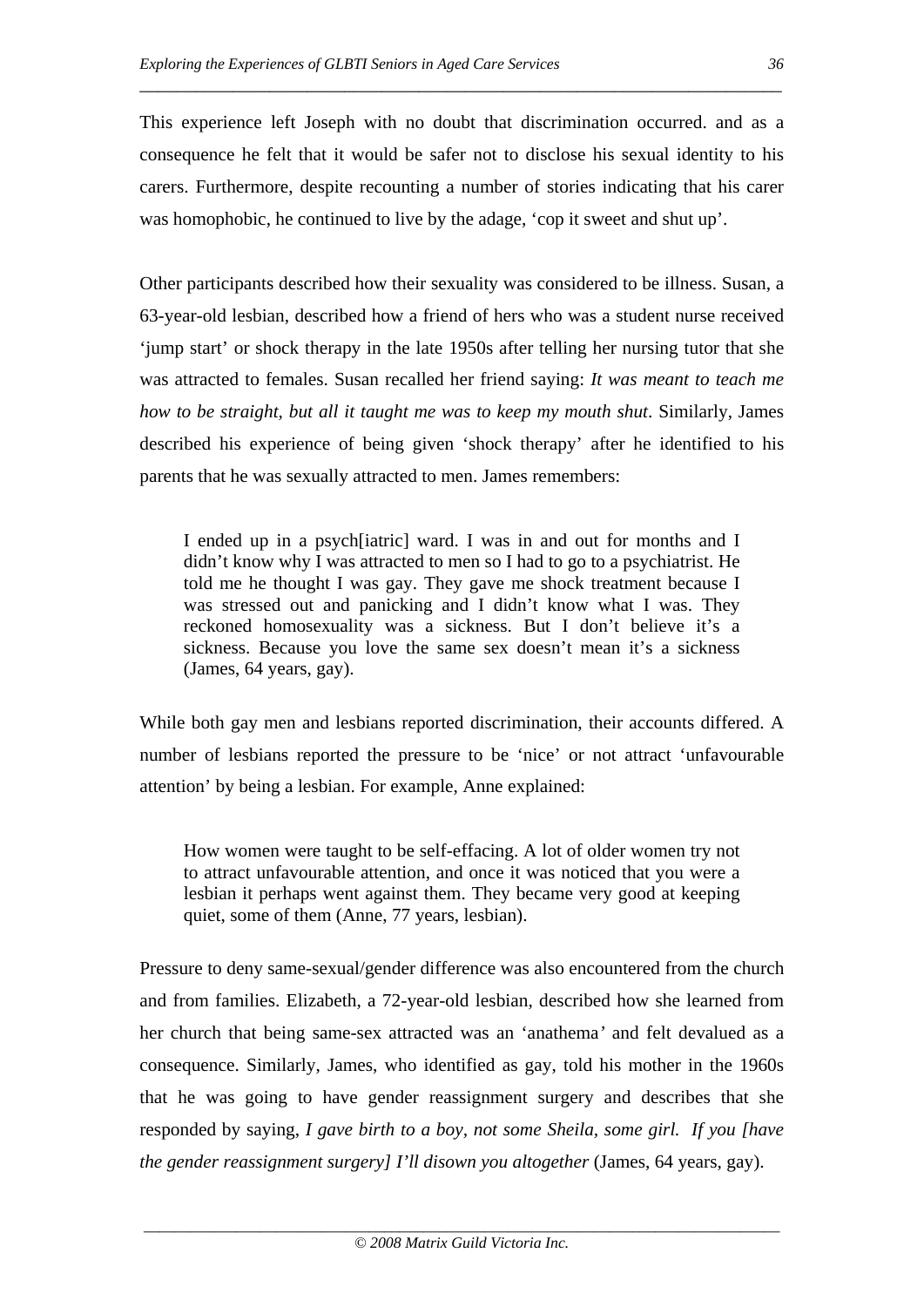These historical experiences highlight the discrimination the current GLBTI seniors experienced from the police, the medical profession, the community, the church and their own families. It is not surprising that these experiences created the understanding for some GLBTI seniors that their sexual/gender identity was not valued.

\_\_\_\_\_\_\_\_\_\_\_\_\_\_\_\_\_\_\_\_\_\_\_\_\_\_\_\_\_\_\_\_\_\_\_\_\_\_\_\_\_\_\_\_\_\_\_\_\_\_\_\_\_\_\_\_\_\_\_\_\_\_\_\_\_\_\_\_\_

# *2. Invisibility as an impact of current discrimination*

In describing the challenges growing up in the early twentieth century, a small number of participants explained their efforts to challenge discrimination. One such participant was James who recounted how a resident in his hostel called him a 'poofter cunt!*'* In response James rebuked the resident and reported him to the hostel manager. When asked whether he felt hurt by the resident's abuse James replied: *I didn't feel hurt, because I spoke up. If I didn't speak up it would have hurt my feelings something awful* (James, 64 years, gay). Similarly, Anne challenged discrimination when it occurred and suggested that:

To quite an extent these days, how you are received and accepted depends quite a lot on the image of yourself that you put forward. If you come across as confident and matter of fact: 'Yes, that's right I am [a lesbian], got any problems?' People either don't say anything or it's generally something positive (Anne, 77 years, lesbian).

More frequently participants described responding to discrimination with the reinforced belief that their sexual/gender identity was not valued. This was described by Robert as internalised homophobia, or: *an insidious process stemming back from childhood and learning to hate oneself because of external homophobia. John Howard [ex prime minister] alone is enough to give it to you (Robert, 75 years, gay).* Similarly, Elizabeth grew up understanding that her sexuality identity was an 'anathema' to the Christian church she was part of and reflected that:

The problem is that part of you believes that you are an anathema. It affects your self-esteem and things like that. The effects are insidious. The thing that I have worked out is that if you know something and can work it out intellectually it has less power. But the problem is that a lot of this is so insidious you can't work it out and so there it still retains its power and that's the problem (Elizabeth, 72 years, lesbian).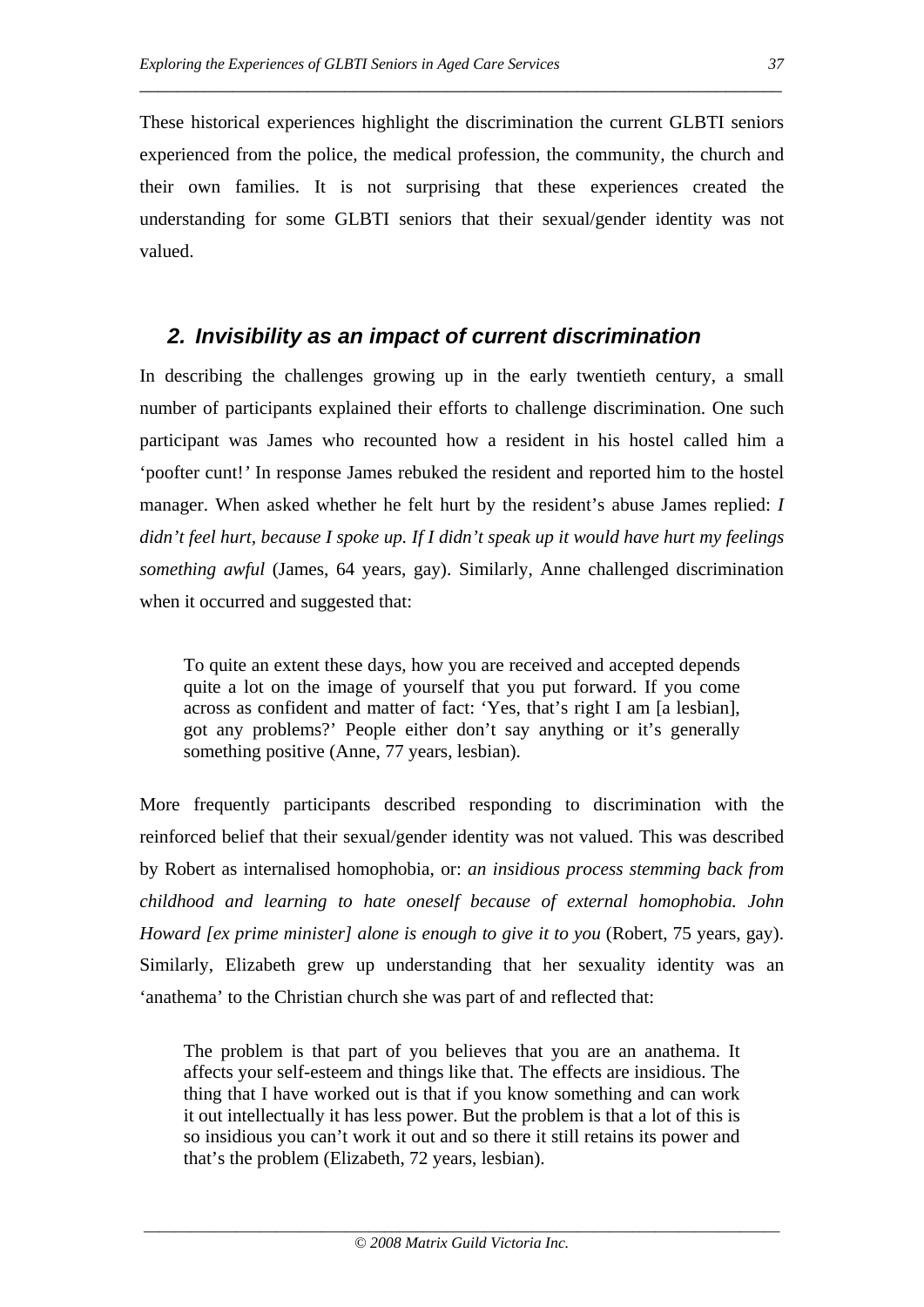Some participants also described more contemporary experiences of discrimination which affected their sense of self-worth. Paula, a 47-year-old transsexual lesbian, described recent gender reassignment surgery and her brother's response that she:

\_\_\_\_\_\_\_\_\_\_\_\_\_\_\_\_\_\_\_\_\_\_\_\_\_\_\_\_\_\_\_\_\_\_\_\_\_\_\_\_\_\_\_\_\_\_\_\_\_\_\_\_\_\_\_\_\_\_\_\_\_\_\_\_\_\_\_\_\_

… shouldn't tell his children I was having the surgery. So I didn't see them for five years. The way I see it prejudices are built into people. My niece was about 11 years old when I transitioned. My brother said they were too young to know - they might have got hassled at school (Paula, 47 years, transsexual lesbian).

While participants reported that they had witnessed enormous changes over their life time, a number were aware that discrimination still existed. This understanding was a factor in the reluctance of most seniors to disclose their sexual/gender identity to aged-care service-providers.

# **Disclosure to aged-care service-providers**

A small number of participants chose to disclose their sexual/gender identity to service-providers. Anne described how she would disclose if she was questioned about her sexuality. However, she added, *I neither avoid it nor push it forward. It's just a fact about me. Like the fact that my hair is going grey and I've lost a lot of weight recently* (Anne, 77 years, lesbian).

By contrast, most participants believed that they needed to hide their sexual/gender identity to avoid discrimination. For example, Keith reported that he would not tell staff in his hostel that he was gay because, *it would be a surprise for people to know I was gay. Disappointment would be a better word. They would be disappointed; they would think less of me* (Keith, 84 years, gay). For Keith, part of the cost of maintaining a heterosexual façade was that he was unable to access his much-loved sex toys, gay DVDs and magazines.

Other participants reported receiving the message that homosexuality was unacceptable. Joseph described how his home carer saw him watching a movie starring gay actor Rock Hudson and said, *Oh, what a waste!* On another occasion when Joseph made reference to the carer about his need for a bath, he said: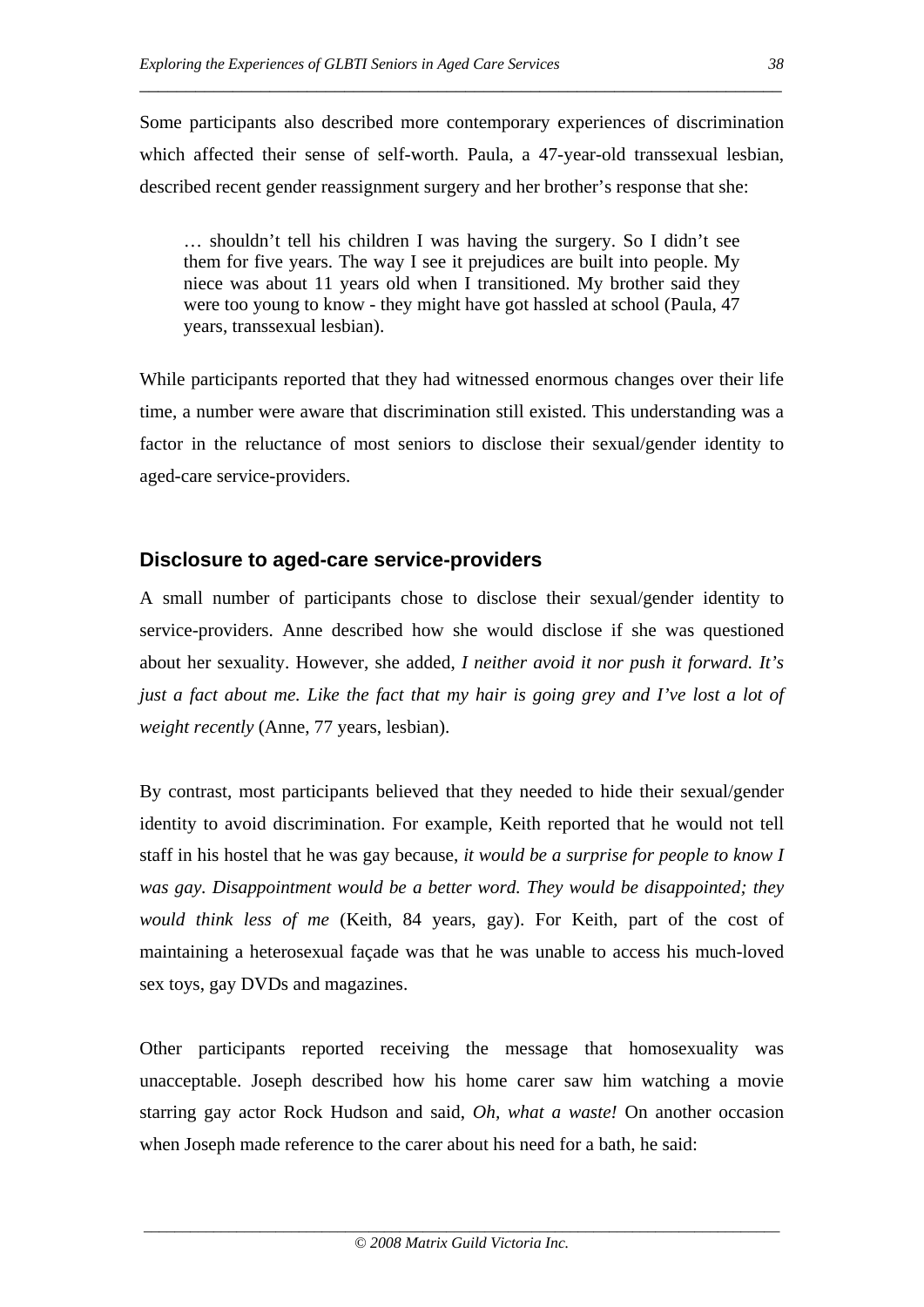'I would rather people think I was homosexual than dirty'. And she [the carer] said, 'Oh, you would not want them thinking you're one of those would you?' I don't know what she'd think if she opened one of the bedside tables and found *Transsexual Climax* magazines there or something. Struth! (Joseph, 61 years, queer).

\_\_\_\_\_\_\_\_\_\_\_\_\_\_\_\_\_\_\_\_\_\_\_\_\_\_\_\_\_\_\_\_\_\_\_\_\_\_\_\_\_\_\_\_\_\_\_\_\_\_\_\_\_\_\_\_\_\_\_\_\_\_\_\_\_\_\_\_\_

Two participants reported more direct discrimination when they disclosed their sexual identity. For example, Roger described how his friend Ian was treated with 'contempt' by carers who did not value his sexuality:

The personal assistants were homophobic in my view. There were about three other gay residents; [and] they just treated those guys with contempt. If Ian pressed the buzzer they'd say, 'Yeah! In a minute'. They were sort of staying away from him; because he was gay, because they might catch it. There was ignorance and intolerance and [inability] to actually see a person for a person, not as a sexual identity. If Ian had been a barrister or something like that I imagine they would have given him a different treatment. If he'd been [married and] his wife died two years ago. I am almost sure he would have got a bit of different reaction (Roger for Ian, 73 years, gay).

Roger reported that Ian experienced a homophobic response from most of his carers, but predominantly when staff had, *come in with different cultural values, particularly in countries where sexual diversity is more frowned upon* (Roger for Ian, 73 years, gay). Similarly, Janet experienced the discrimination when she was approached by the Director of Nursing in her nursing home who told her that, *The Muslim girls who worked there objected to the lesbian porn videos that I had (Janet, 58 years, lesbian).* Janet was perplexed at this feedback, as she didn't have any pornographic videos and could only speculate that a staff member had seen her watching a television series called *Queer as Folk.* The challenge experienced by Janet and others highlighted the need for staff training to ensure that providers understand the legal and ethical responsibilities they have in relation to GLBTI seniors.

# *3. The impact of identity concealment*

The pressure of being identified as GLBTI for those who were closeted was a significant burden. For example, Joseph described his fear that he would be outed if his carer found some of his sexually explicit magazines. While he believed he should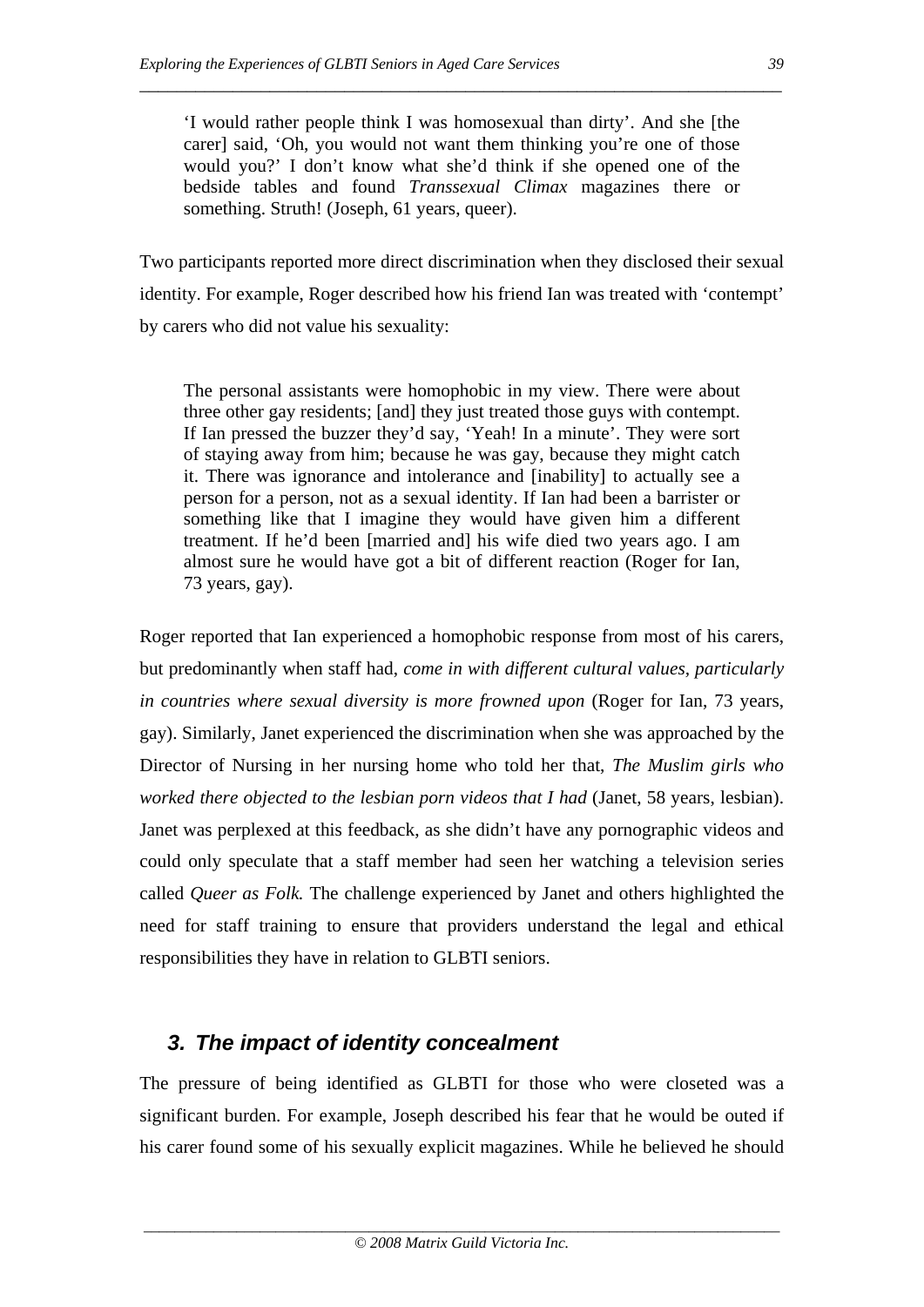not have to hide his sexuality in his own home, he also felt that unless he did he would be unable to retain his carer.

\_\_\_\_\_\_\_\_\_\_\_\_\_\_\_\_\_\_\_\_\_\_\_\_\_\_\_\_\_\_\_\_\_\_\_\_\_\_\_\_\_\_\_\_\_\_\_\_\_\_\_\_\_\_\_\_\_\_\_\_\_\_\_\_\_\_\_\_\_

The pressure of concealment was intensified for participants in shared services such as day centres, nursing home and hostels, who needed to consider disclosure to other residents as well as staff. This was highlighted by Margaret, who made the decision to disclose to other residents in her day-care centre. In response Margaret reported that co-clients ridiculed her because she was a lesbian: *I get called a 'fucking thing' in here and everything, and 'a poor excuse for a bloody woman*' (Margaret, 63 years, lesbian).

Other participants described how being closeted meant that they could not be themselves. Elizabeth explained how she attended her local day care centre four times a week and how, *In none of those sessions I feel I can be who I am* (Elizabeth, 72 years, lesbian). For her there was a sense of loss and devaluating at having to hide an important part of herself. Conversely, three participants described how important it was for them to disclose their sexual/gender identity so that they could be themselves. To protect themselves from discrimination, each waited until carers got to know them as people before they disclosed. As Janet described of her home carers, *I usually built up a relationship first. I was scared of rejection I think. I wanted them to relate to me as a person first. It's a bit stupid* (Janet, 58 years, lesbian). For Janet and others, being accepted as a person correlated with having their needs understood and met. However, not all participants were able to make carefully considered decisions about whether or when to disclose.

# *4. Longing for touch: exploitation and vulnerability*

The importance of understanding the issues around GLBTI ageing were highlighted in a story shared by William, a chaplain working in a nursing home. William recalled the story of Charles, an 84-year-old man who was admitted to the nursing home with his wife. William described Charles as, *not in any way severely demented, but there were some cognitive losses there, and emotionally he was so alive*. William added that for Charles, after the death of his wife, *the issue of his own sexual identity surfaced*.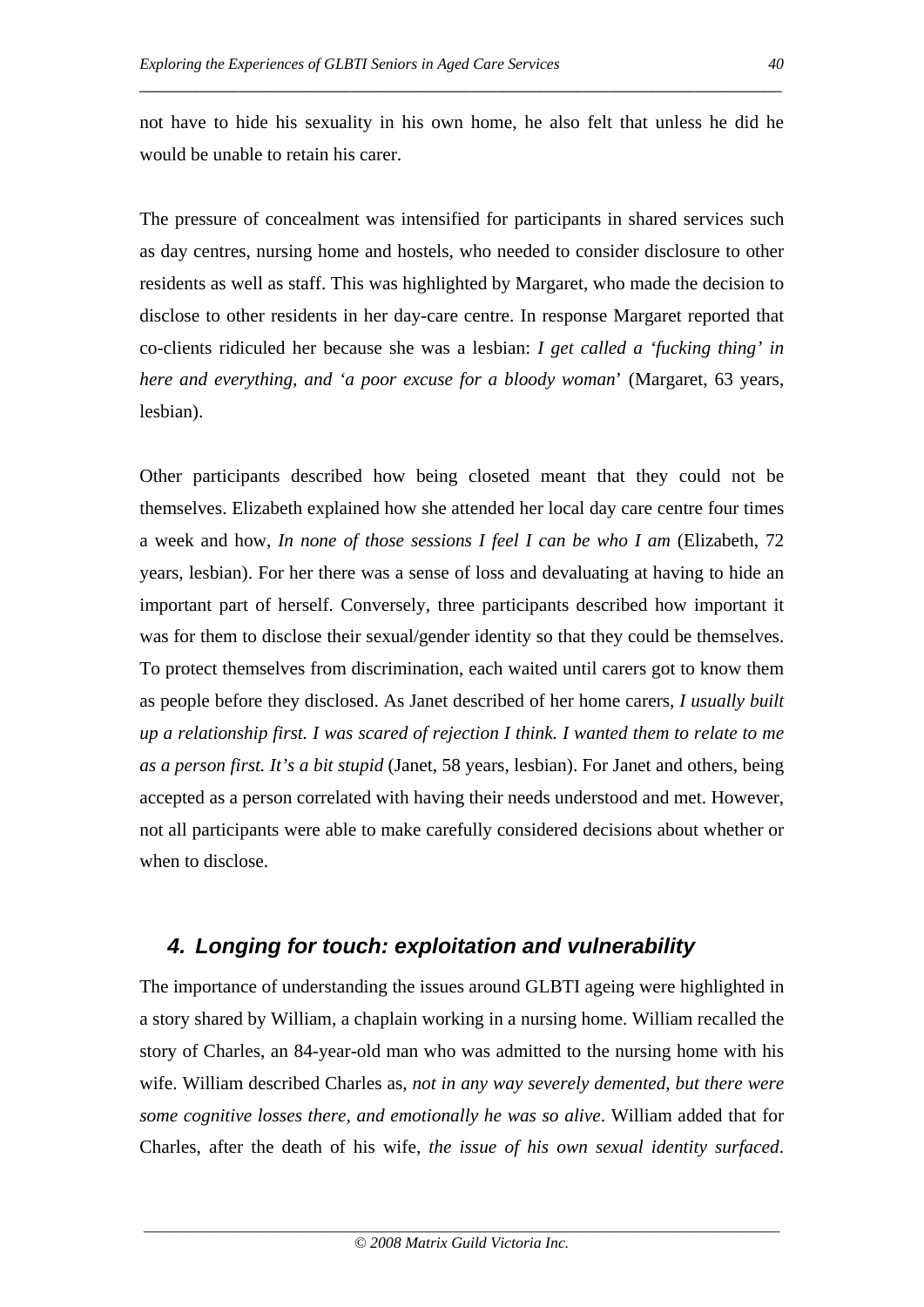William felt that Charles was attracted to men and as a consequence a male staff member:

\_\_\_\_\_\_\_\_\_\_\_\_\_\_\_\_\_\_\_\_\_\_\_\_\_\_\_\_\_\_\_\_\_\_\_\_\_\_\_\_\_\_\_\_\_\_\_\_\_\_\_\_\_\_\_\_\_\_\_\_\_\_\_\_\_\_\_\_\_

… allowed a sexual encounter to happen between them. This personalcare attendant would have attended to his showering, so would have been with him when he was naked. The old man probably welcomed any sort of physical contact and then there was this incident where the young man allowed himself to be touched (William, for Charles, 84 years).

The sexual encounter was observed by a staff member, then reported, and the male staff member was sacked. In his role of chaplain William was asked to provide Charles with support. When they met William felt that Charles was grieving over the staff member who had left and when asked about what happened Charles said, *It was so lovely*. Over a number of support meetings William assessed that Charles had:

… a deep and desperate longing for human touch and particularly contact with another man. Simply this deep longing, I think, to gain some expression of what was within him. People of his vintage didn't really have the words, they just had the feelings and they weren't sure what to do with them (William, for Charles, 84 years).

However, William also noted that while Charles was happy that there was, *A vulnerability around being a gay man in aged care and they can be taken advantage of, particularly when there is longing for touch and attention*. This vulnerability was exacerbated by the fact that staff in the nursing home could not conceive that Charles was sexual, let alone gay. Perhaps as a consequence staff could not conceive that a male resident would need to be protected from a sexual encounter with other males.

# *5. The impact of inadvertent visibility*

A number of participants encountered discrimination when their identity was exposed to aged-care service-providers. In particular, being HIV positive or transgender, having a same-sex partner or having dementia were factors which exposed participants' sexual/gender identity.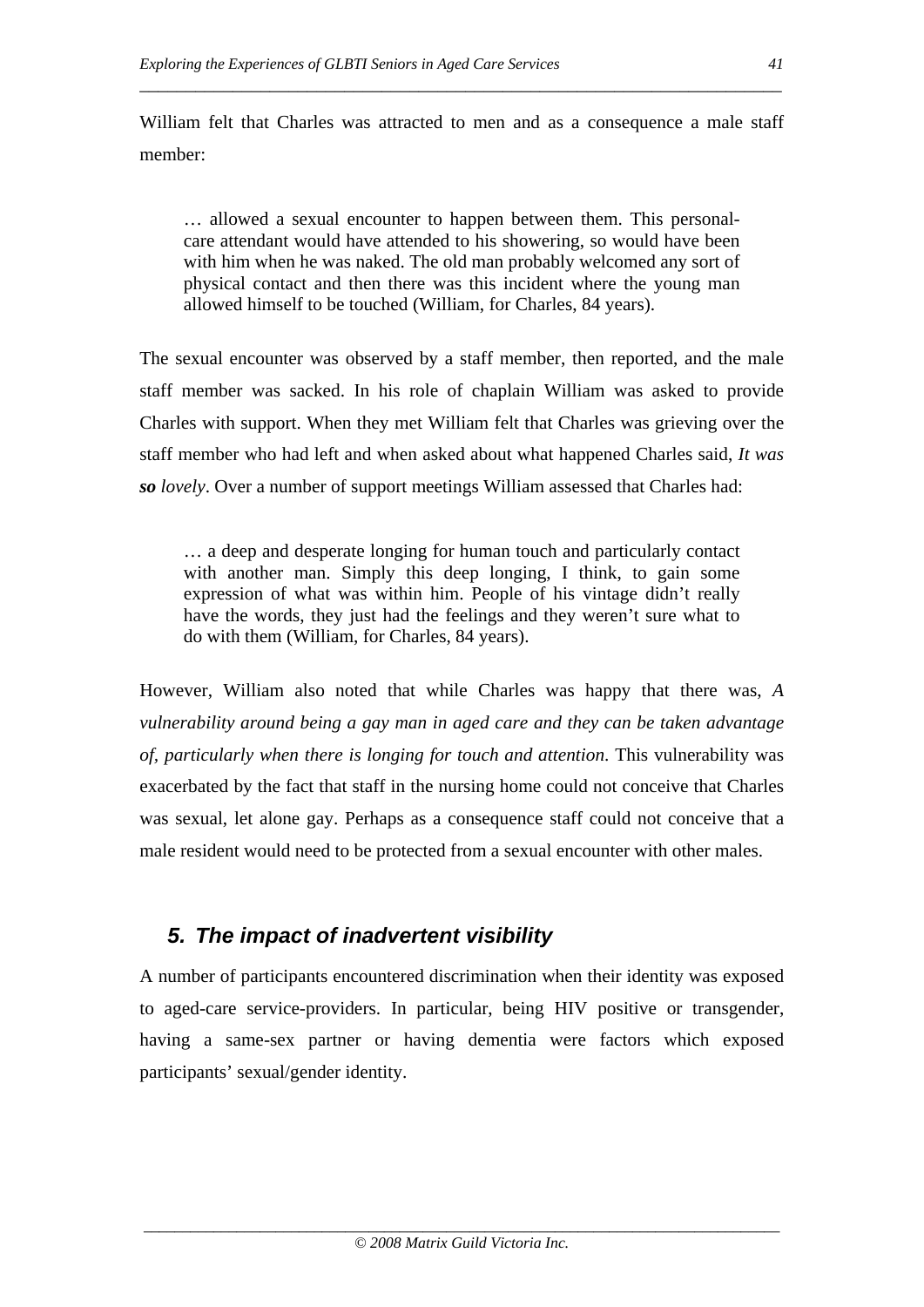### **HIV positive**

Case study two is the story of Tom, a gay man with HIV/AIDS living in a nursing home. While Tom decided to hide his sexual identity, his carers made an assumption that he was gay because he was HIV positive. Similarly, it became apparent from other interviews that some aged-care service-providers consider that being gay and HIV positive were mutually inclusive. This is of particularly concern, because it meant increased levels of discrimination from staff who were worried that they could contract HIV by touching a gay man. Steven described how a home carer was showering his partner Bill and became aware that they were gay:

\_\_\_\_\_\_\_\_\_\_\_\_\_\_\_\_\_\_\_\_\_\_\_\_\_\_\_\_\_\_\_\_\_\_\_\_\_\_\_\_\_\_\_\_\_\_\_\_\_\_\_\_\_\_\_\_\_\_\_\_\_\_\_\_\_\_\_\_\_

The carer wouldn't really shower Bill after that. Bill was blind, deaf, full of arthritis and needed all the help going. I think the carer was concerned that we were gay. The guy thought, 'He's gay and has he got something else wrong with him?' He was worried about HIV/AIDS. That's what I think. I phoned the council and told them. They were very good. I told them I didn't want him back (Steven, for Bill, 71 years, gay).

Similar staff ignorance was communicated by Paul, a nurse working at a hostel. He described the response of a personal-care attendant when she realised that a resident was gay:

She threw her hand in the air and started shaking it and going, 'Ooh! Ooh! I shook his hand this morning'. She was implying that she felt filthy because she touched a gay man. She said, 'I just don't know where his hands have been' (Paul, 40 years, nurse).

These stories highlight the challenges encountered by some gay seniors when agedcare service-providers make the assumption that all gay men have HIV/AIDS and that the virus can be spread by touching them.

### **Transgender visibility**

Transgender participants described the visible nature of their gender identity and the subsequent exposure to discrimination. This was particularly apparent in the story told by James, a 64-year-old gay man living in a hostel. Dressing as a woman was critically important for James's mental health, and so he had an assortment of dresses, wigs and make-up in his hostel room. While James chose to share his cross-dressing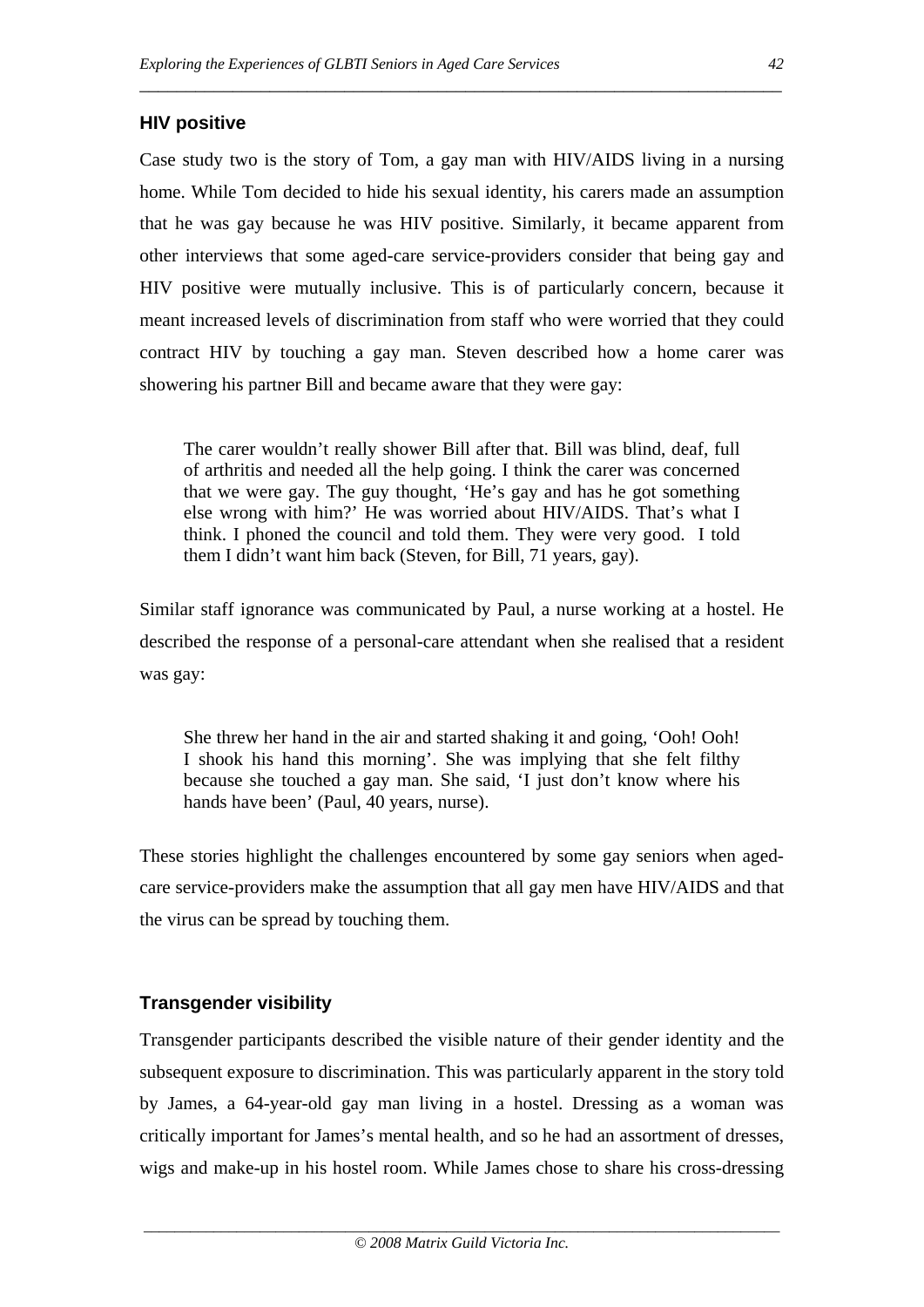with his carers, it would have been impossible for him to cross-dress without their knowledge, given his lack of privacy. Indeed in a previous special accommodation unit, James was told that he was not allowed to cross-dress.

\_\_\_\_\_\_\_\_\_\_\_\_\_\_\_\_\_\_\_\_\_\_\_\_\_\_\_\_\_\_\_\_\_\_\_\_\_\_\_\_\_\_\_\_\_\_\_\_\_\_\_\_\_\_\_\_\_\_\_\_\_\_\_\_\_\_\_\_\_

## **Having a partner**

Three participants described the presence of their same-sex partner as making their sexual identity apparent to carers. Two of these participants, who were receiving services in their own home, felt that it was important to disclose their sexual identity to carers because it was so apparent. Steven shared his efforts to convince his partner Bill to disclose:

Well people have got to know. They are going to be in our environment, so let's tell them now. They have to know, they are going to be in our home. Bang! Wherever they look there will be photos of you and I together. No grandchildren, no wife, no nothing. I just felt it was getting to that stage where I had to (Steven, for Bill, 71 years, gay).

Steven disclosed to carers and generally received a positive reaction. However, one carer would not touch Bill after realising that he was gay. In response Steven rang the local council and requested that this staff member not return. For participants in residential aged care, this choice was not available. Consequently, some continued to receive care from staff who obviously disapproved of their sexual/gender identity. In a similar manner, participants with dementia faced unique issues.

# *6. The impact of dementia*

The challenge of living with dementia was highlighted in a number of interviews. One particularly powerful story was shared by Tim who gave an account of the grief associated with having to move his partner Doug to a psycho-geriatric residential facility. Having lived together for 45 years, Tim described the difficulty he faced leaving Doug who pleaded to be taken home:

[I would say to him], 'It's not because I don't love you. You know I love you with all my heart but I have to try and do what's best for you'. It was very difficult, very heartbreaking. Someone that you've lived with all those years and you know that they are not going to go home with you.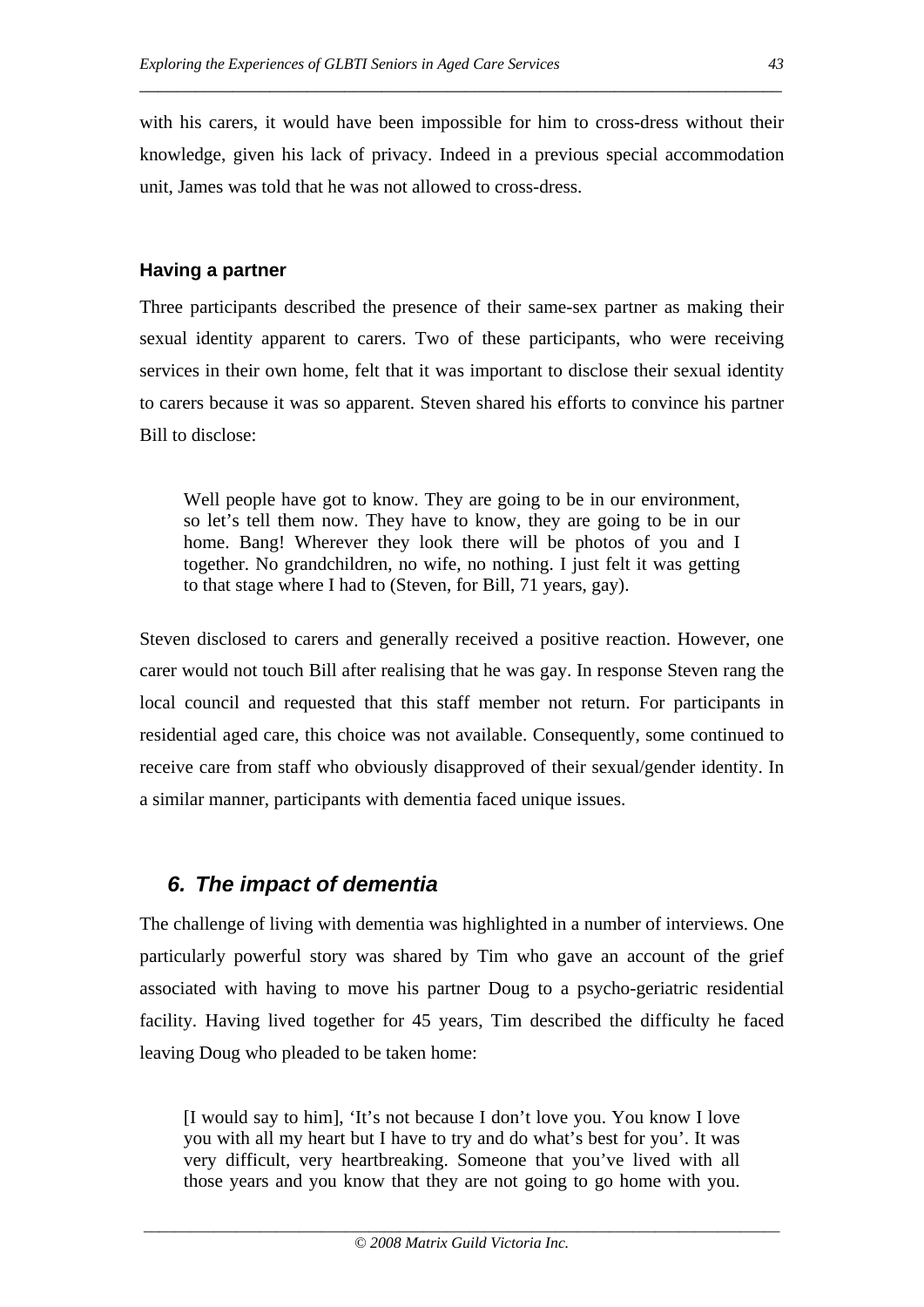That's difficult especially when you go in and see him. Having to leave him there is very, very difficult. You feel that you want to pick him up and take him home. But you know you can't because you know he needs 24-hour care (Tim, for Doug, 68 years, gay).

\_\_\_\_\_\_\_\_\_\_\_\_\_\_\_\_\_\_\_\_\_\_\_\_\_\_\_\_\_\_\_\_\_\_\_\_\_\_\_\_\_\_\_\_\_\_\_\_\_\_\_\_\_\_\_\_\_\_\_\_\_\_\_\_\_\_\_\_\_

For Tim it was important that the staff caring for Doug understood the challenge that both he and Doug were experiencing. Tim explained that staff needed to understand that his emotional pain was no different from a heterosexual person's pain. He argued that:

Staff training is needed just to understand that a person might be gay. You know that a gay person is going through the same trauma as a heterosexual couple would be if their husband or wife got dementia. They go through the same grieving side of things. Their partner is not the same person that they met and feel in love with and they are never going to come home. I think it's important to understand that gay people go through the same pain. They're a gentle, loving, kind person who loves their partner like I do with Doug. I'm going through the same pain. I think staff need to be told dementia just doesn't categorise, it doesn't say I'm just hitting the gay community, it just hits anyone. It goes across all people, heterosexual, bisexual or gay people and everyone is going through the same pain with their partner (Tim, for Doug, 68 years, gay).

The nature of Tim and Doug's relationship was questioned at the time of Doug's admission by the activities co-ordinator. Tim reported that it took time for staff to get to know him and understand that his relationship with Doug was as important, and their challenges were as difficult as for a heterosexual couple. However, Tim also noted that he received a particularly positive response from a gay nurse:

[He would come up to me] and put his arms around me, sometimes gives me a kiss on the cheek and say, 'How are you, darling?' That's good; it's nice that that is there. [None of the other staff do that] but they always say hello how are you? (Tim, for Doug, 68 years, gay)

Tim reported that he was able to achieve understanding and support from this gay carer and that other carers and families provided him with support once they got to know him and understand him. A further challenge encountered by Doug and other interview participants was the dis-inhibited behaviour of other clients with dementia.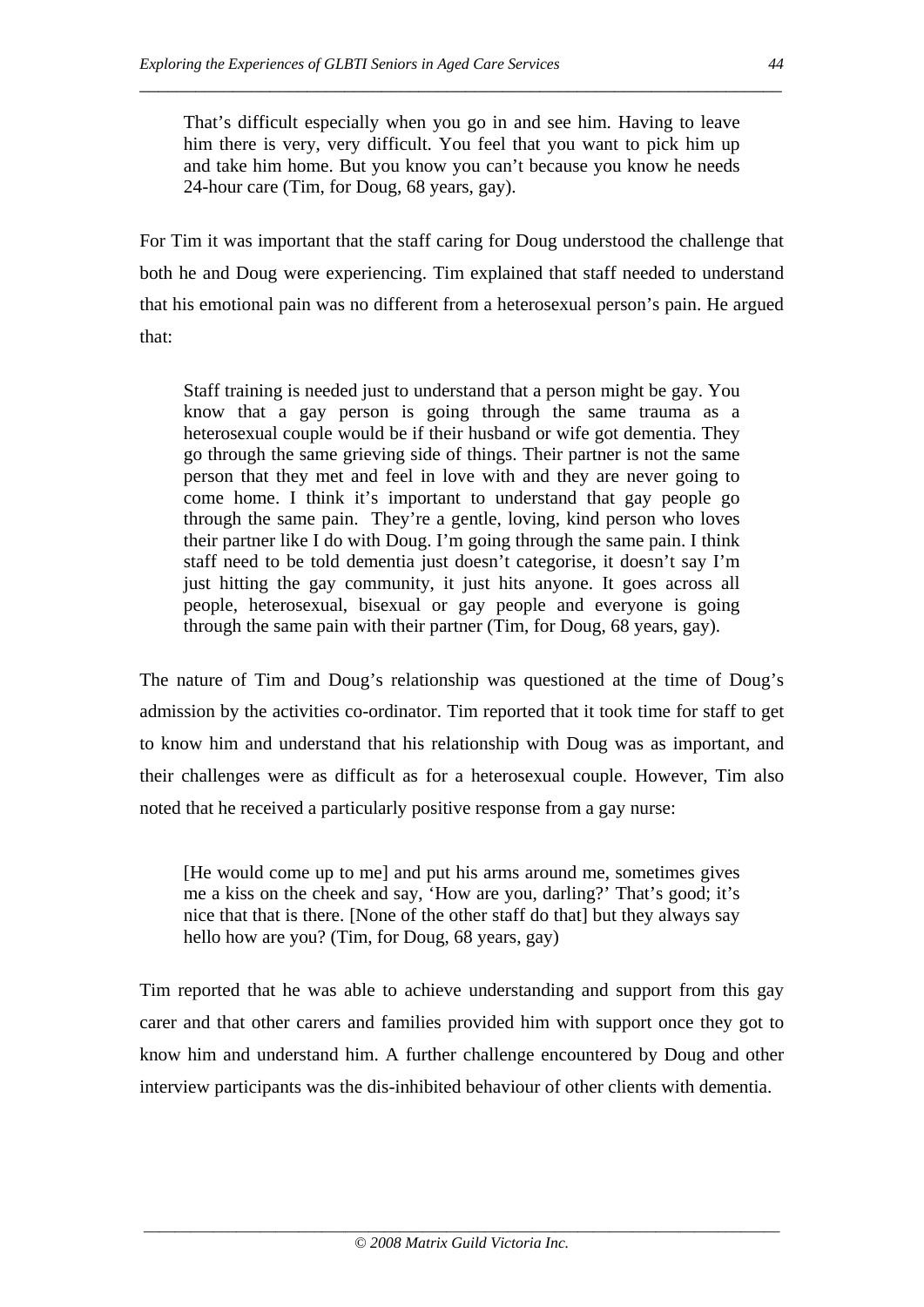# **Co-residents with dementia**

A number of participants described the challenge of sharing services with homophobic residents who had dementia. Tim recalled:

\_\_\_\_\_\_\_\_\_\_\_\_\_\_\_\_\_\_\_\_\_\_\_\_\_\_\_\_\_\_\_\_\_\_\_\_\_\_\_\_\_\_\_\_\_\_\_\_\_\_\_\_\_\_\_\_\_\_\_\_\_\_\_\_\_\_\_\_\_

One [resident], when I was giving Doug a kiss goodbye, just went, 'Ugh!' Then one said, 'Are you a fag?' And I said, 'Well yes'. But then she's got problems here [in the head]. She seems to be OK now, she's only ever said it the once. I think they have got used to me coming in all the time (Tim, for Doug, 68 years, gay).

Such dis-inhibited responses from seniors with dementia were also reported by James who was frequently called a 'poofter cunt' by a co-resident. James recalled that the abuse continued despite staff's intervention, because the resident had dementia and as James articulated, *You can't tell mental people what to say* (James, 64 years, gay).

For both Tim and James the support of staff in managing homophobia from other residents was important. This advocacy role was highlighted powerfully in Nancy's case study, in which her carer intervened to prevent transphobic abuse. However, other participants described the reluctance of homo/transphobic staff to protect them from discrimination. Furthermore, Janet described the response from a homophobic aged-care service-provider to the challenges she experienced living with residents with dementia:

I am intruded on day and night by other residents on a daily basis repeatedly. They take no notice when I complain. They are supposed to give you privacy but I haven't had it. And it is absolutely driving me mad and making me very depressed and I have never been as depressed as I have been since I have been here, for a lot of reasons. Why should I have to put up with it? They think it's funny sometimes. The carers, they are called carers, they are untrained workers and there is nothing caring about most of them. It is very much a misnomer. One day, there's a little guy here, a resident, and he was a real pest at entering the rooms. He came in here and masturbated during my dinner one night. I buzzed and no one came for 20 minutes. When they came they thought it was really funny. He was at the door another day trying to come in. The nurse was outside the door; she said in a loud voice, 'Oh, don't go in there, she doesn't like men'. I thought that was quite homophobic actually, and that is not the case anyway. I didn't respond to it at all. It was obviously said in such a loud voice that I would hear. If I had responded I would have had got into strife with her and there would have been a lot of bitching (Janet, 58 years, lesbian).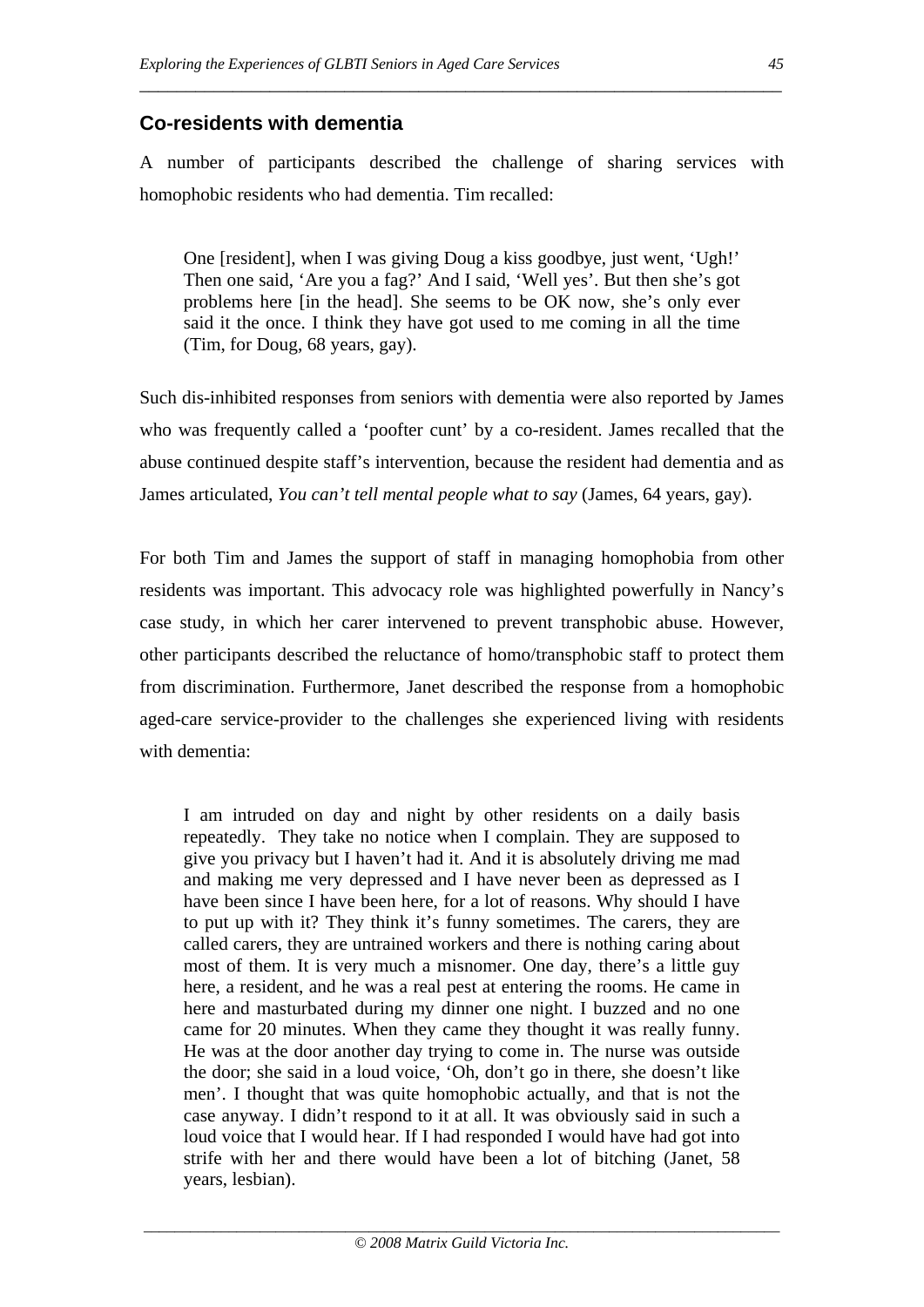The challenge of being GLBTI and having dementia or sharing services with coclients with dementia placed participants at greater risk of discrimination. This highlights the importance of engaging aged-care service-providers in understanding the needs of GLBTI seniors and advocating on their behalf.

\_\_\_\_\_\_\_\_\_\_\_\_\_\_\_\_\_\_\_\_\_\_\_\_\_\_\_\_\_\_\_\_\_\_\_\_\_\_\_\_\_\_\_\_\_\_\_\_\_\_\_\_\_\_\_\_\_\_\_\_\_\_\_\_\_\_\_\_\_

# *7. Enabling cultural and sexual expression*

The importance of cultural and sexual expression was raised by a number of participants, particularly those who had a partner and those recently separated. Anne reflected on her relationship and its importance: *We think we are very lucky to have each other. It is just very supportive and reassuring to have somebody like her and she says somebody like me to back up to* (Anne, 77 years, lesbian). The importance of relationships and touch was described by Steven, who recalled how his partner Bill was admitted to a nursing home:

[He] was blind, couldn't hear and touch was important. He needed me. So I would give him a kiss him on the forehead, get my arms around under the wheelchair and hug him and we would sit just holding hands, I have got to look after my friend; he's in a bad way. I have got to be there for him as much as I can (Steven, for Bill, 71 years, gay).

In Steven's interview it was apparent that touch was a way for him to connect with Bill, to comfort him. Similarly, James described how he felt when his partner of 47 years was admitted to a nursing home and they had less contact: *If I am not touched I don't feel loved. I need to be touched. I miss that.* James missed his partner's touch so much that he said, *I was going to drink poison to kill myself* (James, 64 years, gay). Separation from a partner limited the capacity for sexual expression and it was considered important that staff understood and supported such sexual expression.

# **Privacy**

Participants who were more dependent appeared to have less privacy and opportunities for sexual expression. The challenge of limited privacy was particularly noted in hostels and nursing homes, where residents' rooms could be accessed by staff and co-residents. Consequently, participants recounted the impossibility of keeping GLBTI-related materials such as community newspapers in their rooms without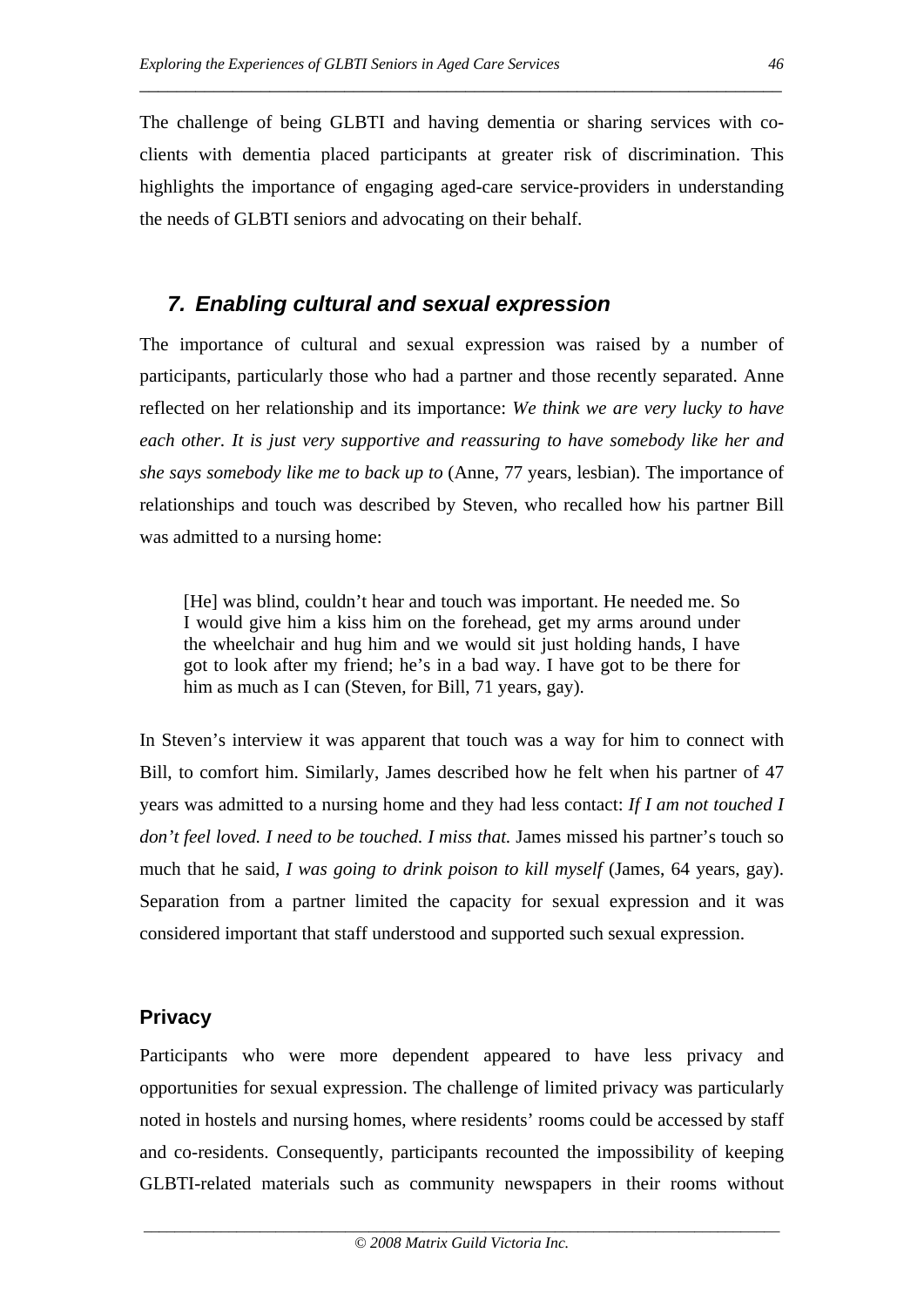expecting to be outed. This resulted in limited opportunities for sexual expression and a sense of disconnection from the GLBTI community. Keith reported that he was able to watch some gay TV in his hostel room at night if he had his hand on the remote control, ready to turn it off if staff entered the room. Keith also reported that when he entered the hostel he had to leave his sex toys at home because he knew that he would not have enough privacy. When asked whether it was possible to lock his door Keith replied, *That's a dangerous thing because the staff would want to know why you were locking the door. I really had to say, 'None of that*' (Keith, 84 years, gay). While Keith said 'none of that' he took great delight during our interviews sharing images of

the gay men he had inserted into pages of a *National Geographic* magazine.

\_\_\_\_\_\_\_\_\_\_\_\_\_\_\_\_\_\_\_\_\_\_\_\_\_\_\_\_\_\_\_\_\_\_\_\_\_\_\_\_\_\_\_\_\_\_\_\_\_\_\_\_\_\_\_\_\_\_\_\_\_\_\_\_\_\_\_\_\_

# **Available resources**

Participants with physical disabilities often lamented their limitations and the compromises they presented in terms of requiring aged-care services. Several interviewees noted that if they had available funds their life would change because they could access the care they desired, rather than the care that they could afford. Roger described scouting for a suitable nursing home for his friend Ian. He observed that there were homes where, *the atmosphere and the people in the place seemed enthusiastic and it was effortless for them to, not only to deal with their clients, but to deal with the people who were coming and observing what they were doing.* However, without sufficient finances Ian was forced to accept a facility where he was unable to express his sexuality.

# **Service-provider control and resident autonomy**

One of the key factors influencing opportunities for sexual and gender expression was the extent to which aged-care service-providers maintained control over residents. For example, Keith compared his hostel room to his home and speculated:

If I was at home I would have my porno photos out, stuck up on the wall. I have brought some with me; I keep them in the drawer. I didn't put them up because I would cause a sensation. The staff would say: 'Get that down.' It would change the way I was cared for, for the worse. It's the sort of thing that you just wouldn't put up in a place like this. In your own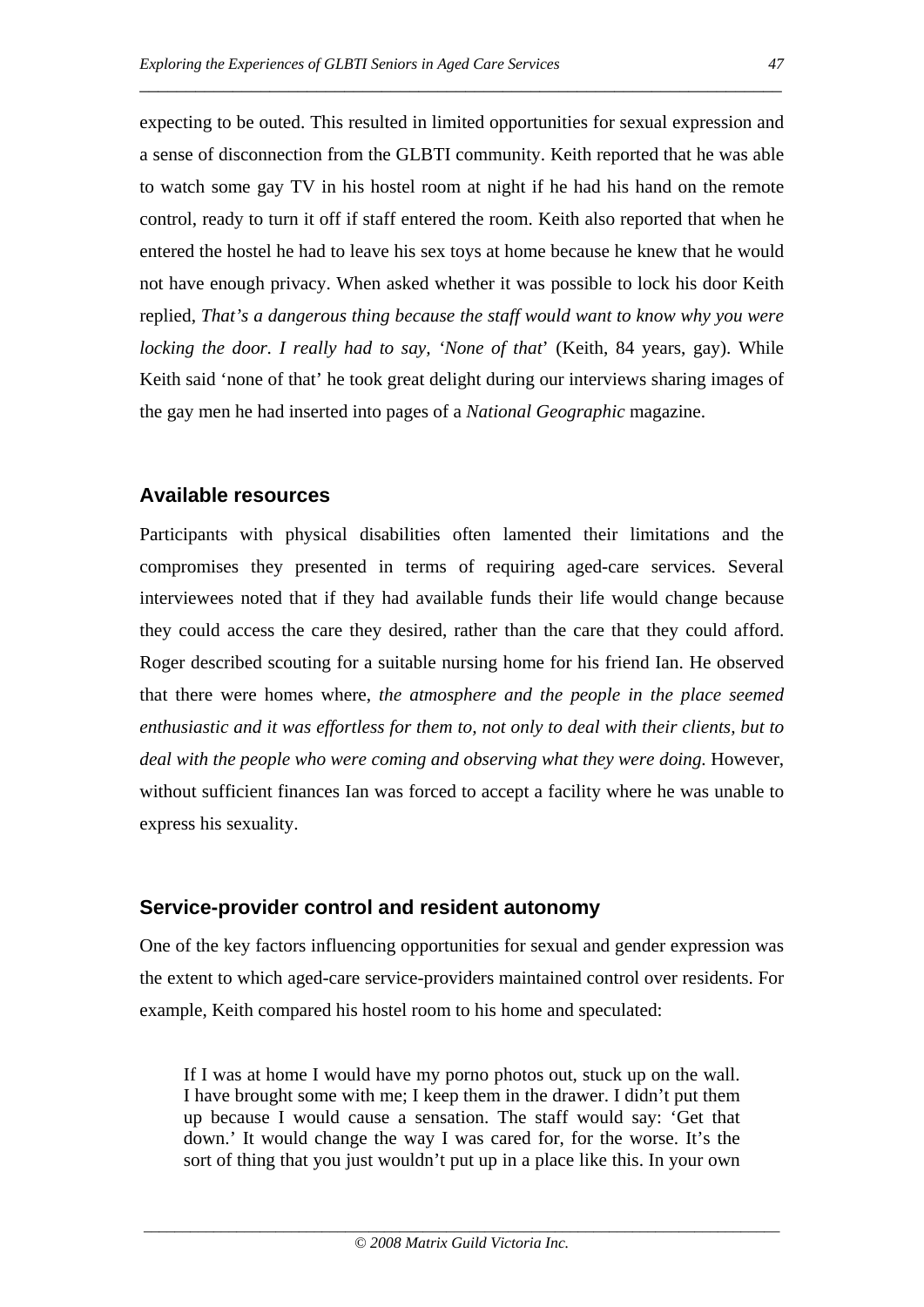private home, yes, but not semi-public place like this (Keith, 84 years, gay).

\_\_\_\_\_\_\_\_\_\_\_\_\_\_\_\_\_\_\_\_\_\_\_\_\_\_\_\_\_\_\_\_\_\_\_\_\_\_\_\_\_\_\_\_\_\_\_\_\_\_\_\_\_\_\_\_\_\_\_\_\_\_\_\_\_\_\_\_\_

The potential for staff disapproval and a reduced standard of care reduced Keith's capacity for sexual expression. While this censorship was implied, others illustrated more explicit forms of censorship. Paul, a nurse working in aged care, described his visit to a hostel over a twelve-month period and observed the care provided to two transgender residents:

There were two guys who were cross-dressing. One was full make-up and frock, frilly knickers and bras, the whole lot and wigs. When I worked there recently both of them had stopped. These guys had lived on the streets and in rooming-houses and had a really, really tough life and they have managed to continue to cross-dress throughout their whole lives. They go into an aged-care facility run by [names the Catholic institution] and it's just stamped out. People laughed about it; it was a bit of a joke. It was whispered about, it wasn't spoken about as a matter-of-fact sort of thing. I am certain you wouldn't find it in their care plan (Paul, 40 years, gay nurse).

The capacity of workers to provide understanding and to support the need to crossdress was highlighted by James. At the time of the interview, James reported that staff allowed him to cross-dress and that: *The staff could have said to me I can't dress up in drag but they didn't say that. They said it's all right. I did a concert here in drag. The staff said, 'Don't get high-heeled shoes because you might fall*' (James, 64 years, gay). In a contrasting experience James described how staff in a special accommodation unit prohibited him from cross-dressing and recalled:

Dressing as a woman is lovely. It makes you feel good. When you're a woman, you *are* a woman. When you're a man you feel depressed. Your mind is trapped. I have got more female hormones that I've got male hormones. You feel like you're a woman trapped in a man's body. When I dress as a woman I feel on top of the world, you know that there is nothing missing about me. If you think there is something missing you are very depressed. In the special accommodation they wouldn't have you dress as a woman. I felt a bit unwanted. I thought there was something missing. I was starting to get depressed and feel suicidal. Not being allowed to dress as a woman, I reckon it's discrimination (James, 64 years, gay).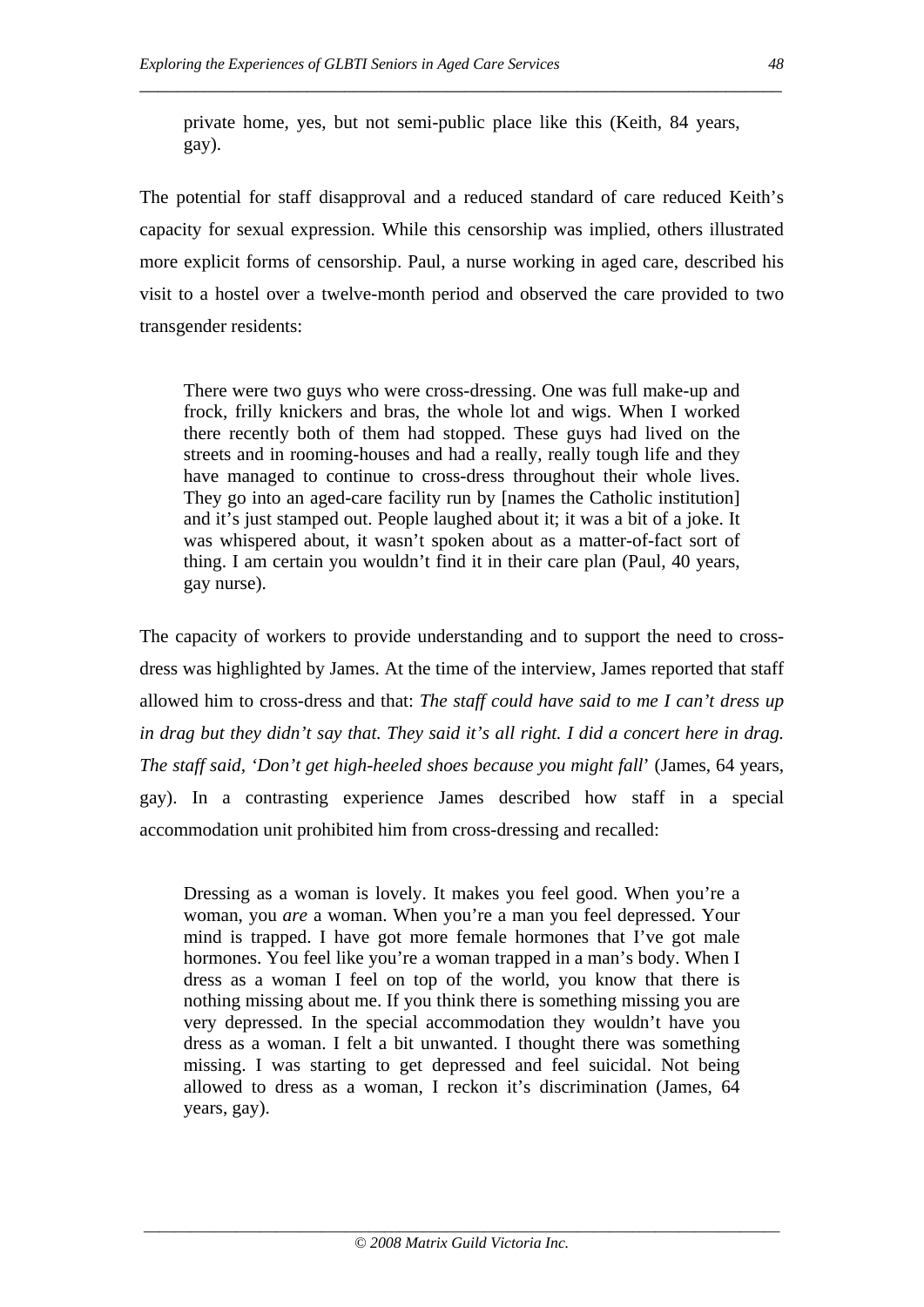The story told by James portrays the importance of sexual expression and suggests the capacity of aged-care service-providers to enhance the lives of GLBTI seniors by supporting such expression.

\_\_\_\_\_\_\_\_\_\_\_\_\_\_\_\_\_\_\_\_\_\_\_\_\_\_\_\_\_\_\_\_\_\_\_\_\_\_\_\_\_\_\_\_\_\_\_\_\_\_\_\_\_\_\_\_\_\_\_\_\_\_\_\_\_\_\_\_\_

# **Family control**

Opportunities for sexual expression were sometimes controlled by families. A number of participants who required nursing home or hostel care relied on families to advocate for them with the aged-care service. However, it appeared that some family members took advantage of this dependency and the opportunity to control sexual expression through a number of means, including preventing access to participants' partners.

One poignant example of the capacity of staff to facilitate sexual expression was told by Paul, a nurse working in aged care. He shared the story of Anthony, an 84-year-old man who was admitted to a nursing home. On the admission assessment the Activities Officer was told by Anthony's wife that his hobby was making pornographic videos of young boys. Anthony's wife then recounted her experience of discovering Anthony in their home filming a sexual encounter with a male escort. As a wealthy man Anthony had the resources to remain at home with carers. However, after witnessing this sexual encounter, Anthony's wife refused to continue supporting his home care and Anthony was admitted to a nursing home. Paul observed that most staff were aware of the circumstances of Anthony's admission and while Anthony was *a pretty likeable guy, no-one seemed to particularly like him.* Certainly staff disapproved of his use of the male escort. When he attempted to book an escort to visit the nursing home the nurse-in-charge intercepted the call and cancelled the escort. In reflecting on this, Paul suggested:

Anthony must have noticed it was cancelled but didn't say anything because he probably thought he was breaking the rules, which of course he wasn't. Maybe he was ashamed. For the rest of his life he is not allowed to have sex, even though he is clearly sexual (Paul, 40 years, nurse).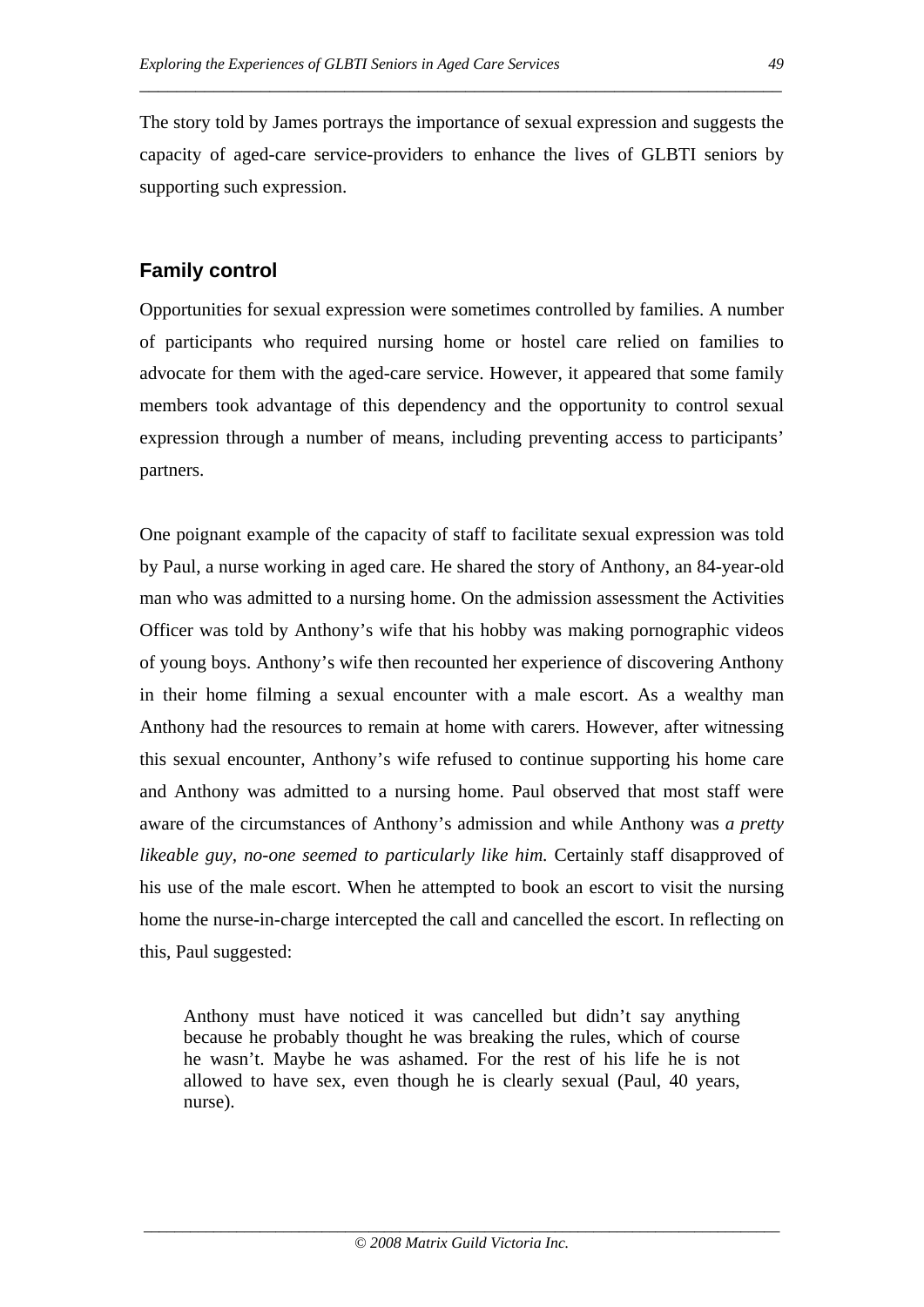Anthony's story highlights the potential of both families and staff to control opportunities for sexual expression. It also highlights the blurred boundaries that exist when staff do not appear to understand the needs of GLBTI seniors, nor the rights that residents have to maintain a degree of autonomy.

\_\_\_\_\_\_\_\_\_\_\_\_\_\_\_\_\_\_\_\_\_\_\_\_\_\_\_\_\_\_\_\_\_\_\_\_\_\_\_\_\_\_\_\_\_\_\_\_\_\_\_\_\_\_\_\_\_\_\_\_\_\_\_\_\_\_\_\_\_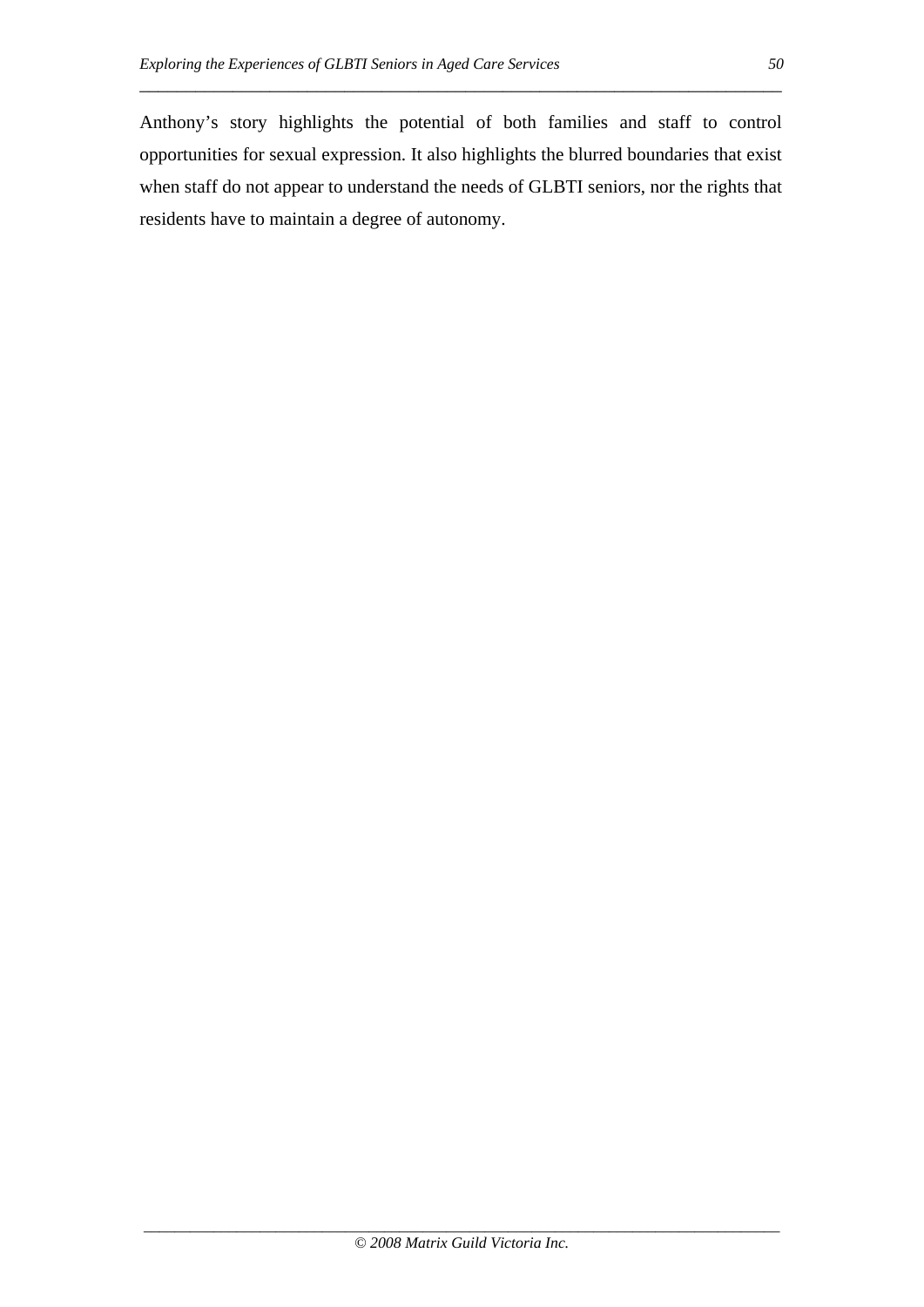# **Seniors' Stories**

Phase two of the study involved exploring the experiences of GLBTI seniors in greater depth through three in-depth stories (case studies) from a gay man, a lesbian and a transgender woman. The stories begin with an introduction. The participants then speak for themselves, with expletives and colloquialisms retained.

\_\_\_\_\_\_\_\_\_\_\_\_\_\_\_\_\_\_\_\_\_\_\_\_\_\_\_\_\_\_\_\_\_\_\_\_\_\_\_\_\_\_\_\_\_\_\_\_\_\_\_\_\_\_\_\_\_\_\_\_\_\_\_\_\_\_\_\_\_

# *Story 1: 'Why not take all of me?' Living with HIV/AIDS in a nursing home*

I miss the intimacy of male company. I'm in a nursing home, it's not my real home, there's no privacy and there are rules. I'm not able to live a gay man's life in a nursing home. I would prefer to be living in my own home with carers and with the gay community at my fingertips. I see the gay magazines when I go out to pubs but I couldn't bring them back here (Tom, 64 years old, gay man).

Written by Catherine Barrett and Lizzi Craig

### **Tom's story**

Tom was a 64-year-old gay man with HIV/AIDS living in a public nursing home. Kathleen, his 85-year-old mother, and Lizzi, his Community Support Officer from the Victorian AIDS Council, were also interviewed. As a relatively young and cognitively intact man, Tom was already out of place. The majority of people in residential aged care are older than 75 years and have dementia (Australian Institute of Health and Welfare, 2002a). These differences exacerbated the strangeness Tom felt as a gay man with HIV/AIDS living in a nursing home.

If asked to care for someone like Tom, many aged-care service-providers would have few resources to guide their practice. Documents which govern aged care require that staff ensure that residents' *individual interests, customs, beliefs and cultural and ethnic backgrounds are valued and fostered* (The Aged Care Standards and Accreditation Agency Ltd, 2006). However, this guideline is very broad and is more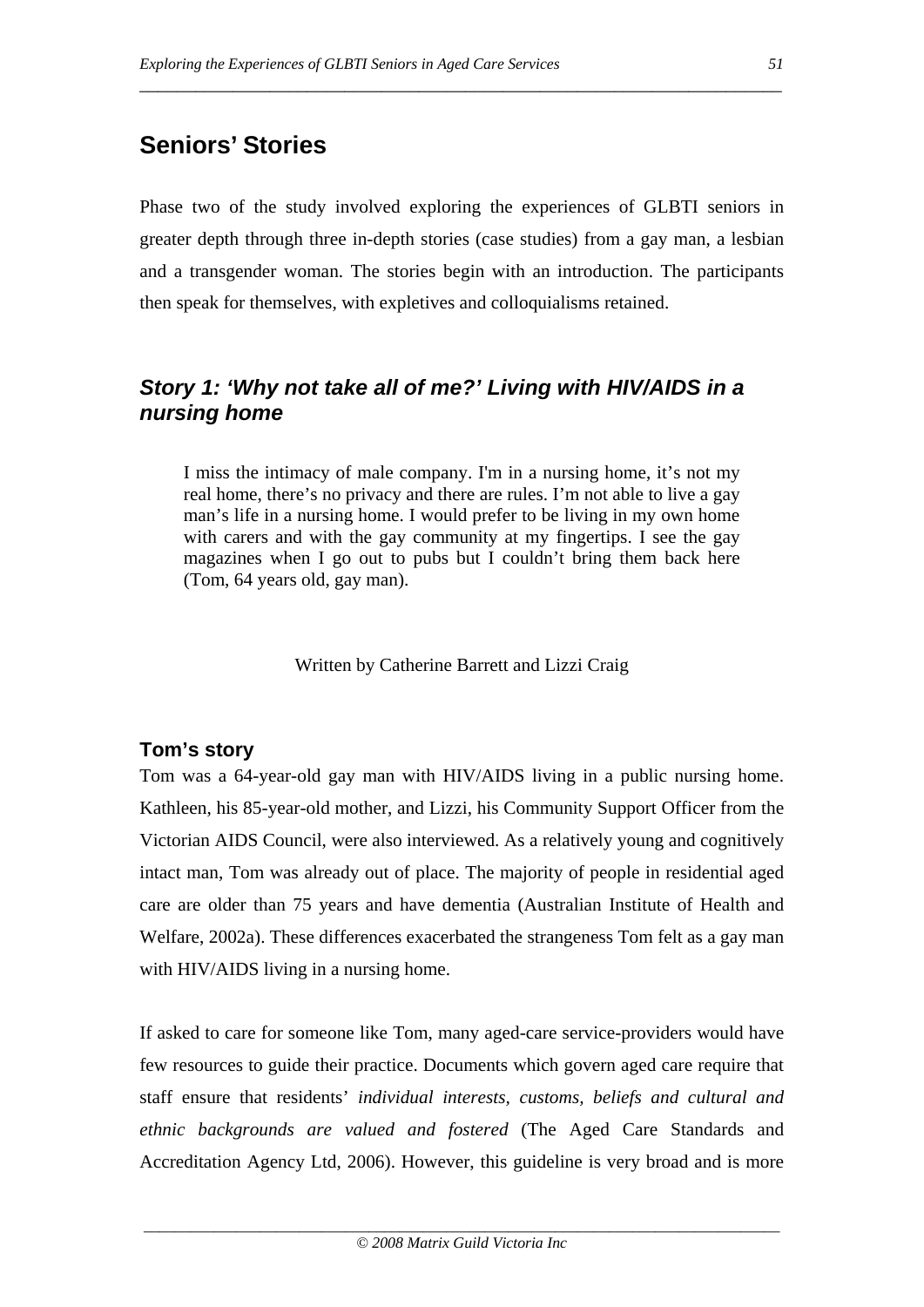likely to be interpreted as making reference to the needs of a resident not born in Australia rather than the cultural needs of a gay man. The need for specific information to inform practice is imperative, because people with HIV/AIDS are living longer and will increasingly require aged care (Sellers and Angerame, 2002).

\_\_\_\_\_\_\_\_\_\_\_\_\_\_\_\_\_\_\_\_\_\_\_\_\_\_\_\_\_\_\_\_\_\_\_\_\_\_\_\_\_\_\_\_\_\_\_\_\_\_\_\_\_\_\_\_\_\_\_\_\_\_\_\_\_\_\_\_\_

Given the deficit of knowledge in this area, Tom's story provides valuable insights. Indeed, the case study highlights the difficulty Tom's carers had in understanding his cultural needs and the isolation and loneliness that resulted. This loneliness exacerbated the sense of loss Tom experienced in not having contact with his family because they disapproved of him being gay and HIV positive. The alienation Tom felt was reinforced during his first interview, when he sang a song by Seymour Symons: *All of me, why not take all of me; can't you see I'm nothing without you?* The song reflected Tom's experiences of rejection because he was gay and HIV positive.

Tom's story begins with Tom, Kathleen and Lizzi introducing themselves before exploring Tom's premature ageing and admission to a nursing home. The story first describes the effects of the nursing home on Tom's quality of life and capacity to express his sexual identity. Then it examines the provision of HIV supports by a gayfriendly service, exploring how these supports allowed Tom to express his sexual identity and stimulated some staff interest in Tom's sexual identity.

### **Introducing Tom, Kathleen and Lizzi**

#### *Introducing Tom*

My name is Tom, I'm 64 years old and I've been living in a nursing home for four years. I am here because I've got HIV and I had a stroke. I've got two brothers, one sister and my mother is 85 years old. I never knew my biological father, never knew him. He just disappeared. So I stayed at a children's home. It was a tough experience to start off with. It was a religious institution; religion rammed down our throat. Church twice a day; three times on Sunday and prayer in between. Then Mum met John, our saviour. He gave us his name and got us out of the home, John did. Although John was a good man, he wasn't exactly a father.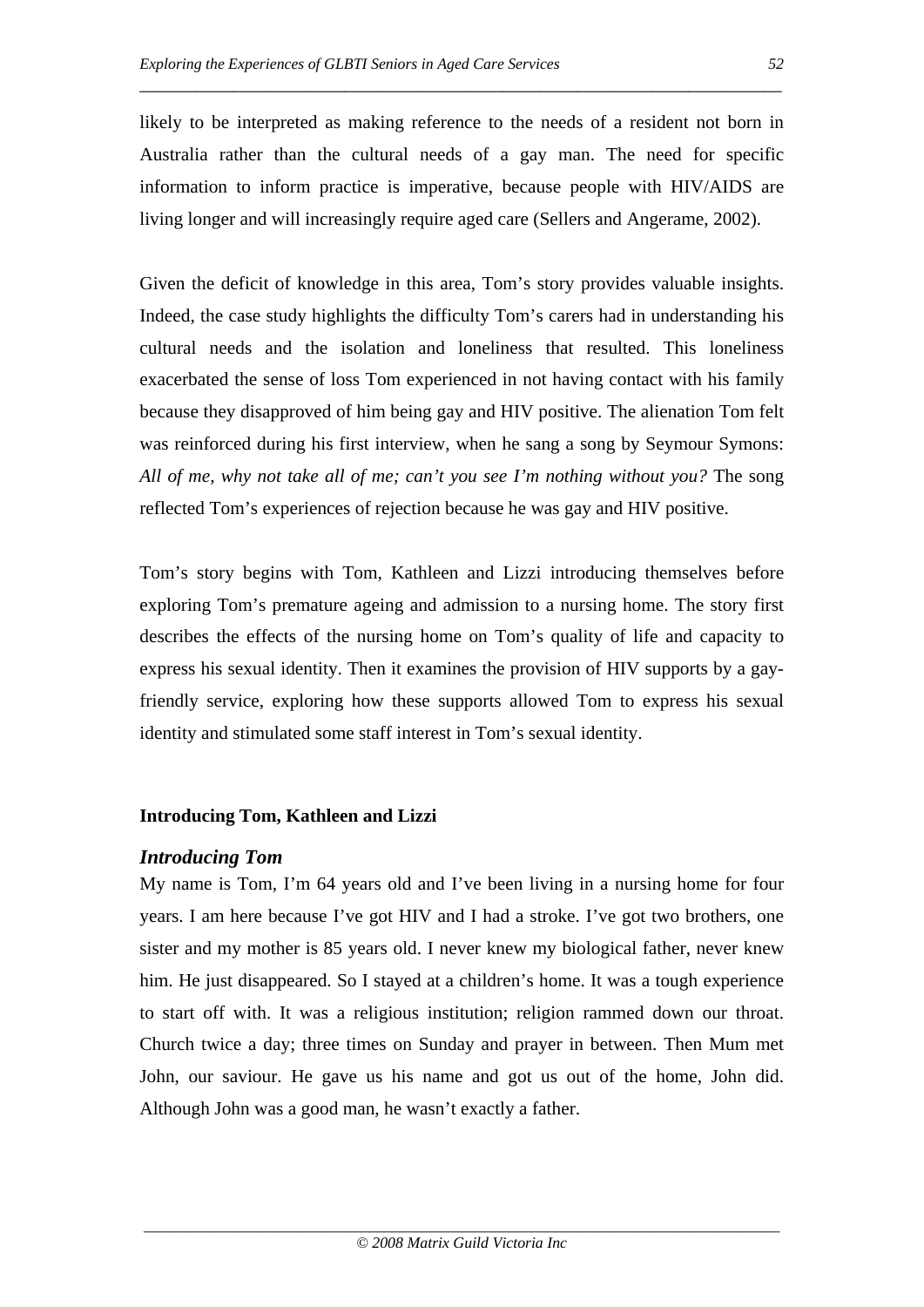I first knew I was gay when I was eighteen years old. I didn't choose to be gay; a person didn't come along and say, 'Listen, do you want to be gay or straight?' I had no choice in the matter. I didn't want to be gay. It just happened that some gene come along and made me that way. You have to make the best with what you've got. That's it; we are what we are. You don't always get what you want. Be nice if you could, but very hard to come by.

\_\_\_\_\_\_\_\_\_\_\_\_\_\_\_\_\_\_\_\_\_\_\_\_\_\_\_\_\_\_\_\_\_\_\_\_\_\_\_\_\_\_\_\_\_\_\_\_\_\_\_\_\_\_\_\_\_\_\_\_\_\_\_\_\_\_\_\_\_

When I realised I was gay I had to adjust to the fact that I could never have children and that it would be a lonely life when I get older. No wife to love me; no children to love me; no-one to look after me. It wasn't what I wanted. I wanted to be like everyone else. But I had that gene in me. I don't know where it came from. You can't always get what you want. Because I am gay I'm looking towards a lonely life. It would make a difference; if you love someone, if you meet someone and fall in love with them. Oscar Wilde said: 'One friend in a lifetime much; two many; three hardly possible'.

In 1983 the doctor rang me at work to tell me I had HIV. I said, 'I'm sorry to hear that'. I kept it to myself. I didn't tell anyone I had HIV. Eventually they put two and two together and got four.

# *Introducing Kathleen*

When I realised Tom was gay it was a bit of a shock. Not too much of a shock because I knew he had a funny sort of a life, you know. Tom didn't tell me he was gay. I never knew exactly what was going on. Tom went to live in Melbourne and when I visited him he was living with this *man* and it still didn't dawn on me that he was gay. I was as green as anything, I had no idea what gay was then. Then I realised later on he must be gay. Well, he was stopping with this man. I thought it was queer and I thought, 'Oh well, perhaps it's cheaper living in the same place and sharing the rent'.

It wasn't too much of a shock. I suppose I was partly expecting it. The thing is you hear it said that they become like that, they become a gay person. *But* I don't think he *became* a gay person. It was already here; it was born in him. It was there. He wasn't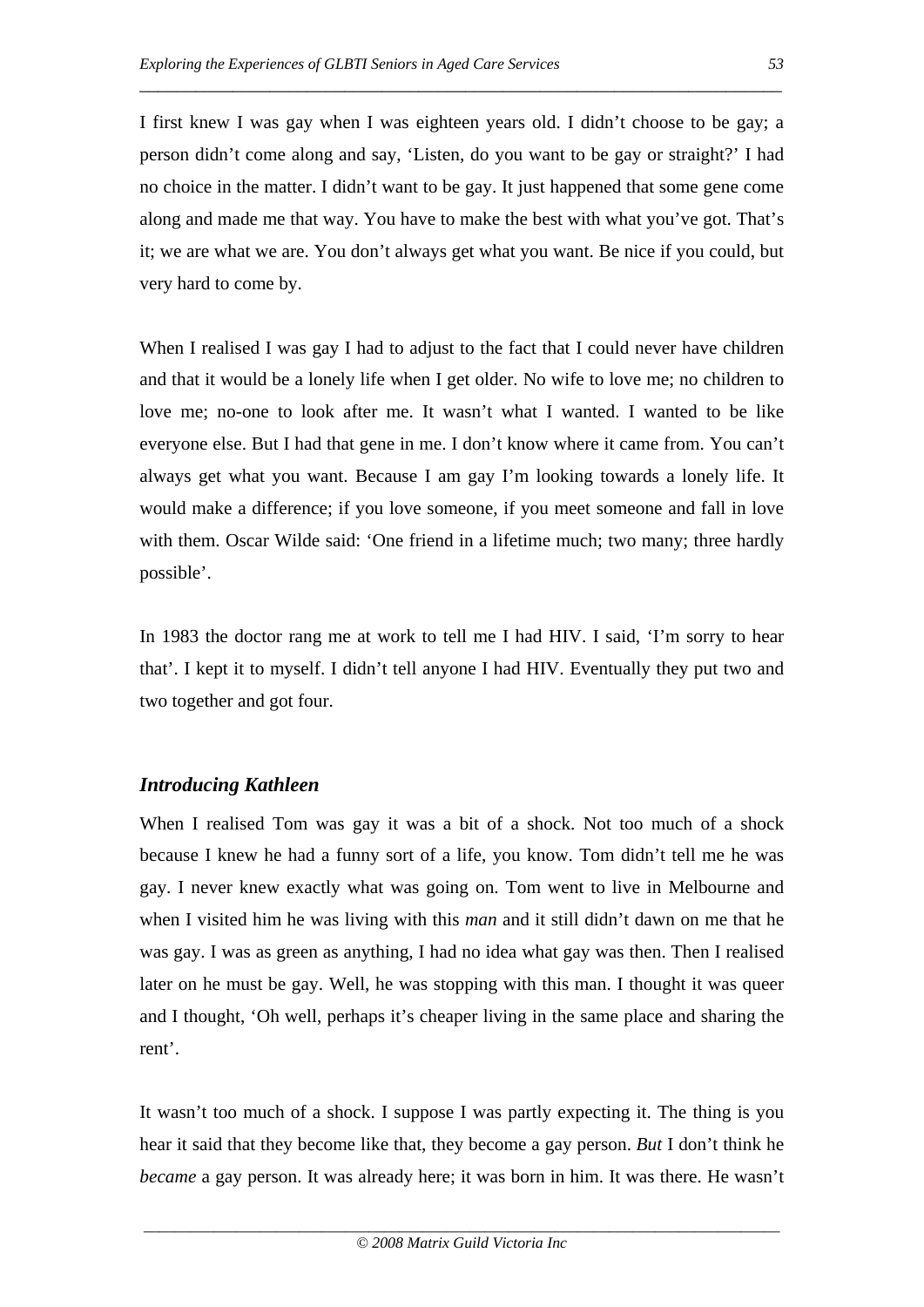like the others; he never played outside with the kids. He was always playing with his soldiers on the table. He never mixed with children, with the others. He was quite different to the others. I knew he was different in that way.

\_\_\_\_\_\_\_\_\_\_\_\_\_\_\_\_\_\_\_\_\_\_\_\_\_\_\_\_\_\_\_\_\_\_\_\_\_\_\_\_\_\_\_\_\_\_\_\_\_\_\_\_\_\_\_\_\_\_\_\_\_\_\_\_\_\_\_\_\_

I suppose we all wish our children were normal, most people would wish that. But you have got to expect the unexpected. It's all lovely when they are children and then they grow up. When I was little people used to say about some boys, 'He's a Nancy'. We thought that meant they were being a sissy. We didn't know about the other part, that a man would have sex with a man. We were green in those days, absolutely green. I must have been 40 before I found out what gay people really were. I knew about Oscar Wilde being gay. They used to put jokes about being gay on the TV. I heard about gay through the media and when HIV came around that opened our eyes. There was all this gay bashing and then HIV, so you would have to be blind to think it wasn't going on. People are starting to accept being gay; I think that's a good thing.

### *Introducing Lizzi*

I first met Tom about eight years ago when I was working as a district nurse and he was managing at home with quite intensive support. Last year I was appointed Tom's Community Support Officer. He has had so much adversity in his life and I wonder in awe how he has survived and where he gets his strength to still go on. For Tom: his childhood; the orphanage; identifying as a gay man; and being diagnosed with HIV/AIDS at a time when most people died; that's a lot in one life. I guess Tom lived life to the full in those days as life was so short. I think he was a drinker and a smoker and suffered with high cholesterol, which is also a side-effect of some anti-retroviral treatments. I would think that all of these were contributing factors to him suffering a stroke and needing nursing-home care at 61 years of age.

### **Stories of challenge and staff education**

#### **Premature ageing and nursing-home care**

**Tom**: Being in a nursing home makes me feel old. Being surrounded by people who are so old here makes me feel old.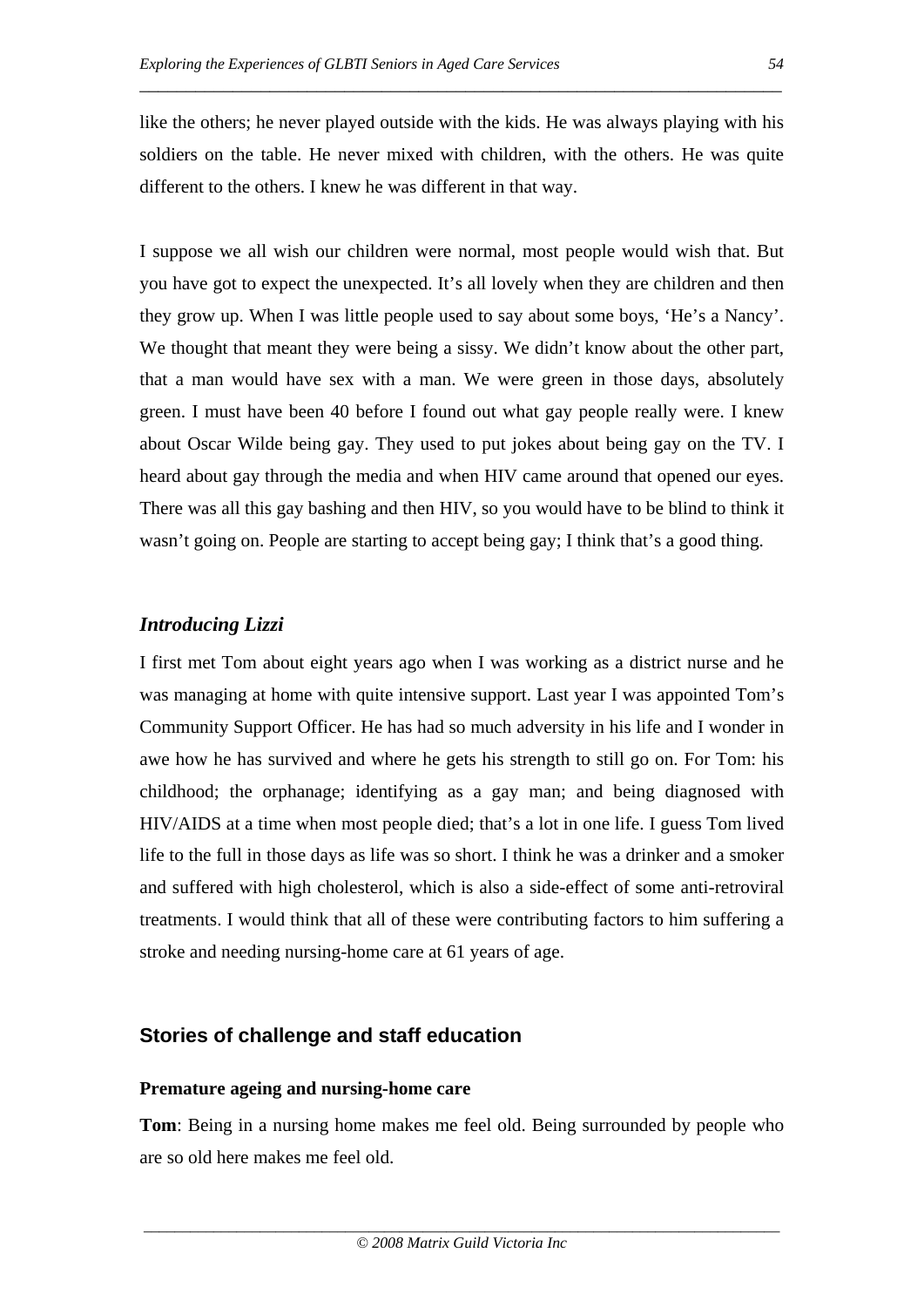**Lizzi**: In the days when Tom was diagnosed, HIV/AIDS was a death sentence. Tom was told that he only had months to live. At the time many of his friends were dying of HIV/AIDS and since then Tom has experienced the death of a lot of friends who were diagnosed in the 1980s before anti-retroviral therapy. He has experienced the loss of his own health and had to face his own mortality. He has had loss of identity, loss of income, loss of sexuality and loss of family. But the greatest loss was the loss of his long-term partner. Along with this he has faced poverty, stigma, discrimination and rejection.

\_\_\_\_\_\_\_\_\_\_\_\_\_\_\_\_\_\_\_\_\_\_\_\_\_\_\_\_\_\_\_\_\_\_\_\_\_\_\_\_\_\_\_\_\_\_\_\_\_\_\_\_\_\_\_\_\_\_\_\_\_\_\_\_\_\_\_\_\_

When I first met Tom he looked to be a man in his seventies and I was surprised to learn that he was only in his mid 50s. He says that he has had a good life and has lived a good life. Now this was someone who was 57 at that stage. I said to him: 'You're only young!" But for Tom he has lived his life.

#### **Loneliness and isolation**

**Tom**: In the nursing home I've got no-one to talk to. The other residents here are all asleep. They have their tea and go to bed, same old routine next day. Up the next day, same process, breakfast in their room, come down and have lunch, sleepies in the afternoon and then beddie-byes. They can't help that. They're not living, they're just existing. Lying there all day, poor devils. Just lying there asleep waiting for meals or beddies and start all over next day, same old story, it doesn't change. That's their lot. It's my lot too.

I have no-one to talk to, really hard to adapt to it too. But I've realised this is my lot. I've got no conversation; it's depressing. I can't converse with them. For a few years I railed against it, and then I got depressed and succumbed to it. I realised I was stumped and that this was my lot, I'm in a nursing home. I need to get out and have a few beers or latte. I need to meet interesting people to make me feel alive for a while. Then back to this deadness. What else is there? I can't talk to them. I am a reasonably intelligent man. It's been depressing being in here, so I started antidepressants. They're called happy pills. I had to go on them when I came in here, it's depressing. Lucky I've got my own room though. I'm very lucky. I'm very lucky I've got me own TV. It makes the time go.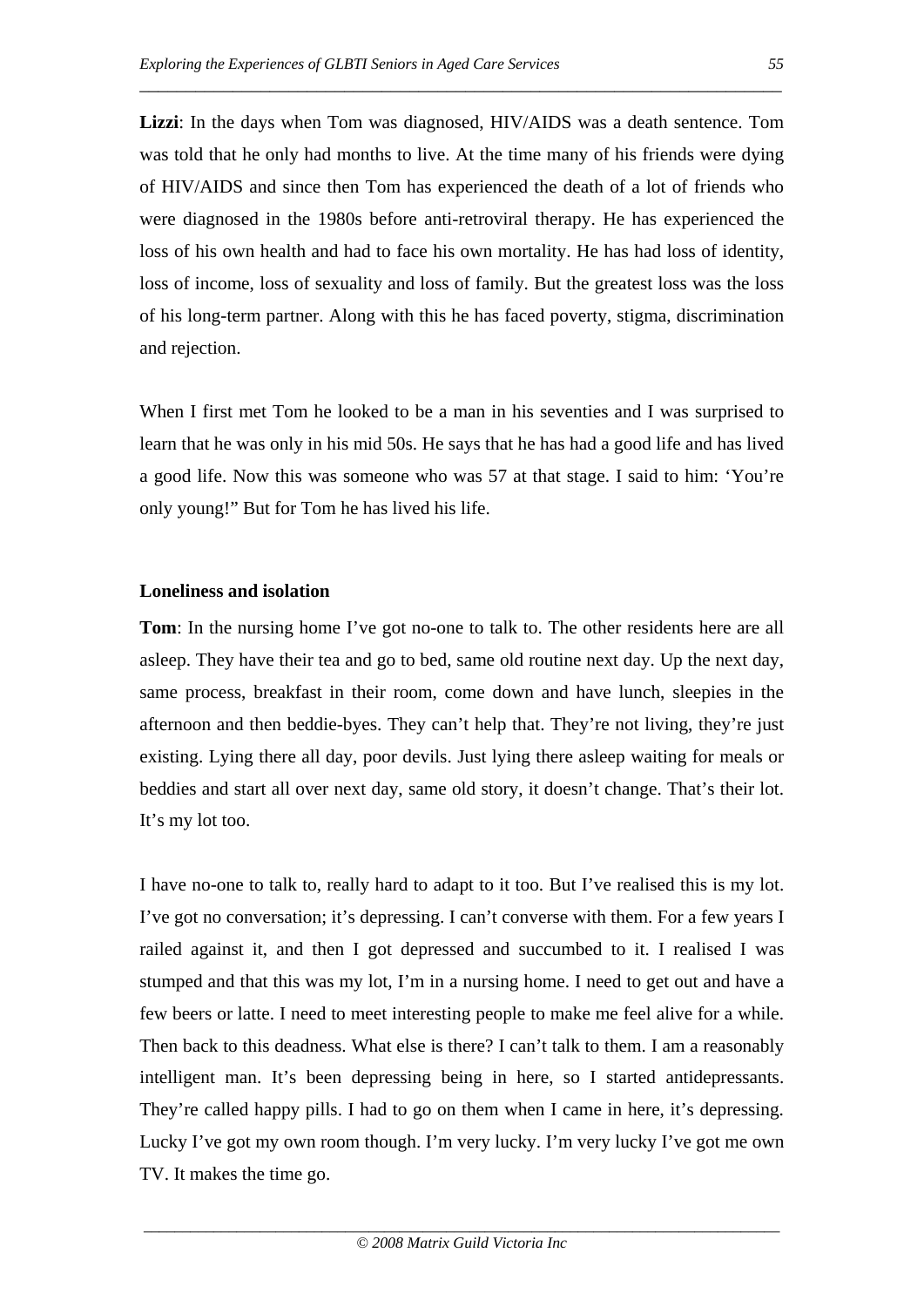I have got no-one in my life now that loves me. Except the old girl, she loves me. When mum goes I'm done. I've got brothers and sisters, but we don't talk, because I'm gay. Primarily that's the reason, because I'm not married with children. If I was a straight man I would be much more acceptable to them. Being gay to them is foreign; we were bought up in a religious institution. It's sad. I'm lonely because I don't have any contact with them.

\_\_\_\_\_\_\_\_\_\_\_\_\_\_\_\_\_\_\_\_\_\_\_\_\_\_\_\_\_\_\_\_\_\_\_\_\_\_\_\_\_\_\_\_\_\_\_\_\_\_\_\_\_\_\_\_\_\_\_\_\_\_\_\_\_\_\_\_\_

Going out for lunch today made me feel alive again. Someone to talk to; someone I can converse with. Oscar Wilde said, 'City life, millions of people living lonesome together'. Right, now let's be positive.

### **Fractured family supports**

**Kathleen**: Tom used to come at Christmas time every year, and then all of a sudden he stopped. He distanced himself away from the family. So it wasn't really the family's fault entirely. He decided he didn't want to have his family around because of the way he was living, because of his lifestyle. Because people in that position, being gay, know they are not doing the right thing, so he wiped us out. He was very, very angry when he was young. I used to be scared of him; he used to frighten the life out of me. One time when he was really angry my husband told him, 'You better go; you've upset your mother'. So he left and we didn't see him for seven years. Well, we didn't worry too much about it because he knew where to come; he knew where we were. He'd got his own life.

If he wanted us we were here. *If* he wanted us! If he didn't want us, that's it. So when he got himself sick, then he wanted us. That happens, doesn't it? When they get sick they want the parents. I have a better relationship with Tom since he became sick. I wasn't frightened to go up there and stay with him. We kept in touch. Actually, funny enough, I am more close to Tom than I am to any of the others. Since he has been sick we can talk about things, we get conversation together. Queer, in'it? I have had a better relationship with him since he became sick.

**Lizzi**: I have spoken to one of Tom's sisters and she said to me, 'He's been bloody near death a few times and we all prepare for his death and he bloody well lives. How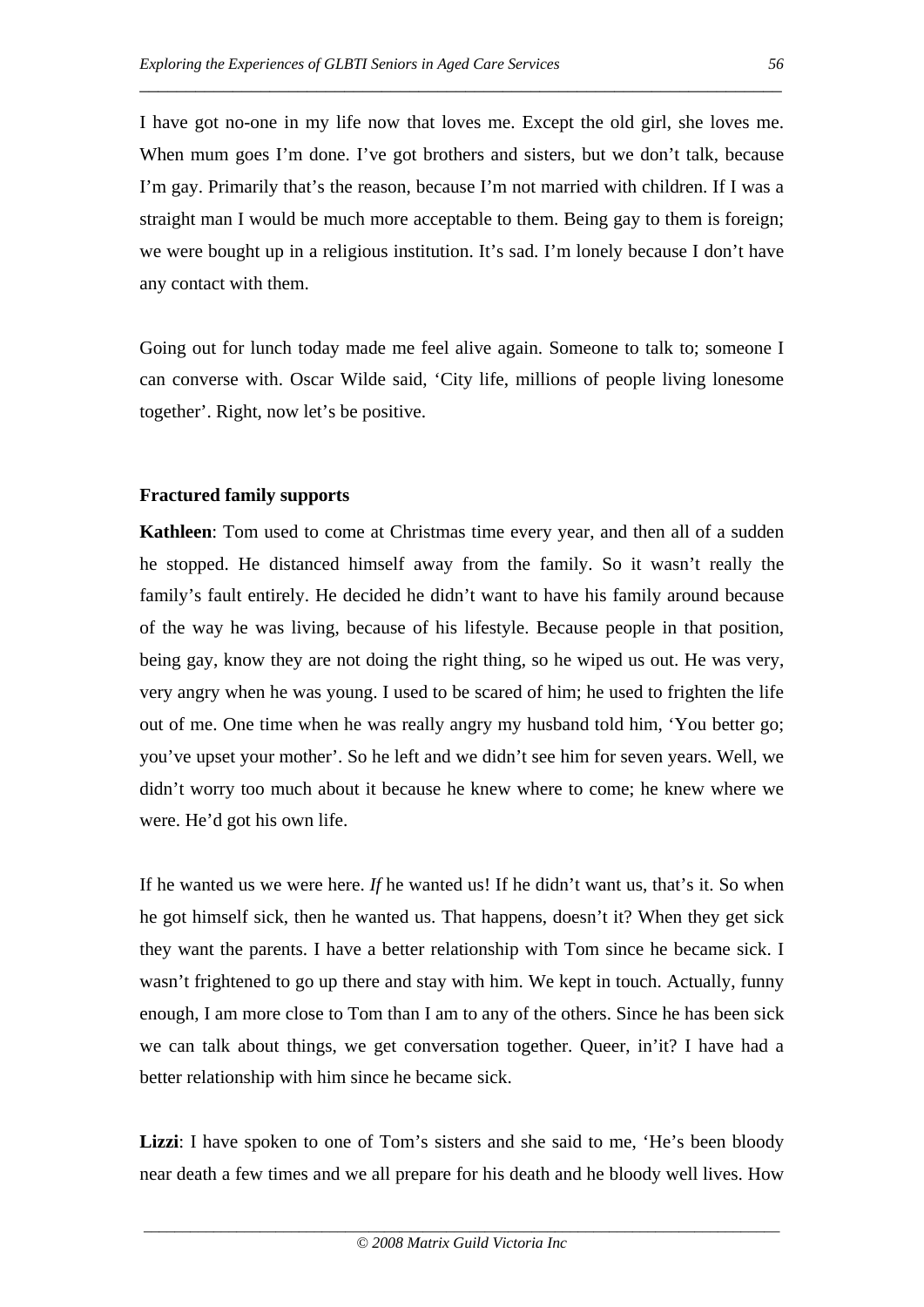much longer can we take this?' With HIV/AIDS, people can be at the palliative stage and you would not think they would be there tomorrow, and then do this resurrection. I think Tom's sister may feel some resentment watching her elderly mother going to Tom's bedside, doing the vigils, sitting there with him and everyone is prepared for his death and then he doesn't die. This happens time and time again. Tom's sister drops Kathleen off at the nursing home but doesn't go to visit him. Tom's brother doesn't come to visit because he says his partner will leave him if she knows that he has a brother with HIV/AIDS. He hasn't told his partner that his brother has HIV/AIDS.

\_\_\_\_\_\_\_\_\_\_\_\_\_\_\_\_\_\_\_\_\_\_\_\_\_\_\_\_\_\_\_\_\_\_\_\_\_\_\_\_\_\_\_\_\_\_\_\_\_\_\_\_\_\_\_\_\_\_\_\_\_\_\_\_\_\_\_\_\_

### **Repression of sexual expression and identity**

**Tom**: I miss the intimacy of male company. I'm in a nursing home, it,s not my real home, there's no privacy and there are rules. I'm not able to live a gay man's life in a nursing home. I would prefer to be living in my own home with carers and with the gay community at my fingertips. I see the gay magazines when I go out to pubs but I couldn't bring them back here.

I've had good times. I used to go to Steam-Works, the Peel Hotel and have oogie boogies before I came into the nursing home. Now the libido has gone; it's zilch. I've been in the nursing home four years. That dampens your libido, of course. It wasn't to start with, then I adapted to the place, I realised there was nothing here. I had to forget about any sexual relationship with a male, forget about sex generally. It can't happen now, its impossible. As far as sex is concerned, as far as relationships are concerned, it's impossible.

**Lizzi:** How does a gay man in a nursing home like Tom who is still a sexual being express his sexuality? He can't. He can't talk to the nursing home staff about that because he is fearful that he might receive lesser care. A lot of people think that a man having anal sex with another man is quite disgusting. Because the staff can't talk about his sexuality openly and comfortably, they are not meeting Tom's needs and he is living a shadow of a life. He will say to me, 'I haven't had sex for many years now'. I say to him, 'Well, is there any lead in the pencil?' He says, 'If the right man came along there would be plenty of lead in the pencil', and laughs. He is able to talk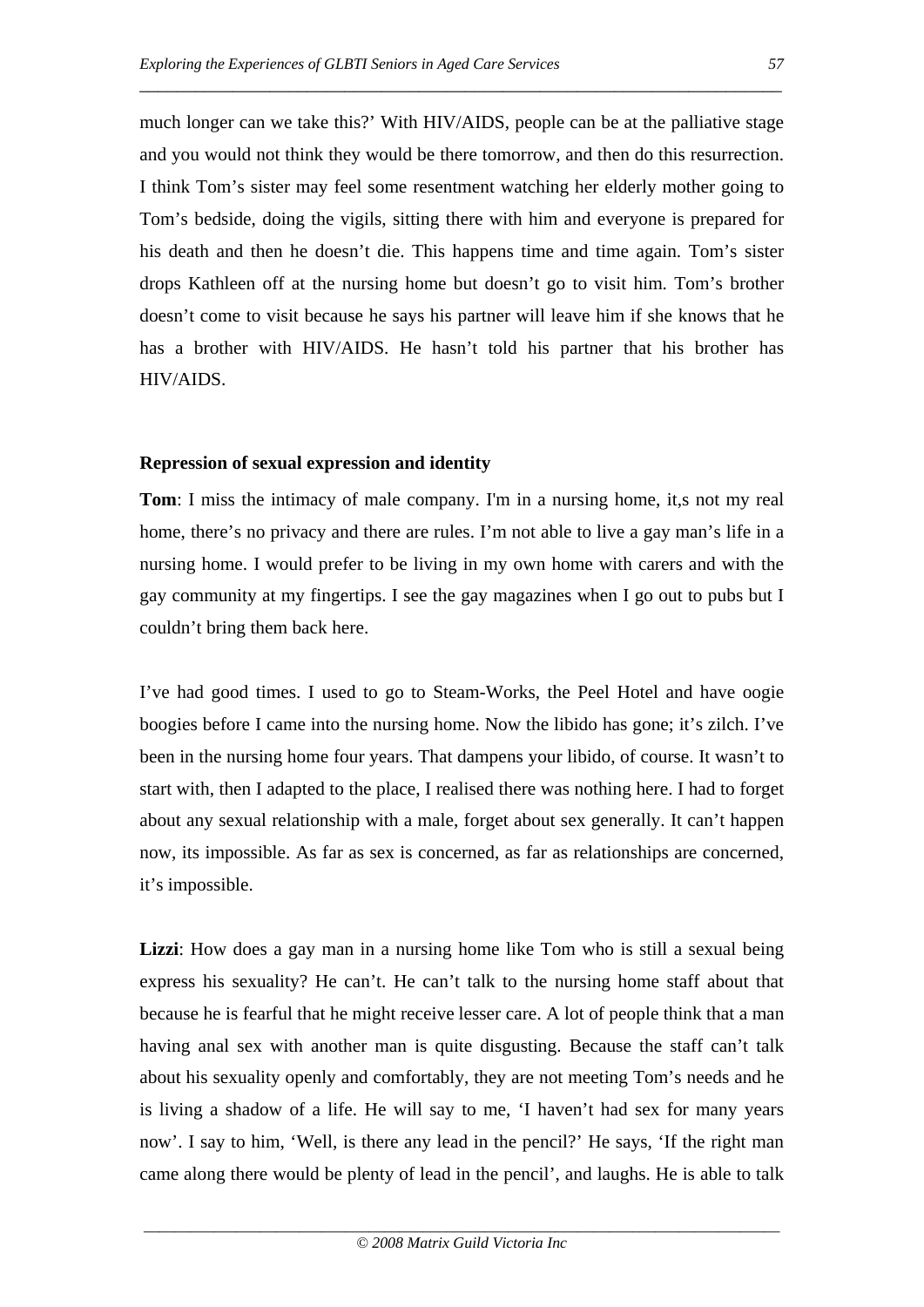to me about his sexuality, especially touch and intimacy. He needs to express where he's at and what he needs.

\_\_\_\_\_\_\_\_\_\_\_\_\_\_\_\_\_\_\_\_\_\_\_\_\_\_\_\_\_\_\_\_\_\_\_\_\_\_\_\_\_\_\_\_\_\_\_\_\_\_\_\_\_\_\_\_\_\_\_\_\_\_\_\_\_\_\_\_\_

Tom told me he likes to go out for coffee or a drive so that he can get away for a while and feel normal again. He talks about the constraints of being openly gay in the nursing home and that he is fearful of discrimination. When I reminded him that the staff knew he was gay he said, 'Yes, but you know Lizzi, I can't tell the jokes I would tell the other gay boys, and I have to be careful of how I act or commenting on cute men, so my mind is constantly saying I can't *say* those things'.

Tom often comments how much he misses the culture of gay people and his community, and that it is really lovely having me come to visit him because he doesn't have to be guarded with me, as I understand and am part of the gay community. I often wonder about the energy it takes him to maintain this persona of being guarded about his sexual identity. What effect does that have on his health, not being able to be who he is? That must shorten your life span: living and breathing an existence that is so far from what he knows. He puts a lot of energy into making the nursing home work for him.

#### **Dependency, control and a good patient**

**Tom**: If I had a magic wand first of all I would walk all right, and if I had money I would buy a little flat for myself. I would have some nice stuff around and live a normal life with interesting people and sit back and have people visit me. Money doesn't necessarily bring happiness, but it gives you choices and independence.

**Lizzi**: Tom always praises and hardly ever complains about his care. He always says that he is very lucky to be looked after by lovely people. I think he is concerned that if he doesn't comply with the staff he may be discriminated against, so he has settled for his lot. He feels that there is no hope for him of ever getting out of this institution and that he has to make the best of that. Tom has learned to keep his mouth shut and not make waves.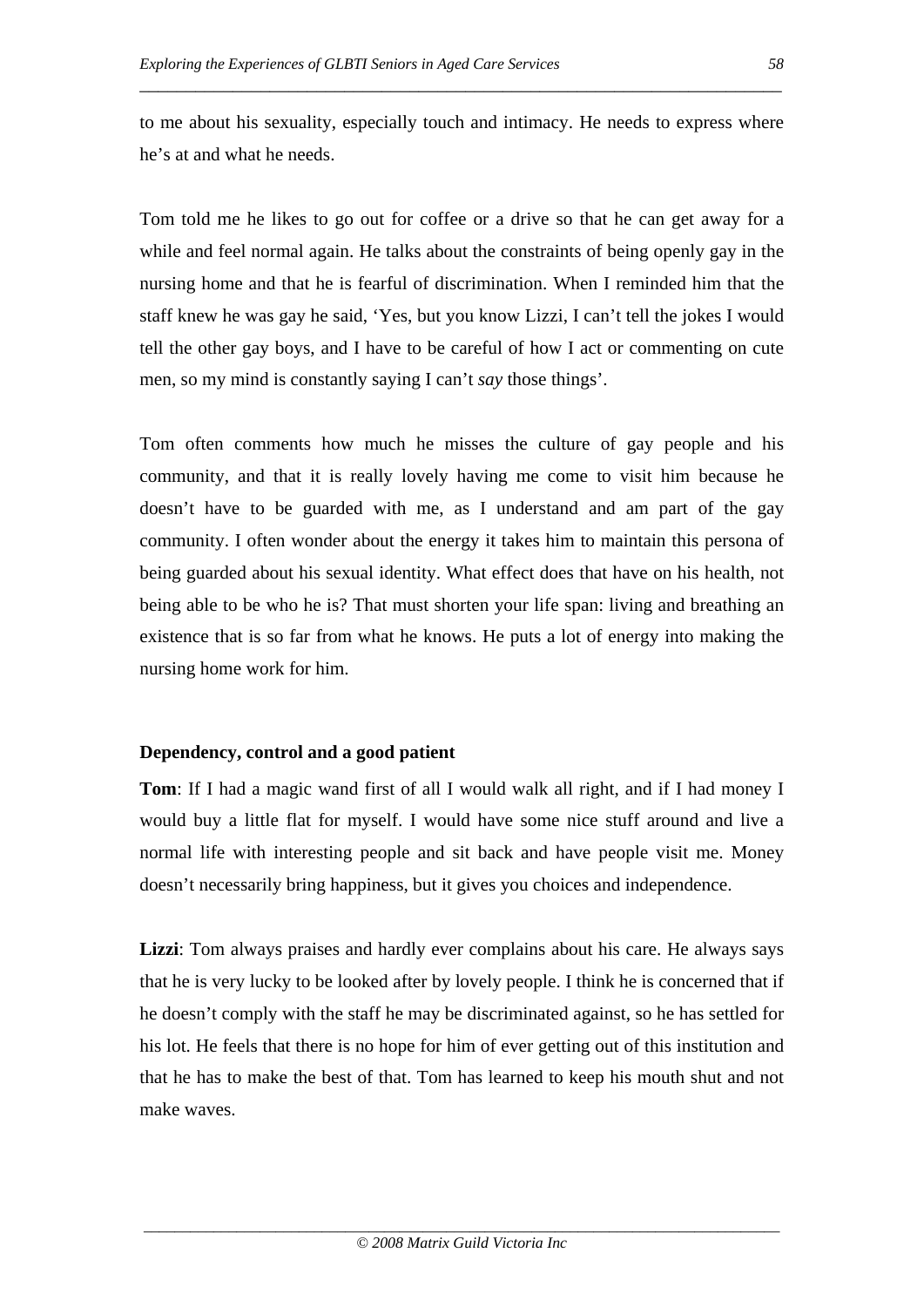The nursing home takes most of Tom's pension. So there is little spending money for him to go out to lunch. If he had more money he could go out more. He has to ask the staff for cigarettes and feels that his independence has been taken away. The nursing home dishes out his cigarettes, for God's sake! It's about control. It wasn't Tom's idea; he has been told he is only allowed so many a day. He needs to be able to choose whether or not he has a cigarette. Tom states that he feels compromised at times and controlled, as he has to ask for money and cigarettes and doesn't have any autonomy with his finances.

\_\_\_\_\_\_\_\_\_\_\_\_\_\_\_\_\_\_\_\_\_\_\_\_\_\_\_\_\_\_\_\_\_\_\_\_\_\_\_\_\_\_\_\_\_\_\_\_\_\_\_\_\_\_\_\_\_\_\_\_\_\_\_\_\_\_\_\_\_

#### **'My People' – understanding gay culture**

**Tom**: When I came to the nursing home I told them I was married. Then they started asking where the pictures were. If you're married you have pictures of the wife and children. I didn't tell them at first I had HIV, but they were giving out my medications. They worked out I was gay. I have had HIV for 24 years.

**Lizzi**: Tom didn't have a choice about telling the nursing home that he had HIV/AIDS. He is on anti-retroviral medications, so any nurse giving those out would know that he had HIV/AIDS. Tom has the double whammy of being a gay man and HIV positive.

Tom has a great package of care for his HIV/AIDS. There is a HIV/AIDS consultancy service that provided education for staff before Tom was admitted and continues to provide ongoing education. The consultancy service has given the staff guidelines for what to look for, what is reportable and given them phone numbers of who to ring straight away and they visit the home every month to review his care. He has a psychiatric liaison nurse goes in to see him and a general practitioner with expertise in HIV/AIDS. He has respite in an infectious diseases unit for two weeks six times a year, and my services. There is nowhere else that I could imagine that he would be looked after as well as he is. And yet it still doesn't meet his needs and he is quite unhappy and tells me that he lives from meals to meals and sleeps in between. This state of mind and lived existence is detrimental to his health and longevity.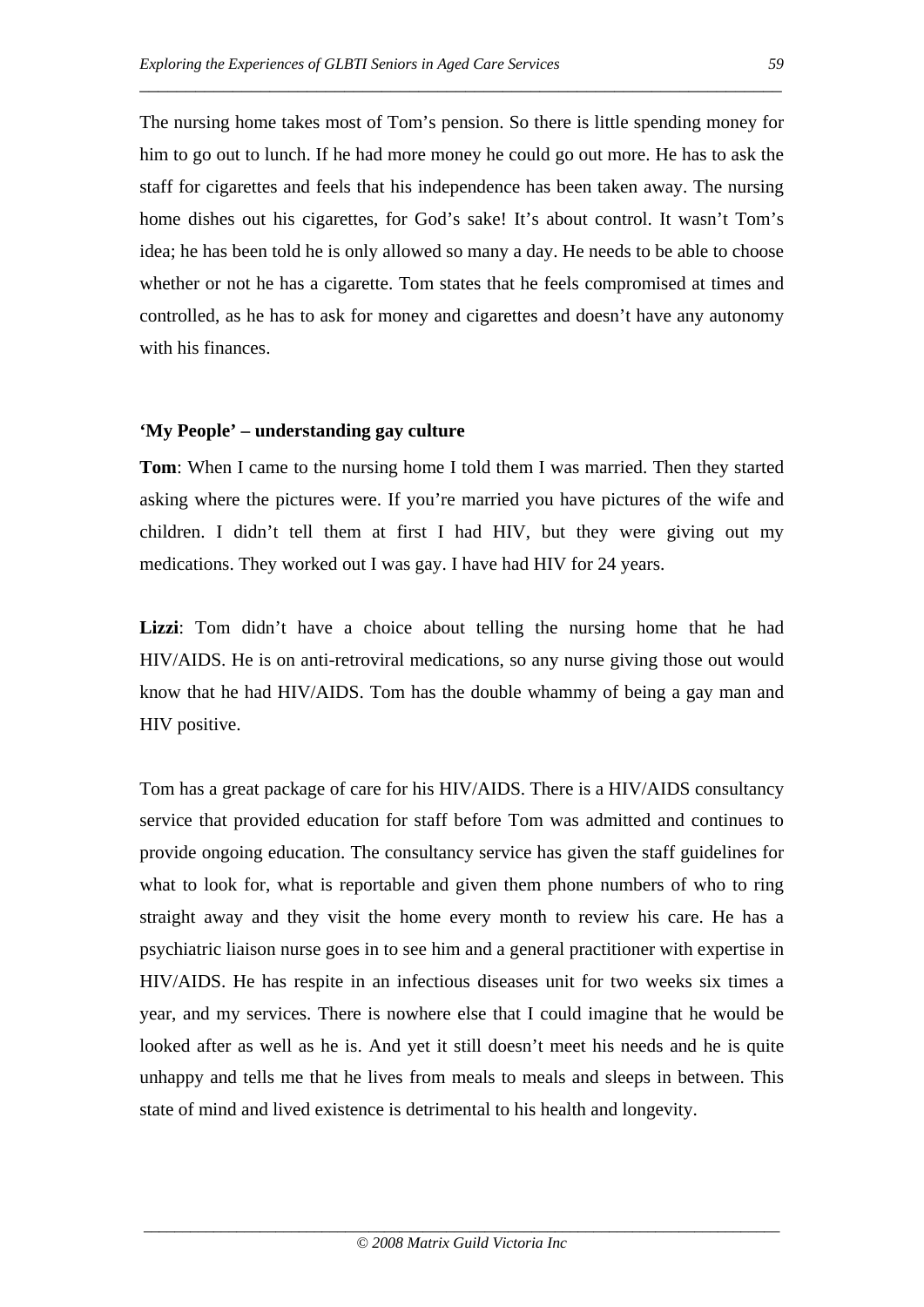### *Stimulating staff understanding and empathy*

**Tom**: The respite is very good and the staff are very good about my HIV. They are better at looking after someone with HIV than the staff here, they are more professional. We need a gay nursing home. It's about understanding, having someone who understands. The staff in a gay facility would be more understanding.

\_\_\_\_\_\_\_\_\_\_\_\_\_\_\_\_\_\_\_\_\_\_\_\_\_\_\_\_\_\_\_\_\_\_\_\_\_\_\_\_\_\_\_\_\_\_\_\_\_\_\_\_\_\_\_\_\_\_\_\_\_\_\_\_\_\_\_\_\_

**Lizzi**: I think the staff are honestly trying to reach out to Tom, but they don't understand. I have spoken to some of the staff after he had a night out at a drag show. They said it was great for Tom to be out and about with his own peers and what a difference it had made to Tom's well-being. Apparently he talked of nothing else for days and was happy singing songs from the show. One nurse said that Tom had told her that he couldn't wait until he goes again. I asked her if she had ever been to a drag show or a gay venue and she said, 'No, but I would like to'. I asked her if she would like to go with Tom next time and she said that she would love to. She also said that it would benefit Tom if she understood more about his culture and community. I think that this was a very positive step for her to take and to be able to identify that she needed to learn more about Tom's life.

How can you expect the majority of people who identify as heterosexual to understand gay culture? The supports that Tom has have raised more of awareness that people who are positive and are gay do have a community outside the nursing home that are prepared to do something about his care.

#### **ReMEMBERing and 'My People'**

**Lizzi**: I noticed when Tom had his respite he met other clients that he had known for a long time, who were also part of the gay community and his whole persona changed. They would laugh, joke and come alive. One of the men, who was a fantastic drag queen, would redo his routine. It was out of sync and sometimes you don't know whether to laugh or cry when you are watching him. But to me it was very moving, because in his eyes I could see that he was back on that stage and Tom was there in that bar watching him. It didn't matter how out of kilter it was, the memories were there for them both. They'd swap stories and talk about the drag queens and the clubs and say, 'Remember when?' There was a lot of remembering. Similarly, people that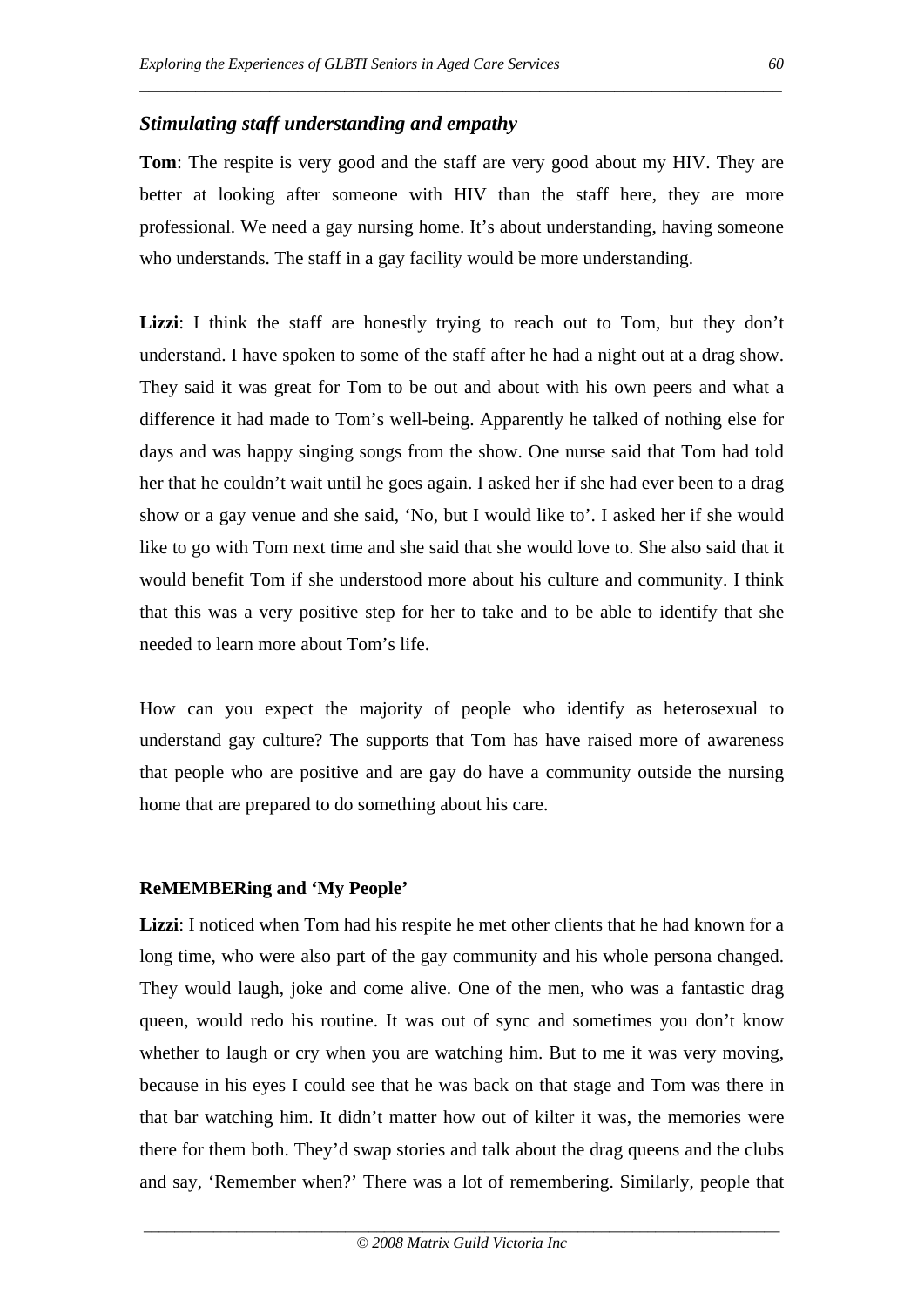have been victims of holocausts survived by forming groups and reMEMBERing their lived experience, sharing stories and keeping their memories alive. I think that is really powerful. They get together so they are re-members of a new group and they are reMEMBERing their experiences. This is what I saw Tom and his group doing during his respite. They were reMEMBERing and keeping their memories alive in light of adversity.

\_\_\_\_\_\_\_\_\_\_\_\_\_\_\_\_\_\_\_\_\_\_\_\_\_\_\_\_\_\_\_\_\_\_\_\_\_\_\_\_\_\_\_\_\_\_\_\_\_\_\_\_\_\_\_\_\_\_\_\_\_\_\_\_\_\_\_\_\_

**Tom**: Lizzi says there are more gay men like me with HIV who are going to need aged care. Can you tell them my story so that they get looked after well and don't get lonely like me?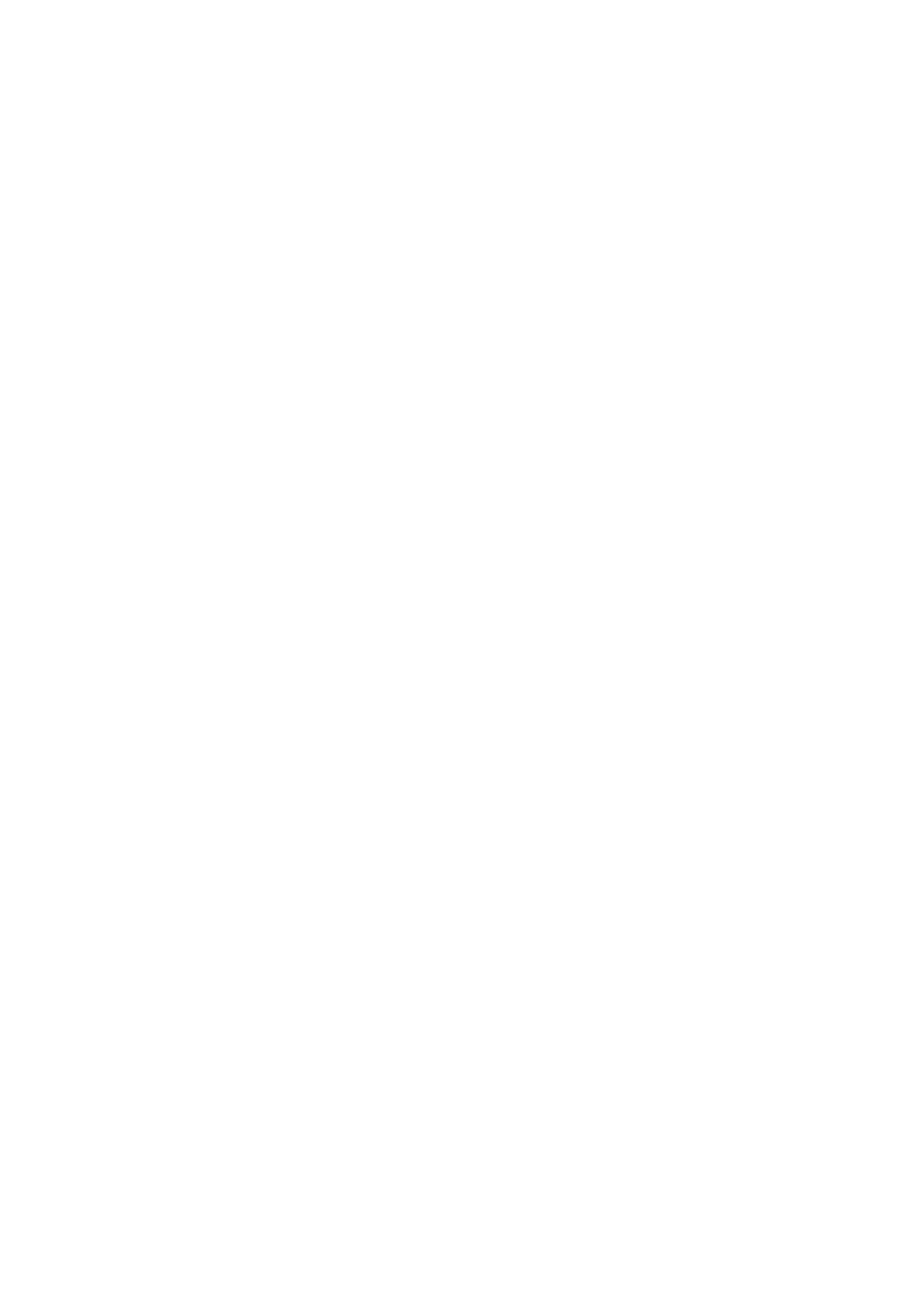# *Story 2: 'Don't be too polite, girls, show a little fight': The story of lesbians providing palliative care at home*

If older lesbians do not have the support we had and if they are not going to speak up then they are going to lose a chance of having a wonderful life in their last years. If you don't talk up you die very lonely. If the worst comes to the worst, well you are not a murderer, you are not a thief, just a very great lesbian who loves women (Maureen, 74 years, lesbian).

\_\_\_\_\_\_\_\_\_\_\_\_\_\_\_\_\_\_\_\_\_\_\_\_\_\_\_\_\_\_\_\_\_\_\_\_\_\_\_\_\_\_\_\_\_\_\_\_\_\_\_\_\_\_\_\_\_\_\_\_\_\_\_\_\_\_\_\_\_

# **Background to Thelma's story**

This is the story of a community of lesbians who negotiated a partnership with district nursing and palliative care services to provide care for Thelma, a 67-year-old lesbian, feminist and political activist who died at home in 2003. The provision of care in the home is highlighted in the story and, while aged care is often thought to comprise residential aged care (nursing homes and hostels) most aged-care services are received at home.

Thelma's story highlights the importance of seniors accessing services in their own home, rather than relocating to a hostel or nursing home. Indeed, home-based services, such as the Home and Community Care Program, were provided to over 142,000 senior Victorians in 2003–04 (Department of Human Services Victoria, 2008). This compares with the 37,445 seniors who required nursing home or hostel care (Department of Human Services Victoria, 2004). Given the importance of homebased services, this case study presented the opportunity to explore how these services can meet the needs of GLBTI seniors.

Thelma's story involved home services such as the district nurse and palliative care services. While neither service is exclusively aged care, they represent some of the services accessed by GLBTI seniors living at home.

Thelma's story was told by Maureen, her partner of 19 years and Jean, a friend who cared for Thelma as she died. Three phone interviews were conducted with Maureen and two with Jean. Interviews with the district nurses and palliative care staff were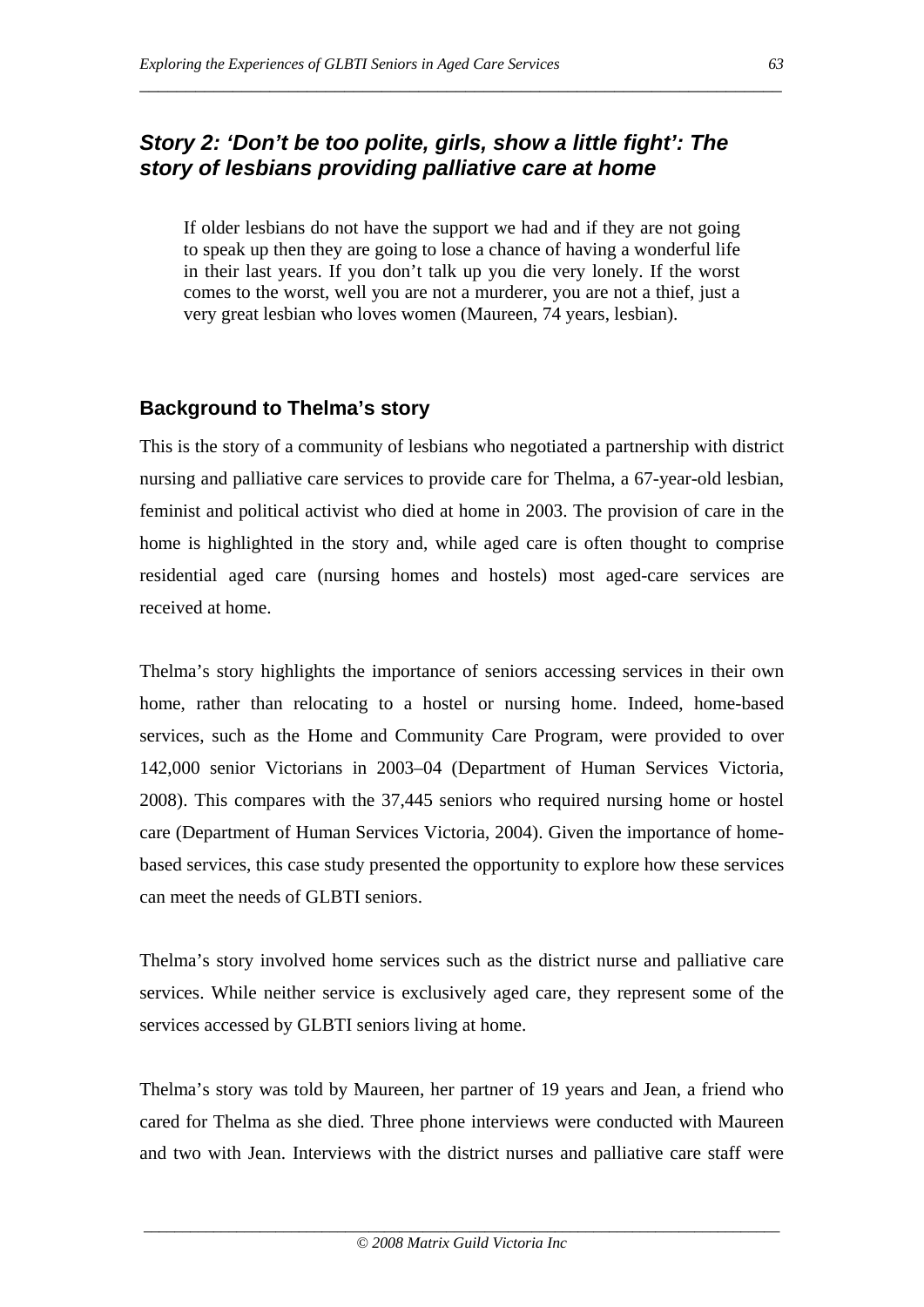not undertaken, as they could not be located. Maureen was passionate about sharing Thelma's story and sent a package of obituaries from newspapers and lesbian publications with a note saying, *I am so happy you will know my Thelma.* The obituaries described Thelma's social, political and feminist activism including her contributions as a founding member of organisations supporting women and lesbians in particular. Some of her activism included participation in a 1980s 'kiss-in' protest outside the Australia Hotel after two gay men were arrested for kissing in public. Others involved challenges to the male-only rule in the front bars of hotels and a successful campaign to enable women to get bank loans without a male guarantor.

\_\_\_\_\_\_\_\_\_\_\_\_\_\_\_\_\_\_\_\_\_\_\_\_\_\_\_\_\_\_\_\_\_\_\_\_\_\_\_\_\_\_\_\_\_\_\_\_\_\_\_\_\_\_\_\_\_\_\_\_\_\_\_\_\_\_\_\_\_

In one interview Maureen sang one of Thelma's favourite songs, written by Glen Tomasetti to support the case for equal pay for women in the 1960s. The lyrics include: *Don't be too polite, girls, don't be too polite, Show a little fight, girls, show a little fight. Don't be fearful of offending in case you get the sack. Just recognise your value and we won't look back.* The song was selected as the title for this story because it represents the connection between Thelma's passion for lesbian visibility and her experience of home-based care services.

The story begins with Maureen and Jean introducing themselves and sharing their experiences of support in the lesbian community. The women describe the disclosure of their sexual identity to carers, their guidance on how to care for older lesbians and the response that they received. The insights provided are enhanced by Maureen's reflections on the importance of being visible and Jean's experiences as a lesbian working in aged-care services. Given that so few GLBTI seniors disclose their sexual identity in aged-care services, this story provides a unique opportunity to explore disclosure and its consequences. The conclusion embodies the aims of the study, to recognise GLBTI seniors, by sharing Maureen's tribute to Thelma.

#### **Introducing Maureen, Thelma and Jean**

#### *Maureen and Thelma*

**Maureen**: I am 74 years of age and I came here from South Africa when I was 39 years old. I missed my family; I had no family in Australia. You know who was my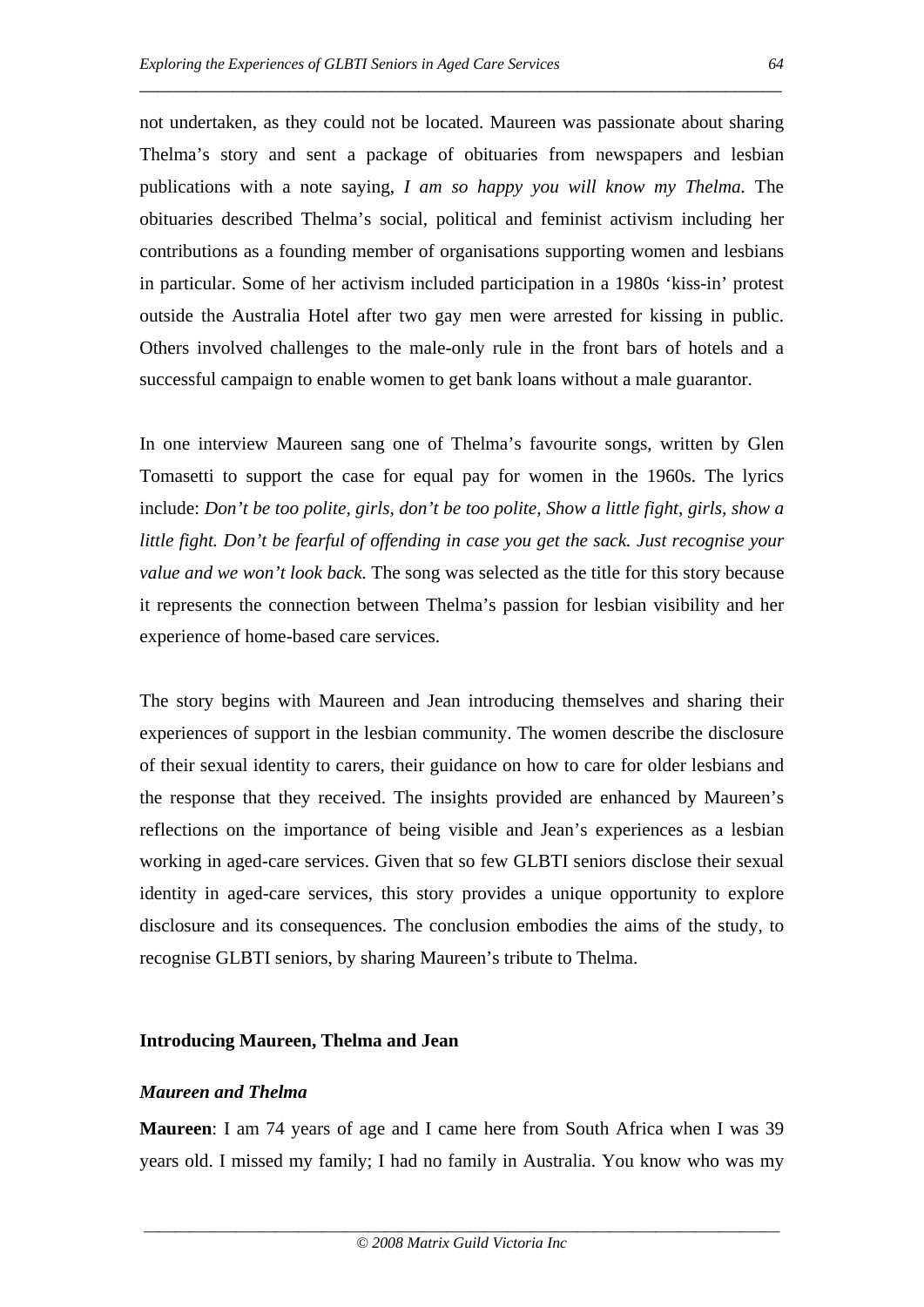family? My friends the lesbians are my family. I have a few straight friends and I find it very hard, because I wouldn't say that the straight friends are my family. They are on a different planet; they don't feel what I feel.

\_\_\_\_\_\_\_\_\_\_\_\_\_\_\_\_\_\_\_\_\_\_\_\_\_\_\_\_\_\_\_\_\_\_\_\_\_\_\_\_\_\_\_\_\_\_\_\_\_\_\_\_\_\_\_\_\_\_\_\_\_\_\_\_\_\_\_\_\_

I became a lesbian at the age of 18 years old and I told my mother and my father. They didn't understand, but my mother just took it in her stride. In those days people didn't shout from the roof tops that they were a lesbian. My partner Ally always wanted to be in the closet. She didn't like that word 'lesbian'; she didn't want to do anything political or nothing, 'no marches, no nothing'.

When Ally left me I did meet this wonderful woman, Thelma. Thelma was born in 1936 and we were together 19 years. Thelma kept things from her own family. Her mother was Italian and Italians don't look very kindly on being a lesbian. She went in all the marches and once on International Women's Day, she spoke on the steps of Parliament House. On the 31st October 1969, Thelma and two women chained themselves across the doors of the Arbitration Commission to protest about the inadequate pay rates for women as well as all sexist discrimination faced by women in society at that time.

Thelma was sick in August 2002 and she died in February 2003. She had cancer of the kidney, then the liver.

#### *Introducing Jean*

**Jean**: I have been a friend of Maureen and Thelma's for the past ten years. I helped to care for Thelma when she was dying. I wanted to provide Thelma with the best care she could possibly receive. I am very conscious of the need for lesbians and gay men to access good care because I work in health care, as the Director of Nursing in an aged-care facility, and so I am aware that discrimination can occur. I am out at work and sometimes I think there might be discrimination with the CEO because it is a Christian organisation. I have cared for lesbians and gay men and they are very much closeted. My last experience was with a gay man, he was very much out. Initially, the nurses questioned HIV/AIDS and they wanted to know if they should get him tested. It wasn't a concern at all and I asked them what they were going on about. The staff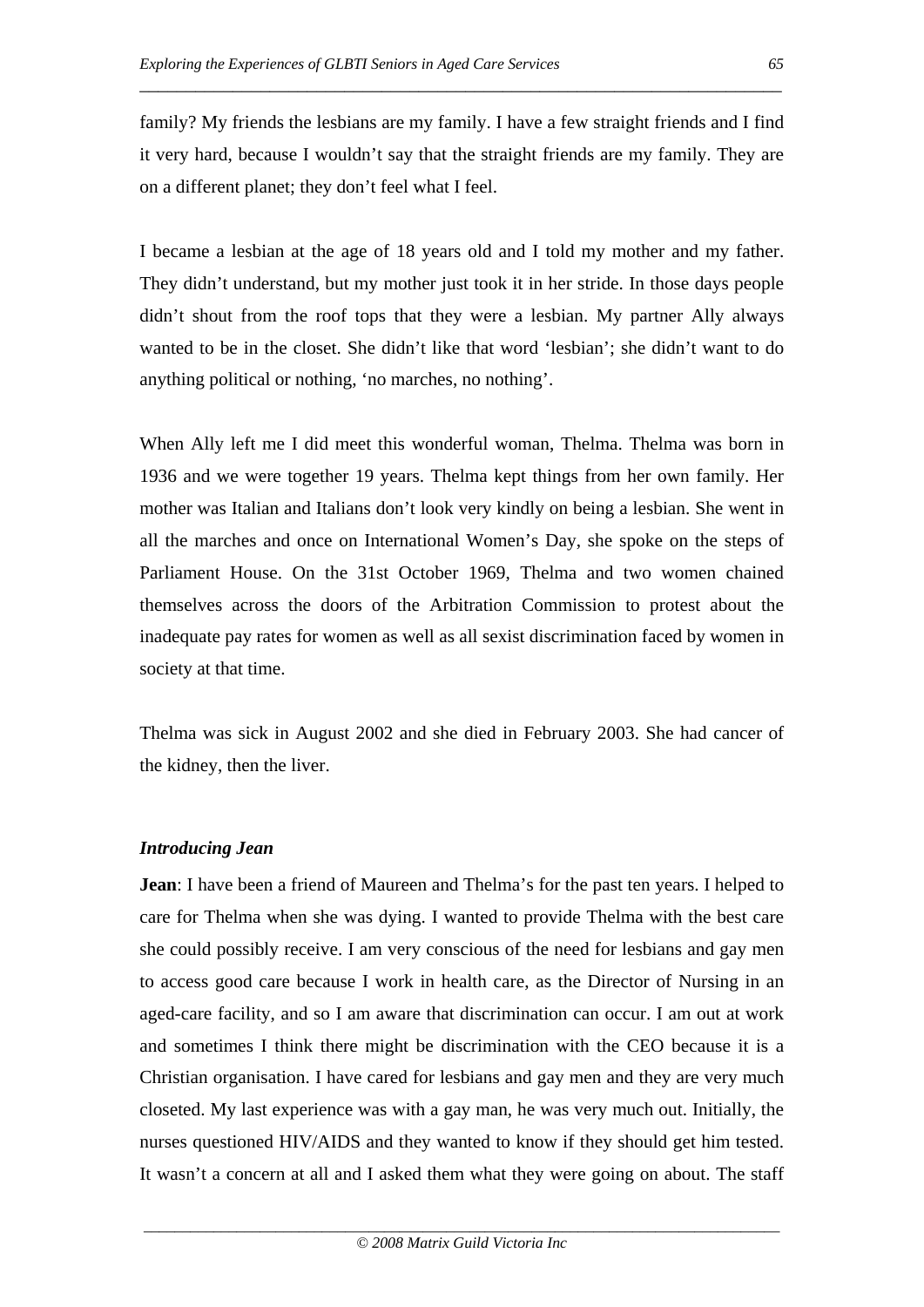were OK about it after education. I think a lot of it was ignorance, really. I wonder whether a director of nursing who is not a lesbian would jump in at the deep end and have all these tests done and have the staff start to wear gloves? I wonder!

\_\_\_\_\_\_\_\_\_\_\_\_\_\_\_\_\_\_\_\_\_\_\_\_\_\_\_\_\_\_\_\_\_\_\_\_\_\_\_\_\_\_\_\_\_\_\_\_\_\_\_\_\_\_\_\_\_\_\_\_\_\_\_\_\_\_\_\_\_

I have nursed closeted older lesbians and I just sense that they are a lesbian. I talk to them privately, tell them I am a lesbian and say, 'You're in safe hands'. If they have a photo of their partner I will say, 'That's a nice photograph; is that someone who is special to you?' I don't ask if they are a lesbian – no, no, no, not to someone who I feel has been closeted. I feel my confidences are much appreciated, I can tell by their facial expression. They feel that we share something, it's a conversation that we have together.

If I had the choice I would prefer to be cared for by lesbians, someone who could understand me better as myself. If I go to a health professional I always say I would rather have a woman and if it's a lesbian even better. I feel sometimes if it's a heterosexual I need to hide something of myself, they might not understand. So, because of my experiences in aged care and my own needs as a lesbian I understood the importance of the care that Thelma received.

### **Stories of visibility and partnership**

#### *A chain of lesbian support*

**Maureen**: Lesbians do better than straight people with support because 99% of lesbians love one another and are committed to one another. There is a whole chain of lesbians and you don't break the chain because when you need somebody it's there. I have people talking to me at 11 or 12 o'clock at night, just to talk. They got a few problems, they're alone, and I listen to them. They at least know that at the end of the line there is someone who understands. They don't want to talk to Life-line; they want to talk to a *lesbian*. If I don't help these people out, the chain is gonna be broken. We need to stick together, there's too few of us around.

The chain becomes more important as you get older. In your area there's always a lesbian, you know what I mean? There is always a lesbian for a little bit of a talk, a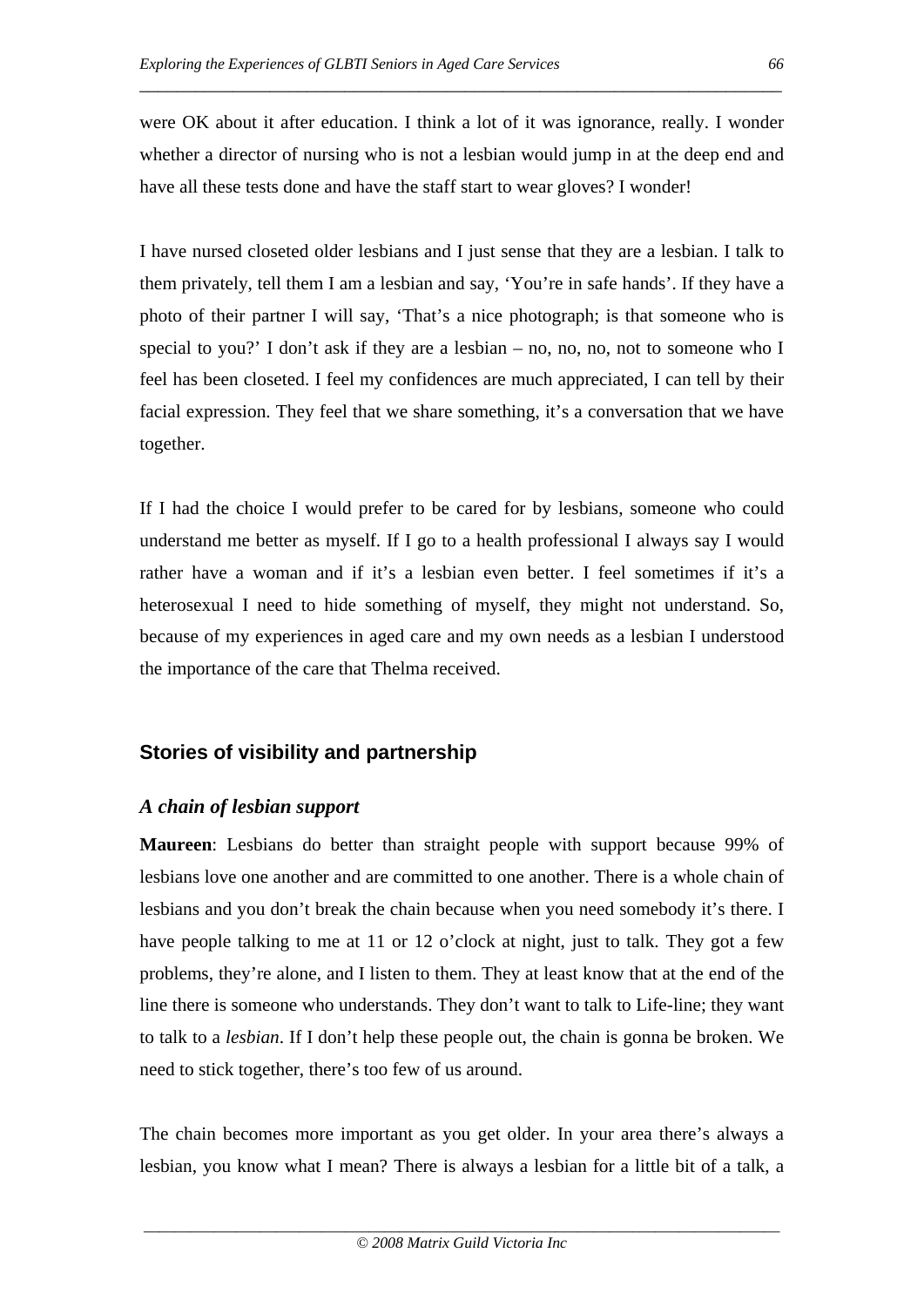little bit of a smile, a little bit of a joke. That is part of the wonderful chain of lesbians caring for and loving one another. That is more important as you get older, it is very, very important. Very, very important. If I felt a bit sick now I could phone somebody and I would get someone over here quick smart. I keep in touch. You gotta keep in touch, you do get lonely you know.

\_\_\_\_\_\_\_\_\_\_\_\_\_\_\_\_\_\_\_\_\_\_\_\_\_\_\_\_\_\_\_\_\_\_\_\_\_\_\_\_\_\_\_\_\_\_\_\_\_\_\_\_\_\_\_\_\_\_\_\_\_\_\_\_\_\_\_\_\_

The chain allowed Thelma to be cared for at home and also enabled me to survive after her death. I got a lot of support. People phoning, people visiting and they still do. If you don't keep in touch you'll be lost. We are all getting older and if you can you need to make friends with the young dykes, because most young dykes are not ageist and they can look after us when we need someone.

**Jean**: I know that as a group we wanted to give Thelma the best death that she could have had. We would do that with any of our friends, we would do that for each other. We joke at times and say who is going to be there when we are dying? We are getting older too, that's the thing. We joke and say we need to befriend some of these younger lesbians; easier said than done.

### *Trusted carers*

**Maureen**: When Thelma died we had women come in the last month, they were our lesbian friends. These friends who looked after Thelma, they understood who she was and also had a medical background. There was also Jean T. and Pat R. who came. You have to mention their names, they did so much. They understood who Thelma was and they understood me as well. We also had a lesbian cleaner who was very considerate and careful when she wanted to clean around where Thelma was sitting. I would take Thelma to the bedroom and then she would clean. This woman was very, very caring and I don't think we would have got this consideration from a straight woman. She was more caring.

**Jean**: Thelma and Maureen trusted us. That trust was very important to Thelma. We were the ones who were asked to come and care for her. There was trust in the sense that we were friends and we were lesbians. We had that knowledge or that healing and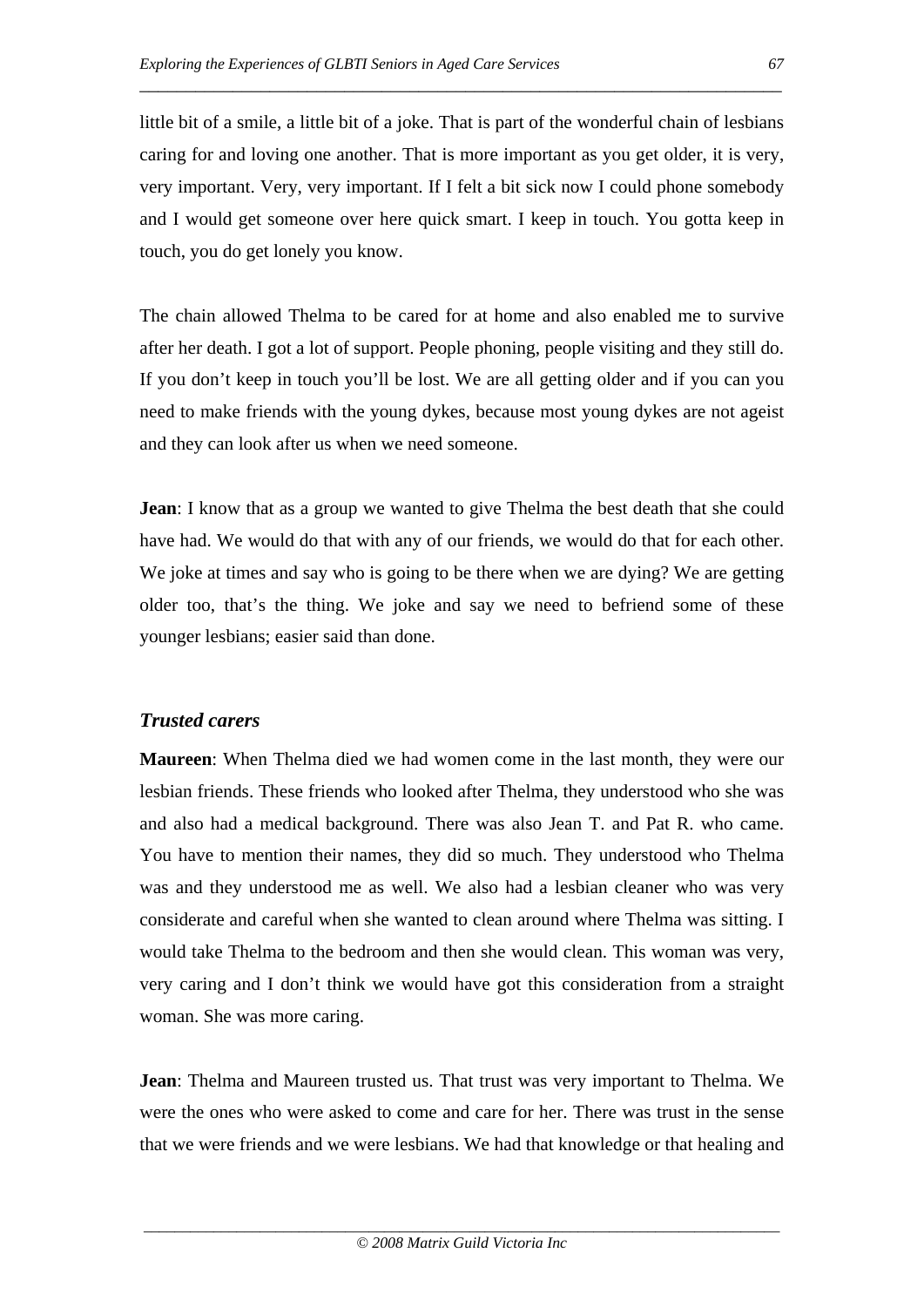caring aspect to us that Thelma trusted, especially for intimate things like washing and toileting that professional people do, that Thelma trusted to us to do for her.

\_\_\_\_\_\_\_\_\_\_\_\_\_\_\_\_\_\_\_\_\_\_\_\_\_\_\_\_\_\_\_\_\_\_\_\_\_\_\_\_\_\_\_\_\_\_\_\_\_\_\_\_\_\_\_\_\_\_\_\_\_\_\_\_\_\_\_\_\_

It was extremely important to Thelma that we were feminist lesbians because she was such an activist and a very strong lesbian. She was always out and in her dying process she was out too. We did have the outside services, the district nurses and the Palliative Care Service, but we were always present when they were there with Thelma in the last weeks of her life.

## *A Process of love*

**Jean**: There were three of us who had nursing experience that provided 24-hour care for Thelma for the last days of her life. We would be there in the morning to care for her and then we would take it in turns to sleep in the room with her. It worked out really well and we ourselves were good friends. It was so smooth. It was a process of love. I am a nurse. The caring aspect you do professionally, but to be with a close friend who is dying and a supportive community was different. At work I am around people who are dying all the time and sometimes people die alone, whereas with Thelma there was always a community present. There would always be one of us with her. Sometimes we come together very well as a community when someone is dying.

Thelma was out there fighting for social justice and I believe if someone gives that to the lesbian community you want to give back to them. I often thank Thelma for inviting me to be there to care for her. It was such an honour, such an intense time and such a time of love.

# *Healing for the lesbian community*

**Jean**: There were friends of Thelma and Maureen who didn't have a nursing role but provided us with care. Sometimes you could hear the giggling of the community in the garden and we just knew that they were there. They would bring us scones or a nice meal and they were there if we needed to talk to them. One friend had a beautiful vegetable garden and she would make lovely pasta sauces for us. Another friend, Sally, came from Tasmania and cooked for us and loved us all through food. Cuddles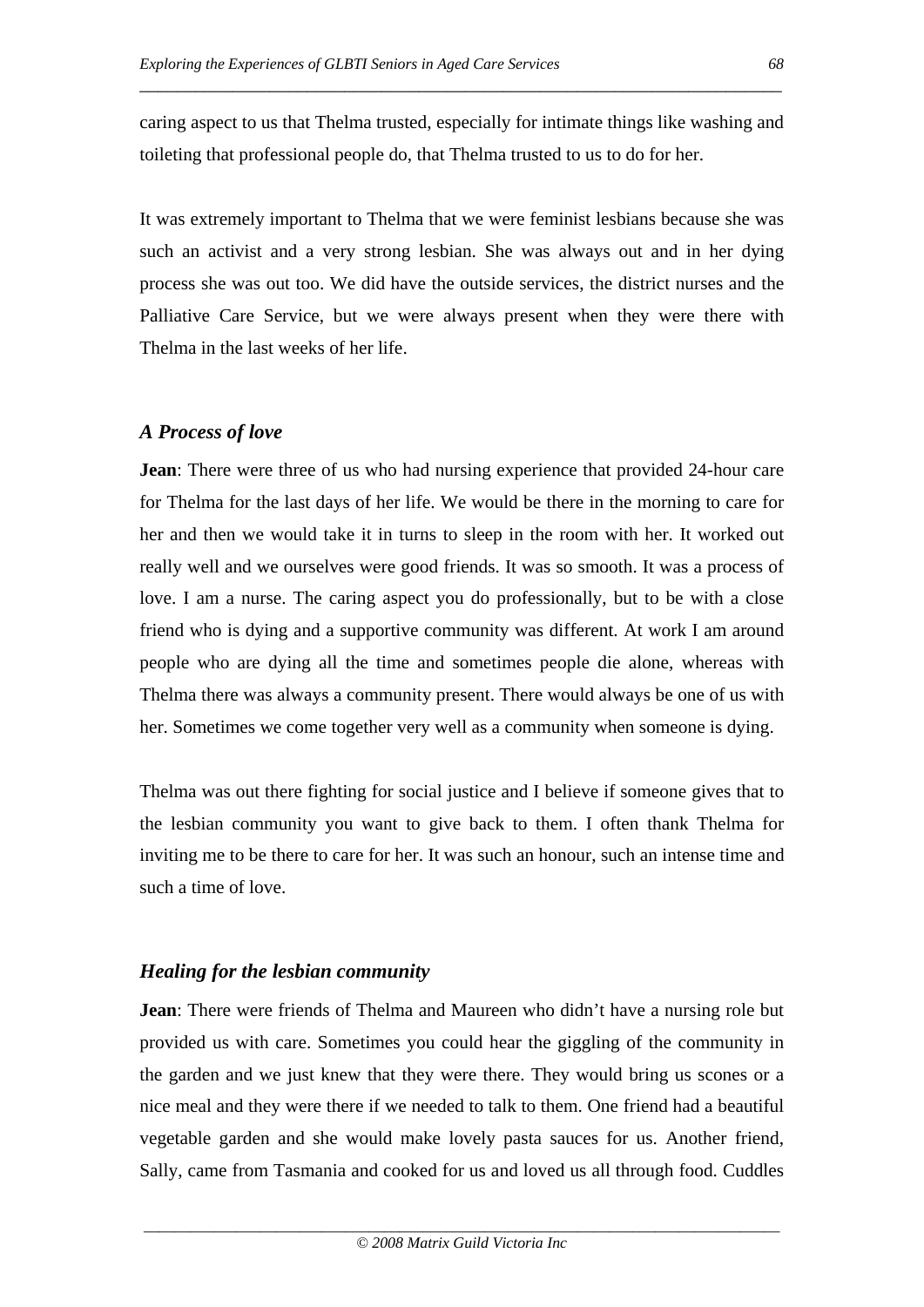were provided for me, and a bed was made for me on the floor so I could give all my energy to Thelma. That was really important because then I could give 24-hour care to Thelma without being interrupted.

\_\_\_\_\_\_\_\_\_\_\_\_\_\_\_\_\_\_\_\_\_\_\_\_\_\_\_\_\_\_\_\_\_\_\_\_\_\_\_\_\_\_\_\_\_\_\_\_\_\_\_\_\_\_\_\_\_\_\_\_\_\_\_\_\_\_\_\_\_

It was a healing time for us, because as lesbians and friends we ourselves were being nurtured. It was an emotional time for us and it was a spiritual time because we were caring for someone very close to us who was dying. That in itself is healing: healing for you and healing for the lesbian community.

## *Speaking out*

**Maureen**: If older lesbians do not have the support we had, and if they are not going to speak up, then they are going to lose a chance of having a wonderful life on their last years. If you don't talk up, you die very lonely. If Michael Kirby, the Chief Justice of Australia, is out, surely you as an ordinary person can be out? OK! So you might have got some flak but who cares? You have to talk up, ask for help. If the worst comes to the worst, well you are not a murderer, you are not a thief, just a very great lesbian who loves women.

#### *Home-based support services*

**Maureen**: I got some help from a Palliative Care Service and the District Nursing Service, and they were marvellous and they knew we were lesbians. The district nurse had to come in every day, because she had to oversee things and if you needed them you just buzzed them and they would come. The case manager from the Palliative Care Service would come three or four times a week.

#### *Disclosure and respect*

**Maureen**: Thelma was recognised as a lesbian by the services that came into the house when she was sick. The district nurse and Palliative Care Service knew we were lesbians and they respected it. I told them straight when they came. I said, 'We are lesbians and we would like to be recognised as a couple and we ask for your respect and I don't want any male nurses coming here to wash Thelma or whatever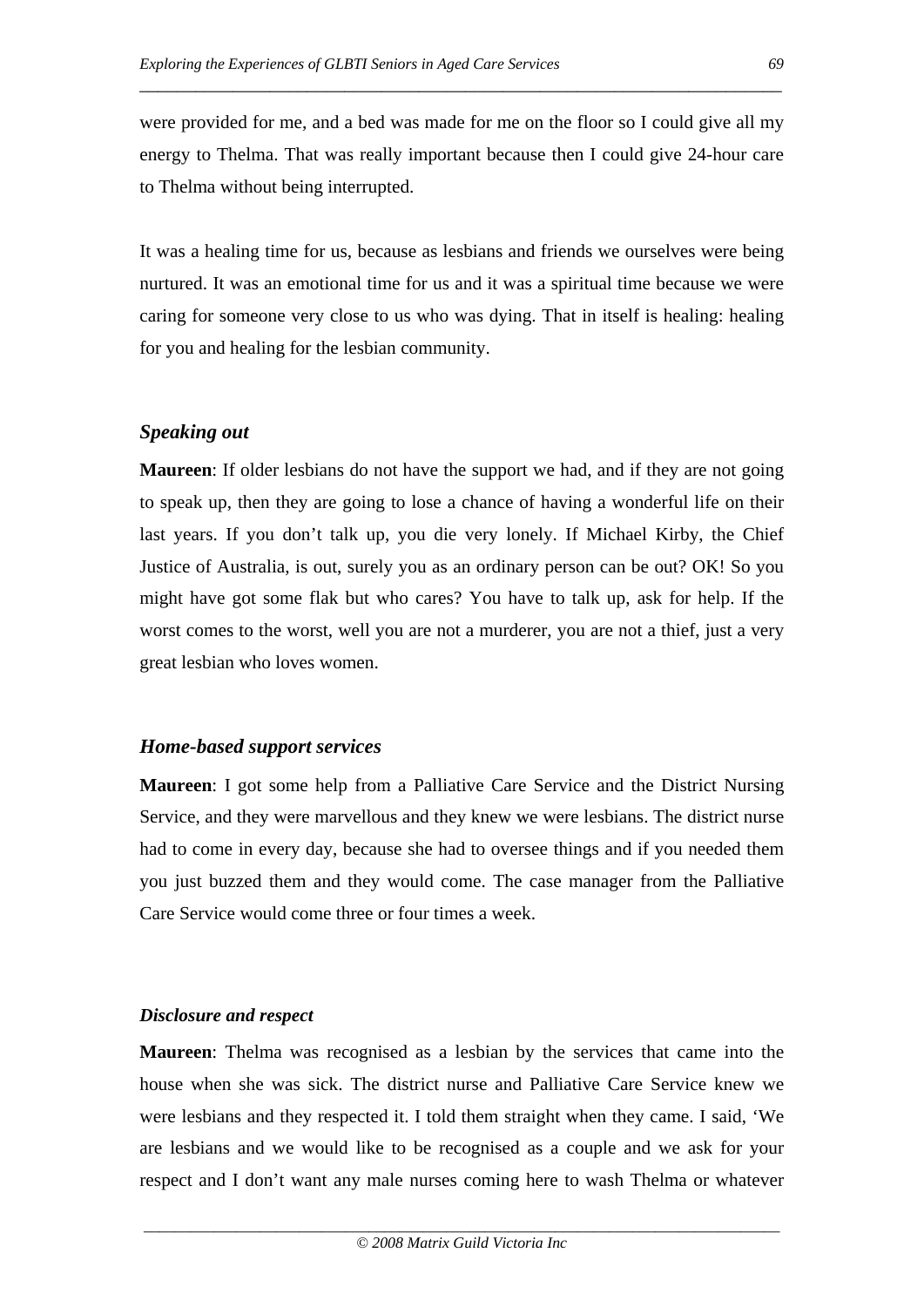you people are going to do'. They agreed. The only time a male came was the doctor from the Palliative Care Service and he also knew we were lesbians. He took me aside and said, 'Maureen you got to be very strong because unfortunately Thelma hasn't got very long'. He was caring.

\_\_\_\_\_\_\_\_\_\_\_\_\_\_\_\_\_\_\_\_\_\_\_\_\_\_\_\_\_\_\_\_\_\_\_\_\_\_\_\_\_\_\_\_\_\_\_\_\_\_\_\_\_\_\_\_\_\_\_\_\_\_\_\_\_\_\_\_\_

They all knew we were lesbians. Thelma's doctor knew, the lawyer knew, the funeral people knew, everybody knew because we told them all. You've got to be honest. If I ever go into an old age home I'll be bloody telling them, love. What you see is what you get. You go up to the matron or the CEO and say, 'Well look, I am a lesbian. I don't want special treatment; I only want to be respected for my lifestyle and my ideas'.

I had the case manager here and she was a wonderful young woman. She used to sit out the back and have a yarn with us. She knew we were lesbians and she told me afterwards that she knew immediately she came in, because there was this beautiful way I looked at Thelma and way that Thelma looked at me. She knew but she said that she appreciated me coming out to her. She would come and say, 'Hi Thelma', and kiss Thelma on the top of the head. That was really nice. I think she liked the atmosphere here.

### *Shared care*

**Jean**: The Palliative Care Service was there for advice and support. They were very much in the background to let Thelma die the way she wanted to die with the people around her that she wanted to have care for her. They were very supportive of us as a community. We were very surprised. They said to us that they had never come across this kind of support before. They kept saying, 'This is amazing'. I felt very comfortable with them if I had any questions to phone them and talk to them. They were very happy to share her care. They didn't take the back seat as such, but they realised that we were the carers looking after Thelma and they were there to assist us.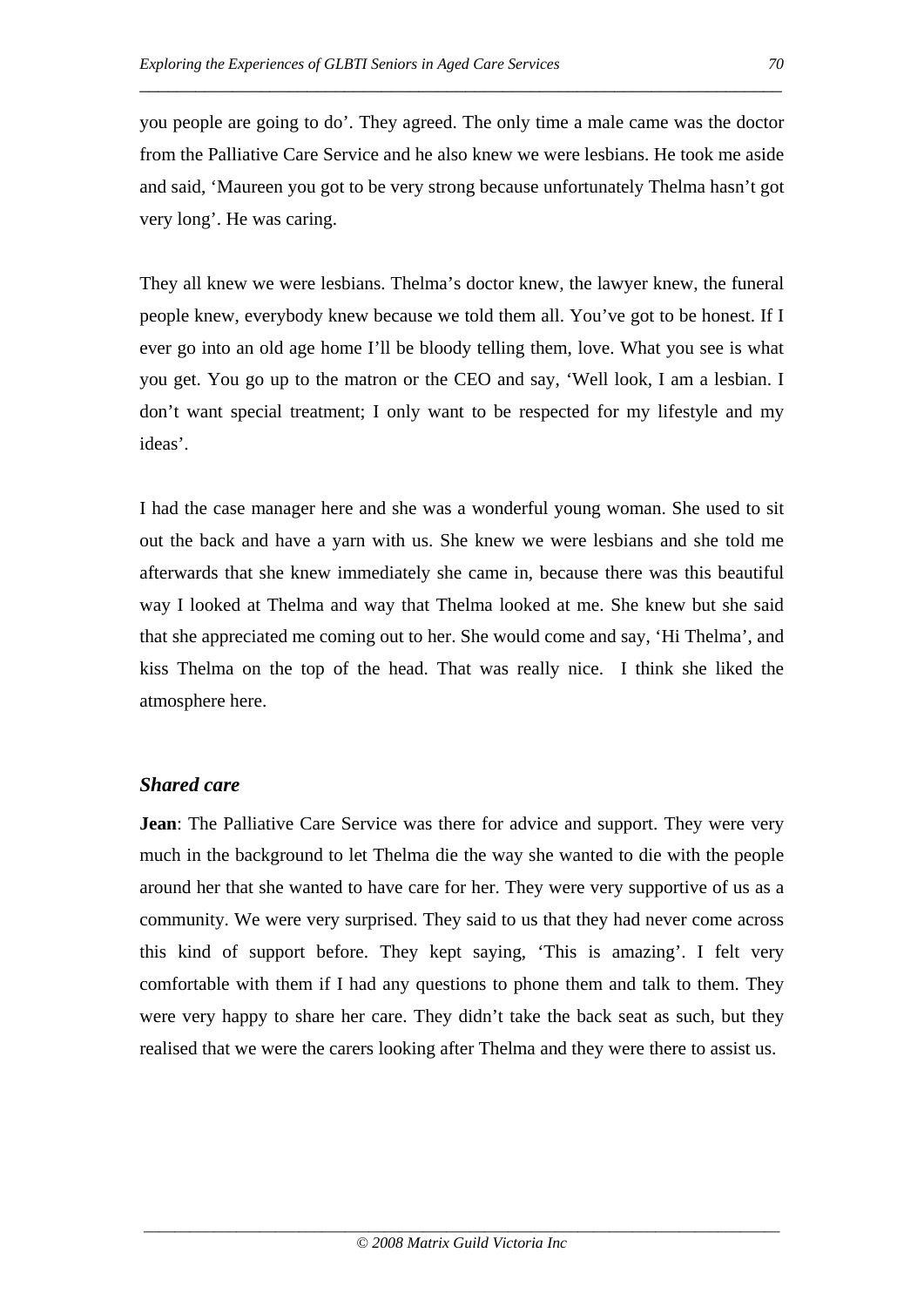## *The rainbow fairy*

**Maureen**: On Christmas Day this one nurse from the Palliative Care Sservice came along dressed as a fairy, which was amazing. She had all the rainbow colours; she was an amazing young woman. It made a difference because, from the word go, she knew we were lesbians.

\_\_\_\_\_\_\_\_\_\_\_\_\_\_\_\_\_\_\_\_\_\_\_\_\_\_\_\_\_\_\_\_\_\_\_\_\_\_\_\_\_\_\_\_\_\_\_\_\_\_\_\_\_\_\_\_\_\_\_\_\_\_\_\_\_\_\_\_\_

**Jean**: When Thelma died the Palliative Care Service was there within an hour and they bought a counsellor along for us if we needed counselling. Later the case manager asked was there anything else that they could have done for us as a community. They used the word 'community' and 'your community'. The case manager and other palliative care staff were all very accepting of us as a community.

I met the rainbow fairy three years after Thelma died and we had a lovely conversation. The fairy was saying how she was amazed at the support provided by the lesbian community and this was three years later! Even three years later the lesbian community was still recognised!

# *The importance of home*

**Maureen**: Caring for Thelma at home was the greatest blessing for both of us. She wanted to die at home and it was just an amazing series of events. Every day was a new day for us. We were happy and I was happy that she could live and die at home. She did not want to die in a hospital. In a hospital I would be running back and forwards. When she died here and when she was sick here, I could see her nearly every second of the day. I could look at her, I could smile at her and I could talk with her. I could spend my time with her and I had all the help I needed. It was really important to me. The whole episode of sickness, the caring and dying could only be put in one word: inexplicable. The service we got from the authorities and from the lesbians was just great.

**Jean**: If Thelma needed to go into care I believe that she wouldn't have been happy. Thelma was very much sensitive to her environment and would not have been happy anywhere but home. She was in her home and it was very much Thelma's home and she died in her chair. The chair was a recliner that the palliative service gave us. A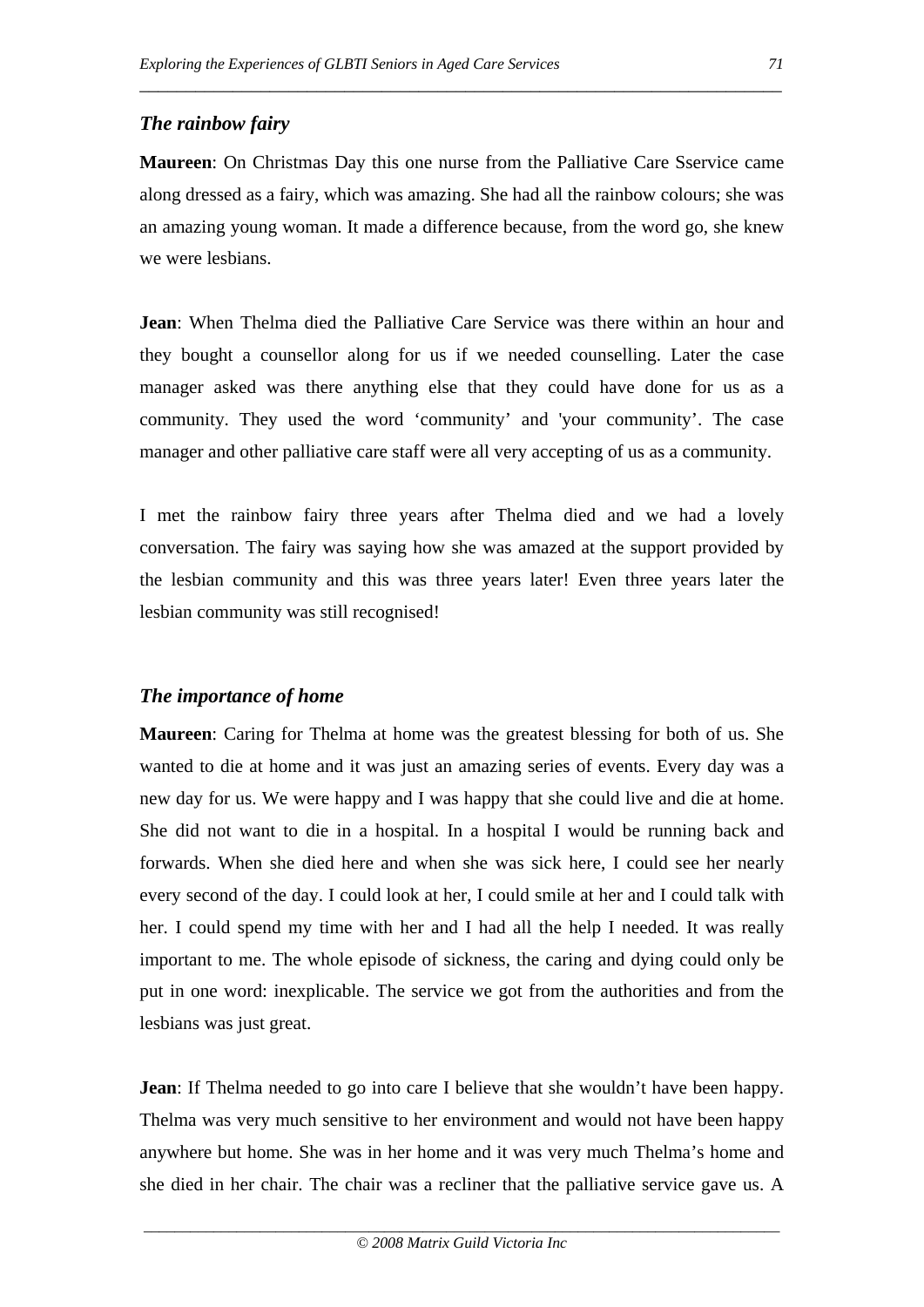hospice or aged-care service would just be a foreign environment and I don't know if as a lesbian community we would be welcome to the same extent, or whether we would have felt relaxed. Many of us felt very much at home in Thelma's house where she had entertained us so well, fed us for years and supported us. It was very much a lesbian household. Because it was her house her lesbian friends were very much welcome. You look around the bookshelves in her sitting room where she was dying and see a lot of feminist titles, lesbian artwork, beautiful lesbian portraits and her four cats. She would not have been able to have her cats in a hospice. She loved her cats, and her cat Matilda sat on her arm-rest while she was dying.

\_\_\_\_\_\_\_\_\_\_\_\_\_\_\_\_\_\_\_\_\_\_\_\_\_\_\_\_\_\_\_\_\_\_\_\_\_\_\_\_\_\_\_\_\_\_\_\_\_\_\_\_\_\_\_\_\_\_\_\_\_\_\_\_\_\_\_\_\_

### **A tribute to the love of my life**

**Maureen**: When Thelma died I was so overcome. My friends washed her and dressed her and she looked absolutely beautiful. She stayed with me for six hours after she died and whatever people I could get hold of, they came to pay their last respects. I started phoning people and they came along. She looked beautiful and then we clapped her out of the house. Before the funeral people took her away I kissed her.

Thelma was my partner and she was quite a remarkable woman. She loved animals, she loved women and she loved debating. She was a great woman and I was honoured to have her in my life. I would like to have another 20 years with her but I can't be greedy, can I? Thelma was, is, and always will be the love of my life.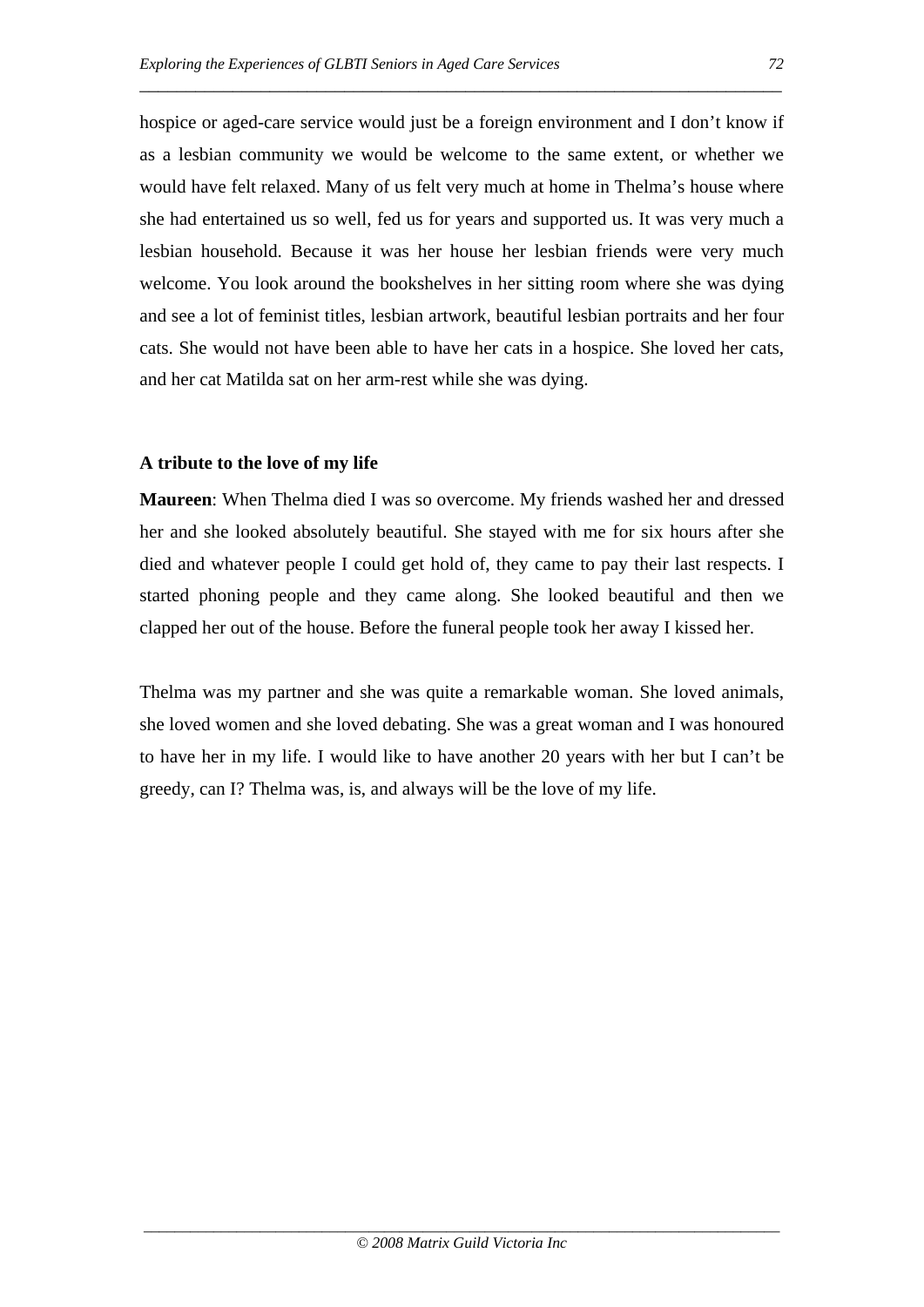# *Story 3: 'She is who she says she is': The story of a transwoman living in a Catholic supported accommodation service*

\_\_\_\_\_\_\_\_\_\_\_\_\_\_\_\_\_\_\_\_\_\_\_\_\_\_\_\_\_\_\_\_\_\_\_\_\_\_\_\_\_\_\_\_\_\_\_\_\_\_\_\_\_\_\_\_\_\_\_\_\_\_\_\_\_\_\_\_\_

People judge me because I've got a penis, I'm a transsexual. If I didn't have the penis, if I was a full female, then it would be a different story. They wouldn't know I was a transsexual then. One bludger says he's going to flatten me. He says it's because of what I am, a transsexual. He doesn't understand it. He puts his fists up like he's going to punch me. I don't get on with any of the buggers here. They're not my kind of people (Nancy, 79 years, transsexual).

## **Background to Nancy's story**

This is the story of a transsexual woman living in a Catholic supported accommodation service. While numerous terms are used to describe transsexuals (Couch et al., 2007), the terms used in this story will reflect those Nancy uses to refer to herself. Nancy was born male and had partial gender-changing surgery when she was 31 years old. Nancy moved into the supported accommodation service when she was 64 years old. In Victoria, services such as this provide housing and support for people with a range of disabilities, most of whom are older than 70 years of age (Department of Human Services Victoria, 2003).

The opportunity to meet Nancy came through Maggie, a nurse who had been caring for Nancy for 15 years. Nancy agreed to be interviewed but was preoccupied with threats from a co-resident. Her room contained no personal affects. She claimed that the two suitcases lined against her bedroom wall were packed, ready for her to move to a place where she could be happier and free from harassment. Nancy's story provided insights into issues of discrimination and the authority and influence that staff have in the provision of culturally appropriate care for residents.

The story presents four vignettes outlining episodes of discrimination and acts of advocacy. The discrimination involved breaches of the principles of the *Health Services Act 1988* which protects the basic human rights of people living in supported accommodation services, nursing homes and hostels (Department of Human Services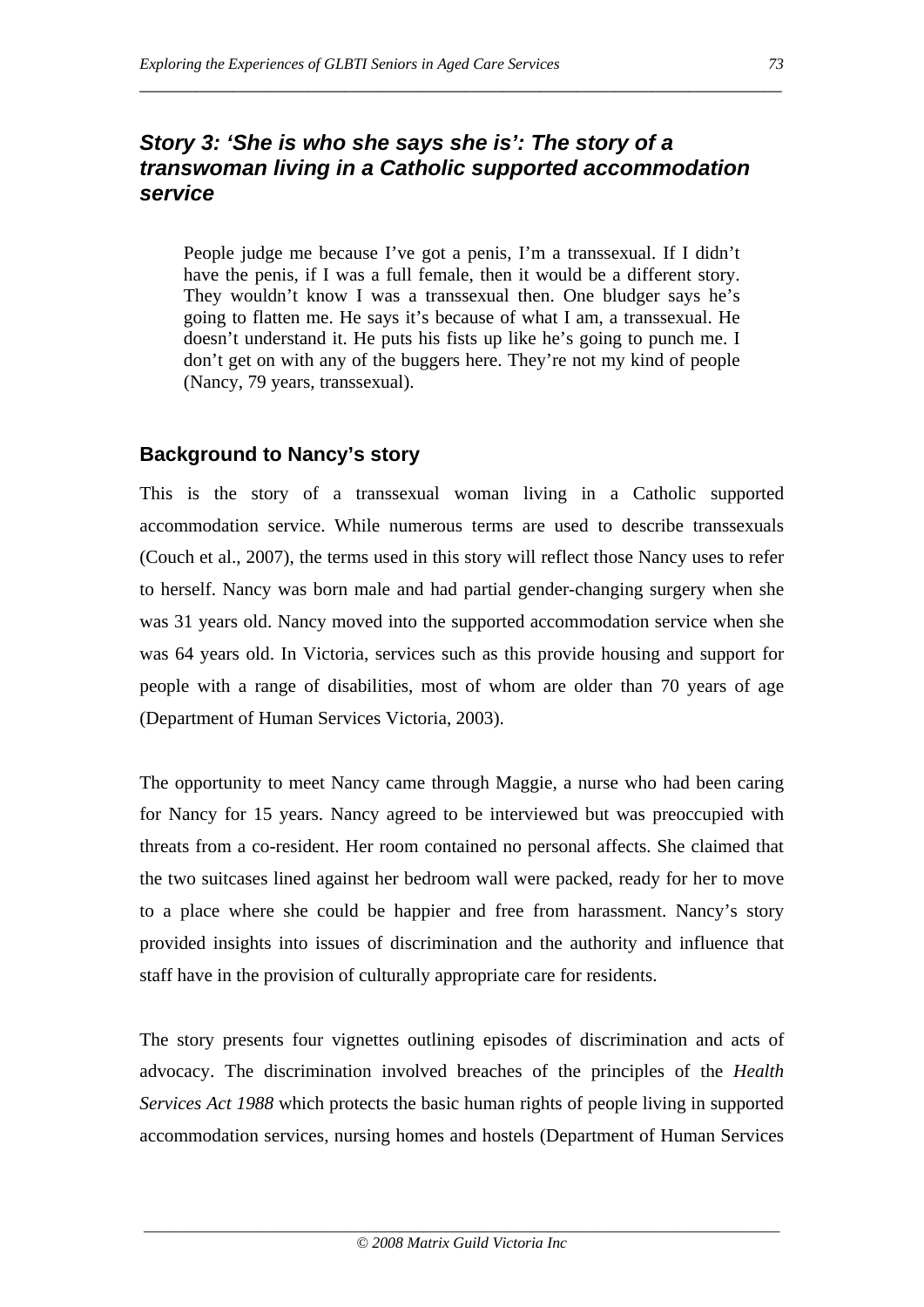Victoria, 1988). In particular, the vignettes concern Section 10 of the Act, which includes principles stating that:

\_\_\_\_\_\_\_\_\_\_\_\_\_\_\_\_\_\_\_\_\_\_\_\_\_\_\_\_\_\_\_\_\_\_\_\_\_\_\_\_\_\_\_\_\_\_\_\_\_\_\_\_\_\_\_\_\_\_\_\_\_\_\_\_\_\_\_\_\_

- Residents should be treated with dignity and respect
- Residents are entitled to choose and pursue friendships and relationships with members of either sex
- Residents should be provided with shelter in a home-like environment
- Services should be provided in a safe environment.

The case study also explores the power of organisational leadership in the celebration of diversity. It finishes with Maggie's reflections on her relationship with Nancy and the importance of carers understanding that Nancy 'is who she says she is'.

#### **Introducing Nancy and Maggie**

**Nancy**: Me name is Nancy and I was born in 1928. I was born a boy and so me parents called me Brian. Mum was all right, but Dad used to belt the shit out of me and me brother; he was on the grog all the time. I worked as a female impersonator, part of Les Girls [an all-male revue]. I met Carlotta, one of Les Girls in Kings Cross in Sydney. I was known as Bridget then. It was good fun; I enjoyed meself. When I got dressed up as a woman, guys would want to be with me. It was a lot of fun.

I was in the navy during the Second World War. Those were the days. When I came out of the navy I worked with a horse trainer and I worked in the mines and I was a boxer. I was in jail once for vagrancy, five years in Long Bay Jail breakin' rocks. I know how to look after meself. No-one else can do it as good as I can. There's nothin' I can't do. I can do anything and I know it too.

In 1959, when I was 31, I had the operation [breast implants]. I wanted to have it done. I don't regret having it done. I don't regret it. I couldn't have the bottom done [my penis inverted] because I was too old for that. Then I had me name changed, from Brian to Nancy. Life changed when I had breasts. I felt I was what I wanted to be. I don't regret having it done, I'm happy. It would have been different if I'd had the penis done, I could have had been pierced by a man. It would have been nice. I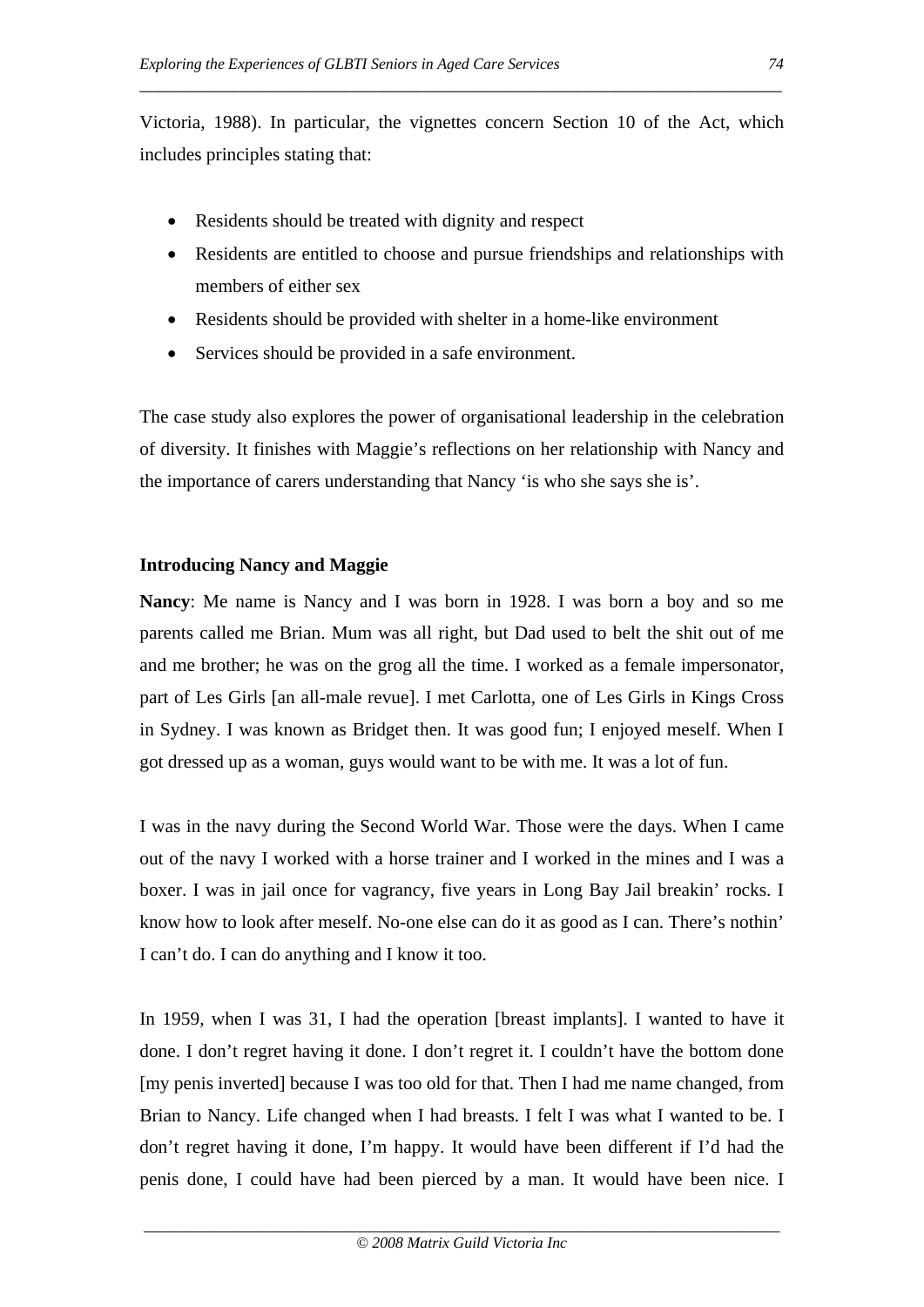wouldn't have been able to have any children, but I would have had sex with me husband if I'd had that done. It was pretty important to have breasts. I could probably go and have sex with another woman, but I wouldn't. I'm not a heterosexual; I'm a transsexual.

\_\_\_\_\_\_\_\_\_\_\_\_\_\_\_\_\_\_\_\_\_\_\_\_\_\_\_\_\_\_\_\_\_\_\_\_\_\_\_\_\_\_\_\_\_\_\_\_\_\_\_\_\_\_\_\_\_\_\_\_\_\_\_\_\_\_\_\_\_

I wear a wig. I've got three wigs. Me hair has never grown, it's long but very thin and it's me male hair. I still take female hormones. I have had to take them since I had the operation. I have been on them for nearly 50 years. It's the female tablet, I've got to have it seeing as I'm not a pure male any more. I'm a trans, both, fifty-fifty. I'm happy with what I am.

I got married when I left the navy and then me daughter was born. I haven't heard from me daughter for a while. I divorced me wife. I've been married twice, once to a man and once to a woman. That's enough for me. I don't regret having the surgery done. I don't regret it. That's how I got attached to me husband. I lived with him for 10 years. He was a lovely guy. He died 10 years ago. I still miss him. He was just spot on.

I would like to meet someone else. But I don't think I'm going to get tied up again, bugger it! You would have to find a partner who was broad-minded. That's a very hard thing to find. You can't always find a thing like that again. They'd have to be broad-minded to understand me. Me having both organs, breasts and a penis, they would have to be broad-minded to love me. That's going to be very hard, I know that. I won't get no-one now. It'd be impossible.

**Maggie**: When I first met Nancy in 1992 she was living in a special accommodation service with Frank, but Nancy was Brian as well. She *was* Brian. We didn't realise that she didn't have the complete sex-change operation. We had other gay couples in the building and it was like walking into, 'Oh! This-is-a-bit-different'. I hadn't come across gay men and transsexuals before. It was funny, because you'd walk past the toilet and Nancy would be standing up urinating and you'd think, 'What is she doing?', and then you'd go, 'Oh, that's right!'. When I found out that Nancy only had the breast implants and the hormone treatment my heart went out to her. She has had to live like that for so long, in purgatory basically, because she was not one and she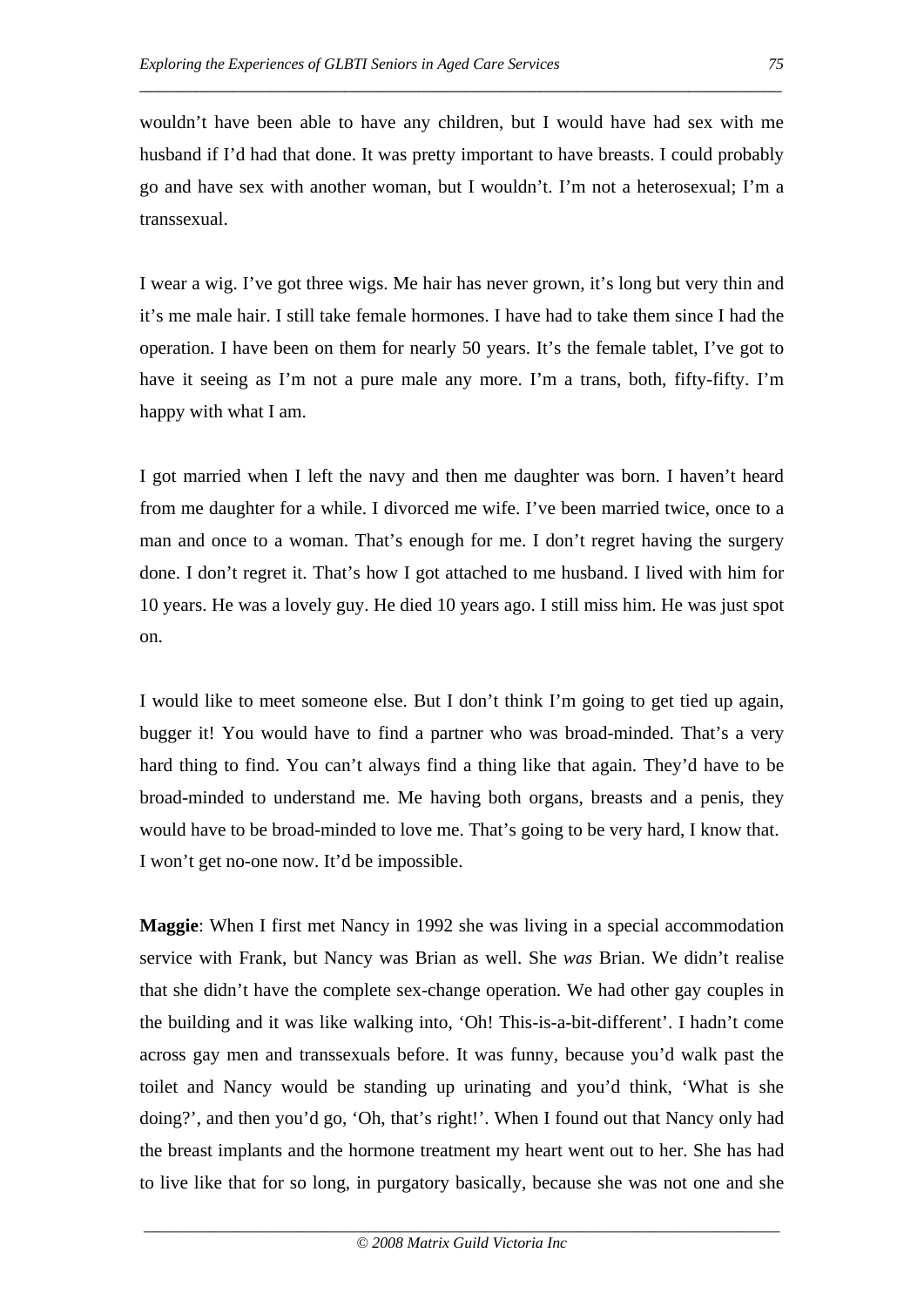was not the other. My heart just went out to Nancy. To me Nancy was Nancy. So if you walked past the toilet and she forgot to shut the door you would sort of go, 'Oh, that's right'. All the staff were like that, everyone accepted her as a woman. Both the brother and her daughter refer to Nancy as 'He'. Her brother gets embarrassed. That's why the staff are so great, we are all very protective of her.

\_\_\_\_\_\_\_\_\_\_\_\_\_\_\_\_\_\_\_\_\_\_\_\_\_\_\_\_\_\_\_\_\_\_\_\_\_\_\_\_\_\_\_\_\_\_\_\_\_\_\_\_\_\_\_\_\_\_\_\_\_\_\_\_\_\_\_\_\_

#### **Stories of discrimination and advocacy**

#### *Promoting dignity, respect and femininity*

**Maggie:** Nancy dressed very inappropriately when I first went to work in the special accom. The staff there used to think it was funny when Nancy walked out in her bikini with half her genitals falling out the bottom of her bikini pants. She would put eye make-up on and had eyeliner up past her eyebrows. The staff wouldn't sit down and *show her* how to apply make-up without going overboard, without looking like a painted doll with big red cheeks. They thought it was funny to watch her get around like that. I didn't like that. I fired the lot of them.

When I took over management of the service with a new team, we started to teach Nancy how to actually tone it down: don't wear a bikini outside; don't wear tight legging and midriff tops; if you're going to be feminine, be feminine. We were teaching her how to be feminine and she blossomed. We helped her out when she went buying wigs. Her hair used to grow out from underneath the wig and we would get Nancy in the bath and shampoo what hair she had left and trim it so it would fit under the wig properly. We'd do her feet and her nails. We used to do Nancy's wigs, her nails and go op-shopping and buy her nice dresses. I bought her all these sarongs and she put them on with a fur coat. It was like forty degrees. It took me a while to click it was the tattoos; she didn't want anyone to see her tattoos. So I went and got her a nice little bolero long-sleeved cardigan, she was rapt.

#### **Modelling recognition of the right to choose relationships**

**Maggie:** Frank was Nancy's partner for 18 years and their families wouldn't have a bar of it. The staff and myself were very mindful that Nancy and Frank had a very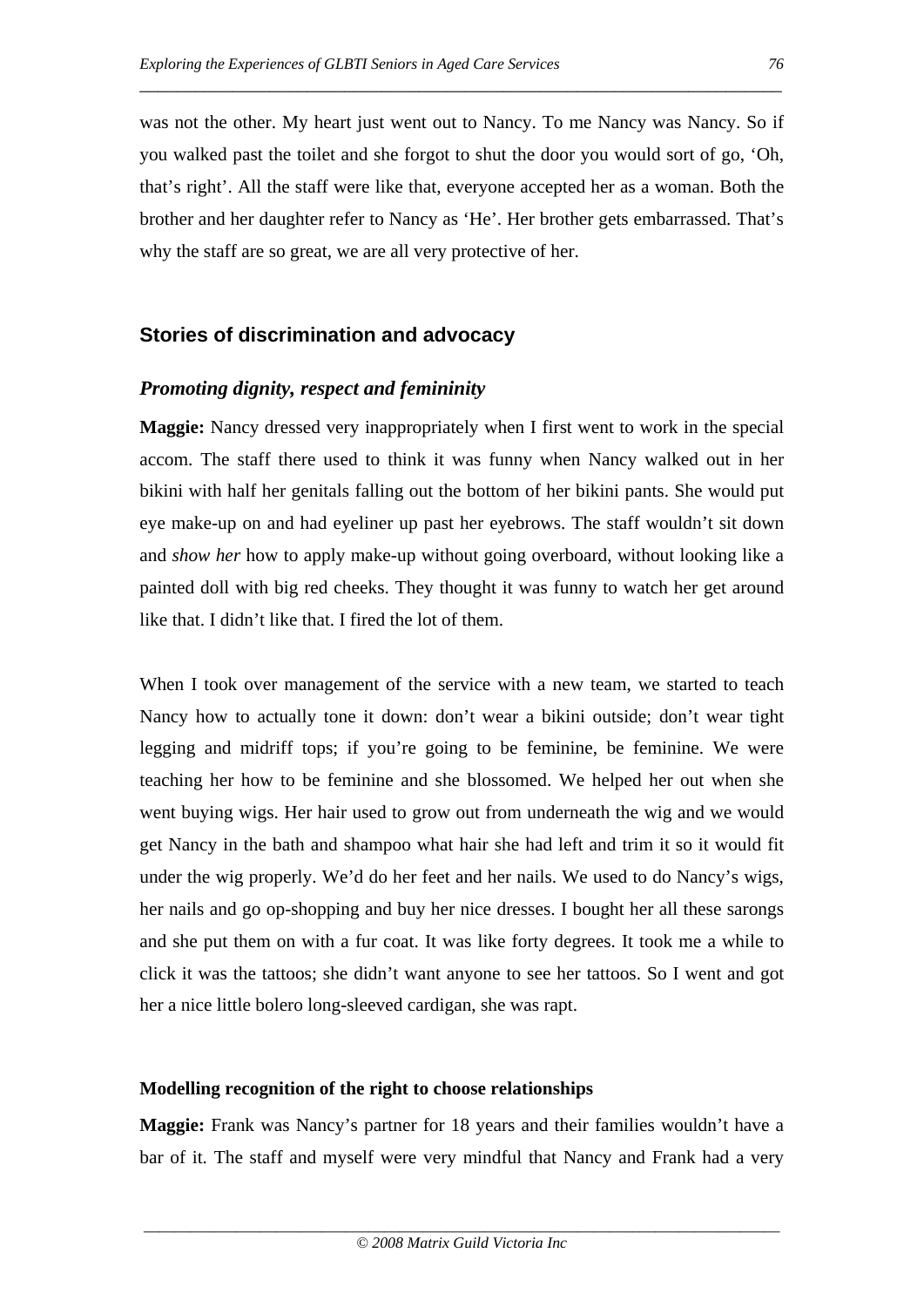boisterous sex life. We had to learn to knock on their door and then wait for permission to enter the room. We walked into some pretty interesting situations. Nothing was ever said, 'Isn't that unreal at her age?' It really floored me! It shocked quite a few of the staff. They were a couple in every sense of the word.

\_\_\_\_\_\_\_\_\_\_\_\_\_\_\_\_\_\_\_\_\_\_\_\_\_\_\_\_\_\_\_\_\_\_\_\_\_\_\_\_\_\_\_\_\_\_\_\_\_\_\_\_\_\_\_\_\_\_\_\_\_\_\_\_\_\_\_\_\_

A lot of people didn't agree with the way they lived, but Frank was sick and he didn't have long to go, so why interfere? Just leave them alone, make sure they are OK and Nancy is happy. In 1997 Frank had to go to hospital; they told Nancy he might not last. Next morning Nancy rang his sister and was told that she could not go to see him because only family could visit. Well that was the wrong thing to say to me. I said to Nancy, 'You go upstairs, tidy yourself up, put a bit of lippy on and get your coat; I'm going to take you to the hospital'. So I took her to the hospital and marched her in and they said, 'It's family only.' So I said, 'This is his partner'. She stayed there for about an hour, she was so happy. The charge nurse rang later that night to say he died. That was so cold, because his sister wouldn't even ring. I went downstairs and got a valium and some water and came into Nancy's bedroom. I said, 'Have this Nancy, I've got something to tell you'. Then I said, 'He's gone'. She started crying. And she lay down on the bed and I just cuddled her, and we both cried until she fell asleep. The next day we waited to hear from the family again and heard nothing. So I rang the sister about the funeral and she said, 'I'll get back to you about that'. Three or four days went past and I was thinking, 'We should have heard by now'. So I rang them. They had buried him two days earlier. How could they do that? I didn't know how to tell Nancy.

I was at home the day after Frank died and one of my staff rang me. Frank's nephew had just arrived and was taking everything out of Frank and Nancy's bedroom. They were trying to take the rings off Nancy's fingers. I reckon I must have broken all the speed rules to drive there. I went flying up the stairs and into the bedroom and I said: 'Who are you and what are you doing?' He said that he was collecting Frank's belongings. But Frank had nothing. I said to him, 'Get out of here before I ring the police; how *dare* you! She hasn't even had time to mourn and you're trying to wipe out every memory she's got. Get out of the building before I call the police'. So he left and the police came. He called them. How we got through that I'll never know. The family wouldn't tell us where Frank's grave was. It took us about a year to track that down so that Nancy could visit his grave.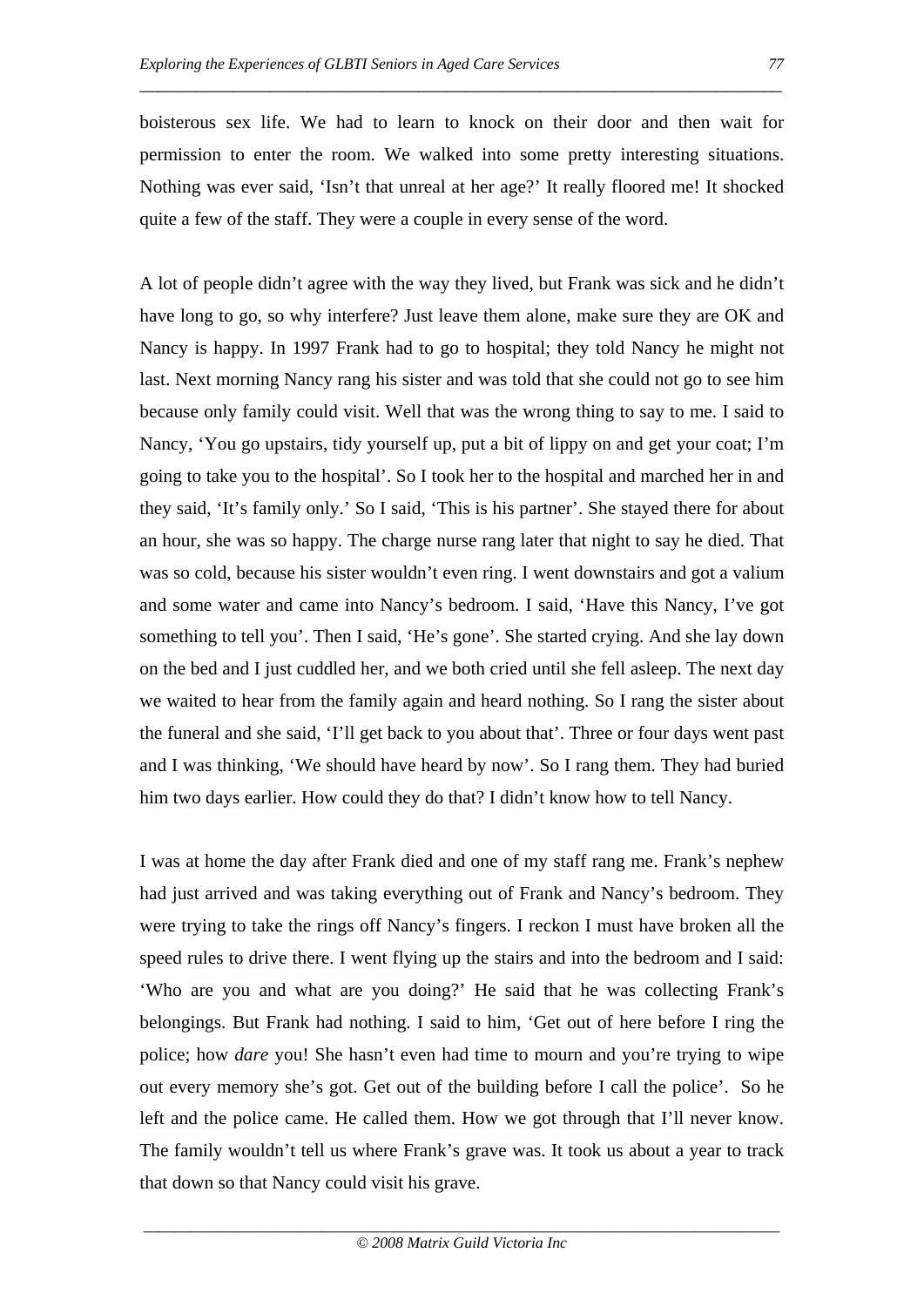#### *Responding to transphobic abuse and providing a homelike environment*

\_\_\_\_\_\_\_\_\_\_\_\_\_\_\_\_\_\_\_\_\_\_\_\_\_\_\_\_\_\_\_\_\_\_\_\_\_\_\_\_\_\_\_\_\_\_\_\_\_\_\_\_\_\_\_\_\_\_\_\_\_\_\_\_\_\_\_\_\_

**Nancy:** The other bludgers that live here give me a hard time. Discrimination against transsexuals is everywhere. Everywhere is the same; you can't get away from it. I don't like it here, too many bludgers. That's why I keep away from the buggers. That's why I mention about me leaving here and going to live in Adelaide. There are certain ones in here I don't get on well with. People judge me because I've got a penis, I'm a transsexual. If I didn't have the penis, if I was a full female, then it would be a different story. They wouldn't know I was a transsexual then. I don't want to fuckin' eat. Can't you see I'm trying to die? Me life's too fuckin hard. I'm sick of it.

I only leave me room if I feel like a meal. Other than that I stay here. That's me life. I don't associate with anyone. They're not my kind of people, they're not sociable people. I don't go anywhere near them, only at mealtimes. They don't interest me. I am up here all the time, away from everyone else, bugger them!

One bludger says he's going to flatten me. He says it's because of what I am, a transsexual. He doesn't understand it. That's why I am anxious to go and leave here. Had I been a normal sex it would have been a different story then. He puts his fists up like he's going to punch me. He's only a little bastard. That's one reason I want to get away from this place. I'm scared, that's why I stay in my room. I don't get lonely; I've got me television. It's been that long now on me own it doesn't worry me. I haven't seen him for a while, but if I did he would have another go at me again. That's why I want to get away from here. That's why I have got me cases packed. I would be better off away from here. He's the only one that's had a go at me, but I keep away from everyone.

**Maggie:** We've got rules about harassment and threatening behaviour that the residents have to stick by. If a resident breaks the rules, we 'breach' them by putting in a formal complaint which goes to community housing. If they get three breaches it goes to a tribunal hearing to determine whether they can continue to live in the building. I have breached the resident that has been harassing Nancy and if we see it happening the staff intervene.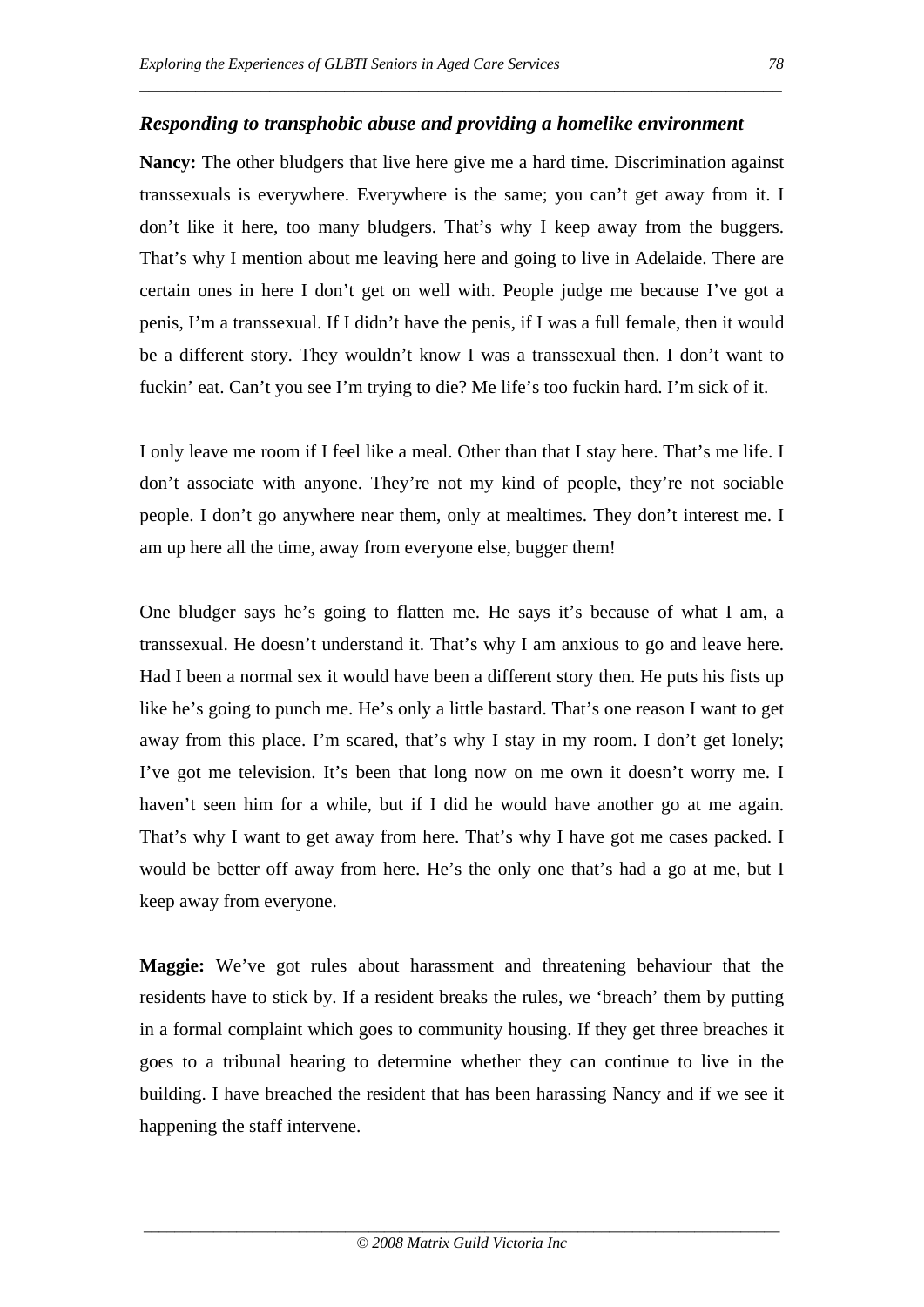Not all the residents here know Nancy is a transsexual. I think that some of them just think she is a very strange-looking lady. Some of the guys treat her with a lot of respect. It's hard for a lot of people to live together like this, so you are going to have your arguments and fights. Sometimes it gets very loud. When an argument starts, Nancy resorts back to being Brian. She puts her fists up and starts swearing. One of the residents said, 'It's not a lady, it's a man, and if she punches me I'll punch him back'. So they don't look at her as a female, they look at her as a man. There was an incident about a week ago in the dining-room when Nancy was arguing with another resident who was drunk and she picked a chair up and threw it at him.

\_\_\_\_\_\_\_\_\_\_\_\_\_\_\_\_\_\_\_\_\_\_\_\_\_\_\_\_\_\_\_\_\_\_\_\_\_\_\_\_\_\_\_\_\_\_\_\_\_\_\_\_\_\_\_\_\_\_\_\_\_\_\_\_\_\_\_\_\_

#### *Recognising vulnerability and providing a safe environment*

**Maggie:** Nancy would like another boyfriend. She had a boyfriend here at one stage and he was just after her money. She was going to go and live with him. She wants so much to be liked. I told her to go and live with him for the weekend, so that if anything happened she could come back. But she packed her bags and she moved in with him. Came to pension day he took her pension and kicked her out. She so wants to be loved. She so wants to be somebody's partner.

The staff are so great, we are all very protective of her. Nancy would talk to anybody; she would just talk to anyone and everybody. She is very vulnerable, especially now [that her cognitive function has declined]. About a month ago Nancy was outside the building talking to the people who sit there and smoke. There was a guy there, a schizophrenic who lives in the tram stop, who had been hanging around for a couple of days. When Nancy came inside he followed her up to her room and then started touching her and masturbating. Nancy left the room and when she returned to her room he was gone. I took her to a sexual assault counsellor.

Nancy told me she had let this man into the building because he was talking to her. That's the thing about Nancy. He talked to her, and she is lonely and wants company, and because he talked to her she trusted him. I called the police and they asked me whether I thought she was making it up or fantasising. I showed them the video tapes from the surveillance cameras of him following her into her room. She is so lonely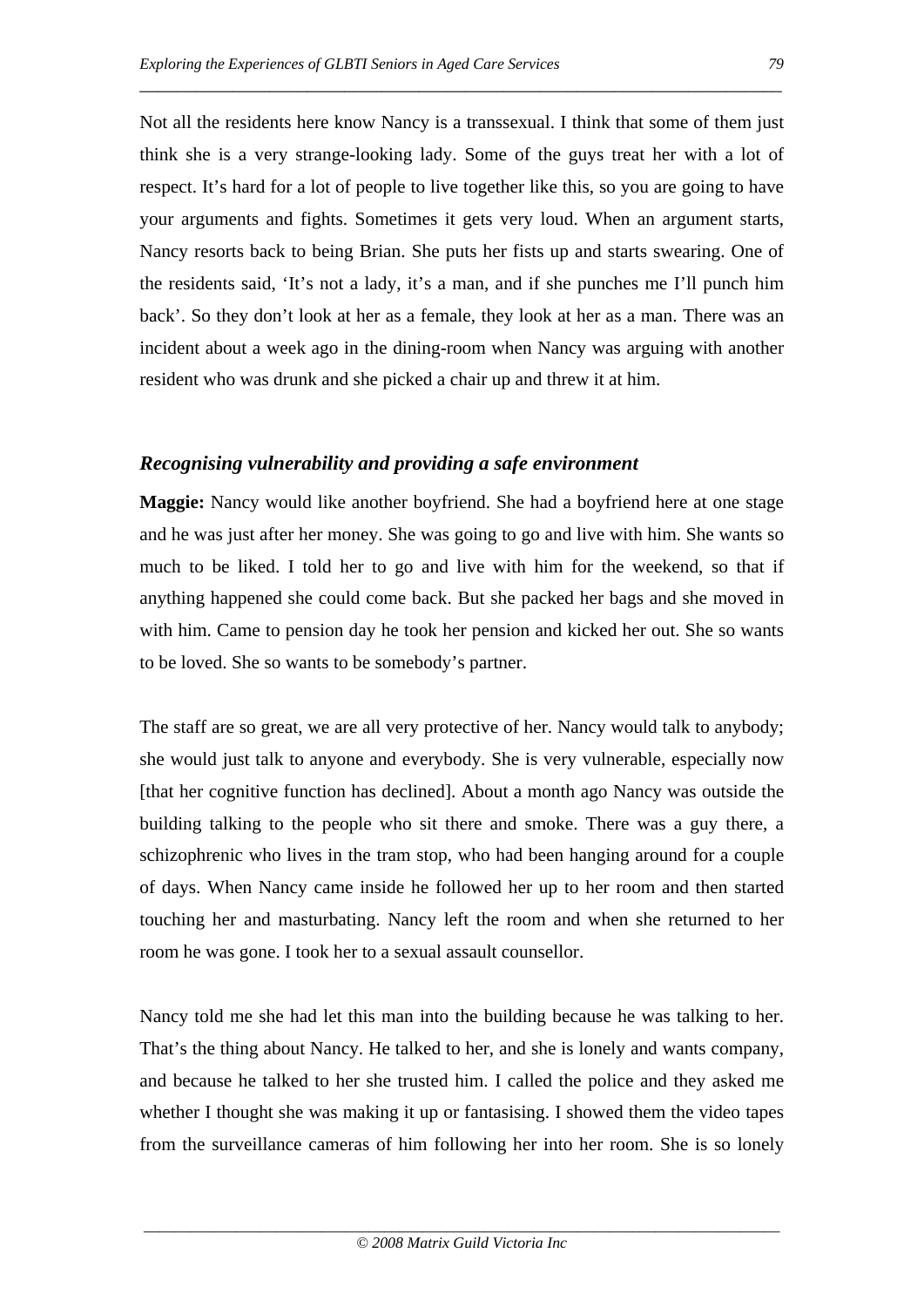she will talk to anyone. I think that's why they want to send her to a hostel, so she will be safer.

\_\_\_\_\_\_\_\_\_\_\_\_\_\_\_\_\_\_\_\_\_\_\_\_\_\_\_\_\_\_\_\_\_\_\_\_\_\_\_\_\_\_\_\_\_\_\_\_\_\_\_\_\_\_\_\_\_\_\_\_\_\_\_\_\_\_\_\_\_

I wonder at times if maybe Nancy and I have got that bit of an affinity because, from day one, I have never questioned her gender identity. I wonder if that stays in her head. The staff here were told from day one about who Nancy is and they treat her like any other resident. We treat everyone equally regardless of their sexuality or gender identity. We are familiar faces, we are her family. I try to teach my staff that what you see is what she is. Don't think that's Brian; that's Nancy. That's Nancy through and through and to you she is a woman. If you get that through to them there's no dramas after that. *She is a woman*. That's how I have always treated her.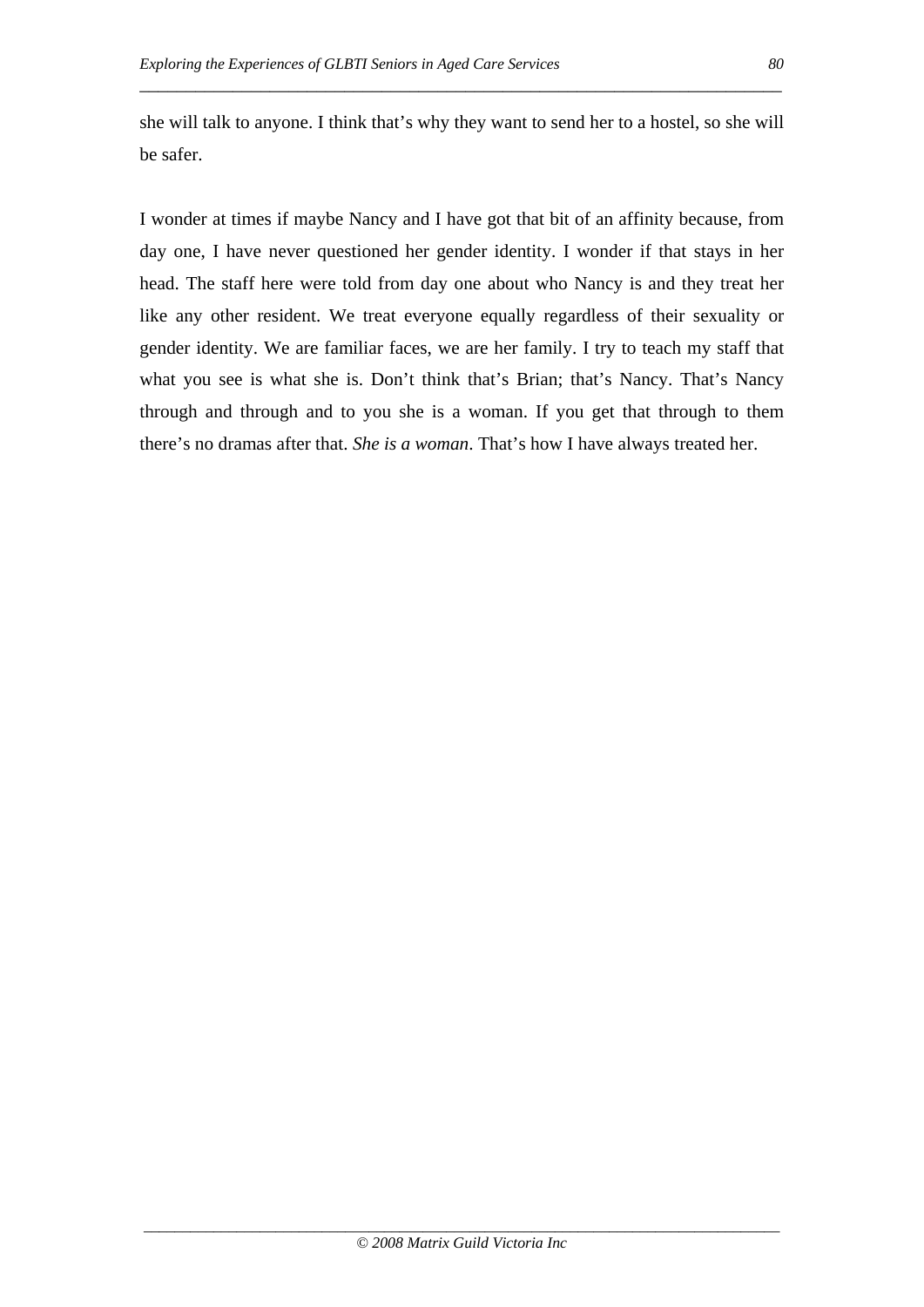# **Implications for aged-care services**

This report has presented the experiences of 19 GLBTI seniors receiving aged-care services in Victoria. While the findings cannot necessarily be generalised to the larger population, they provide evidence of the challenges facing some GLBTI seniors accessing aged-care services. This report stimulates debate regarding the disparities experienced by GLBTI seniors and the need to develop GLBTI-friendly aged-care services. In this last section of the report the implications of the research findings for aged-care services will be explored. To provide a context for these implications, it is useful to reiterate the eight core issues identified as relating to the experiences and special needs of GLBTI seniors.

\_\_\_\_\_\_\_\_\_\_\_\_\_\_\_\_\_\_\_\_\_\_\_\_\_\_\_\_\_\_\_\_\_\_\_\_\_\_\_\_\_\_\_\_\_\_\_\_\_\_\_\_\_\_\_\_\_\_\_\_\_\_\_\_\_\_\_\_\_

# *Core issues in relation to GLBTI seniors*

## **1. The impact of historical experiences of discrimination**

The current generation of GLBTI seniors were coming of age at a time when their sexual/gender identity could result in enforced medical 'cures', imprisonment or loss of family, employment and friends. Consequently, they have special needs which need to be understood by aged-care service-providers. In particular, some GLBTI seniors:

- 1.1.Have never experienced a time when they have felt safe disclosing their sexual/gender identity
- 1.2.Revisit past discriminatory experiences when encountering discrimination and consequently feel upset, anxious and depressed
- 1.3.Have learned that they need to be assertive to prevent discrimination
- 1.4.Often have a network of 'chosen' family or friends rather than genetic family ties, while some may have few social connections.

## **2. Invisibility as an impact of current discrimination**

Some GLBTI seniors closet their sexual/gender identity in aged-care services because:

2.1.They are aware that discrimination occurs as they have: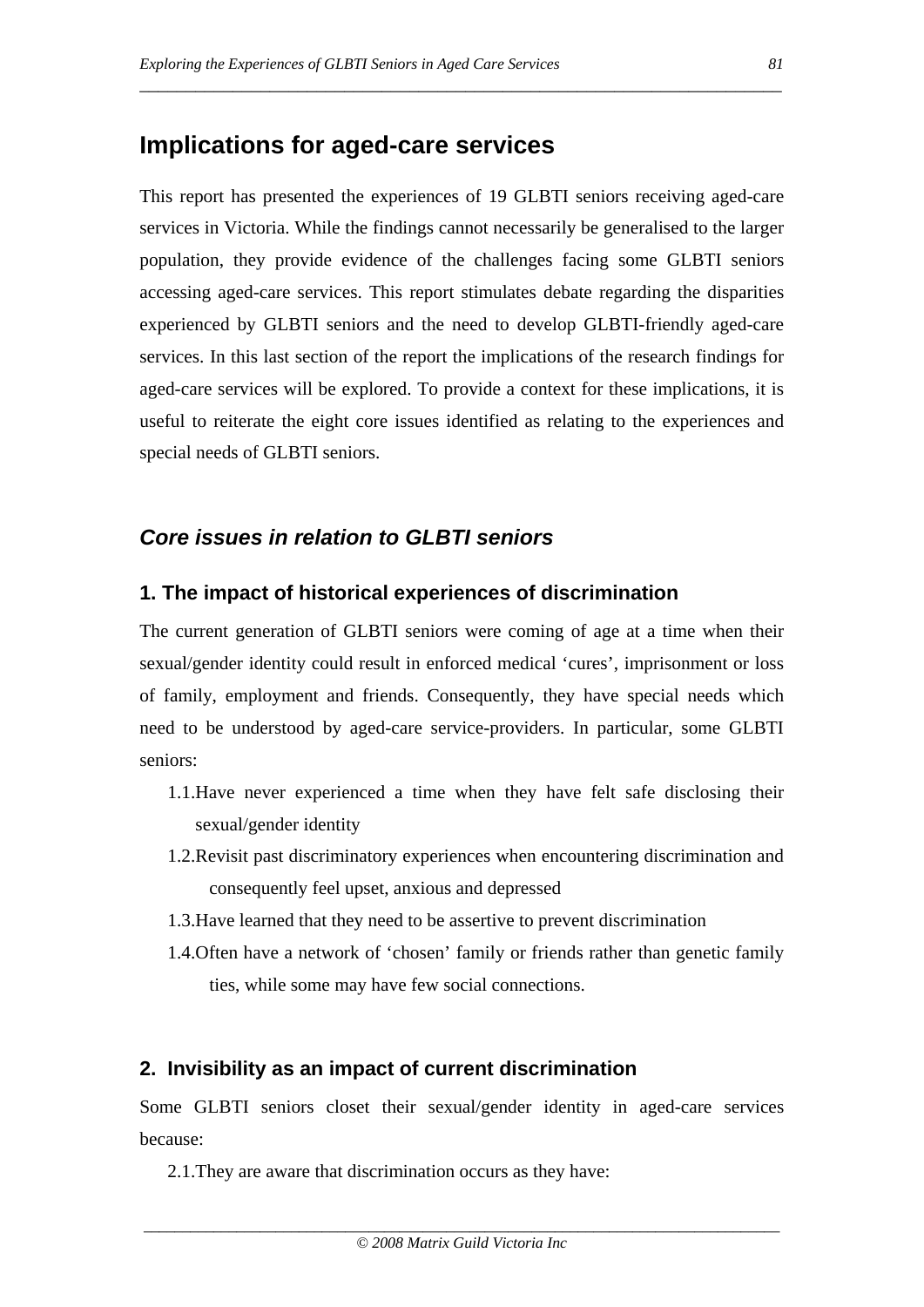- 2.1.1. Experienced discrimination in aged-care services
- 2.1.2. Heard reports about discrimination in these and related services

\_\_\_\_\_\_\_\_\_\_\_\_\_\_\_\_\_\_\_\_\_\_\_\_\_\_\_\_\_\_\_\_\_\_\_\_\_\_\_\_\_\_\_\_\_\_\_\_\_\_\_\_\_\_\_\_\_\_\_\_\_\_\_\_\_\_\_\_\_

- 2.1.3. Witnessed discriminatory responses from aged-care service-providers to GLBTI people profiled in the media
- 2.2.They fear a diminished standard of care or deterioration in their relationships with their carers
- 2.3.They fear the resignation of valued home carers
- 2.4.They believe that aged-care service-providers do not expect them to be sexual or GLBTI
- 2.5.They believe that many aged-care service-providers do not understand what GLBTI or GBLTI culture means and therefore how to meet the needs of GLBTI seniors.

#### **3. The impact of identity concealment**

GLBTI seniors who feel unable to disclose their sexual/gender identity may:

- 3.1.Feel unable to be themselves and feel devalued or depressed.
- 3.2.Experience stress and pressure from maintaining a façade of heterosexuality
- 3.3.Have unmet care needs
- 3.4.Have limited opportunities for sexual expression.

#### **4. The impact of inadvertent visibility**

Some GLBTI seniors are exposed to discrimination from staff, co-clients and visitors because they are unable to hide their sexual/gender identity. These seniors, who require protection in aged-care services, may include:

- 4.1.Transsexuals who do not pass as a man or a woman
- 4.2.Cross-dressers who do not have the opportunity to cross dress in privacy
- 4.3.Those who have a demonstrative relationship with their same-sex partner
- 4.4.Men who are HIV positive and are therefore expected to be gay
- 4.5.Seniors with dementia who have lost their capacity to assess when and where it is safe to disclose their sexual/gender identity.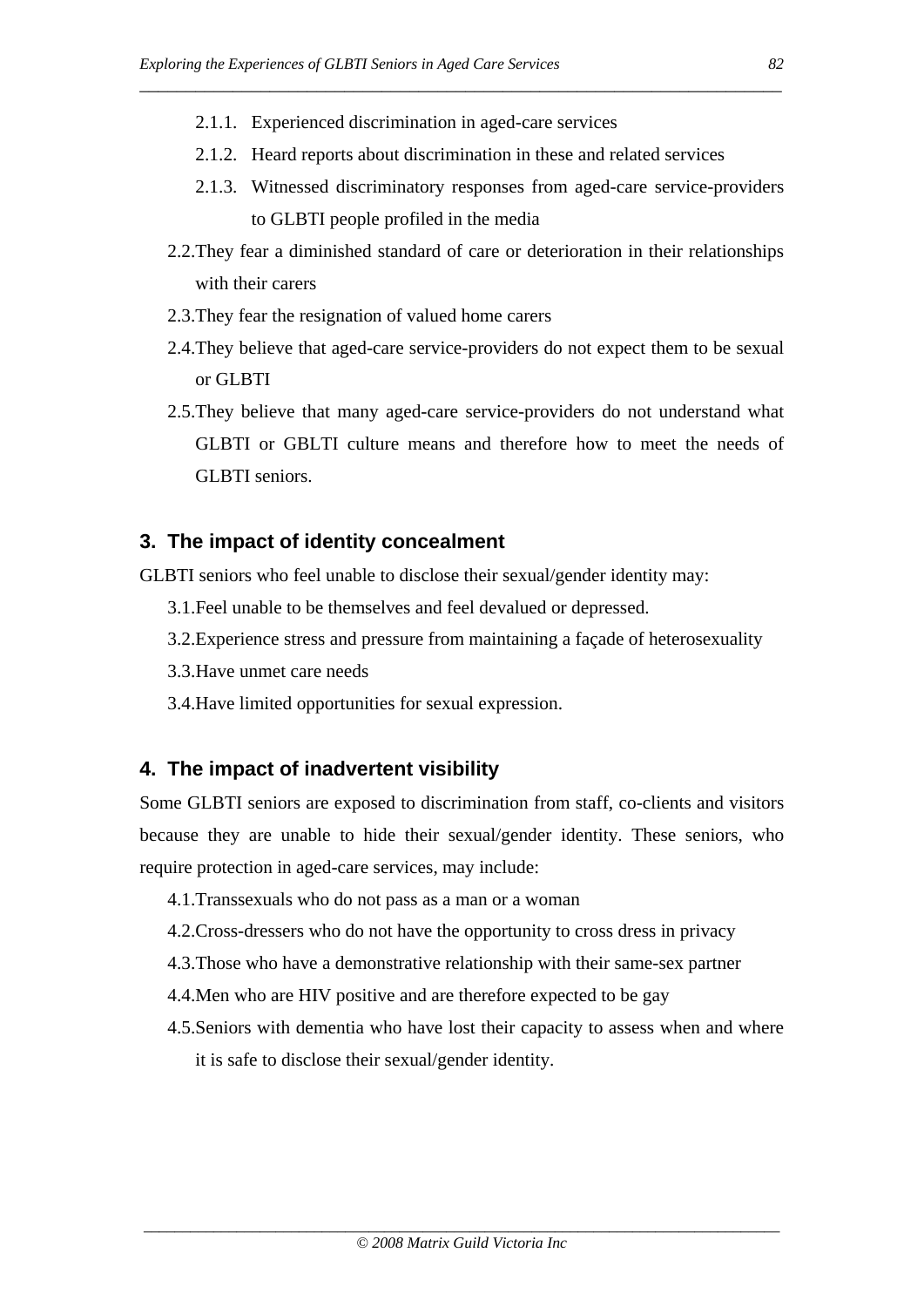## **5. The impact of dementia**

Some GLBTI seniors have dementia and need:

5.1.Staff to understand that the grief and loss involved in having a same-sex partner with dementia is no less than that experienced by a heterosexual couple

\_\_\_\_\_\_\_\_\_\_\_\_\_\_\_\_\_\_\_\_\_\_\_\_\_\_\_\_\_\_\_\_\_\_\_\_\_\_\_\_\_\_\_\_\_\_\_\_\_\_\_\_\_\_\_\_\_\_\_\_\_\_\_\_\_\_\_\_\_

- 5.2.To have their relationships recognised by aged-care service-providers, other clients and families
- 5.3.To be protected from discrimination by co-clients with dementia
- 5.4.To be supported to provide informed consent relating to sexual expression
- 5.5.To be cued around gender/sexual identity if required.

## **6. Enabling sexual and cultural expression**

Sexual and cultural expression is important for the mental health of GLBTI seniors and may involve:

- 6.1.Physical touch such as holding hands, hugging, kissing
- 6.2.Contact with partners and private time together
- 6.3.Making connections with the GLBTI community including being with other GLBTI people, reading GLBTI community magazines, watching GLBTI television programs, attending special festivals/meetings and events.
- 6.4.Dressing in clothing that expresses their sexuality/gender
- 6.5.Sexual intercourse, masturbation, sex toys and sexually explicit material such as magazines, DVDs and books.

## **7. Inadequate standards of care**

Some aged-care services discriminate against GLBTI seniors by failing to create GLBTI-friendly services, including:

- 7.1.Staff being unaware of their legal responsibilities regarding discrimination
- 7.2.Staff not being held to account if discrimination occurs
- 7.3.A lack of staff guidance in the form of organisational policies, education and leadership around the care of GLBT seniors
- 7.4.The provision of a diminished standard of care to GLBTI seniors
- 7.5.Staff failing to protect GLBTI seniors from discrimination by co-clients and visitors in shared services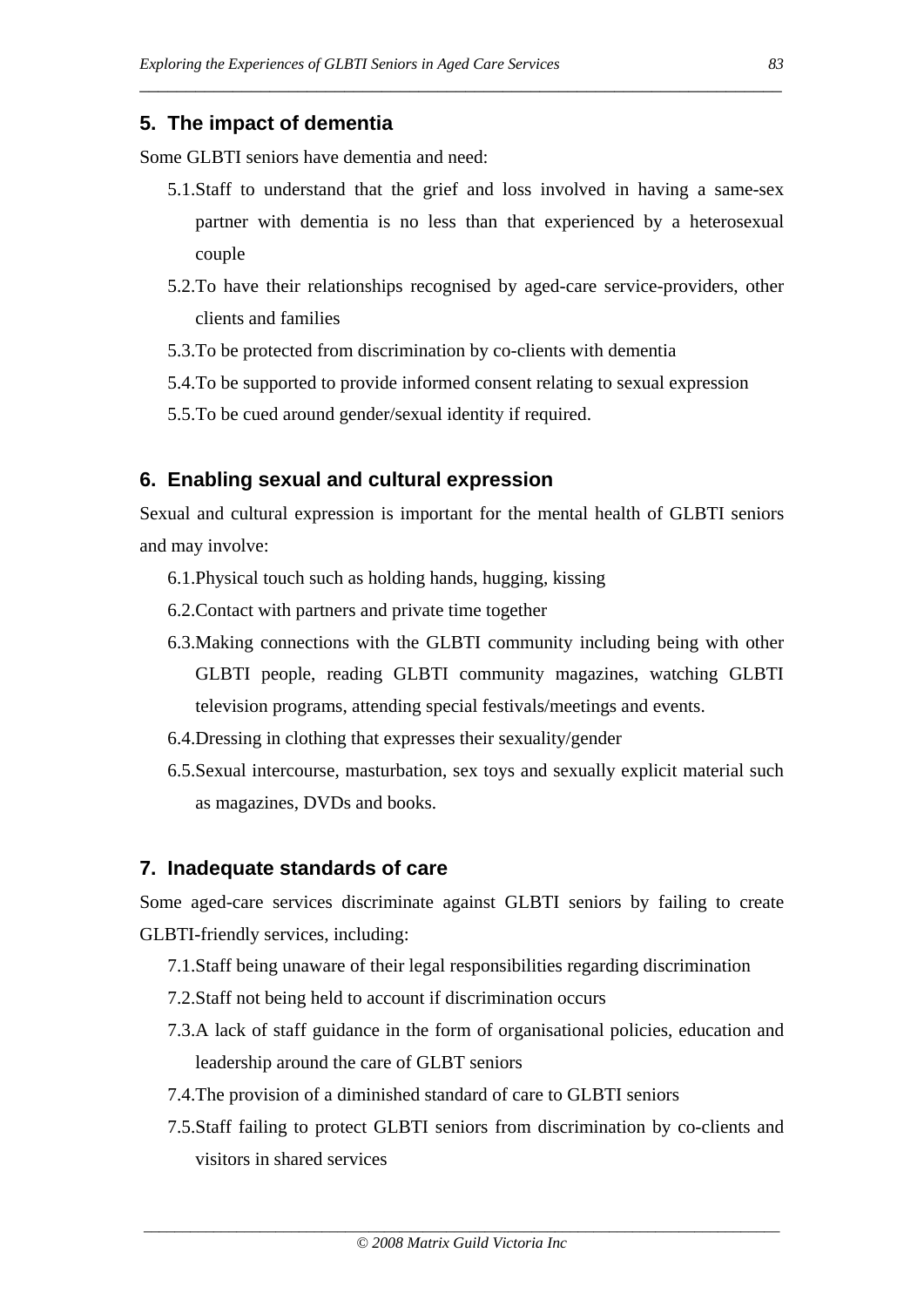- 7.6.Restricting opportunities for sexual expression
- 7.7.Allowing the values and beliefs of aged-care service-providers to govern the care delivered to GLBTI seniors

\_\_\_\_\_\_\_\_\_\_\_\_\_\_\_\_\_\_\_\_\_\_\_\_\_\_\_\_\_\_\_\_\_\_\_\_\_\_\_\_\_\_\_\_\_\_\_\_\_\_\_\_\_\_\_\_\_\_\_\_\_\_\_\_\_\_\_\_\_

7.8.Withdrawing physical contact from gay men in the belief that HIV/AIDS will be contracted.

## **8. Achieving a safe environment**

A positive response to the disclosure of sexual/gender identity can result in GLBTI seniors feeling understood, valued and safe. A positive response can be achieved by aged-care services:

- 8.1.Creating GLBTI-friendly aged-care services
- 8.2.Affirming the legitimacy of GLBTI seniors' sexual/gender identity
- 8.3.Creating opportunities for dialogue with GLBTI seniors around their care needs
- 8.4.Understanding the importance of sexual expression and providing GBLTI seniors with opportunities for sexual expression to occur
- 8.5.Valuing the intimate relationships and friendships of GLBTI seniors.

These issues reflect the experiences of the 19 GLBTI seniors interviewed for this study. The interviewees also provided a number of suggestions for the development of aged-care services to ensure that consumers are safe from discrimination and that their needs are met.

# *Moving forward*

This study clarified that some GLBTI seniors are exposed to discrimination in agedcare services. The study also identified strategies to address this issue. Firstly, participants expressed their support for GLBTI-specific aged-care services. Secondly, the need for education related to the needs of GLBTI seniors was also identified. An exploration of these strategies follows.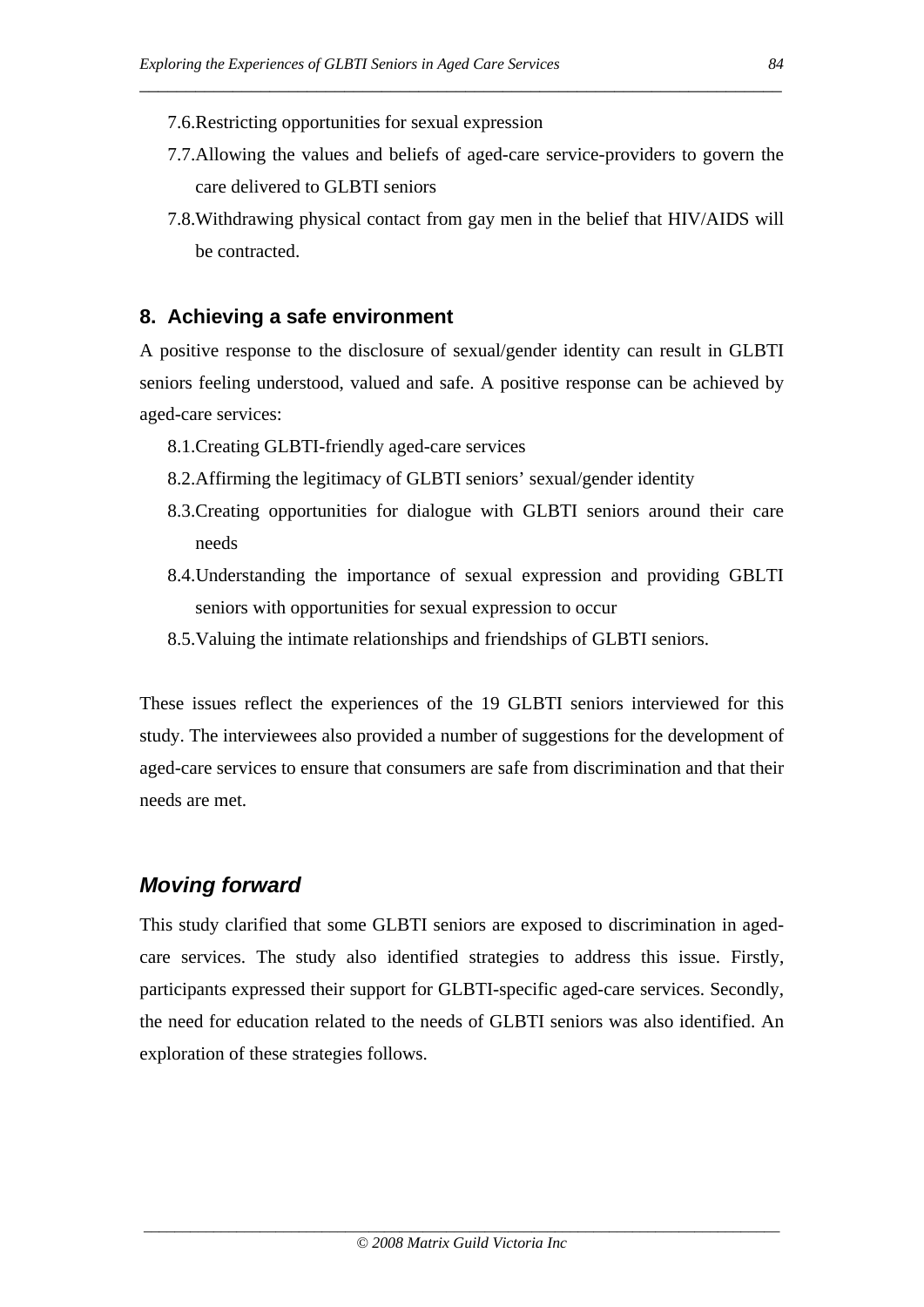# **GLBTI-specific aged-care services**

Most participants were supportive of GLBTI-specific residential aged care because of the importance of being with 'My People'. This was articulated by Steven, a 71-yearold gay man who reflected on the care received by his partner Bill in a nursing home. Steven reported that for a gay man, being admitted to a nursing home was landing: *smack bang into the middle of heterosexuality.* While he was able to support Bill, he reflected that as he aged:

\_\_\_\_\_\_\_\_\_\_\_\_\_\_\_\_\_\_\_\_\_\_\_\_\_\_\_\_\_\_\_\_\_\_\_\_\_\_\_\_\_\_\_\_\_\_\_\_\_\_\_\_\_\_\_\_\_\_\_\_\_\_\_\_\_\_\_\_\_

There is no-one there to protect me as I could with Bill. There must be hundreds or thousands of guys around Australia who are in a similar situation or getting to that. They have got no-one if they go to a nursing home. They probably want to sit there and just pass away as soon as possible, because they can't be themselves because they are in a straight nursing home. Imagine a lesbian who's been in a loving relationship with a partner and suddenly thrust into the blue-rinse set. It's not her scene whatsoever. It would be so frightening. What is there for them? There's nothing. Just to sit there in this nursing home and be part of a culture that they really never wanted to be a part of. They get their meals; they get a shower or there might be a bus that takes them out once a week. But there is nothing there in conversation that would be interesting to them. They could discuss things on telly, but it's not like being with one of your own group. You would have to be very guarded and that puts a strain on a person. 'Why didn't you ever marry?' 'Haven't you got grandchildren?' The old questions. You are in a group of people who have still not grown up with the outing of gay and lesbians. People who want to know 'why'? It could be very, very difficult (Steven, for Bill, 71 years, gay).

The support for GBLTI specific services was also articulated by Anne, a 77-year-old lesbian who was receiving home services. Anne expressed concerns about the possibility of being separated from her partner and noted:

I have been meeting lately, a lot of older lesbians who have been saying: 'I am the only child, I have no children. Eventually, when I want care and I am willing to pay for it, like sell my house … is there anything going like that old dykes' home?'... The facility would allow partners to stay together. Very few hostel-type accommodations would accept a pair of old dykes because there would be uproar from the residents; there is enough uproar having married couples living together. There is a Lodge in the city with double rooms. Lesbian couples wouldn't be accepted; it's very upmarket, a square broadminded place. If lesbians wanted to go into an aged-care facility as a couple you would be very lucky to find one that would accept you as such. You would even be lucky to find one that would give you adjoining rooms. Although it is illegal to discriminate,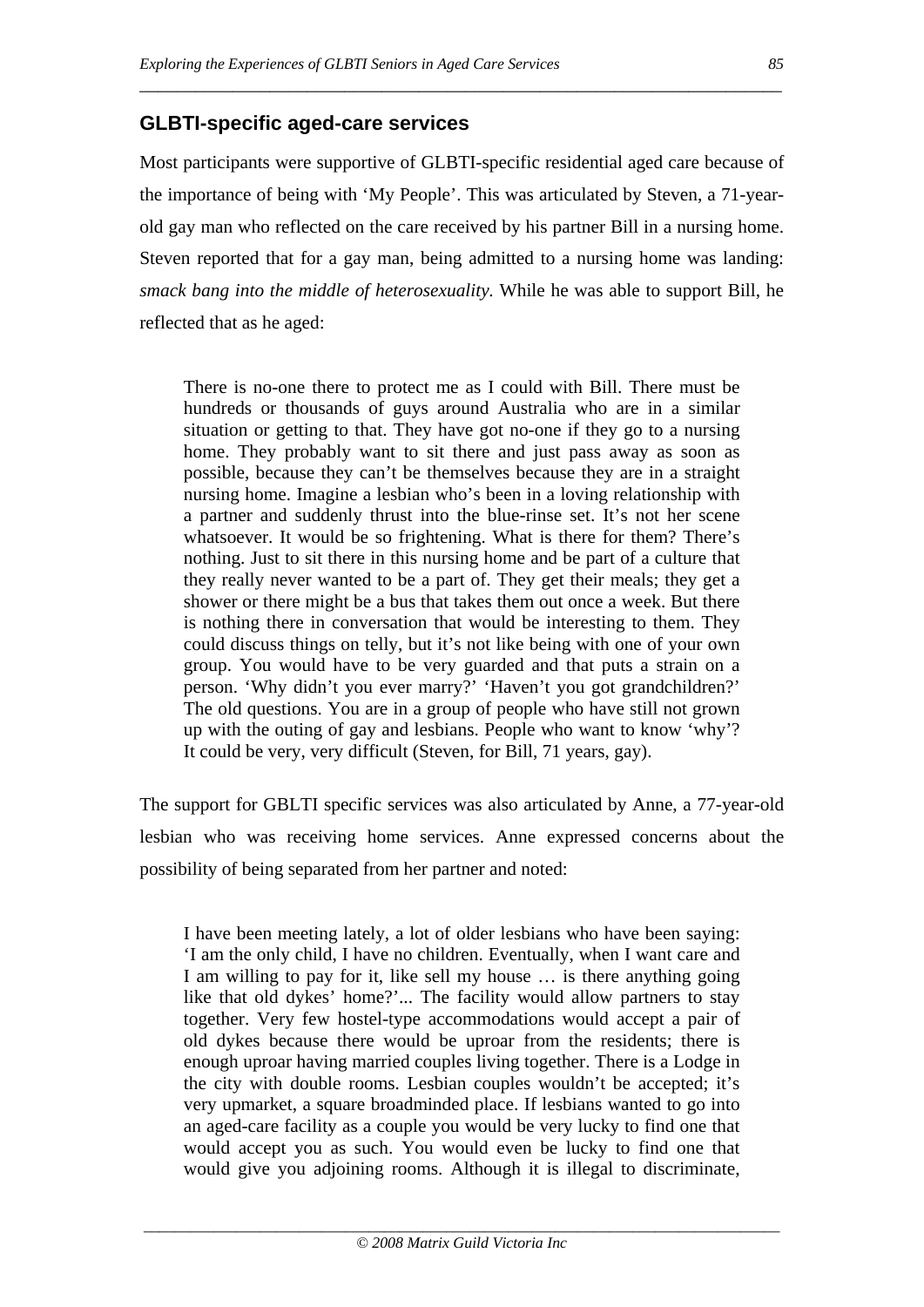there is always a way out. If we wanted to go into hostel accommodation as a couple, I think we would find it almost impossible. The idea of the old dykes' home is great (Anne, 77 years, lesbian).

\_\_\_\_\_\_\_\_\_\_\_\_\_\_\_\_\_\_\_\_\_\_\_\_\_\_\_\_\_\_\_\_\_\_\_\_\_\_\_\_\_\_\_\_\_\_\_\_\_\_\_\_\_\_\_\_\_\_\_\_\_\_\_\_\_\_\_\_\_

Anne's need to have her relationship recognised by aged-care service-providers and co-client was shared by others. Joseph, a 61-year-old queer man receiving home services, described the need for services in which he would not be discriminated against because of his sexuality:

If you can go to a place where you're not in the least bit embarrassed about your sexuality or your sexuality, preferences or activities then the rest is a doddle. You're not likely to become the subject of discussion if you're interested in model railways. But your sexuality, particularly homosexuality, defines how a lot of people respond to you (Joseph, 61 years, queer).

The fear that his sexuality would define how his carers responded to him prevented Joseph from disclosing his sexual identity. The wisdom of this decision was consolidated for Joseph in the homophobic remarks made by his carer in response to gay men profiled in the media. The solution preferred by Joseph was GLBTI-specific facilities which valued sexual/gender diversity. Joseph suggested that:

If you're in a gay and lesbian aged-care facility and they had doctors and people coming in, they would know they are going to this sort of place. They can't say they were confronted because this old chap wanted to talk about anal activity. You'd say: 'Well look pal, what did you expect?' So you're going to get people that are coming in there that you can reasonably assume know what to expect. If it offends them personally and professionally, then they would be smart enough not to offer their services (Joseph, 61 years, queer).

Like Joseph, many participants reported diminished opportunities for sexual expression in care. There appeared to be a correlation between dependence on service and opportunities for sexual expression; with those who were more dependent and had less privacy and fewer opportunities for sexual expression. The importance of sexual expression being supported by staff, and being made safe, was explored by Joseph:

I think it's a good thing to continue on in sexual activity as long as you can. I want to do that in a place where there is no odium attached to it. People understand. You're not just another dirty old poof. If you wanted

*\_\_\_\_\_\_\_\_\_\_\_\_\_\_\_\_\_\_\_\_\_\_\_\_\_\_\_\_\_\_\_\_\_\_\_\_\_\_\_\_\_\_\_\_\_\_\_\_\_\_\_\_\_\_\_\_\_\_\_\_\_\_\_\_\_\_\_\_\_\_\_\_\_\_\_\_\_\_\_\_\_\_*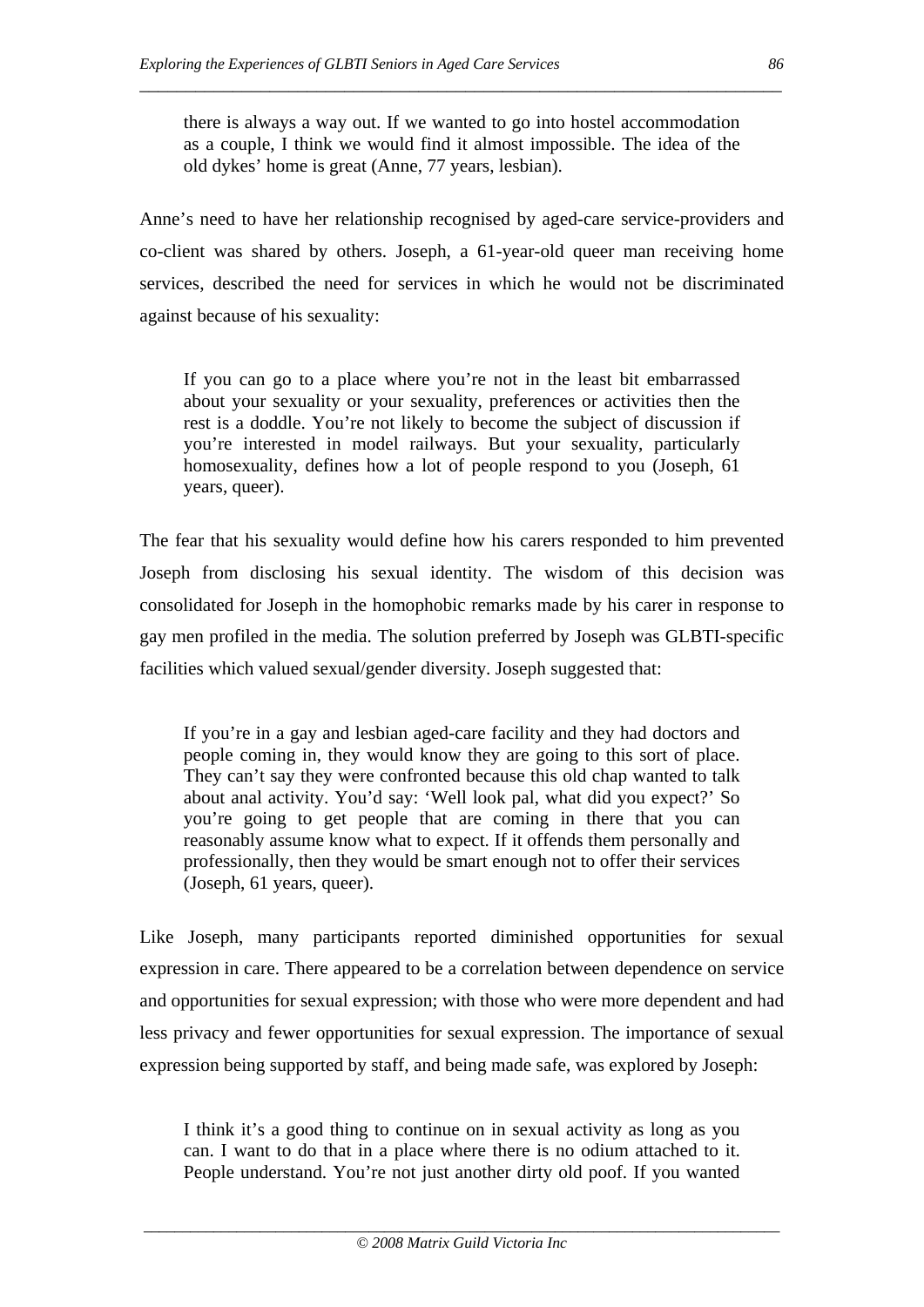to hire someone to come in and have sexual activity with you, you're in a place where it's relatively safe. You're not just another vulnerable old poof out there in the suburbs at the mercy of some bloody homicidal young bloke who's decided he's going to kill you and rob you (Joseph, 61 years, queer).

\_\_\_\_\_\_\_\_\_\_\_\_\_\_\_\_\_\_\_\_\_\_\_\_\_\_\_\_\_\_\_\_\_\_\_\_\_\_\_\_\_\_\_\_\_\_\_\_\_\_\_\_\_\_\_\_\_\_\_\_\_\_\_\_\_\_\_\_\_

These comments highlight the fear felt by many participants that generated support for GBLTI-specific aged-care services. On the other hand, most participants also described the importance of staff education to prevent discrimination and ensure that staff understood their needs. In the next section the suggestions for the education of staff are described.

## **Education**

The need for the education of aged-care service-providers was explicitly described by some participants. That such education is imperative was also implied in the issues presented. Perhaps the most pressing need for education relates to the legal responsibilities of aged-care service-providers in relation to discrimination. As cited previously, the Victorian Equal Opportunity & Human Rights Commission (2006) identifies that the human rights of all Australians, including GLBTI seniors receiving aged-care services, are recognised. In particular, under the *Charter of Human Rights and Responsibilities* (2006), the *Equal Opportunity Act* (1995) and the *Statute Law Amendment (Relationships) Act* (2001) clarify the right to equality.

It may be important to ensure that aged-care service-providers are aware of their responsibilities under this legislation. Furthermore, it is necessary to further explore how such legislation intersects with legislation governing aged-care services. Other opportunities for the education of aged-care service-providers are highlighted in this report. In particular the phenomenon of 'My People' and the associated service characteristics that enabled participants to feel valued and cared for are explored next.

## **'My People'**

Most participants referred explicitly to the importance of 'My People'. This referred to family, friends and aged-care service-providers with whom they could be themselves. Analysis of the conversations around 'My People' highlighted five key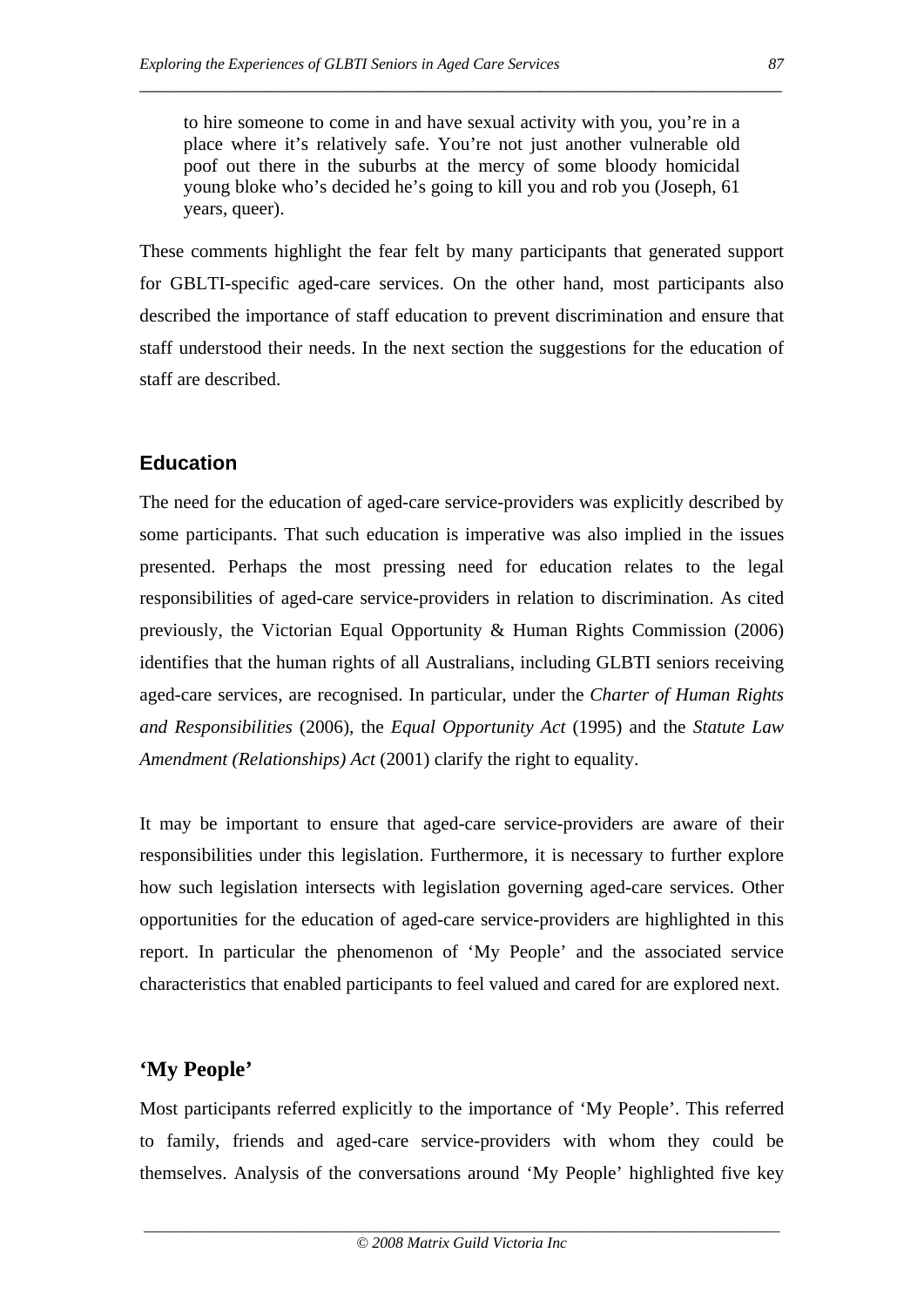characteristics that can be applied to aged-care service-providers for the development of GLBTI-friendly aged-care services. These characteristics were understanding, empathy, trust, advocacy and leadership.

\_\_\_\_\_\_\_\_\_\_\_\_\_\_\_\_\_\_\_\_\_\_\_\_\_\_\_\_\_\_\_\_\_\_\_\_\_\_\_\_\_\_\_\_\_\_\_\_\_\_\_\_\_\_\_\_\_\_\_\_\_\_\_\_\_\_\_\_\_

#### *Understanding and empathy*

The importance of understanding and empathy were highlighted when valued serviceproviders respond with understanding to the needs of GLBTI seniors. Some participants thought that GLBTI service-providers were better able to understand their needs and have empathy. Empathy was seen as an act of understanding, and it was noted that some aged-care service-providers did not empathise, as they did not understand what it meant to be GLBTI. Participants indicated that aged-care serviceproviders needed to understand the needs of GLBTI seniors before they could feel safe to disclose their sexual/gender identity. Some of the particular issues which arose related to the need for staff to understand the following:

- 1. The fact that seniors are sexual
- 2. The fact that some seniors are GLBTI
- 3. What cultural and sexual expression means to GLBTI seniors, what it encompasses and how opportunities for sexual expression can be provided
- 4. The historical experiences of the current generation of GLBTI seniors and the implications for their aged care
- 5. Strategies to develop GLBTI-friendly aged-care services
- 6. Positive responses to disclosure of sexual/gender identity by GLBTI seniors
- 7. Negative consequences for GLBTI seniors who feel that they have to reenter a closet when they receive aged-care services
- 8. The impact of staff values and beliefs on the care that they deliver
- 9. The potential vulnerability of GLBTI seniors who are unable to conceal their identity
- 10. Their responsibility to protect GLBTI seniors from discrimination
- 11. Universal infection-control guidelines, and how the fear of HIV/AIDS relates to the care of gay men
- 12. The special needs of GLBTI seniors with dementia.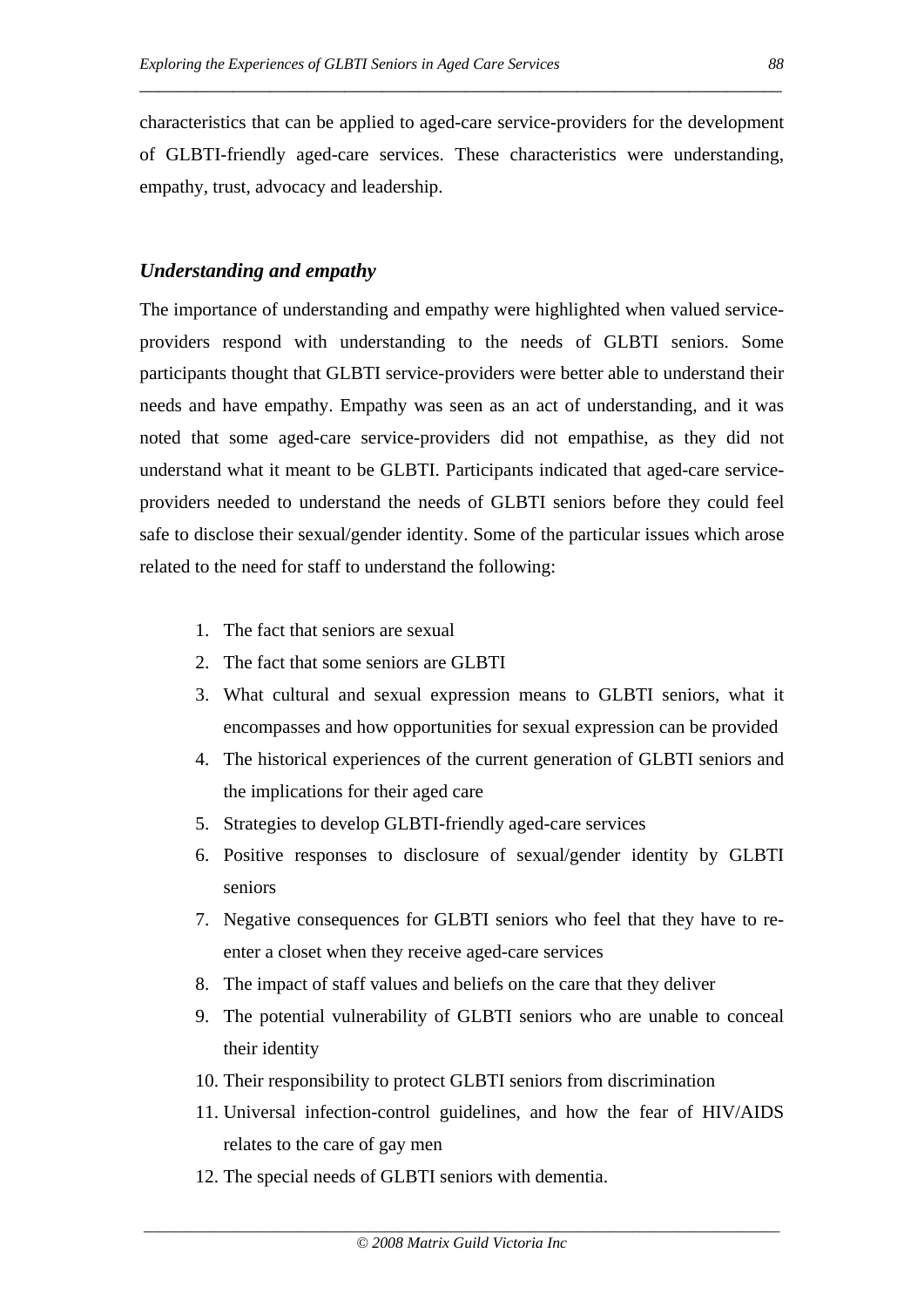These understandings could be conveyed to aged-care service-providers through access to the stories presented in this report. These stories could also assist in generating understanding and empathy and enable GLBTI seniors to feel that they can trust their carers.

\_\_\_\_\_\_\_\_\_\_\_\_\_\_\_\_\_\_\_\_\_\_\_\_\_\_\_\_\_\_\_\_\_\_\_\_\_\_\_\_\_\_\_\_\_\_\_\_\_\_\_\_\_\_\_\_\_\_\_\_\_\_\_\_\_\_\_\_\_

#### *Trust*

Several participants described the importance of trust in their relationships with family, friends and aged-care service-providers. This is not surprising given the historical experiences of discrimination upon disclosure. To foster trust in their relationships with aged-care service-providers, some participants described allowing carers to know them as a person before disclosing their sexual identity. Most participants felt that they needed to trust their carers, particularly if they were dependent on the aged-care service provided.

A sense of mistrust and fear was apparent in many stories and participants identified the need for aged-care service-providers to understand and have empathy with GLBTI seniors before being considered trustworthy.

#### *Advocacy*

The majority of participants who reported positive experiences of aged-care services had an advocate. In some cases the advocate was a family member or friend and in other cases it was an aged-care service-provider. Advocates were generally people who understood GLBTI seniors, had empathy, were trusted and played a pivotal role in crisis management around incidents of discrimination.

## *Leadership*

The need for strong leadership in policy and practice was also identified. Leadership is based on the knowledge of existing legislation which prohibits discrimination on the grounds of sexual/gender identity. However, the practical implementation of such legislative requirements has sometimes fallen short in some aged-care services. In some services, the development of organisational policies to support diversity was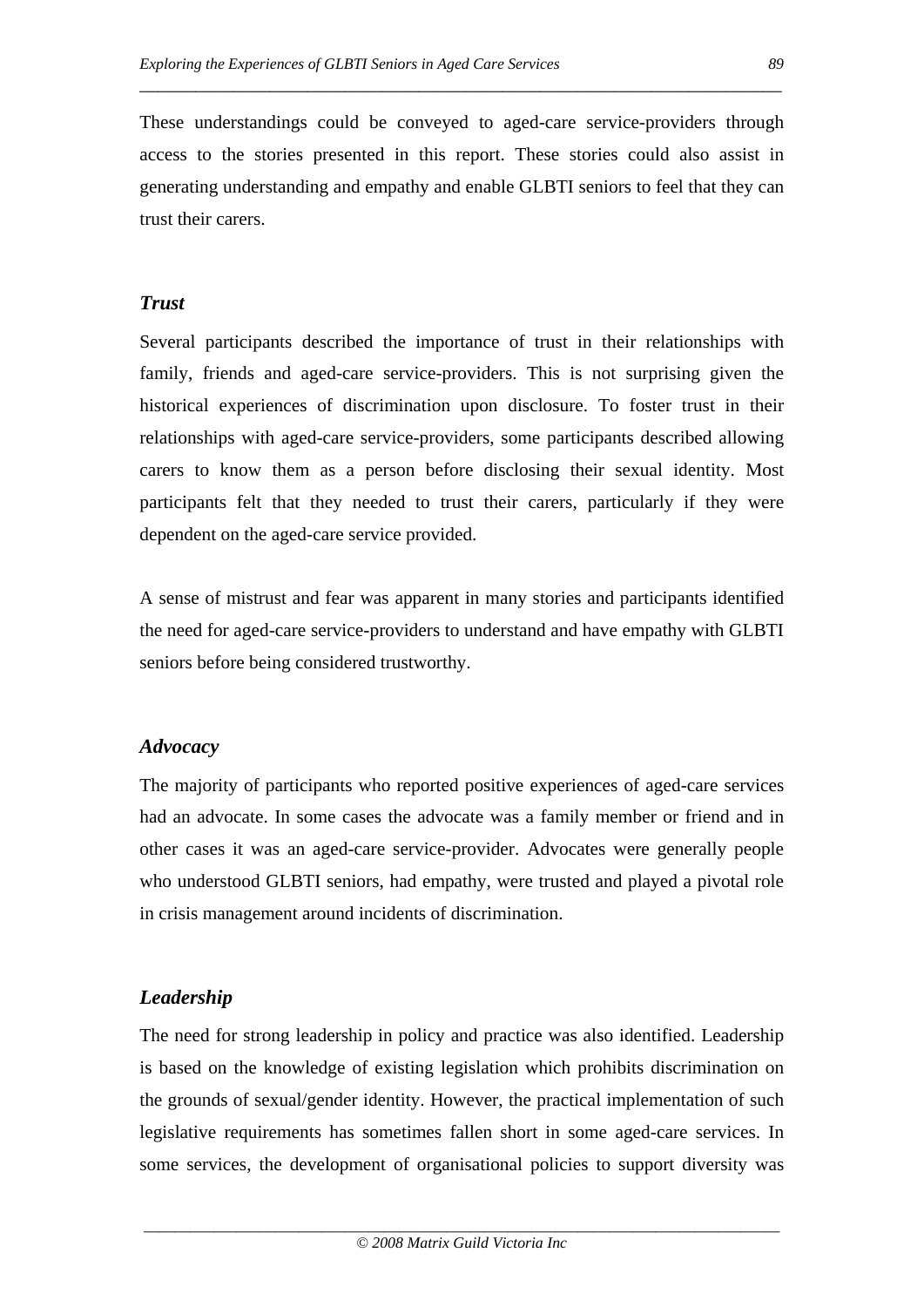apparent through the employment of GLBTI staff and an investment in staff education in diversity.

\_\_\_\_\_\_\_\_\_\_\_\_\_\_\_\_\_\_\_\_\_\_\_\_\_\_\_\_\_\_\_\_\_\_\_\_\_\_\_\_\_\_\_\_\_\_\_\_\_\_\_\_\_\_\_\_\_\_\_\_\_\_\_\_\_\_\_\_\_

To create GLBTI-friendly aged-care services, the stories from GLBTI seniors in this study could be used as a basis for service review and policy development. It could also be valuable for staff to determine strategies for creating GLBTI-friendly agedcare services.

While responses to this report seek to address the needs of GLBTI seniors in agedcare services, discrimination will continue to occur. Interim strategies to provide advocacy for GLBTI seniors and support for aged-care service-providers need to be considered as a process of developmental change in the sector.

## **Partnerships with aged-care services**

The general community is often unaware that seniors are sexual and the some seniors are GLBTI. Therefore, it is not surprising that aged-care service-providers hold the same beliefs. Furthermore, few aged-care service-providers have been provided with education about the issue of sexual expression and ageing. However, given the reliance of seniors on aged-care services, service-providers need to understand the importance of sexual expression and GLBTI identities.

Aged-care services will increasingly find themselves caring for GLBTI seniors. The opportunity now exists to work with aged-care services to create GLBTI-friendly services. To achieve this important goal it is necessary and important to engage service-providers and other stakeholders in the process. By exploring their experiences and seeking feedback on this report, the determination of strategies for creating GLBTI-friendly aged-care services can only be enhanced.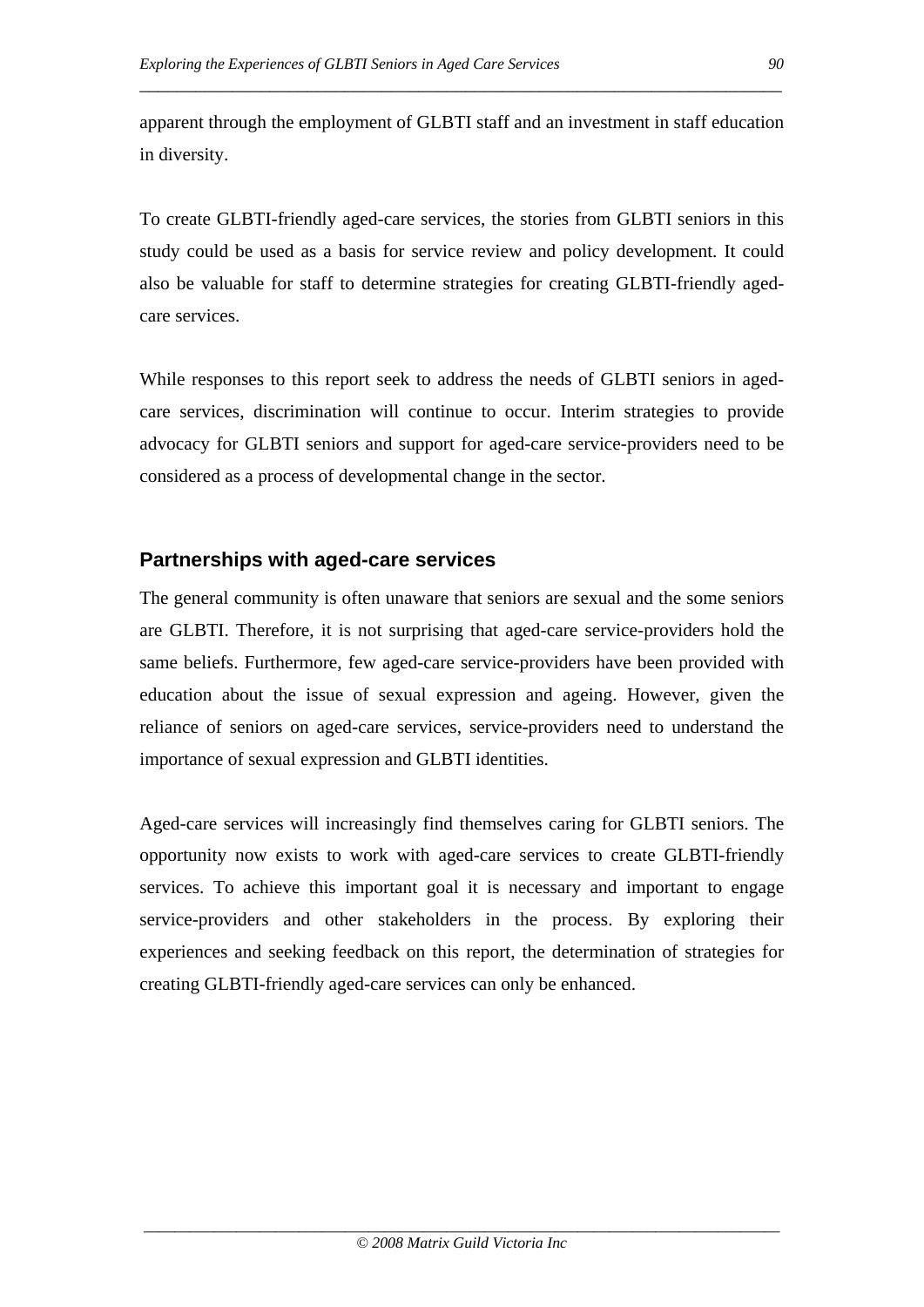\_\_\_\_\_\_\_\_\_\_\_\_\_\_\_\_\_\_\_\_\_\_\_\_\_\_\_\_\_\_\_\_\_\_\_\_\_\_\_\_\_\_\_\_\_\_\_\_\_\_\_\_\_\_\_\_\_\_\_\_\_\_\_\_\_\_\_\_\_

# **Attachment 1: Advertising**

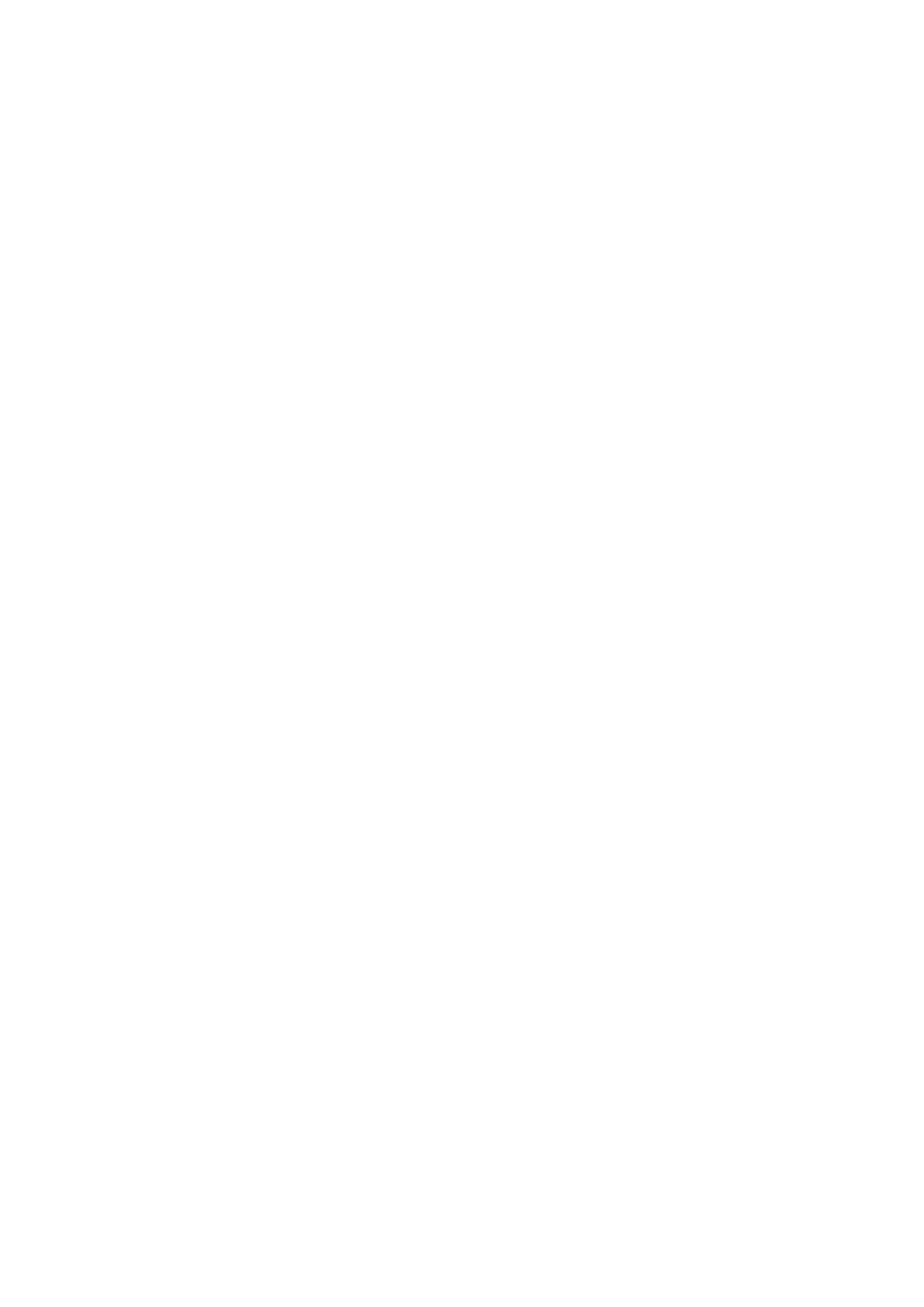# **Attachment 2: Participant Information & Consent**

\_\_\_\_\_\_\_\_\_\_\_\_\_\_\_\_\_\_\_\_\_\_\_\_\_\_\_\_\_\_\_\_\_\_\_\_\_\_\_\_\_\_\_\_\_\_\_\_\_\_\_\_\_\_\_\_\_\_\_\_\_\_\_\_\_\_\_\_\_



**Version 2**: Dated 10th May, 2007

**Full Project Title:** Exploring the Experiences of Non-Heterosexuals in Aged Care. **Project Researcher**: Catherine Barrett

This Participant Information and Consent Form is six pages long. Please make sure you have all the pages.

#### **1. Your Consent**

This Participant Information and Consent Form contains detailed information about the research project. Its purpose is to explain to you as openly and clearly as possible all the procedures involved in the Project before you decide whether or not to take part in it.

Please read this Participant Information carefully. Feel free to ask questions about any information in the document. You may wish to discuss the Project with a relative or friend.

Once you understand what the Project is about and if you agree to take part in it, you will be asked to sign the Consent Form. By signing the Consent Form, you indicate that you understand the information and that you give your consent to participate in the research project.

You will be given a copy of the Participant Information and Consent Form to keep as a record.

#### **2. Purpose and Background**

The Project is being undertaken by Matrix Guild Victoria and the Vintage Men.

*Matrix Guild*: Provides services for lesbians over 40 years of age and is committed to the support of appropriate care, accommodation choices and alternative lifestyle options. Matrix Guild also provides information and training for government, service-providers, consumers and the general public.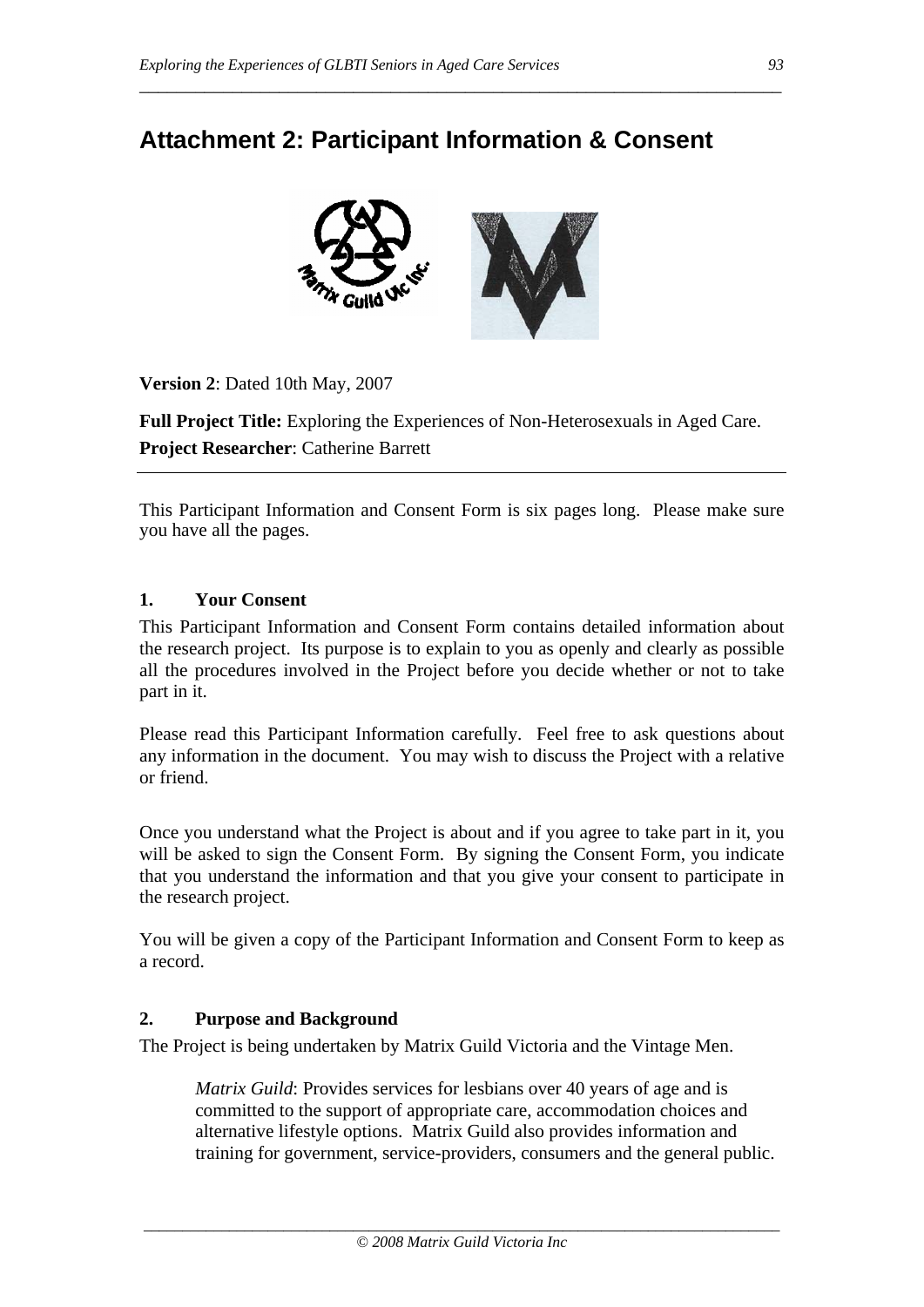*Vintage Men:* Is a social and support group for mature gay and bisexual men and their friends.

The aim of the Project is to identify the needs of older non-heterosexual people. This will enable challenges to policy and legislative officers at all levels of government where unmet needs exist.

\_\_\_\_\_\_\_\_\_\_\_\_\_\_\_\_\_\_\_\_\_\_\_\_\_\_\_\_\_\_\_\_\_\_\_\_\_\_\_\_\_\_\_\_\_\_\_\_\_\_\_\_\_\_\_\_\_\_\_\_\_\_\_\_\_\_\_\_\_

To identify these needs, the Project Researcher will interview 20 individuals about their experiences of aged care. These interviews will explore positive stories of aged care, as well as stories of negative experiences, which may include discrimination. To understand these experiences in more detail, a number of participants will be invited to take part in more in-depth interviews and may or may not choose to nominate two 'significant others', such as a partner or an aged-care service-provider, to be interviewed. Nomination of such significant others is entirely the choice of participants, who may opt not to do so but still wish to be interviewed.

The Project is being monitored by a steering committee with representation from a number of community groups which support the gay, lesbian, bisexual, transgender and intersex community. The Steering Committee will support the Project and any changes which are initiated in response to the Project. The Committee includes representation from the following organisations:

Matrix Guild Victoria Inc. Vintage Men Inc. The Carlton Clinic The Brotherhood of St Laurence Victorian Gay and Lesbian Rights Lobby Gay and Lesbian Health Victoria The Also Foundation Women's Health East Women's Social Health Advocate Women's Health West Australian Lesbian Medical Association School of Health Sciences, The University of South Australia

The Project has also received in-kind support from the Victorian Council on the Ageing; Equal Opportunities Commission Victoria and Women's Health Victoria. In addition, funding has been received from the Reichstein Foundation.

#### **3. Procedures**

After you have spoken to the Project Researcher on the phone, you will be sent this information form, inviting you to participate in an interview. The interview will take between 30 and 60 minutes and can be conducted over the phone or in person. In the interview you will be invited to describe your experiences of aged care. You will also be asked how the aged care you have received has affected you and your relationships.

To understand the experiences of participants further, a small number of interviewees will be invited to nominate other people, with an influence on their experience of aged care, to be interviewed. For example, this may include a partner or aged-care staff. In an interview, the Project Researcher will invite this person to describe his or her experiences of aged care for non-heterosexuals. The Project Researcher will discuss with you whether your identity needs to be protected from this person and, if so, how this can occur.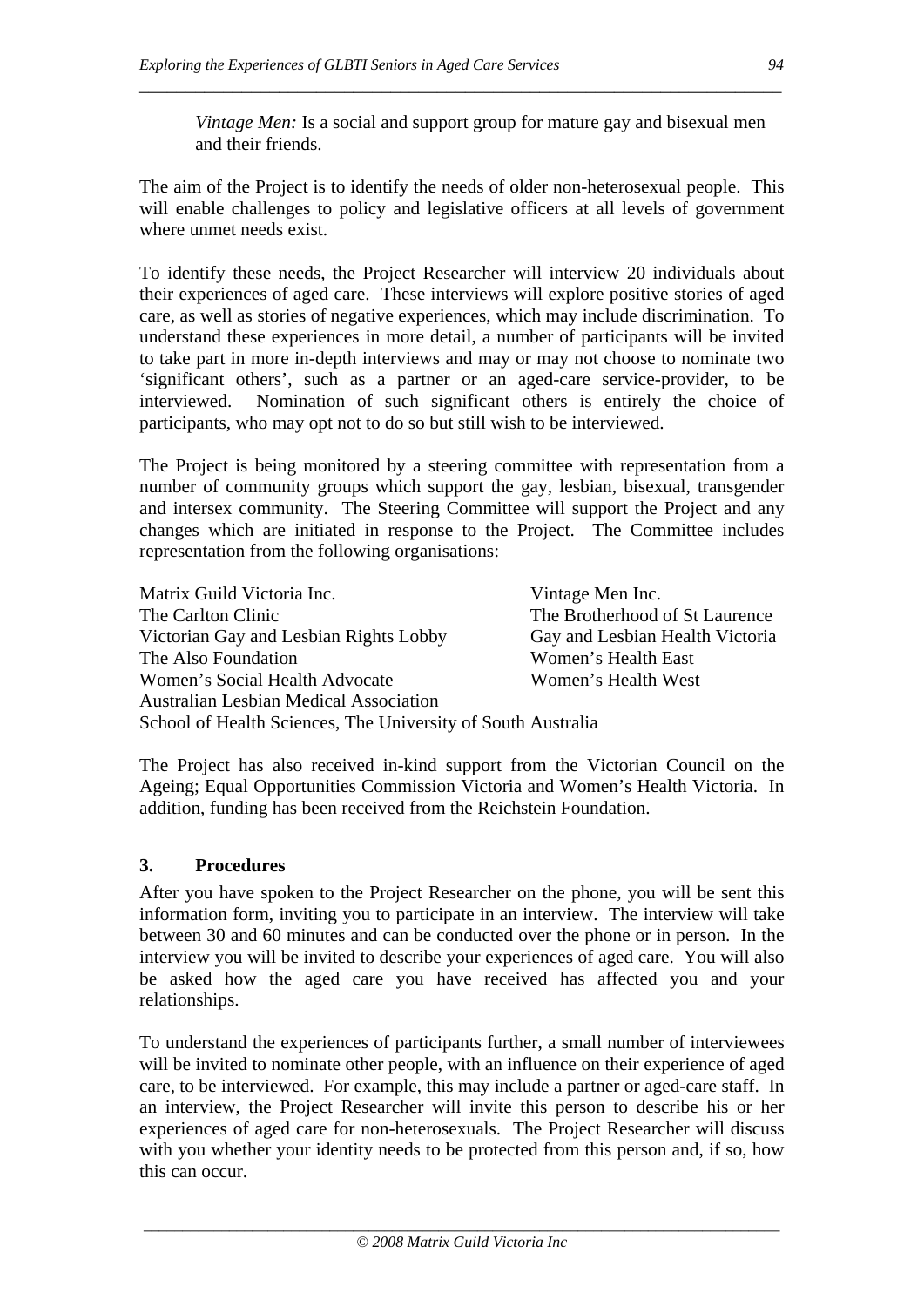All the interviews will be taped and later transcribed for analysis. You will be invited to review a copy of the notes taken from your interview and make any necessary changes before it is included in the project report.

\_\_\_\_\_\_\_\_\_\_\_\_\_\_\_\_\_\_\_\_\_\_\_\_\_\_\_\_\_\_\_\_\_\_\_\_\_\_\_\_\_\_\_\_\_\_\_\_\_\_\_\_\_\_\_\_\_\_\_\_\_\_\_\_\_\_\_\_\_

#### **4. Possible Benefits**

Your participation in the interviews is not expected to benefit you directly. However, your participation may help to positively change the type of aged-care services provided in the future, and the manner in which aged-care services are provided.

#### **5. Possible Risks**

The possible risks from participation in the Project are minimal. The Researcher will discuss with you what strategies will assist in protecting your identity. You will also be invited to check information before it goes into the Project report to de-identify any aspects of your story.

If you nominate 'significant others' to participate in interviews, the Researcher will invite you to clarify whether your identity needs to be protected and, if so, how this can be achieved. Strategies to protect your identity will include de-identification of your story as it appears in the project report, before it is available to these 'significant others'.

#### **6. Alternatives to Participation**

You do not have to participate in an interview to receive the care you require. If you do not wish to take part you are not obliged to.

#### **7. Privacy, Confidentiality and Disclosure of Information**

Any information obtained in connection with this Project and that can identify you will remain confidential. It will only be disclosed with your permission, except as required by law*.* 

We will maximise confidentiality and protection of privacy during reporting. In any publication relating to the Project, information will be provided in a way to prevent you from being identified.

Only Project staff will have access to the information collected from your interview. In accordance with Australian Privacy laws you have the right to access the information collected and stored by the Project Researcher about you. You also have the right to request that any information with which you disagree may be corrected. Please contact the Researcher if you would like to access your information.

Records of interviews will be stored securely in a locked filing cabinet. This data will not identify you. Following completion of the study, research records will be stored securely and retained for a period of five years after publication in Gay and Lesbian Health Victoria archives and then destroyed.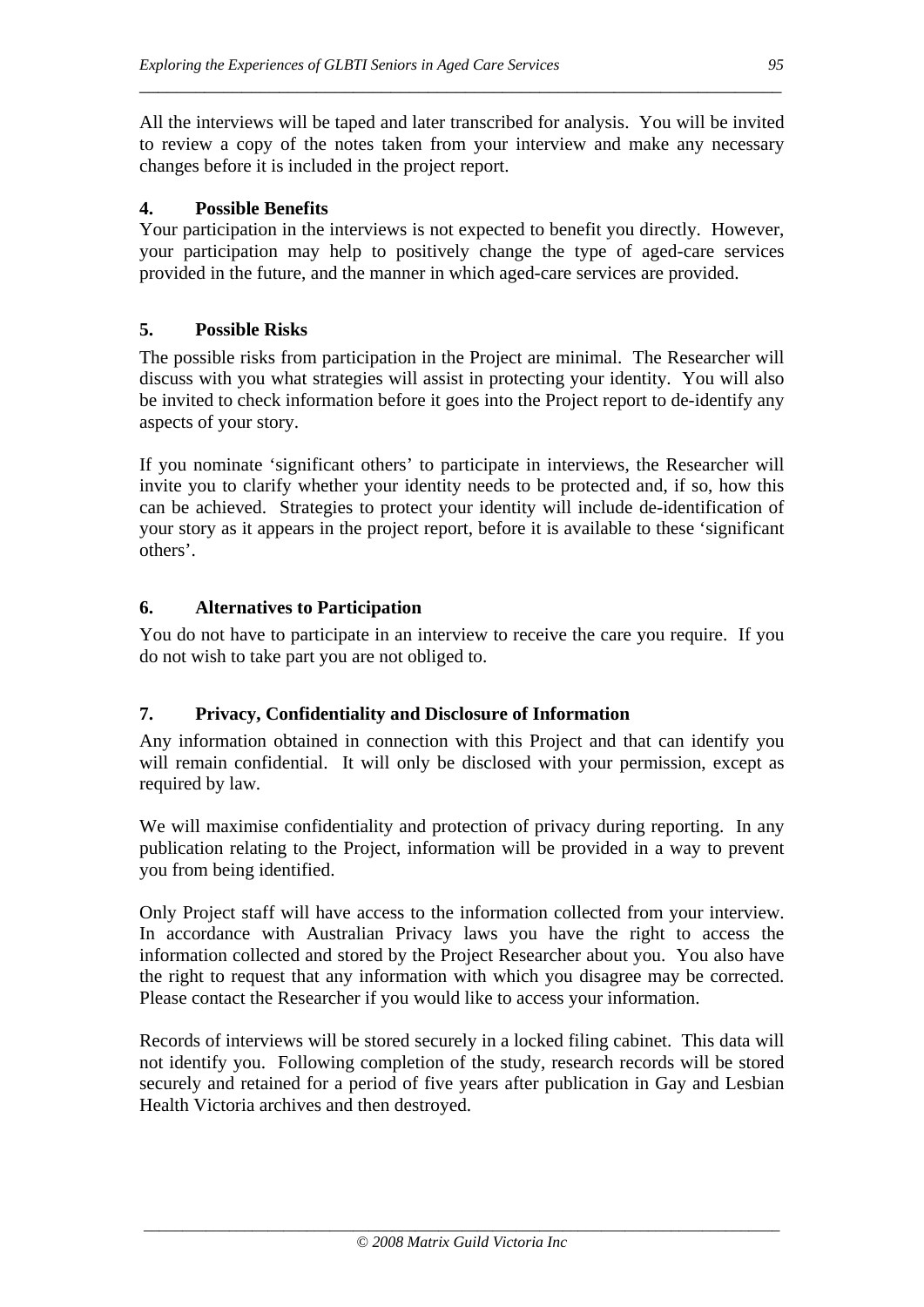#### **8. Results of the Project**

Results of the Project will be presented back to the Project Steering Committee. If you would like a copy of the summary of the results of the Project, please notify the Project Researcher.

\_\_\_\_\_\_\_\_\_\_\_\_\_\_\_\_\_\_\_\_\_\_\_\_\_\_\_\_\_\_\_\_\_\_\_\_\_\_\_\_\_\_\_\_\_\_\_\_\_\_\_\_\_\_\_\_\_\_\_\_\_\_\_\_\_\_\_\_\_

#### **9. Further Information or Any Problems**

If you require further information or if you have any problems concerning this Project you can contact: The Project Researcher, Catherine Barrett, on 0448 011 394

#### **10. Other Issues**

If you have any complaints about any aspect of the Project, the way it is being conducted or any questions about your rights as a participant, then you may contact Jane Kent, Community Development Worker, Matrix Guild on 0438 411 441.

#### **11. Participation is Voluntary**

Participation in any research project is voluntary. If you do not wish to take part you are not obliged to. If you decide to take part and later change your mind, you are free to withdraw from the Project at any stage.

Before you make your decision, the Researcher will be available to answer any questions you have about the Project. You can ask for any information you want. Please sign the Consent Form only after you have had a chance to ask your questions and have received satisfactory answers.

If you decide to withdraw your participation after you have signed the consent form, please notify the Researcher before you withdraw. This notice will allow the Researcher to provide you with a *Revocation of Consent Form*.

#### **12. Ethical Guidelines**

This Project will be carried out according to the *National Statement on Ethical Conduct in Research Involving Humans* (June 1999) produced by the National Health and Medical Research Council of Australia. This statement has been developed to protect the interests of people who agree to participate in human research studies.

The ethical guidelines for this Project are monitored by the Project Steering Committee.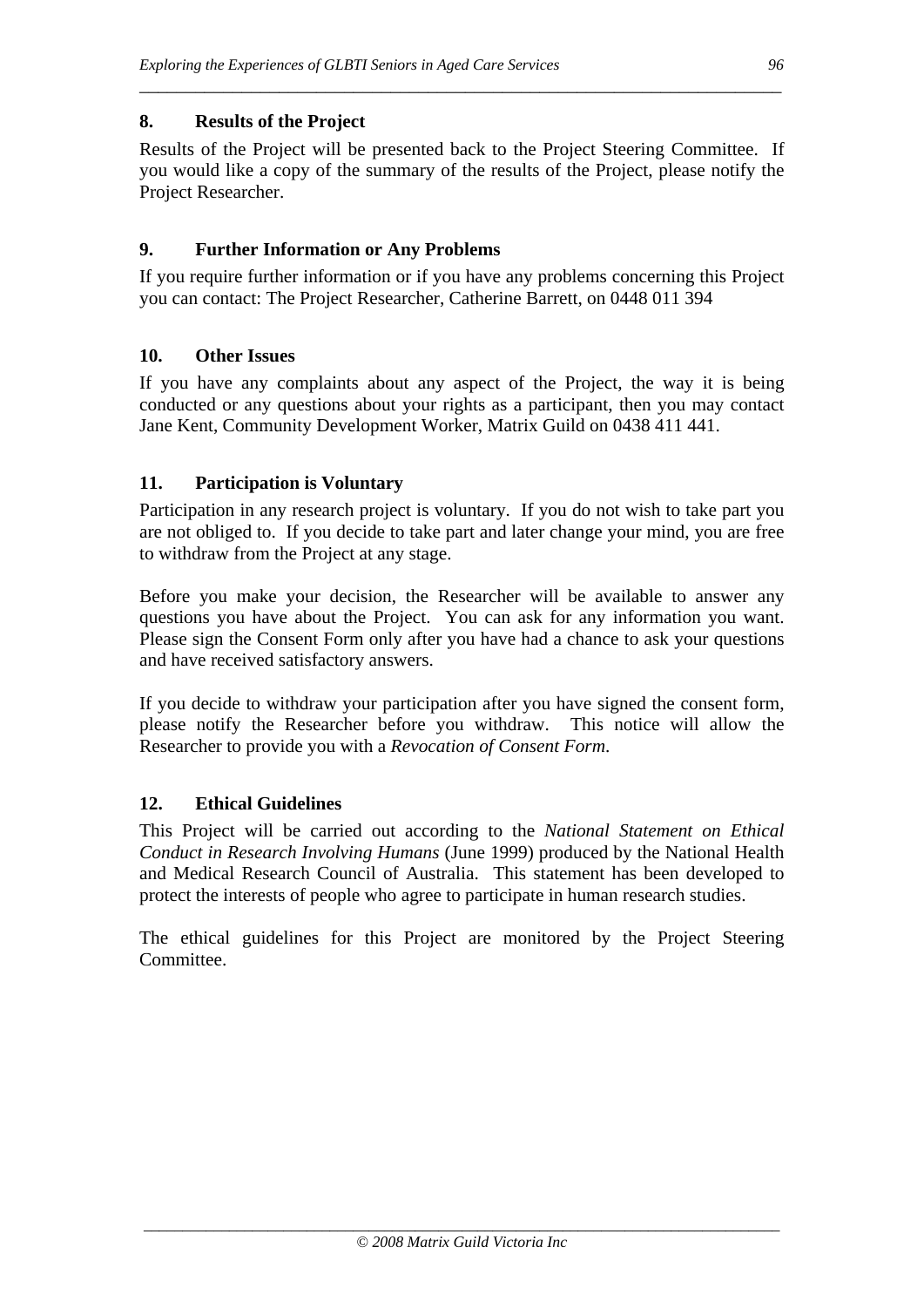# **Participant Interview Consent Form – Aged-Care Recipient**

\_\_\_\_\_\_\_\_\_\_\_\_\_\_\_\_\_\_\_\_\_\_\_\_\_\_\_\_\_\_\_\_\_\_\_\_\_\_\_\_\_\_\_\_\_\_\_\_\_\_\_\_\_\_\_\_\_\_\_\_\_\_\_\_\_\_\_\_\_

**Version 2**: Dated 10th May, 2007 **Full Project Title**: Exploring the Experiences of Non-Heterosexuals in Aged Care

I have read and I understand the Participant Information, Version 2,  $10^{th}$  May 2007. I freely agree to participate in this Project according to the conditions in the Participant Information.

I will be given a copy of the Participant Information and Consent Form to keep The Researcher has agreed not to reveal my identity and personal details if information about this Project is published or presented in any public form.

| Signature | Date |
|-----------|------|

| Signature | Date |
|-----------|------|

*Note:* All parties signing the Consent Form must date their own signature.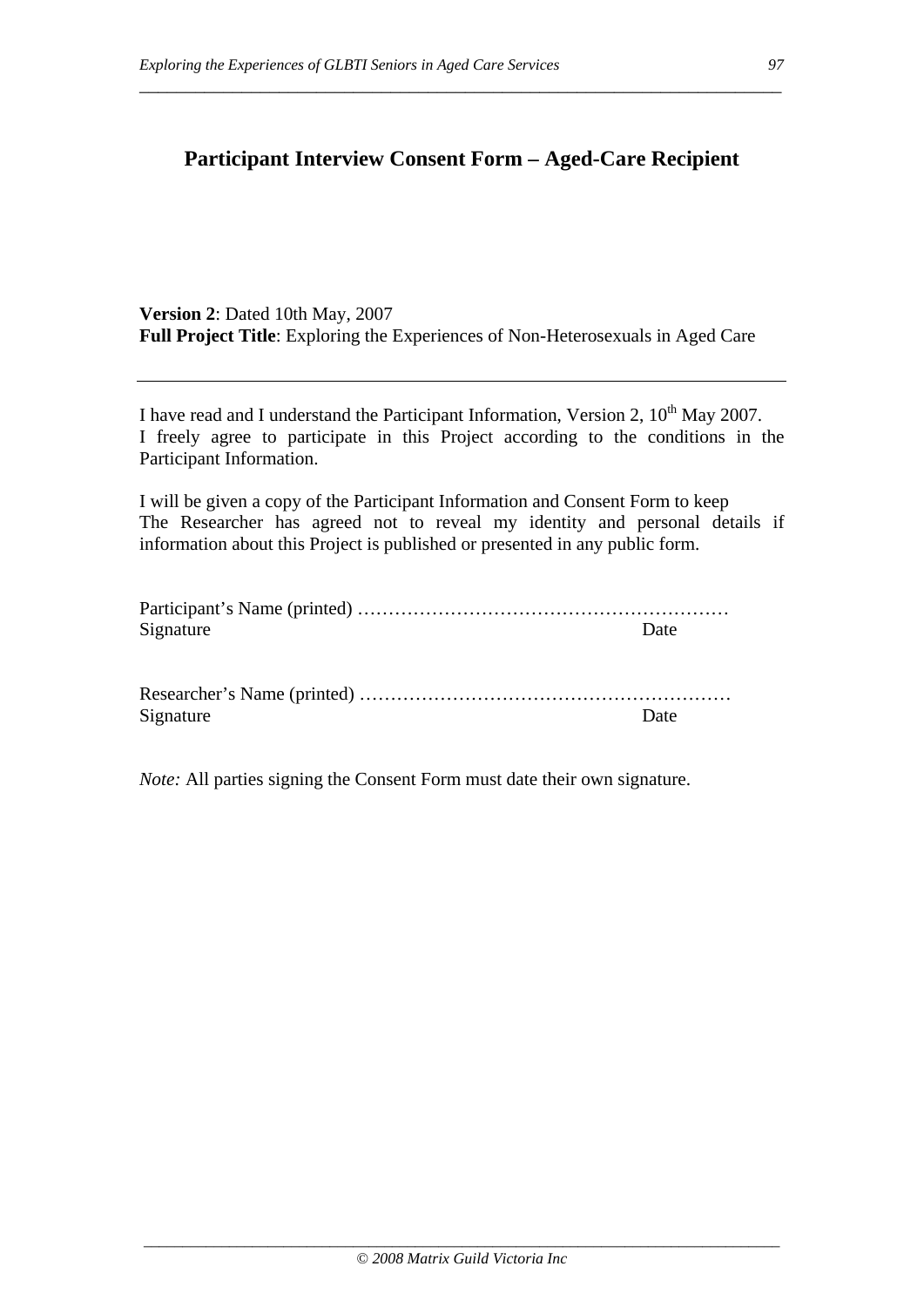## **Participant Interview: Revocation of Consent Form – Aged-Care Recipient**

\_\_\_\_\_\_\_\_\_\_\_\_\_\_\_\_\_\_\_\_\_\_\_\_\_\_\_\_\_\_\_\_\_\_\_\_\_\_\_\_\_\_\_\_\_\_\_\_\_\_\_\_\_\_\_\_\_\_\_\_\_\_\_\_\_\_\_\_\_

**Full Project Title**: Exploring the Experiences of Non-Heterosexuals in Aged Care

I hereby wish to WITHDRAW my consent to participate in the Project described above and understand that such withdrawal WILL NOT jeopardise my care or my relationship with my carers.

Participant's Name (printed) …………………………………………………….

Signature Date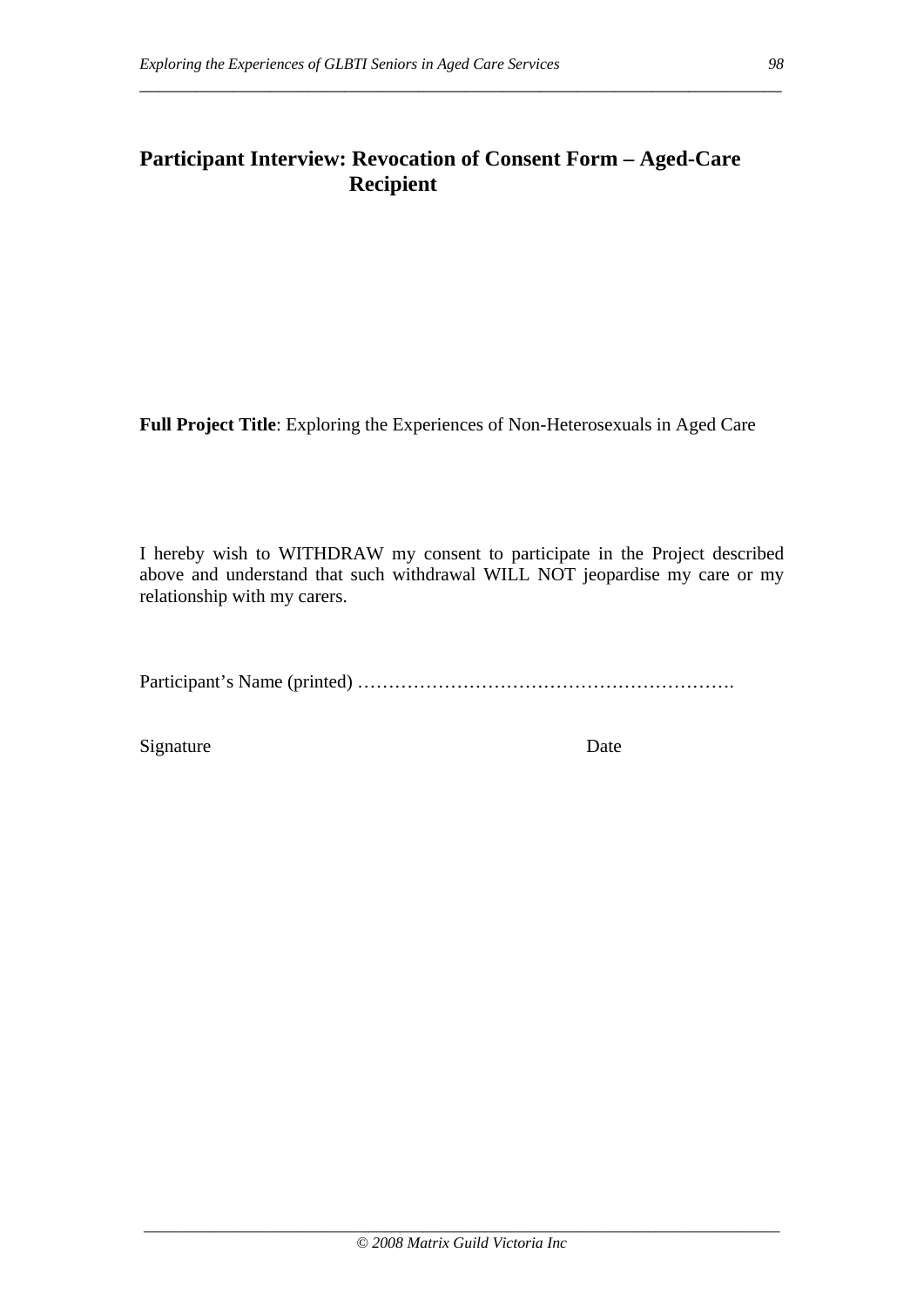# **Resources**

**Seniors Rights Victoria (1300 368 821):** A free service that has been established to help prevent elder abuse and safeguard the rights, dignity and independence of older Victorians. The service provides telephone information and referral, advocacy and support, legal services, community and professional education.

\_\_\_\_\_\_\_\_\_\_\_\_\_\_\_\_\_\_\_\_\_\_\_\_\_\_\_\_\_\_\_\_\_\_\_\_\_\_\_\_\_\_\_\_\_\_\_\_\_\_\_\_\_\_\_\_\_\_\_\_\_\_\_\_\_\_\_\_\_

**Aged Care Complaints Investigation Scheme (1800 550 552):** Available to anyone who wishes to provide information or make a complaint about an Australian Government-subsidised aged-care service, including nursing homes, hostels, community aged-care packages and extended aged care at home.

**National Aged Care Advocacy Line (1800 700 600):** A national program promoting the rights of older people receiving Australian Government-funded aged-care services to the community. The advocacy line can provide advice about rights; assist seniors to exercise their rights and work with the aged-care industry to encourage policies and practices which protect consumers.

**Alzheimer's Australia Hotline (1800 100 500):** The peak body providing support and advocacy for the Australians living with dementia.

**Gay and Lesbian Health Victoria**: A website and clearinghouse that provides news and information of particular interest to the health and well-being of GLBTI people in Victoria. <http://www.glhv.org.au/search/node/ageing>.

**Inter/**Section Melbourne (9471 4878): An activist group with a web-based presence which takes action in relation to GLT ageing including advocating policy change. It also acts towards the development of programs to make local governments aware of the issues in their communities, including the issues for older gay men and lesbians. (http://www.zip.com.au/~josken/ageing.htm).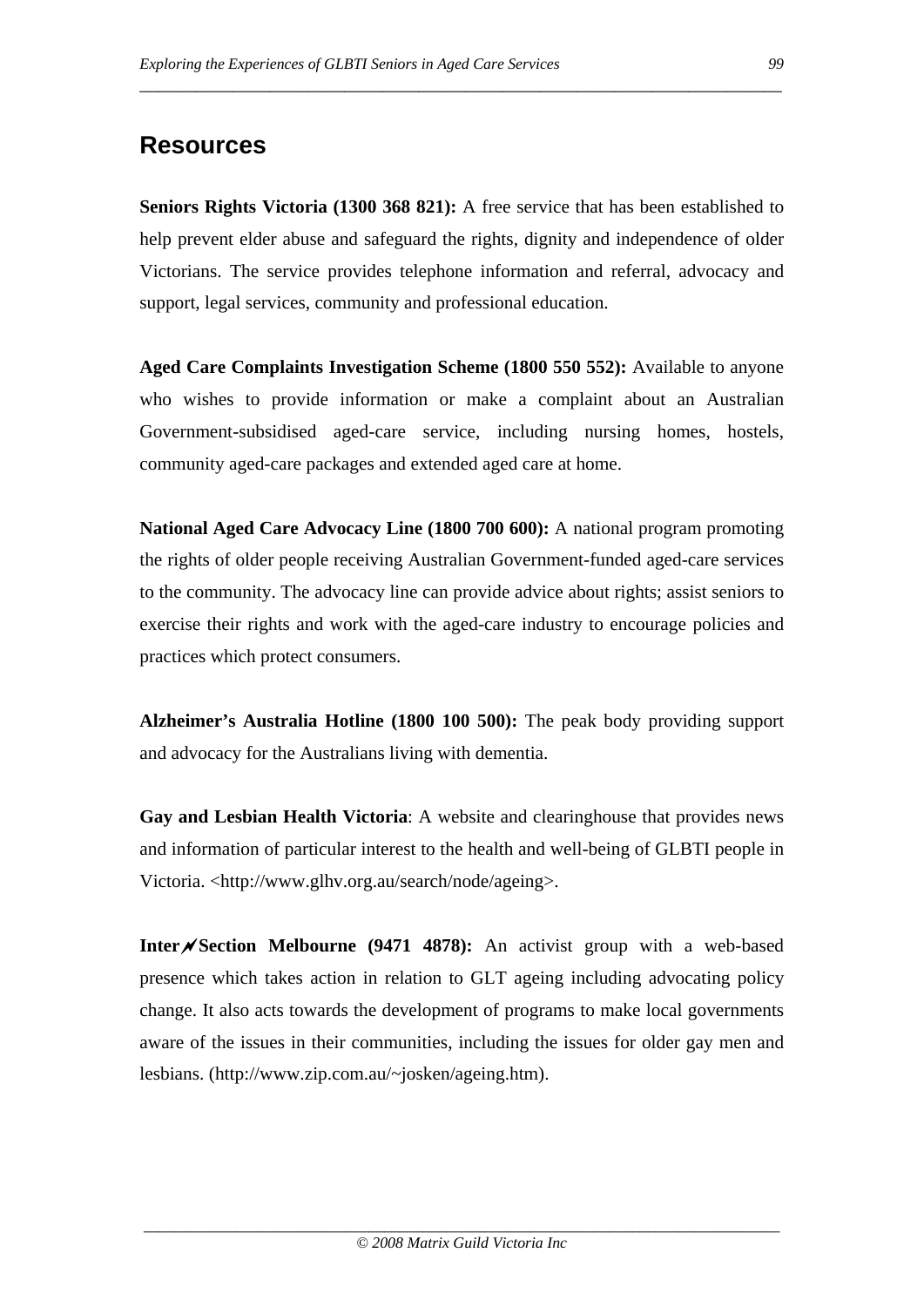**Rainbow Visions:** A coalition of individuals and groups who initiate and support actions that contribute to making the Hunter region a healthier, more enjoyable, rewarding and culturally rich place for GLBTIQ people. **(**http://www.rainbowvisions.org.au/index.html).

\_\_\_\_\_\_\_\_\_\_\_\_\_\_\_\_\_\_\_\_\_\_\_\_\_\_\_\_\_\_\_\_\_\_\_\_\_\_\_\_\_\_\_\_\_\_\_\_\_\_\_\_\_\_\_\_\_\_\_\_\_\_\_\_\_\_\_\_\_

**The ALSO Foundation (9827 4999):** Works to enhance the lives of Victoria's diverse GLBT communities to create and celebrate a diverse, strong, safe and inclusive GLBTIQ community that contributes to and is respected by broader communities. (http://www.also.org.au/).

**Matrix Guild Victoria Inc. (0438 411 441):** Founded by and for the benefit of lesbians over forty years of age. The Guild is committed to the support of appropriate care and accommodation choices and alternative lifestyle options for older lesbians in Victoria. (http://www.matrixguildvic.org.au).

**The Victorian AIDS Council/Gay Men's Health Centre (9865 6700):** A community health service which aims to improve the health and social and emotional well-being of the Victorian HIV positive and Gay, Lesbian, Bisexual and Transgender communities. In particular, we are invested in bring the AIDS epidemic to an end. (http://www.vicaids.asn.au/content/default.asp).

**Vintage Men (9776 8667):** A social and support group for mature gay and bisexual men and their friends. (www.geocities.com/vintagemen).

**Gay and Lesbian Issues and Psychology Review:** In 2006 this journal was the first peer-reviewed journal in Australian to focus on GLBTI Ageing. The issue was edited by Dr Jo Harrison and Dr Damien W Riggs and is available on the Rainbow Visions site, at: (http://www.rainbowvisions.org.au/GLIP\_Review\_Vol2\_No2.pdf).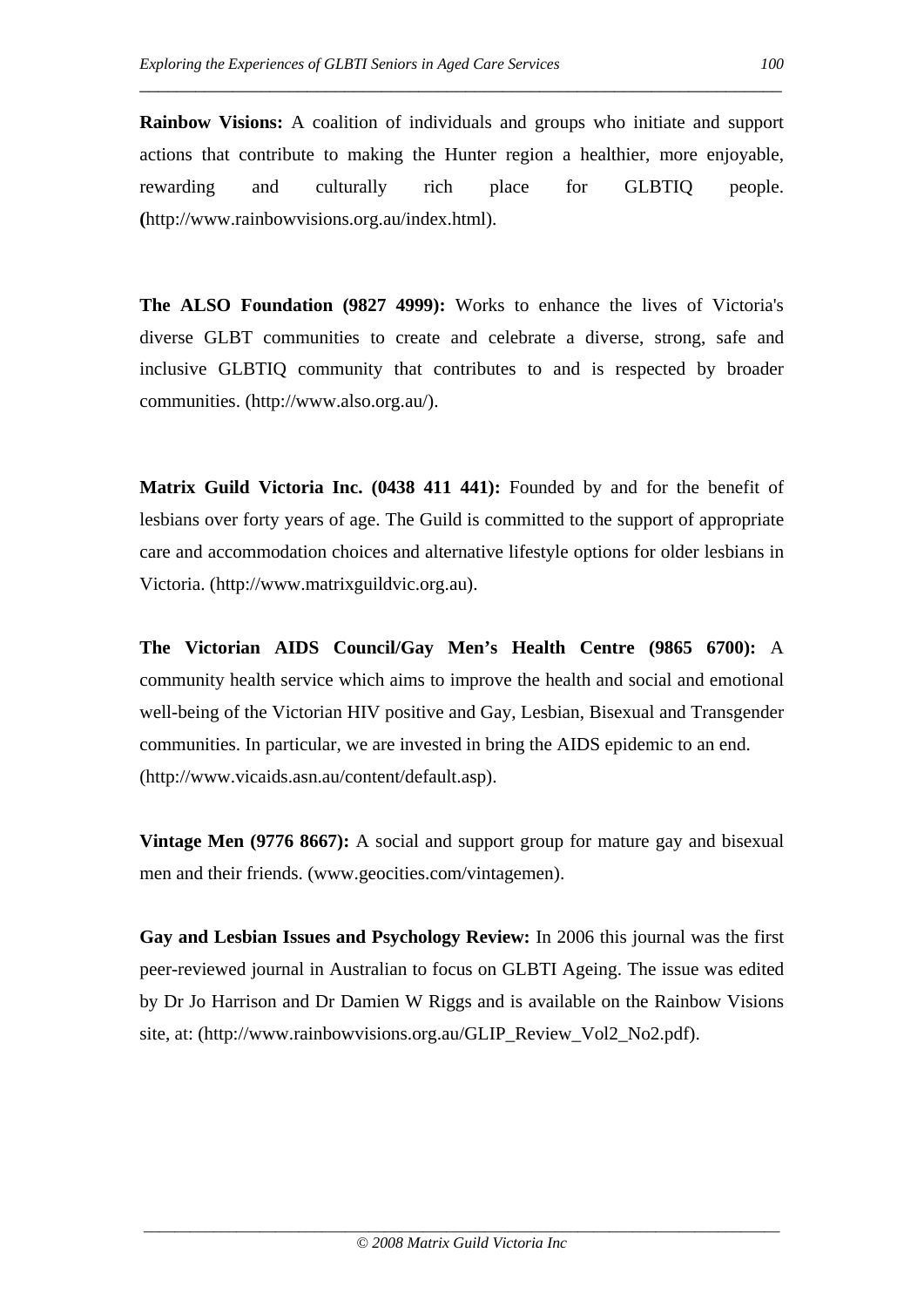# **References**

AGE CONCERN (2002) Policy Position Paper: Issues facing older lesbians, gay men and bisexuals.

\_\_\_\_\_\_\_\_\_\_\_\_\_\_\_\_\_\_\_\_\_\_\_\_\_\_\_\_\_\_\_\_\_\_\_\_\_\_\_\_\_\_\_\_\_\_\_\_\_\_\_\_\_\_\_\_\_\_\_\_\_\_\_\_\_\_\_\_\_

Access date: March 2008. Available at: (http://www.ageconcern.org.uk/AgeConcern/Documents/OLGMppp.pdf).

AUSTRALIAN INSTITUTE OF HEALTH AND WELFARE (2002) *Older Australia at a glance*. Canberra, Australian Institute of Health and Welfare, Commonwealth Department of Health and Ageing

AUSTRALIAN MEDICAL ASSOCIATION (2002) Sexual diversity and gender identity. Access date: March 2008. Available at: (http://www.ama.com.au/web.nsf/doc/WEEN-5GA2YX).

BARRETT, C., ANGEL, J., GILBERT, M., BOURAS, C., THOMPSON, K. & SINGLETON, E. (2005a) Systematic processes for sustainable practice development. *Practice Development in Health Care,* 4, 5–13.

BARRETT, C., BORTHWICK, A., BUGEJA, S., PARKER, A., VIS, R. & HURWORTH, R. (2005b) Emotional labour: Listening to the patient's story. *Practice Development in Health Care,* 4, 213–223.

BIRCH, H. (2004a) What about us? Positive ageing is also a GLBTI issue! *AAG Conference.* Melbourne.

BIRCH, H. (2004b) Ab*out* Time!: GLBT Seniors ALSO Matter. Melbourne, The ALSO Foundation.

BOURAS, C. & BARRETT, C. (2007) Strategies to enhance patient-centred care in a cardiothoracic surgical unit. *Practice Development in Health Care,* 6, 150–164.

BRYER, L. (2004) Home-based services for older lesbians. A research report on behalf of Matrix Guild Victoria Inc. examining types of non-discriminatory, lesbiansensitive support services required by older, disadvantaged lesbians wishing to remain in their own homes.

CALLAN, M. (2006) Providing aged care services for the gay and lesbian community. *Australian Nursing Journal,* 14, 20.

CARR, W. & KEMMIS, S. (1986) *Becoming critical: Education, knowledge and action research,* Burwood, Deakin University Press.

CHAMBERLAIN, C. & ROBINSON, P. (2002) *The Needs of Older Gay, Lesbian and Transgender People*. Melbourne, RMIT University and the Centre for Applied Social Research.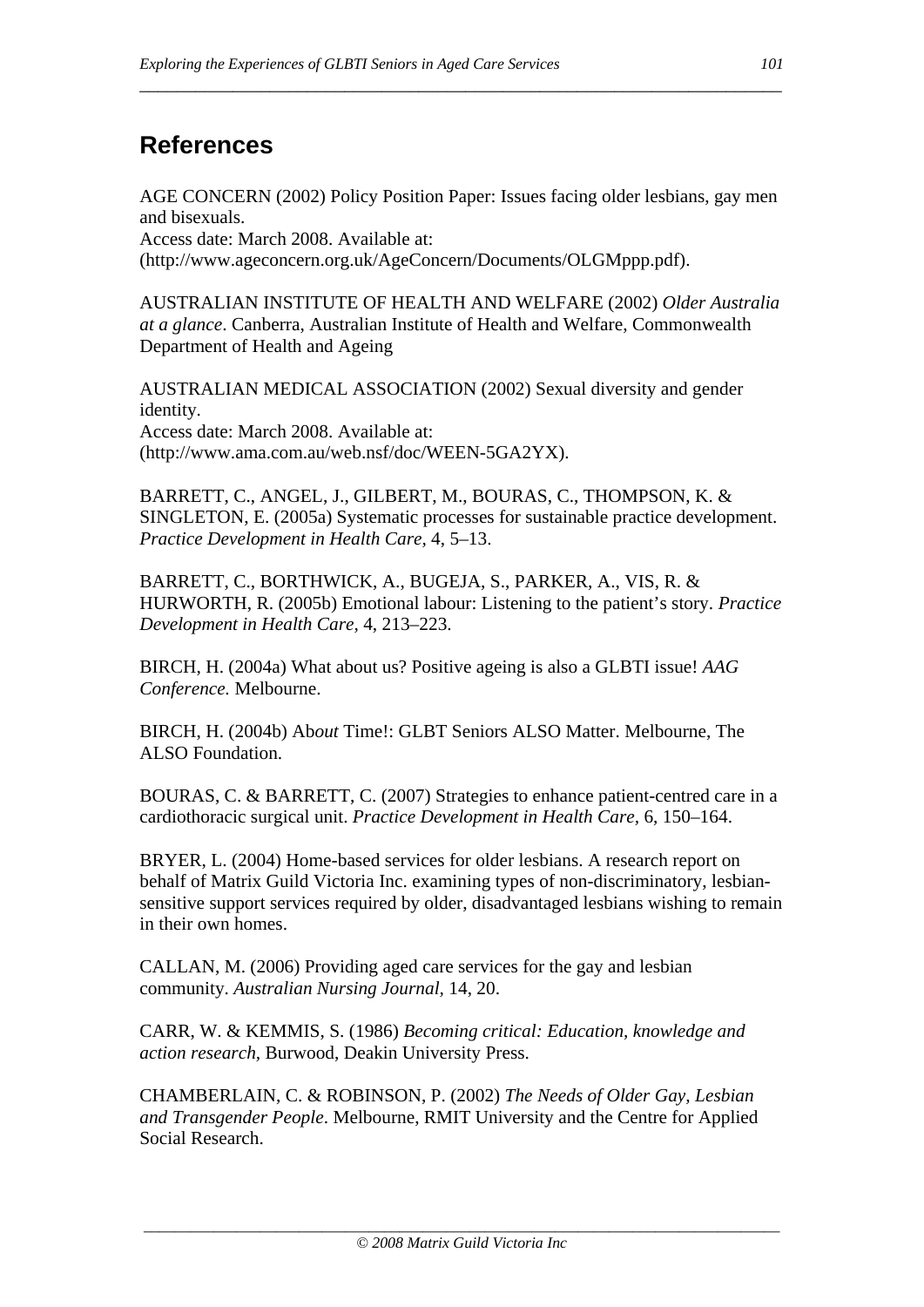COOK-DANIELS, L. (1997) Lesbian, gay male, bisexual and transgendered elders: Elder abuse and neglect issues. *Journal of Elder Abuse and Neglect,* 9, 35–49.

\_\_\_\_\_\_\_\_\_\_\_\_\_\_\_\_\_\_\_\_\_\_\_\_\_\_\_\_\_\_\_\_\_\_\_\_\_\_\_\_\_\_\_\_\_\_\_\_\_\_\_\_\_\_\_\_\_\_\_\_\_\_\_\_\_\_\_\_\_

COUCH, M., PITTS, M., MULCARE, H., CROY, S., MITCHELL, A. & PATEL, S. (2007) *Tranznation: A report on the health and wellbeing of transgendered people in Australia and New Zealand*. Melbourne, Gay and Lesbian Health Victoria, Australian Research Centre in Sex, Health and Society, La Trobe University.

DE SAXE, M. & LOVETT, K. (2008) Inter~Section Melbourne. Access date: March 2008. Available at: (http://www.zip.com.au/~josken/inters3.htm).

DEPARTMENT OF HEALTH AND AGEING AUSTRALIA (1997) *Aged Care Act 1997: Quality of care principles*. Canberra, The Department of Health and Ageing Australia.

DEPARTMENT OF HUMAN SERVICES VICTORIA (1988) *Health Services Act 1988*. Canberra, The Department of Human Services.

DEPARTMENT OF HUMAN SERVICES VICTORIA (2003) Summary 2003 Supported Residential Services (SRS) Census: Resident snapshot. Access date: March 2008. Available at: (http://www.health.vic.gov.au/srs/downloads/resident\_snapshot.pdf).

DEPARTMENT OF HUMAN SERVICES VICTORIA (2004) *Public sector residential aged care policy: The Victorian Government's role in residential aged care services*. Melbourne, The Department of Human Services.

DEPARTMENT OF HUMAN SERVICES VICTORIA (2007) Ministerial Advisory Committee on Gay and Lesbian Health. 2007. Access date: March 2008. Available at: (http://www.health.vic.gov.au/macglh/).

DEPARTMENT OF HUMAN SERVICES VICTORIA (2008) HACC Facts. Access date: March 2008. Available at: (http://www.health.vic.gov.au/hacc/hacc\_victoria/facts.htm).

HADFIELD, M. & HAW, K. (2001) 'Voice', young people and action research. *Educational Action Research,* 9**,** 485–502.

HARRISON, J (2001) 'It's none of my business: Gay and lesbian invisibility in aged care' in *Australian Occupational Therapy Journal* Vol. 48, pp. 142–145. Access date June 2008. Available at: (http://www.rainbowvisions.org.au/HarrisonAOTJournal48.pdf).

HARRISON, J (2002a) 'What are you really afraid of? Gay, lesbian, bisexual, transgender and intersex ageing, ageism and activism' in *Word is Out* March, pp. 1– 11.

Access date June 2008. Available at: (http://www.rainbowvisions.org.au/wordIsOut\_by\_JoHarrison.pdf).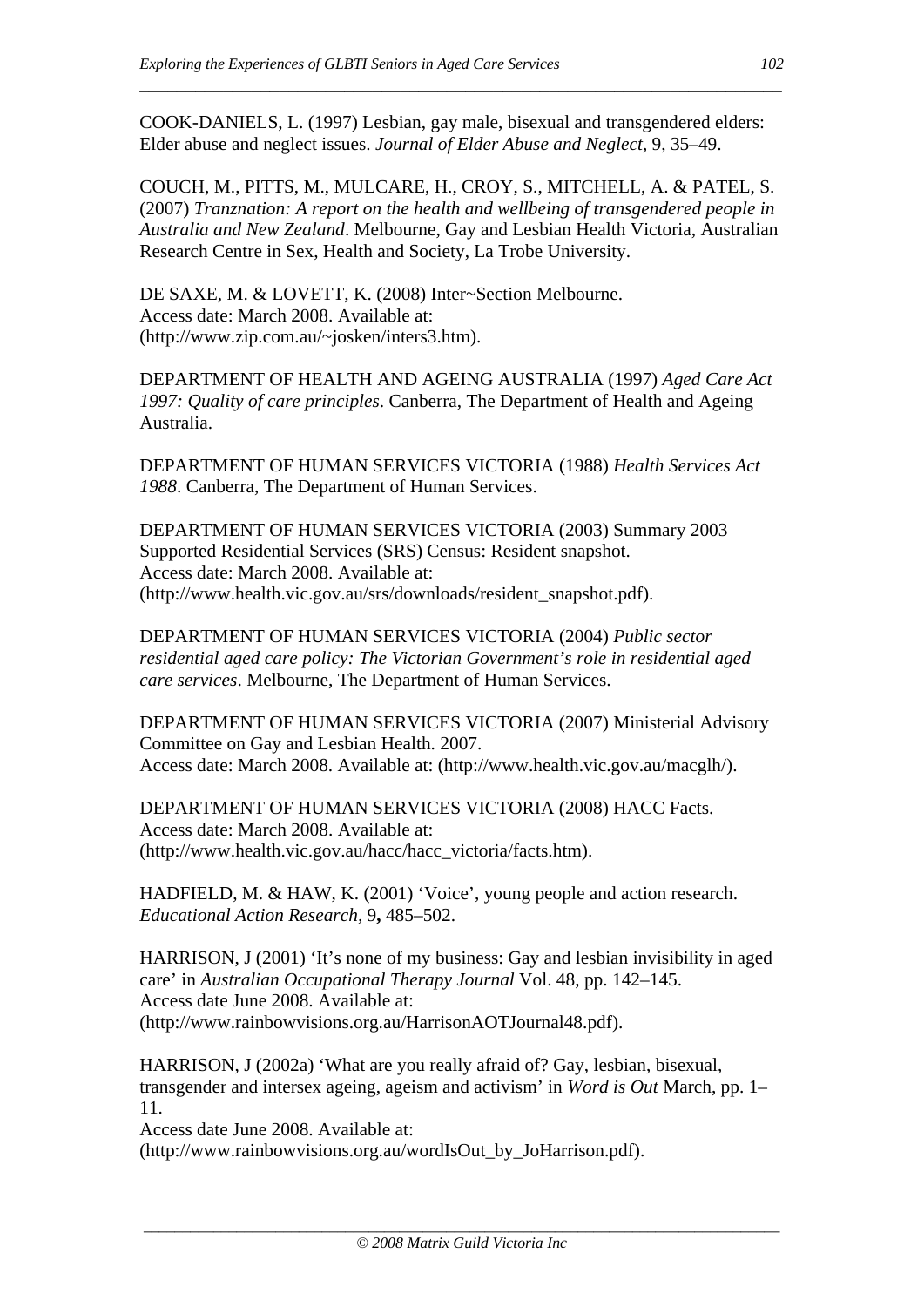HARRISON, J (2002b) 'LGBT Elders Gaining Ground in Australia' in *OutWord. American Society on Aging*. Vol. 9 No. 1, Summer. pp. 3–7.

\_\_\_\_\_\_\_\_\_\_\_\_\_\_\_\_\_\_\_\_\_\_\_\_\_\_\_\_\_\_\_\_\_\_\_\_\_\_\_\_\_\_\_\_\_\_\_\_\_\_\_\_\_\_\_\_\_\_\_\_\_\_\_\_\_\_\_\_\_

HARRISON, J. (2004a) 'Discrimination and older gays: Surviving aged care'. in Equal Time. NSW Anti-Discrimination Board. No. 61, August. Access date: March 2008. Available at: (http://www.lawlink.nsw.gov.au/lawlink/adb/ll\_adb.nsf/vwFiles/ET%20Aug%2004% 20.pdf/\$file/ET%20Aug%2004%20.pdf).

HARRISON, J. (2004b) Towards the recognition of gay, lesbian, bisexual, transgender and intersex (GLBTI) ageing in Australian gerontology *Annual Conference of the Australian Lesbian Medical Association.* Leura, New South Wales.

HARRISON, J. (2004c) Towards the recognition of gay, lesbian, bisexual, transgender and intersex ageing in Australian gerontology. Ph D thesis. School of Health Sciences, Division of Health Sciences. The University of South Australia. Access date: June 2008. Available at:

(http://arrow.unisa.edu.au:8080/vital/access/manager/Repository/unisa:24955?query= Harrison%2c+J).

HARRISON, J (2005a) 'Pink, lavender and grey: Gay, lesbian, bisexual, transgender and intersex ageing in Australian gerontology' in *Gay and Lesbian Issues and Psychology Review*. Vol. 1, pp. 11–16 Access date: June 2008. Available at: (http://www.rainbowvisions.org.au/HarrisonGLIPReview.pdf).

HARRISON, J. (2005b) Healthy ageing: What is it? *GLBT Health Ageing Forum ACON.* 

Access date: June 2008. Available at: (http://acon.org.au/community/index.cfm?doc\_id=1737&cat\_id=112).

HARRISON, J. (2005c) Working Paper on Gay, Lesbian, Bisexual, Transgender and Intersex Ageing and Discrimination Sydney, New South Wales Anti Discrimination Board.

Access date: June 2008. Available at:

(http://www.lawlink.nsw.gov.au/lawlink/adb/ll\_adb.nsf/pages/adb\_glbti\_consultation)

HARRISON, J. (2006a) Coming out from the shadows and into the light: Gay, lesbian, bisexual, transgender and intersex ageing – Celebrating diversity and taking action. *Australian Association of Gerontology Conference.* Sydney. Access date: June 2008 Available at: (http://glhv.org.au/taxonomy/term/94).

HARRISON, J. (2006b) Coming out ready or not! Gay, lesbian, bisexual, transgender and intersex ageing and aged care in Australia: Reflections, contemporary developments and the road ahead. *Gay and Lesbian Issues and Psychological Review,* 2, 44–54.

Access date: June 2008. Available at:

(http://www.rainbowvisions.org.au/GLIP\_Review\_Vol2\_No2.pdf).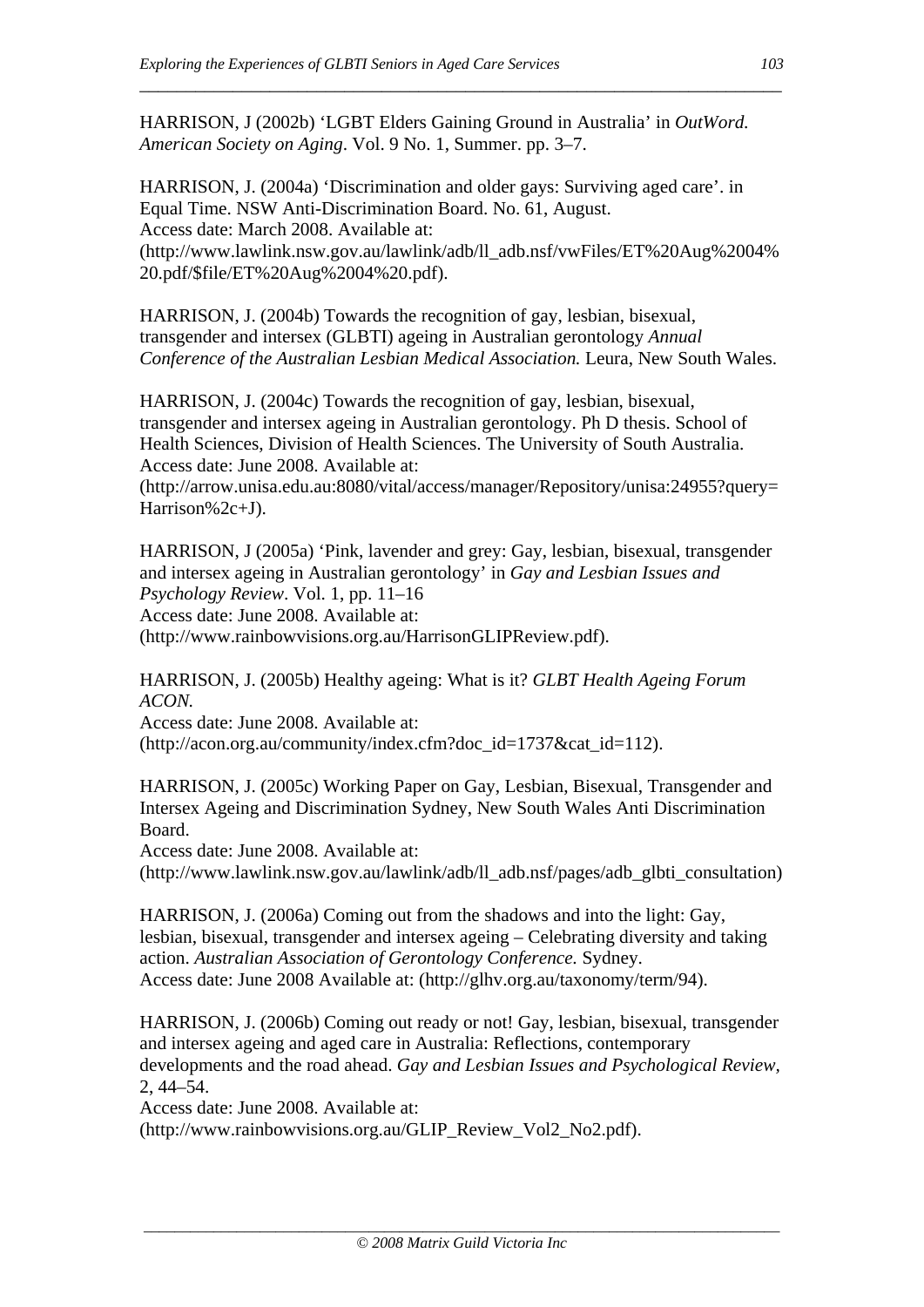HARRISON, J. (2006c) OutWord Online: Insider's perspective on LGBT aging issues in Australia. 2006. Access date: March 2008. Available at: (http://www.asaging.org/networks/lain/outword\_online/2006/nov.cfm).

\_\_\_\_\_\_\_\_\_\_\_\_\_\_\_\_\_\_\_\_\_\_\_\_\_\_\_\_\_\_\_\_\_\_\_\_\_\_\_\_\_\_\_\_\_\_\_\_\_\_\_\_\_\_\_\_\_\_\_\_\_\_\_\_\_\_\_\_\_

HUGHES, M. (2006) Queer ageing. *Gay and Lesbian Issues and Psychological Review,* 2, 54–59.

HUGHES, M. (2007) Older lesbians and gays accessing health and aged-care services. *Australian Social Work,* 60, 197–209.

KEMMIS, S. & MCTAGGART, R. (2000) Participatory action research. In DENZIN, N. & LINCOLN, Y. (Eds) *Handbook of qualitative research.* London, Sage Publications.

LEONARD, W. (2003) *Health and sexual diversity: A health and well-being action plan for gay, lesbian, bisexual, transgender and intersex Victorians*. Melbourne, Ministerial Advisory Committee on Gay and Lesbian Health

MCFALL SULLIVAN, S. (2008) Five questions for David Cameron: An intersex elder's view of aging. LGBT Aging Issues Network, *Outword*. Winter 2008. Access date: June 2008. Available at: (http//:www.asaging.org/networks/LAIN/outword-143.cfm).

MCNAIR, R., ANDERSON, S. & MITCHELL, S. (2001) Addressing health inequalities in Victorian lesbian, gay, bisexual and transgender communities. *Health Promotion Journal of Australia,* 11, 32–38.

NATIONAL HEALTH AND MEDICAL RESEARCH COUNCIL (2007) *Australian Code for the Responsible Conduct of Research*. Canberra, Australian Government.

OSBORNE, D., BARRETT, C., HETZEL, C., NANKERVIS, J. & SMITH, R. (2002) *The wellness project: Promoting older people's sexual health*. Melbourne, National Ageing Research Institute.

PATTON, M. (2002) *Qualitative research and evaluation methods,* London, Sage.

PITTS, M., SMITH, A., MITCHELL, A. & PATEL, S. (2006) *Private lives: A report on the health and wellbeing of GLBTI Australians. Melbourne, Gay and Lesbian Health*. Victoria, The Australian Research Centre in Sex, Health and Society.

QUAM, J. (1993) Gay and Lesbian ageing. Access date: March 2008. Available at: (http://www.cyfc.umn.edu/seniors/resources/gayaging.html).

QUAM, J. & WHITFORD, G. (1992) Adaptation and Age-Related Expectations of Older Gay and Lesbians Adults. *The Gerontologist,* 32, 367–374.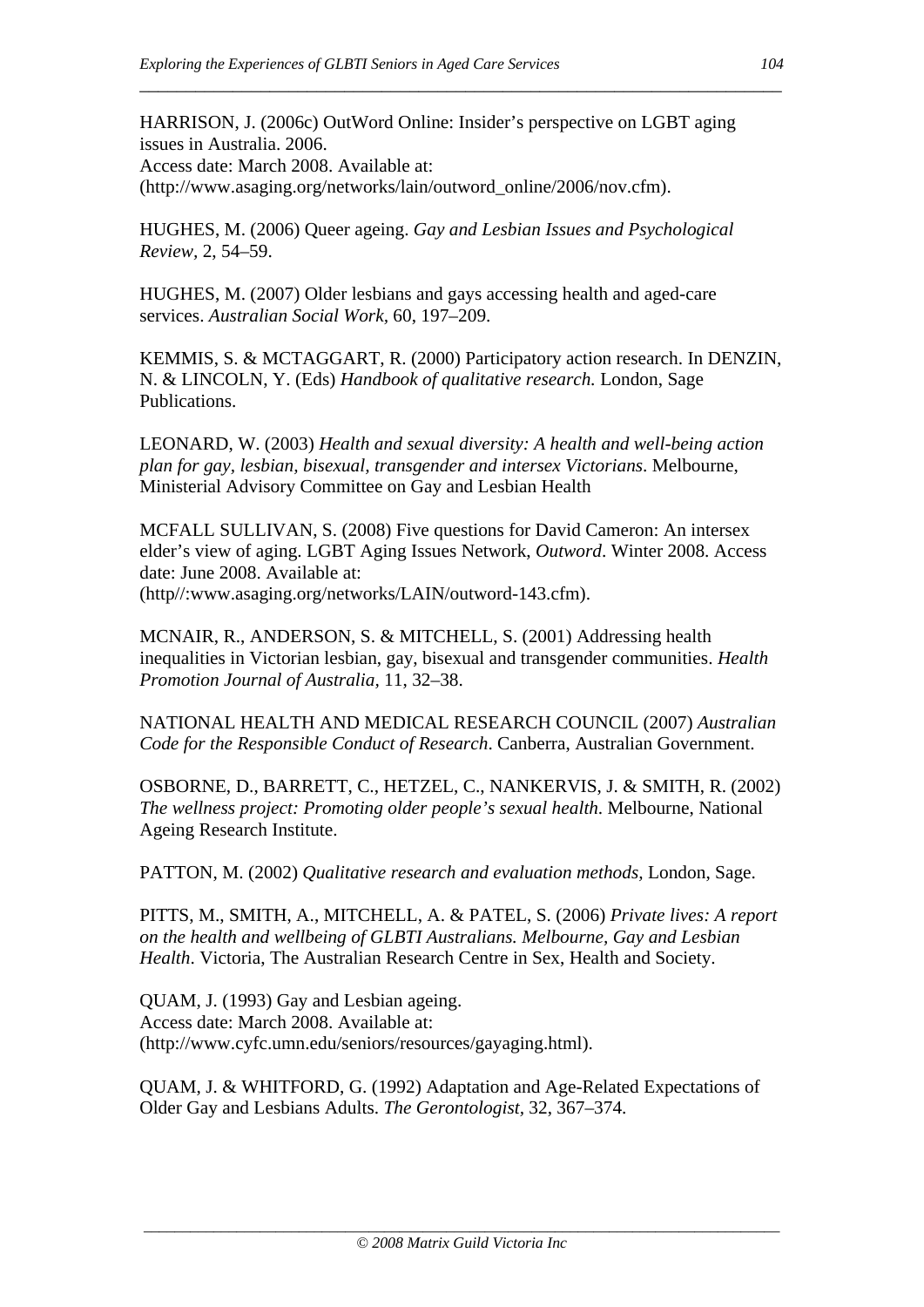RITCHIE, J. & SPENCER, L. (1994) Qualitative data analysis for applied policy research. In ALAN, B. & ROBERT, B. (Eds) *Analyzing qualitative data.* London, Routledge.

\_\_\_\_\_\_\_\_\_\_\_\_\_\_\_\_\_\_\_\_\_\_\_\_\_\_\_\_\_\_\_\_\_\_\_\_\_\_\_\_\_\_\_\_\_\_\_\_\_\_\_\_\_\_\_\_\_\_\_\_\_\_\_\_\_\_\_\_\_

SANDELOWSKI, M. (1993) Rigor or rigor mortis: The problem of rigor in qualitative research revisited. *Advances in Nursing Science,* 16, 1–8.

SELLERS, C. & ANGERAME, M. (2002) HIV/AIDS in older adults: A case study and discussion. *AACN Clinical Issues,* 13, 5–21.

TESTRO GLADYS, J. (1997) *Lesbian Health, Independence & Well Being Resource*. Melbourne, Matrix Guild Victoria.

THE AGED CARE STANDARDS AND ACCREDITATION AGENCY LTD (2006) *Results and processes in relation to the expected outcomes of the accreditation standards*. Melbourne, The Aged Care Standards and Accreditation Agency Ltd. Access date: April 2008. Available at: (http://www.health.gov.au/internet/main/publishing.nsf/Content/ageing-manuals-sgrsgrindex.htms and guidelines).

VICTORIAN EQUAL OPPORTUNITY AND HUMAN RIGHTS COMMISSION (2006) Your right to rights: The Victorian Charter of Human Rights and Responsibilities explained. Melbourne. Access date: April 2008. (http://www.humanrightscommission.vic.gov.au/human%20rights/default.asp#human rights). *Equal Opportunity Act* (1995). Access date: April 2008. Available at: (http://www.austlii.edu.au/au/legis/vic/consol\_act/eoa1995250/). *Statute Law Amendment (Relationships) Act* (2001). Access date: April 2008. Available at:

(http://www.austlii.edu.au/au/legis/vic/bill/slab20002000395/).

WINTER, R. (2002) Truth or fiction: Problems of validity and authenticity in narratives of action research. *Educational Action Research,* 10, 143–154.

WOLF, R. (1996) Understanding elder abuse and neglect. *Aging,* 367, 4–9.

YIN, R. (2003) *Case study research: Design and methods,* London, Sage.

YIN, R. (2004) Case study methods. COSMOS Corporation. Access date: March 2007. Available at (http://www.cosmoscorp.com/Docs/AERAdraft.pdf).